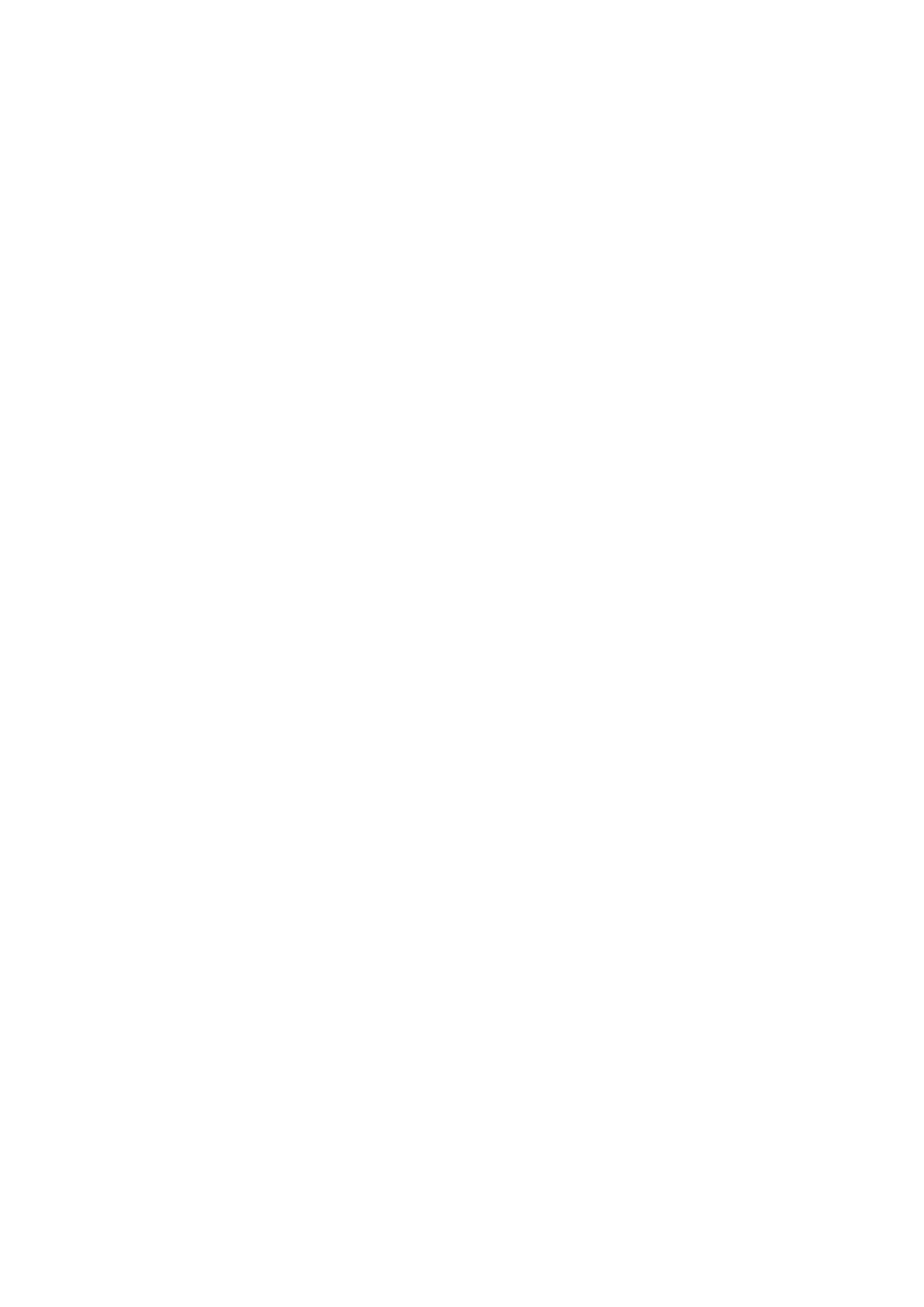TØI report 1034/2009

# **The Power Model of the relationship between speed and road safety**

Update and new analyses

Rune Elvik

The Institute of Transport Economics (TOI) holds the exclusive rights to the use of the entire report and its individual sections. Contents of the report may be used for referencing or as a source of information. Quotations or references must be attributed to TOI as the source with specific mention made to the author and report number. Contents must not be altered. For other use, advance permission must be provided by TOI. The report is covered by the terms and conditions specified by the Norwegian Copyright Act.

ISSN 0808-1190 ISBN 978-82-480-1002-9 Paper version ISBN 978-82-480-1001-2 Electronic version Oslo, October 2009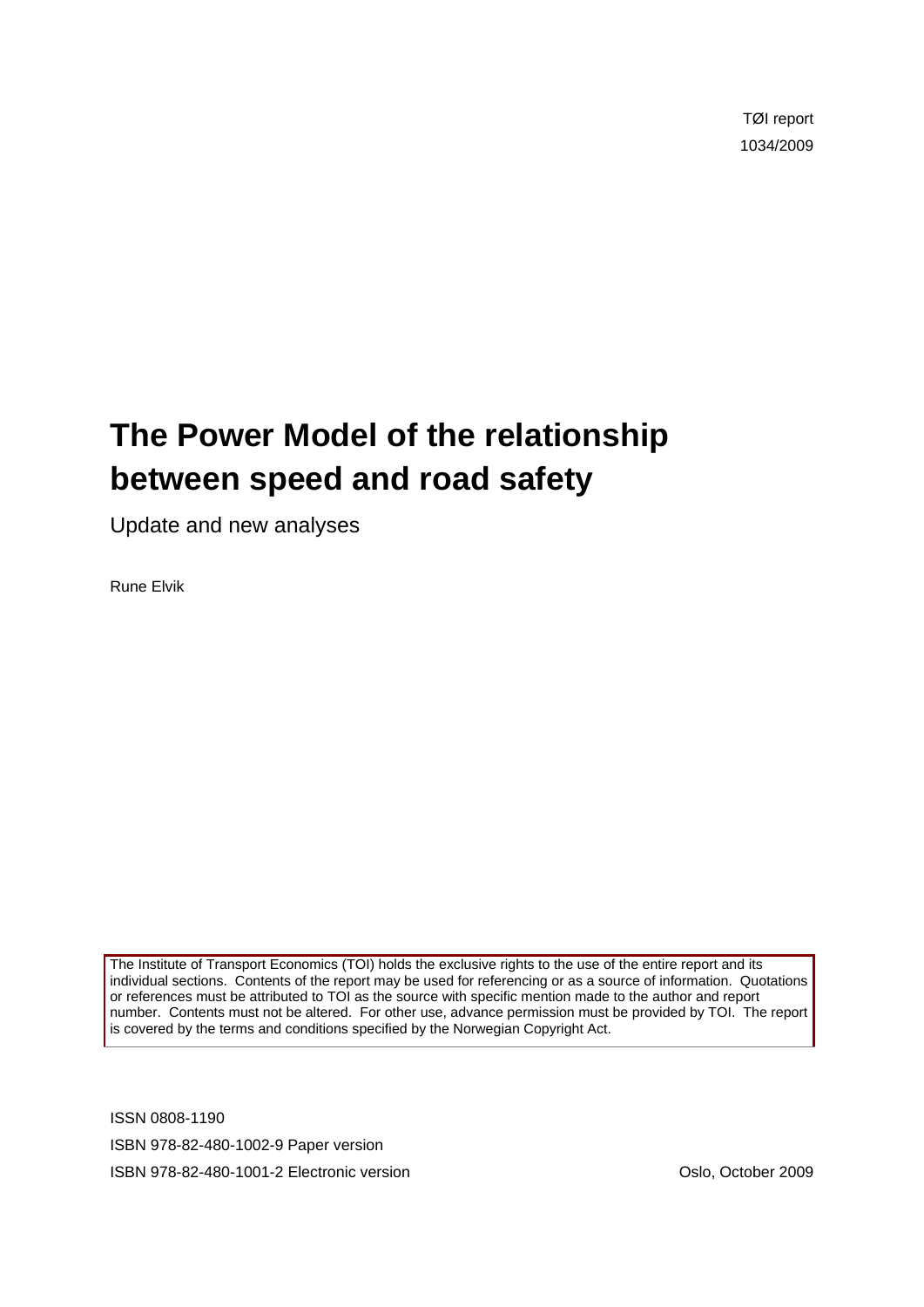The Power Model of the relationship between speed and road safety. Update and new analyses **Title:**

**Tittel:** Potensmodellen for sammenhengen mellom fart og trafikksikkerhet. En oppdatering

| Author(s):              | <b>Rune Elvik</b>                                                                                         | <b>Forfattere:</b>       | <b>Rune Elvik</b>                                                                        |
|-------------------------|-----------------------------------------------------------------------------------------------------------|--------------------------|------------------------------------------------------------------------------------------|
| Date:                   | 10.2009                                                                                                   | Dato:                    | 10.2009                                                                                  |
| TØI report:             | 1034/2009                                                                                                 | TØI rapport:             | 1034/2009                                                                                |
| Pages                   | 64                                                                                                        | <b>Sider</b>             | 64                                                                                       |
| <b>ISBN Paper:</b>      | 978-82-480-1002-9                                                                                         | <b>ISBN Papir:</b>       | 978-82-480-1002-9                                                                        |
| <b>ISBN Electronic:</b> | 978-82-480-1001-2                                                                                         | <b>ISBN Elektronisk:</b> | 978-82-480-1001-2                                                                        |
| <b>ISSN</b>             | 0808-1190                                                                                                 | <b>ISSN</b>              | 0808-1190                                                                                |
| Financed by:            | The Research Council of Norway                                                                            | Finansieringskilde:      | Norges Forskningsråd                                                                     |
| Project:                | 2909 – A comparative analysis of elements<br>of the normative foundations of transport<br>safety policies | Prosjekt:                | 2909 - En komparativ analyse av normative<br>premisser for transportsikkerhetspolitikken |
| Project manager:        | <b>Rune Elvik</b>                                                                                         | Prosjektleder:           | <b>Rune Elvik</b>                                                                        |
| <b>Quality manager:</b> | Marika Kolbenstvedt                                                                                       | Kvalitetsansvarlig:      | Marika Kolbenstvedt                                                                      |
| Key words:              | Meta-analysis<br>Road safety<br>Speed<br>The Power Model<br>Update                                        | Emneord:                 | Fart<br>Metaanalyse<br>Oppdatering<br>Potensmodellen<br>Trafikksikkerhet                 |

#### **Summary:**

The report contains an update and new analyses of the Power Model of the relationship between (changes in) speed and (changes in) road safety. The updated analysis is based on 115 studies containing a total of 526 estimates. The Power Model provides a good description of the relationship between speed and road safety. One version of the model has been developed for roads in urban areas, another version for rural roads and freeways. The effects of changes in speed on road safety are smaller in urban areas than in rural areas. The report analyses the normative foundations of speed limits. It is concluded that speed limits are needed, as a free choice of speed is unlikely to produce outcomes that are optimal from a societal perspective.

Language of report: English

**Sammendrag:**

Rapporten presenterer en oppdatert analyse av potensmodellen, som beskriver sammenhengen mellom (endringer i) fart og (endringer i) trafikksikkerhet. Den oppdaterte analysen bygger på 115 undersøkelser med til sammen 526 resultater. Potensmodellen gir en god beskrivelse av sammenhengen mellom fart og trafikksikkerhet. Det er skilt mellom en versjon av modellen for veger i byer og tettsteder og en versjon for veger i spredtbygde strøk, samt motorveger. Virkningene av fart på trafikksikkerheten er svakere i byer og tettsteder enn utenfor. Rapporten drøfter også det normative grunnlaget for fartsgrenser. Det konkluderes med at fartsgrenser er nødvendige fordi trafikantenes frie valg av fart ikke vil gi samfunnsmessig ønskede resultater.

*Institute of Transport Economics Gaustadalleen 21, 0349 Oslo, Norway Telefon 22 57 38 00 - www.toi.no*

*Transportøkonomisk Institutt Gaustadalleen 21, 0349 Oslo Telefon 22 57 38 00 - www.toi.no*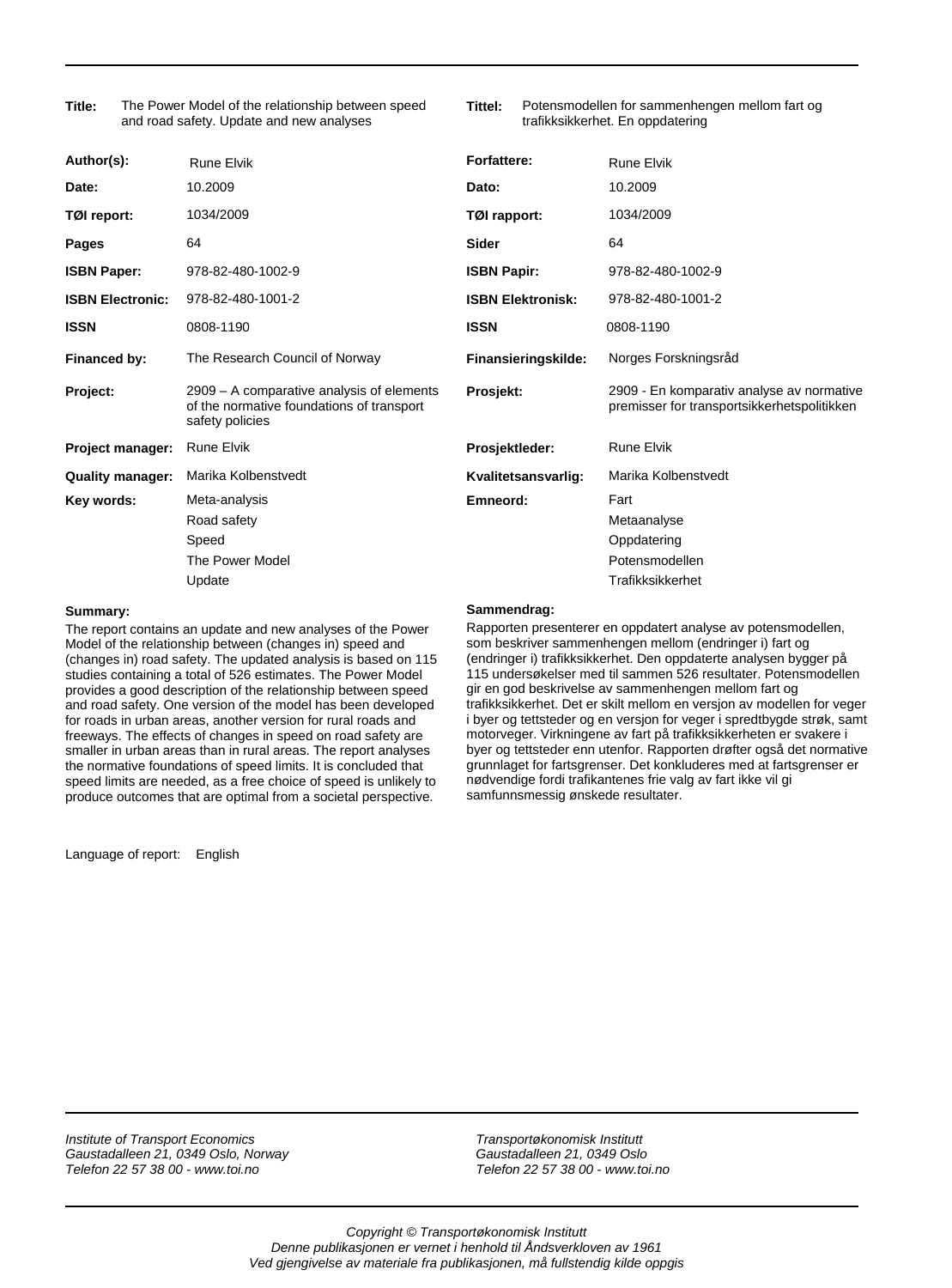### **Preface**

In 2004, the Institute of Transport Economics published the report: "Speed and road accidents: an evaluation of the Power Model", by Rune Elvik, Peter Christensen and Astrid Amundsen (Report 740/2004).

In November 2007, the first author of the report, Rune Elvik, defended it as a dissertation for the degree philosophiae doctor (Ph. D.) at Aalborg University in Denmark. On that occasion, he announced an intention to update the study. This report contains an updated analysis of the relationship between speed and road safety and an updated evaluation of the Power Model.

Although several models may adequately describe the relationship between speed and road safety, the Power Model is retained in this report because of its parsimony and simplicity. The model is, however, refined by proposing one version that applies to urban or residential roads and one version that applies to rural roads and freeways. The exponents that constitute the core of the model have been revised. In general, the effects of speed on road safety appear to have become slightly weaker in recent years. Despite this, speed remains a very important risk factor for accidents and injuries. In many motorised countries, speeding is one of the biggest road safety problems.

The report also provides a re-statement of the case for speed limits. It is argued that although drivers may be subjectively rational when choosing speed, their choices are likely to be based on preferences that are influenced by many factors that must be regarded as irrelevant when determining the speeds that are optimal from a societal point of view, as well as an erroneous perception of important impacts of speed. The discussion resurrects a distinction between subjective and objective rationality which is rarely made in analyses relying on the assumption that individual choices are rational.

The study was funded by the Research Council of Norway. Rune Elvik was project manager and is the author of this report. Statistician Peter Christensen contributed by performing meta-regression analyses. Head of Department Marika Kolbenstvedt was responsible for quality assessment of the report. Secretary Trude Rømming performed final editing of the report and prepared it for printing.

> Oslo, September 2009 Institute of Transport Economics

*Lasse Fridstrøm Marika Kolbenstvedt*  Managing Director **Head of Department**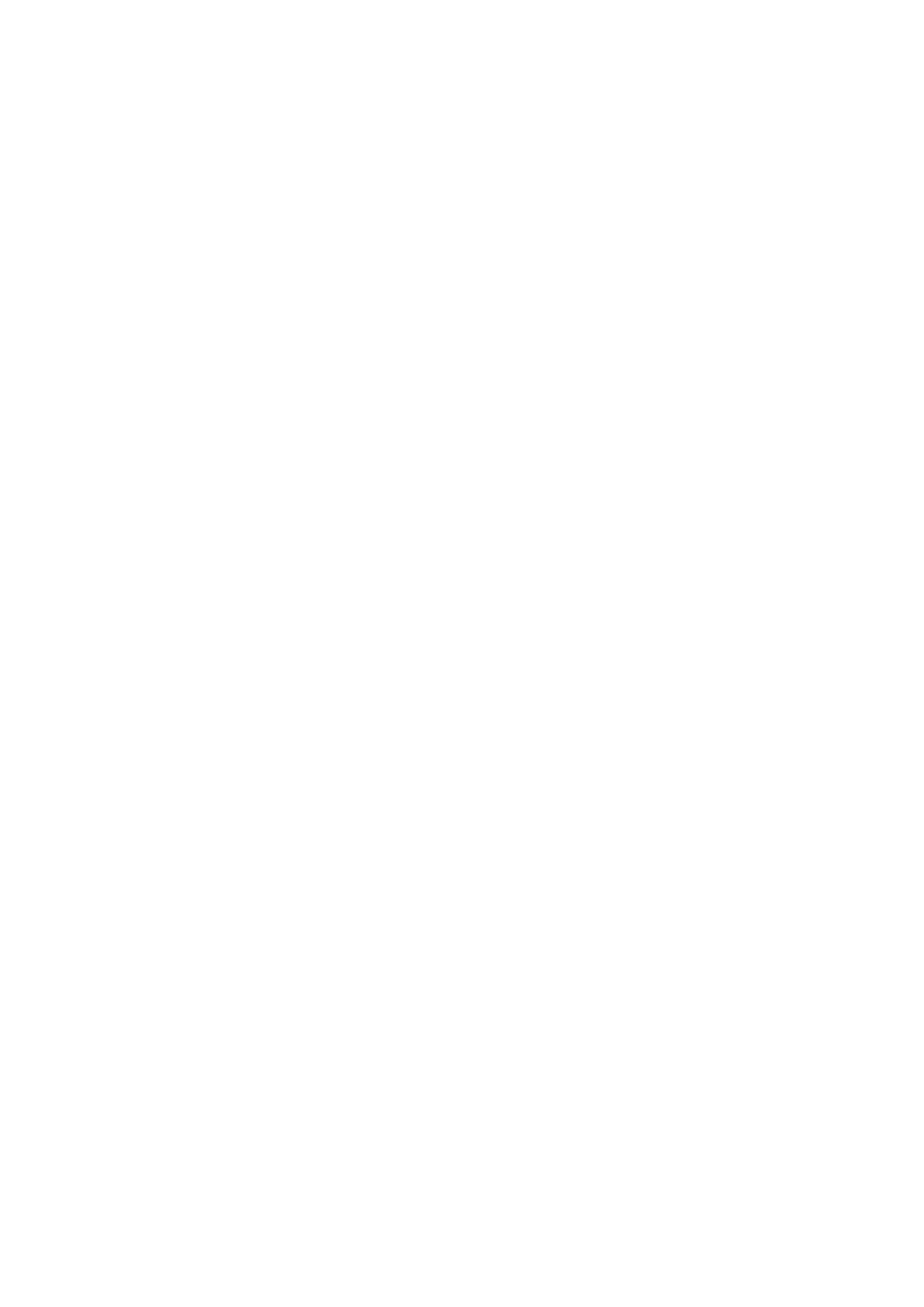# **Table of contents**

#### **Summary**

| <b>Sammendrag</b> |  |
|-------------------|--|
|                   |  |
|                   |  |
|                   |  |
|                   |  |
|                   |  |
|                   |  |
|                   |  |
|                   |  |
|                   |  |
|                   |  |
|                   |  |
|                   |  |
|                   |  |
|                   |  |
|                   |  |
|                   |  |
|                   |  |
|                   |  |
|                   |  |
|                   |  |
|                   |  |
|                   |  |
|                   |  |
|                   |  |
|                   |  |
|                   |  |
|                   |  |
|                   |  |
|                   |  |
|                   |  |
|                   |  |
|                   |  |
|                   |  |
|                   |  |
|                   |  |
|                   |  |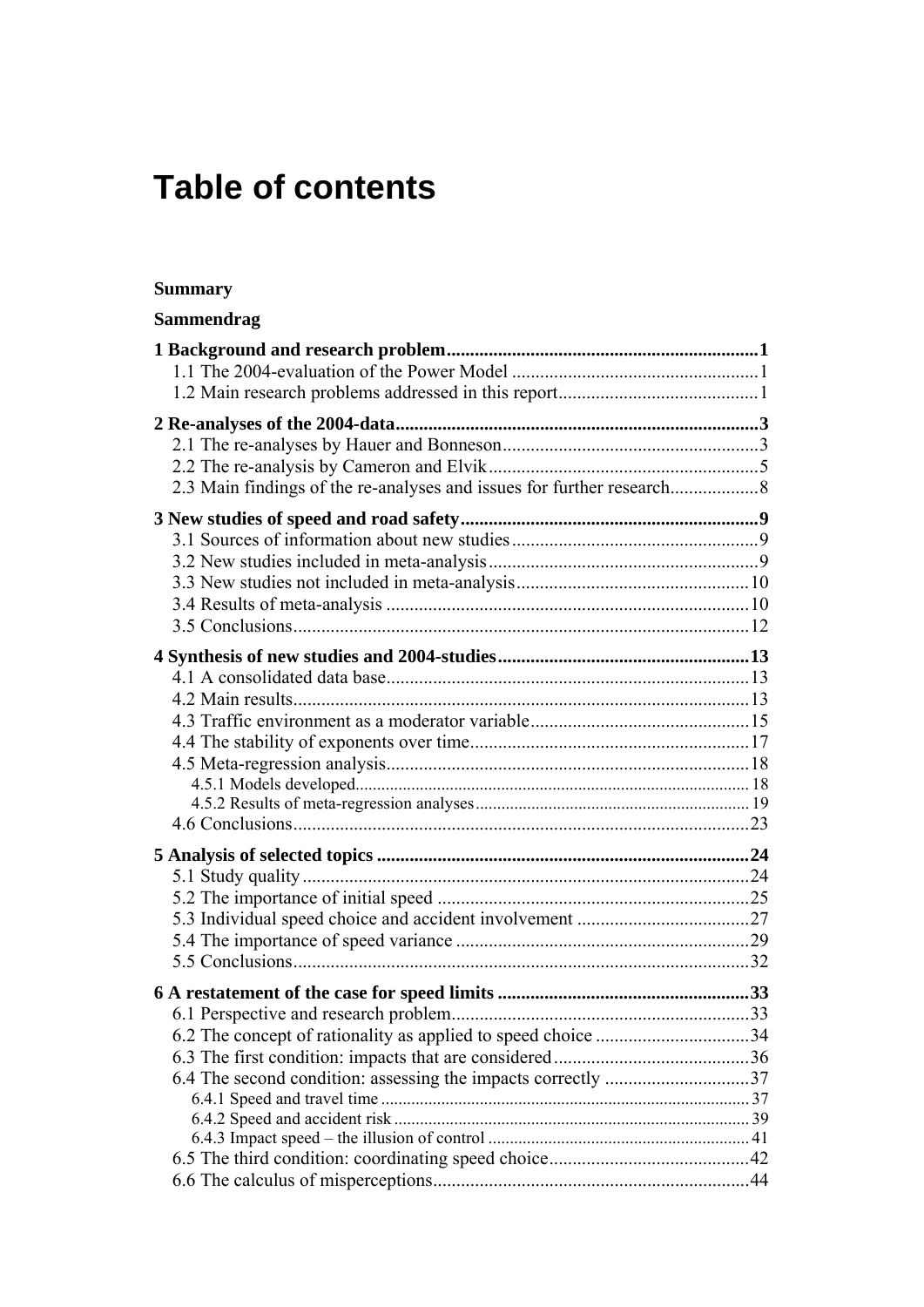| 7.1.1 Impact speed and risk of fatal injury for pedestrian and vehicle accidents 49 |     |
|-------------------------------------------------------------------------------------|-----|
| 7.1.2 Alternative models of the relationship between speed and road safety51        |     |
|                                                                                     |     |
|                                                                                     |     |
|                                                                                     |     |
|                                                                                     |     |
|                                                                                     | .59 |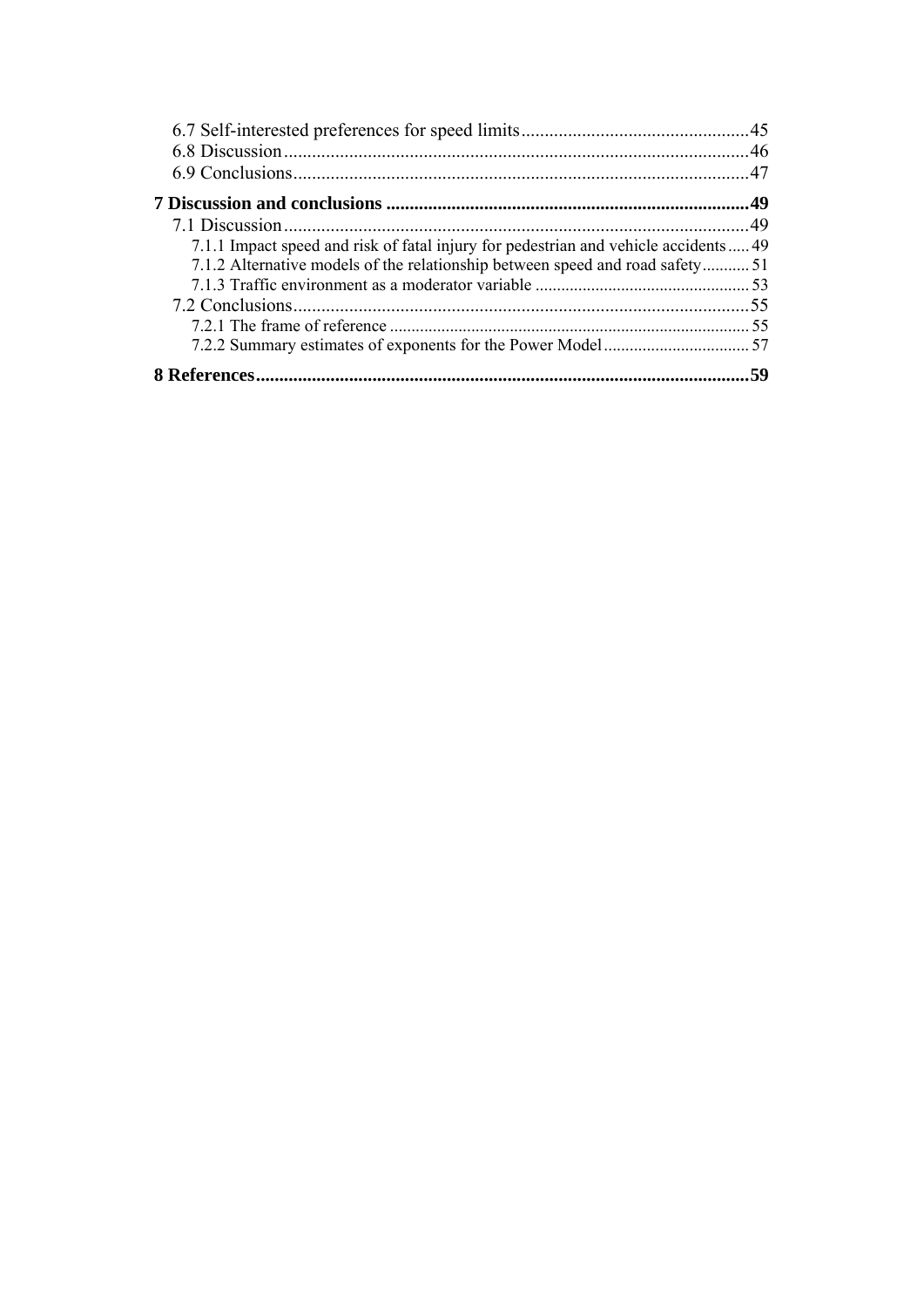#### **Summary:**

## **The Power Model of the relationship between speed and road safety Update and new analyses**

*The Power Model remains a valid model of the relationship between speed and road safety according to new analyses presented in this report. The effects on road safety of changes in speed are found to vary depending on initial speed. In general, changes in speed have a smaller effect at low speeds than at high speeds.* 

#### **Background and research problem**

In 2004, the Institute of Transport Economics published the report: "Speed and road accidents: an evaluation of the Power Model" (report 740/2004). In 2007, the first author of that report, Rune Elvik, defended it for the degree Ph. D. at Aalborg University. He then announced his intention to update the study.

This report presents an updated analysis of the relationship between speed and road safety. The original analysis was based on 98 studies containing a total of 460 estimates of the effect on road safety of changes in speed. This report is based on 115 studies containing 526 estimates of effect. The following questions are the focus of the study:

- 1. Does the Power Model adequately describe the relationship between changes in speed and changes in road safety, or should it be replaced by a different model?
- 2. Is a revision of the Power Model, in particular the values of the exponents that form the core of the model, justified?

In addition to analysing these questions, the report discusses a number of other issues, including the normative basis of speed limits (as opposed to not regulating the choice of speed).

#### **The Power Model**

The Power Model was proposed by the Swedish researcher Göran Nilsson. The model describes the relationship between changes in speed and changes in the number of accidents or the number of accident victims in terms of six power functions, all of which have the following form:

```
Accidents after (Speed after
rac{1}{\text{Arccidents before}} = \frac{1}{\text{Speed before}}Exponent
```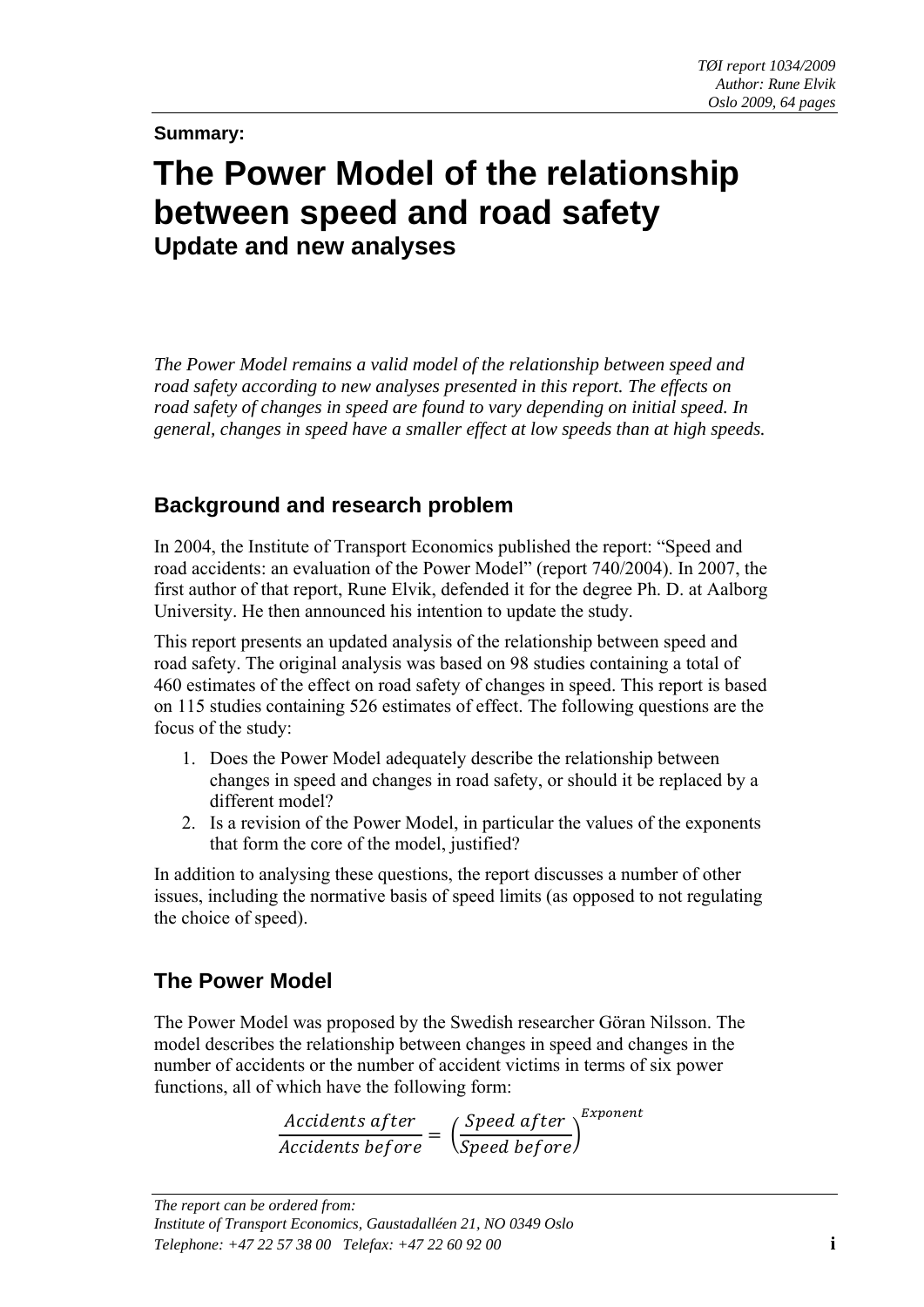The relative change in the number of accidents (or killed or injured road users) is estimated by raising the relative change in speed to an exponent. The value of the exponent varies according to accident- or injury severity.

The Power Model is a monotonic function, i.e. the value of the function increases throughout the range. Or to say it more colloquially: The higher the speed, the greater the number of accidents. And conversely: The lower the speed, the lower the number of accidents. Speed refers to the mean speed of traffic.

#### **Re-analysis, update and development**

Three re-analyses of the original study have been made. One by Ezra Hauer, one by James Bonneson, and one by Max Cameron and Rune Elvik. All these reanalyses conclude that the effect of a given relative change in speed (e.g. −10 %) depends on the initial level of speed. This is not consistent with the Power Model. A tendency is seen for changes in relatively low speeds (below about 60 km/h) to have smaller effects on safety than changes in relatively high speeds (above about 60 km/h). This suggests that one should either abandon the Power Model in favour of a model which is consistent with varying effects of given relative changes in speed – like the logistic model – or develop several versions of the Power Model adopted to varying levels of initial speed. One type of model that can accommodate varying effects of speed is a Box-Cox model, in which the curvature of the relationships between two variables is permitted to vary continuously.

Although the updated study was not based on a dramatically larger number of studies (115 versus 98) or estimates of effect (526 versus 460) than the original study, the findings do differ from the original study with respect to at least two key factors.

In the first place, the exponents are found to vary depending on initial speed. In order to capture this, two new versions of the Power Model have been developed. One version applies to urban and residential roads, the other version applies to rural roads and freeways. In addition, a version applying to all roads has been kept. In the second place, the values of the exponents have been adjusted. There is tendency for the exponents to become smaller over time, suggesting that the effects of speed are also becoming smaller. It is nevertheless clear that speed remains a very important risk factor both for accident occurrence and injury severity.

#### **The revised Power Model**

Table S.1 presents exponents that have been developed for the revised Power Model. Nearly all the exponents are very close to study estimates. The exponents referring to all injury accidents and to all injured road users have been adjusted downwards, in order to be consistent with the exponents referring to specific levels of accident- or injury severity. The exponents are somewhat lower than those found in the original study.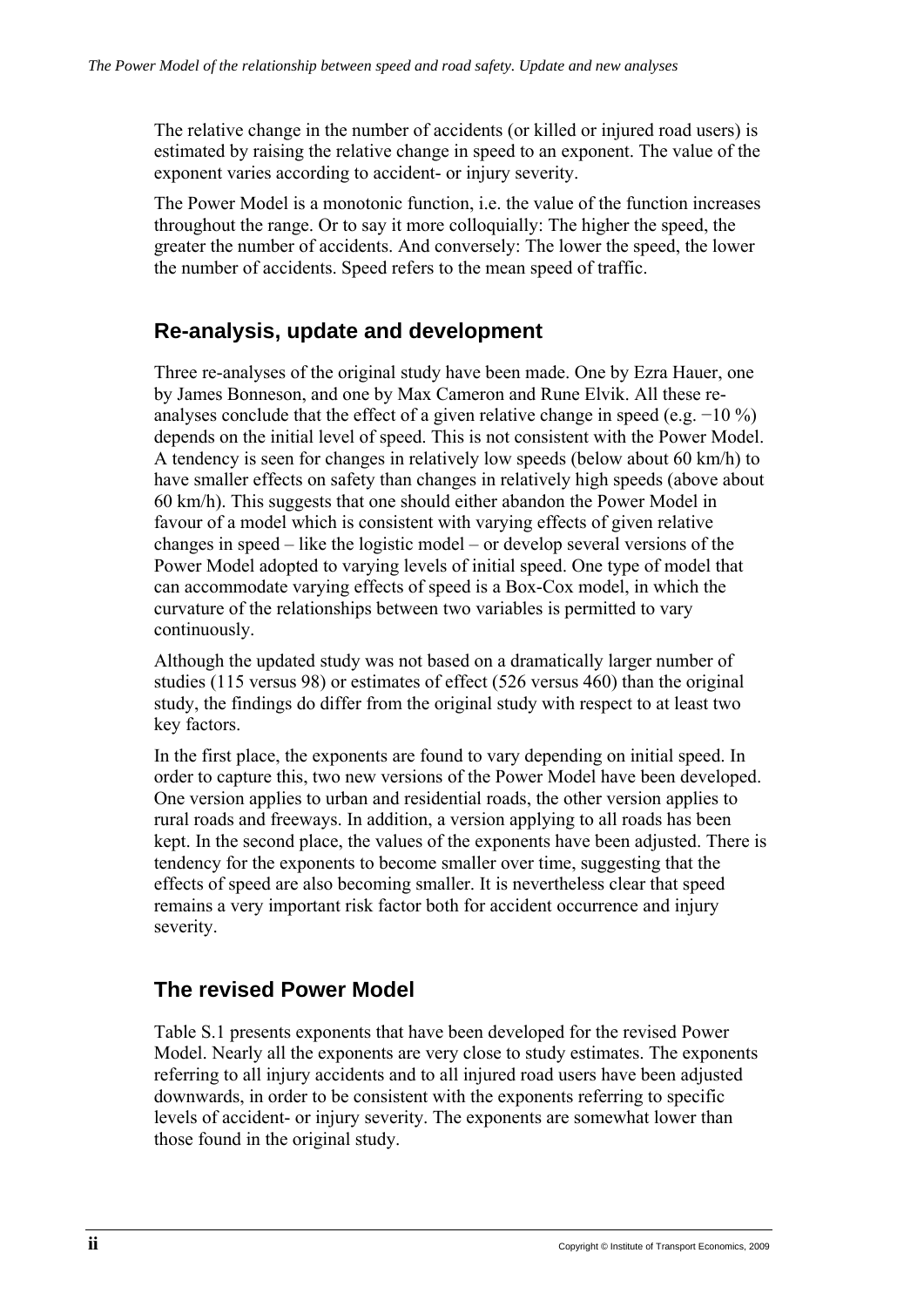|                                    | Summary estimates of exponents by traffic environment    |                      |                         |                               |                         |                                   |
|------------------------------------|----------------------------------------------------------|----------------------|-------------------------|-------------------------------|-------------------------|-----------------------------------|
|                                    |                                                          | Rural roads/freeways |                         | Urban/residential roads       | All roads               |                                   |
| <b>Accident or injury severity</b> | 95%<br>confidence<br><b>Best</b><br>interval<br>estimate |                      | <b>Best</b><br>estimate | 95%<br>confidence<br>interval | <b>Best</b><br>estimate | $95 \%$<br>confidence<br>interval |
| <b>Fatal accidents</b>             | 4.1                                                      | (2.9, 5.3)           | 2.6                     | (0.3, 4.9)                    | 3.5                     | (2.4, 4.6)                        |
| <b>Fatalities</b>                  | 4.6                                                      | (4.0, 5.2)           | 3.0                     | $(-0.5, 6.5)$                 | 4.3                     | (3.7, 4.9)                        |
| Serious injury accidents           | 2.6                                                      | $(-2.7, 7.9)$        | 1.5                     | (0.9, 2.1)                    | 2.0                     | (1.4, 2.6)                        |
| Seriously injured road users       | 3.5                                                      | (0.5, 5.5)           | 2.0                     | (0.8, 3.2)                    | 3.0                     | (2.0, 4.0)                        |
| Slight injury accidents            | 1.1                                                      | (0.0, 2.2)           | 1.0                     | (0.6, 1.4)                    | 1.0                     | (0.7, 1.3)                        |
| Slightly injured road users        | 1.4                                                      | (0.5, 2.3)           | 1.1                     | (0.9, 1.3)                    | 1.3                     | (1.1, 1.5)                        |
| Injury accidents - all             | 1.6                                                      | (0.9, 2.3)           | 1.2                     | (0.7, 1.7)                    | 1.5                     | (1.2, 1.8)                        |
| Injured road users - all           | 2.2                                                      | (1.8, 2.6)           | 1.4                     | $(0.4, 2.4)$ #                | 2.0                     | (1.6, 2.4)                        |
| PDO- accidents                     | 1.5                                                      | (0.1, 2.9)           | 0.8                     | (0.1, 1.5)                    | 1.0                     | (0.5, 1.5)                        |

#### *Table S1: Exponents for the revised Power Model*

# Confidence interval specified informally

Source: TØI-report 1034/2009

#### **The normative foundations of speed limits**

The report contains an analysis of the normative foundations of speed limits. The starting point of the analysis is the assumption that road users are rational in choosing speed. A distinction is made between subjective and objective rationality. This distinction is very rarely made in modern analyses relying on the theory of rational choice, but it makes perfect sense with respect to the choice of speed. It is argued that if road users are objectively rational in the choice of speed, the outcome will be optimal from a societal point of view and no speed limits are needed. Analysis shows, however, that road user choice of speed does not satisfy the requirements of objective rationality (although it is possible to model the choices as being subjectively rational). On this basis, it is concluded that speed limits are needed in order to guide road users in their choices so as to obtain more optimal outcomes.

It should be noted that the term "optimal outcomes" is equivalent to optimal speed from a socio-economic point of view. The choice of speed can be approached from many perspectives, and the choice of a perspective based on economic welfare theory in this report is clearly not meant to suggest that other perspectives cannot provide useful insights.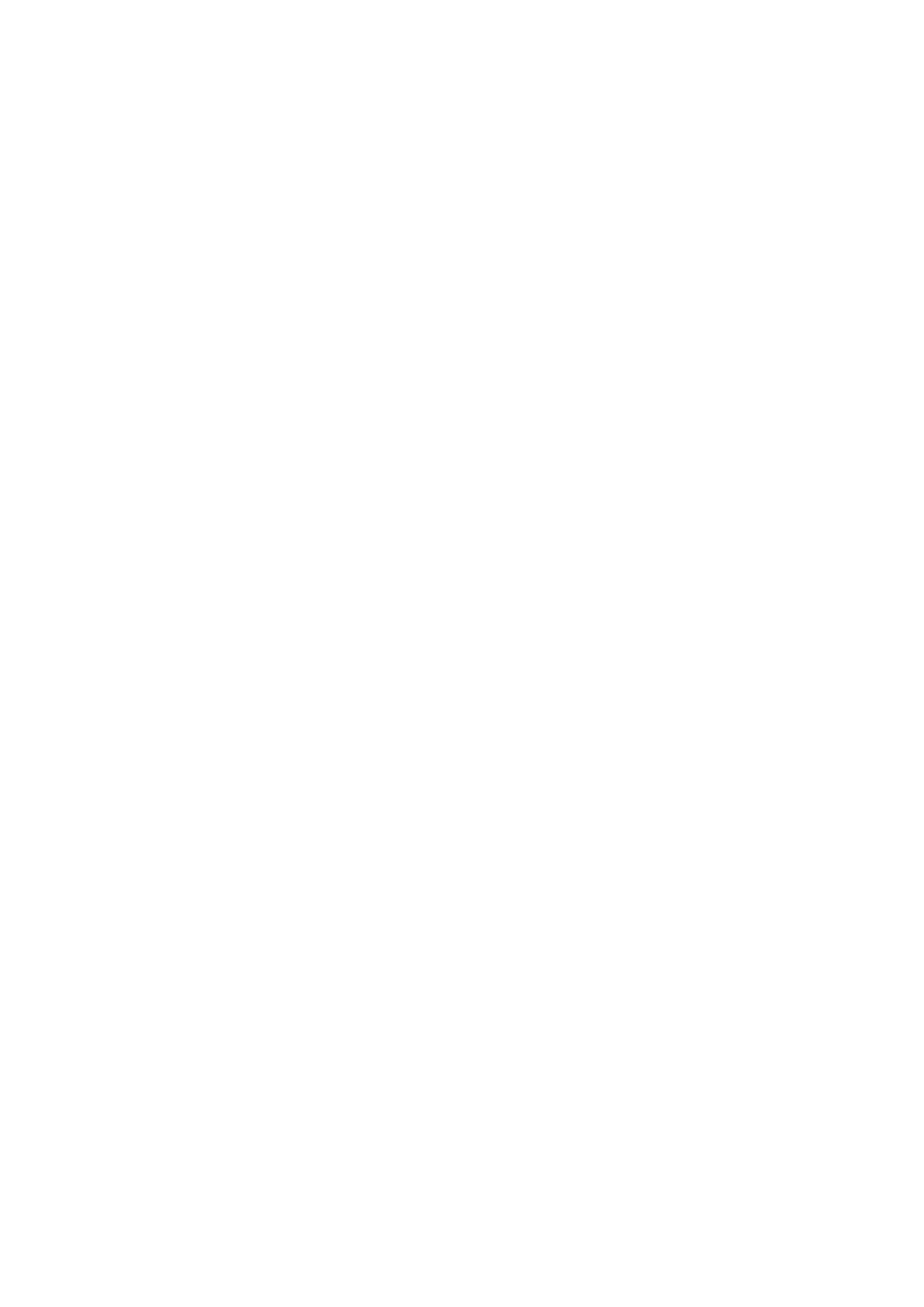**Sammendrag:** 

### **Potensmodellen for sammenhengen mellom fart og trafikksikkerhet En oppdatering**

*Potensmodellen er fortsatt en gyldig modell for å beskrive sammenhengen mellom fart og trafikksikkerhet. Det viser nye analyser som legges fram i denne rapporten. Virkningene på trafikksikkerheten av endringer i fart varierer med hvor høy farten er i utgangspunktet. Endringer fra en lav fart har mindre virkninger på trafikksikkerheten enn endringer fra en høy fart.* 

#### **Bakgrunn og problemstilling**

I 2004 utga Transportøkonomisk institutt rapporten: "Speed and road accidents: an evaluation of the Power Model" (rapport 740/2004). I 2007 ble rapporten forsvart som doktoravhandling ved Aalborg Universitet av dens førsteforfatter, Rune Elvik. Han gjorde det da kjent at han tok sikte på å oppdatere undersøkelsen.

Denne rapporten inneholder en oppdatert analyse av sammenhengen mellom fart og trafikksikkerhet. I den opprinnelige studien inngikk 98 undersøkelser med til sammen 460 resultater. Den oppdaterte analysen bygger på 115 undersøkelser med til sammen 526 resultater. Hovedproblemstillingene er:

- 1. Gir Potensmodellen en tilstrekkelig god beskrivelse av sammenhengen mellom endringer i fart og endringer i trafikksikkerhet, eller bør den erstattes av en annen modell?
- 2. Er det grunnlag for å videreutvikle Potensmodellen og endre tallverdiene av eksponentene som danner hovedinnholdet i modellen?

I tillegg til disse spørsmålene drøfter også rapporten en del andre temaer, herunder det normative grunnlaget for å ha fartsgrenser fremfor å tillate fri fart.

#### **Potensmodellen**

Potensmodellen er utviklet av den svenske trafikksikkerhetsforskeren Göran Nilsson. Den beskriver sammenhengen mellom endringer i fart og endringer i antallet ulykker eller antallet skadde eller drepte personer i form av seks potensfunksjoner som alle har følgende form:

$$
\frac{Ulykker\;etter}{Ulykker\;far} = \left(\frac{Fart\;etter}{Fart\;far}\right)^{Eksponent}
$$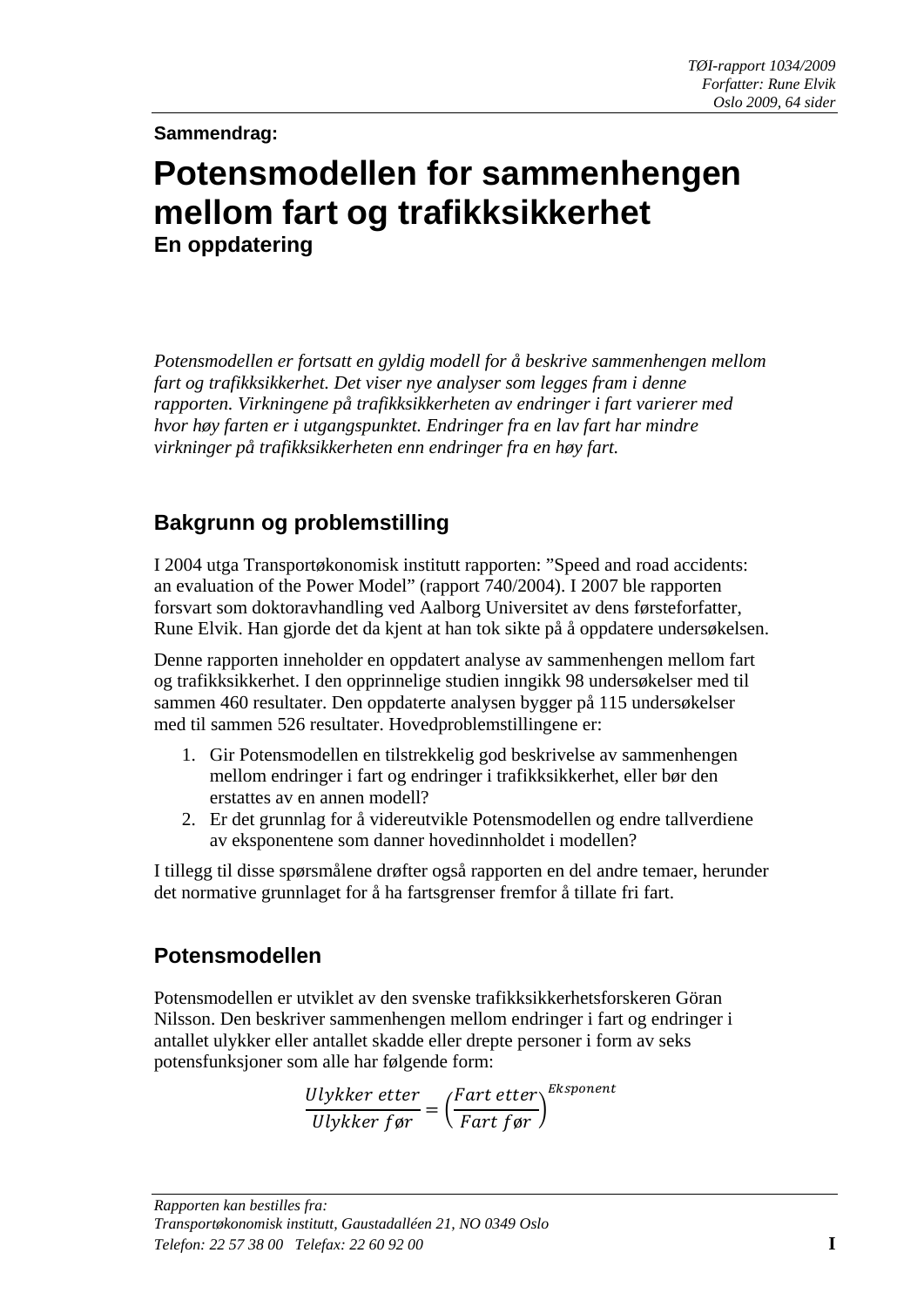Man finner den relative endringen i antall ulykker (eller tilskadekomne) som følge av en gitt relativ endring i fart ved å opphøye fartsendringen i en eksponent. Tallverdien av eksponenten varierer etter ulykkenes eller skadenes alvorlighetsgrad.

Potensmodellen beskriver en monoton funksjon, det vil si en funksjon som stiger i hele sitt definisjonsområde. Eller sagt litt enklere: jo høyere fart, desto flere ulykker, uansett hvilket nivå farten er på i utgangspunktet. Og omvendt: jo lavere fart, desto færre ulykker.

### **Re-analyse, oppdatering og videreutvikling**

Det er gjort tre re-analyser av den opprinnelige analysen som ble publisert i TØIrapport 740/2004. Disse tre re-analysene er gjort av (1) Ezra Hauer, (2) James Bonneson og (3) Max Cameron og Rune Elvik. Alle de tre analysene kommer til at virkningen av en gitt relativ endring i fart (for eksempel 10 % reduksjon) ikke er uavhengig av fartsnivået før endringen, slik Potensmodellen forutsetter. Det er en tendens til at endringer fra en relativt lav fart (under ca 60 km/t) har mindre virkninger på ulykkene enn endringer fra en relativt høy fart (over 60 km/t). Dette tilsier at man enten bør oppgi Potensmodellen til fordel for en modell som er forenlig med at virkningen av en gitt relativ endring i fart varierer med fartsnivået – eksempelvis en logistisk funksjon – eller at det bør utvikles ulike varianter av Potensmodellen for ulike fartsnivåer.

Den opprinnelige undersøkelsen, samt re-analysene av denne, var basert på 98 undersøkelser med til sammen 460 resultater. Oppdateringen bygger på 115 undersøkelser med til sammen 526 resultater. Selv om antallet nye undersøkelser og resultater er begrenset, viser det seg at resultatene av den oppdaterte analysen skiller seg fra resultatene av den opprinnelige analysen på en del viktige punkter.

For det første viser det seg at verdiene av eksponentene varierer betydelig avhengig av fartsnivået i utgangspunktet. For å fange opp dette, er et nytt sett av eksponenter beregnet for veger i tettbygde strøk og boligområder, landeveger og motorveger, samt alle veger. For det andre viser det seg at tallverdiene av eksponentene bør justeres. Jevnt over er eksponentene noe lavere enn i den opprinnelige analysen, noe som tyder på at virkningene av endringer i fart er litt redusert over tid. Det er likevel klart at endringer i fart har store virkninger for trafikksikkerheten.

#### **En revidert Potensmodell**

Tabell S.1 viser eksponenter som foreslås benyttet, samt 95 % konfidensintervaller for disse, i den reviderte potensmodellen. De oppgitte eksponentene ligger i de fleste tilfeller nær resultatene av undersøkelsen. Eksponentene for alle personskadeulykker og alle skadde personer er imidlertid rundet av nedover for å være innbyrdes konsistente med eksponentene som gjelder for dødsulykker, ulykker med alvorlig skadde personer og ulykker med lettere skadde personer. Jevnt over er eksponentene noe lavere enn i den opprinnelige studien.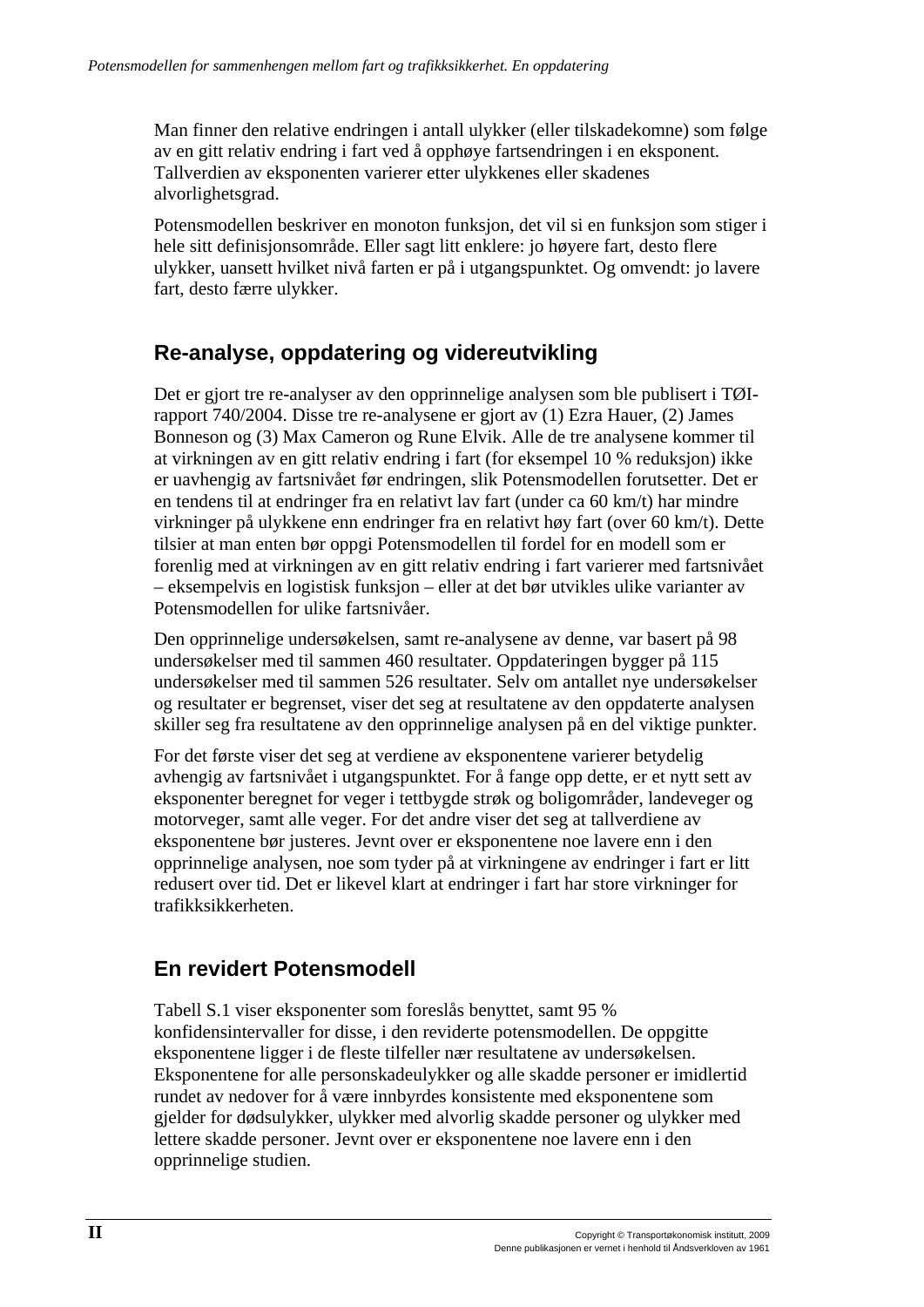|                                            | Eksponenter etter trafikkmiljø |                                |                        |                                 |                        |                                 |
|--------------------------------------------|--------------------------------|--------------------------------|------------------------|---------------------------------|------------------------|---------------------------------|
|                                            | Landeveger/motorveger          |                                | Veger i tettbygd strøk |                                 |                        | Alle veger                      |
| Ulykkers eller skaders<br>alvorlighetsgrad | <b>Beste</b><br>anslag         | 95%<br>konfidens-<br>intervall | <b>Beste</b><br>anslag | 95 %<br>konfidens-<br>intervall | <b>Beste</b><br>anslag | 95 %<br>konfidens-<br>intervall |
| Dødsulykker                                | 4.1                            | (2.9, 5.3)                     | 2.6                    | (0.3, 4.9)                      | 3.5                    | (2.4, 4.6)                      |
| Drepte                                     | 4.6                            | (4.0, 5.2)                     | 3.0                    | $(-0.5, 6.5)$                   | 4.3                    | (3.7, 4.9)                      |
| Ulykker med alvorlig<br>personskade        | 2.6                            | $(-2.7, 7.9)$                  | 1.5                    | (0.9, 2.1)                      | 2.0                    | (1.4, 2.6)                      |
| Alvorlig skadde personer                   | 3.5                            | (0.5, 5.5)                     | 2.0                    | (0.8, 3.2)                      | 3.0                    | (2.0, 4.0)                      |
| Ulykker med lett<br>personskade            | 1.1                            | (0.0, 2.2)                     | 1.0                    | (0.6, 1.4)                      | 1.0                    | (0.7, 1.3)                      |
| Lettere skadde personer                    | 1.4                            | (0.5, 2.3)                     | 1.1                    | (0.9, 1.3)                      | 1.3                    | (1.1, 1.5)                      |
| Alle personskadeulykker                    | 1.6                            | (0.9, 2.3)                     | 1.2                    | (0.7, 1.7)                      | 1.5                    | (1.2, 1.8)                      |
| Alle skadde personer                       | 2.2                            | (1.8, 2.6)                     | 1.4                    | $(0.4, 2.4)$ #                  | 2.0                    | (1.6, 2.4)                      |
| Ulykker med kun materiell<br>skade         | 1.5                            | (0.1, 2.9)                     | 0.8                    | (0.1, 1.5)                      | 1.0                    | (0.5, 1.5)                      |

#### *Tabell S.1: Eksponenter i revidert Potensmodell*

# Konfidensintervall anslått uformelt

Kilde: TØI-rapport 1034/2009

#### **Det normative grunnlaget for fartsgrenser**

Fartsgrenser finnes i dag nesten overalt: kun deler av motorvegene i Tyskland har fri fart. Det kan derfor synes som en anakronisme å reise spørsmålet om fartsgrenser trengs, eller om man kan la trafikantene fritt velge sin fart. Hvis man tar utgangspunkt i en antakelse om at trafikantene er rasjonelle i valg av fart, er fartsgrenser overflødige hvis trafikantenes valg gir samfunnsmessig ønskede resultater. Betingelsen for dette er at trafikantene er objektivt rasjonelle i valg av fart, ikke bare subjektivt rasjonelle. I moderne analyser som bygger på en antakelse om rasjonell handling skilles det nesten aldri mellom subjektiv og objektiv rasjonalitet. Et slikt skille gir imidlertid mening når det gjelder analyser av fartsvalg. I rapporten påvises klare og systematiske forskjeller mellom subjektivt og objektivt rasjonelt valg av fart, noe som tilsier at trafikantenes subjektivt rasjonelle valg ikke vil gi samfunnsmessig ønskede resultater. Dette tilsier at trafikantenes fartsvalg bør begrenses i form av fartsgrenser.

Det understrekes at begrepet "ønskede resultater" i denne forbindelse kan tolkes som optimalt fartsvalg fra et samfunnsøkonomisk perspektiv. Trafikanters valg av fart kan studeres ut fra mange perspektiver som alle gir innsikt. Valget av en samfunnsøkonomisk referanseramme for analysen er selvsagt ikke uttrykk for en oppfatning om at andre perspektiver har mindre verdi.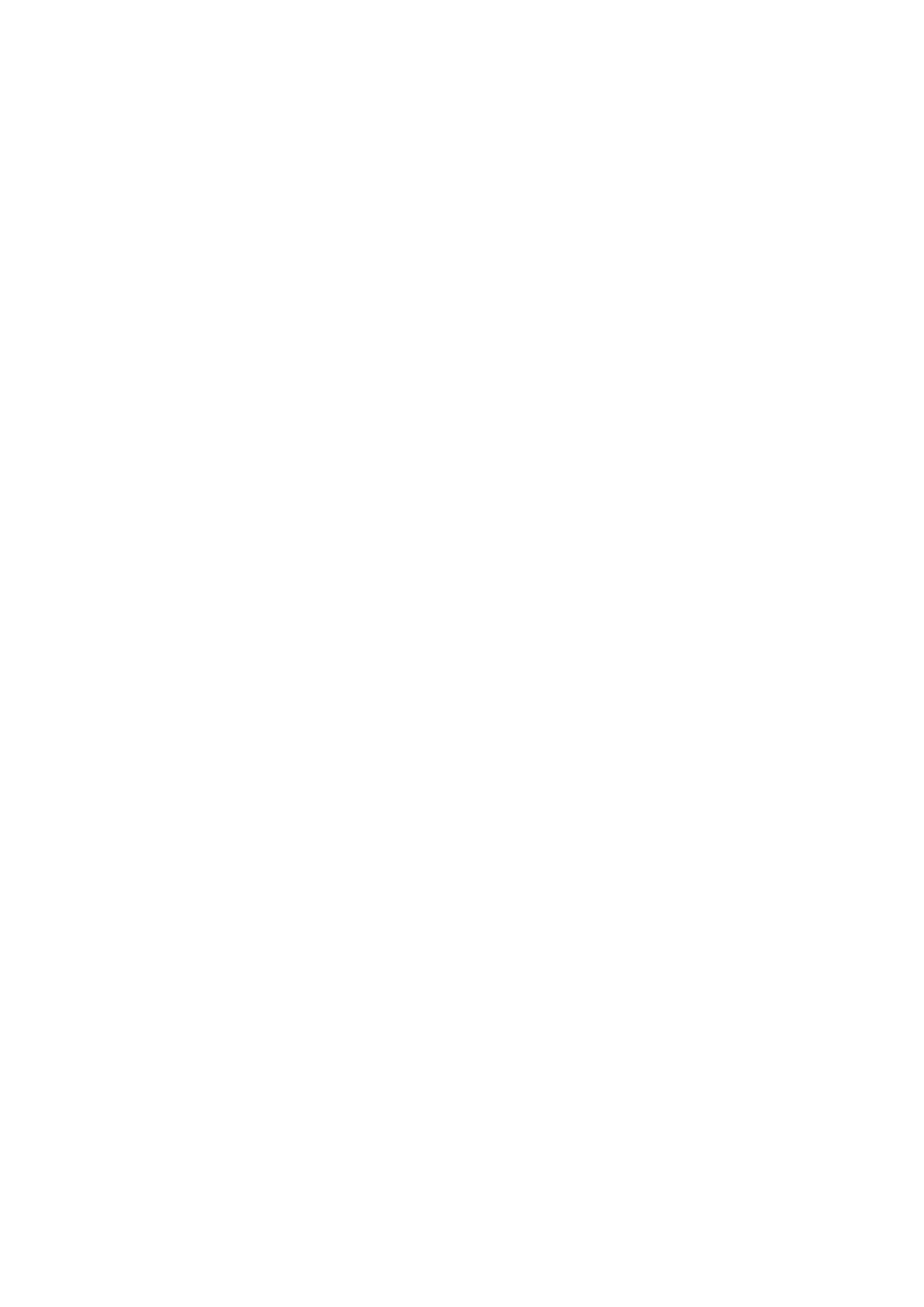# <span id="page-16-1"></span><span id="page-16-0"></span>**1 Background and research problem**

### **1.1 The 2004-evaluation of the Power Model**

<span id="page-16-2"></span>In late 2004, the report "Speed and road accidents: an evaluation of the Power Model" (Elvik, Christensen and Amundsen 2004) was published. The report contained an evaluation of the Power Model of the relationship between changes in speed and changes in road safety, proposed by Göran Nilsson (2004). The Power Model describes the relationship between changes in the mean speed of traffic and changes in the number of accidents or accident victims in terms of a set of power functions.

The evaluation of the Power Model relied on a meta-analysis of 98 studies containing a total of 460 estimates of the relationship between changes in speed and changes in road safety. Broadly speaking, the Power Model was supported, but the values of some of the exponents were slightly different from those proposed by Nilsson.

In 2007, the report containing the evaluation of the Power Model was submitted as a dissertation for the degree of philosophiae doctor (PhD) at Aalborg University in Denmark. The report was assessed as appropriate for a PhD dissertation, and a public defence was held on November 2, 2007. The senior author of the report, Rune Elvik, thus earned the PhD degree.

On the occasion of the public defence for the PhD degree, Elvik announced his intention to update the study. This report presents an update of the Power Model.

#### <span id="page-16-3"></span>**1.2 Main research problems addressed in this report**

The main research problems addressed in this report are:

- 1. Do the main findings of the 2004-study withstand critical scrutiny? What are the findings of re-analyses of the 2004-study?
- 2. What are the findings of new studies that have been published after the 2004-study? Does an analysis of new studies produce results that differ from those reported in 2004?
- 3. How does synthesising new studies and the studies included in 2004 modify the main results? Are the estimates of power stable over time?
- 4. Do other models describe the relationship between speed and road safety more precisely than the Power Model? Is individual driver speed related to accident occurrence the same way as the mean speed of traffic? Does speed variance contribute to accident occurrence?
- 5. Can the case for speed limits be argued in terms of lack of driver rationality with respect to choice of speed? Is driver speed choice rational?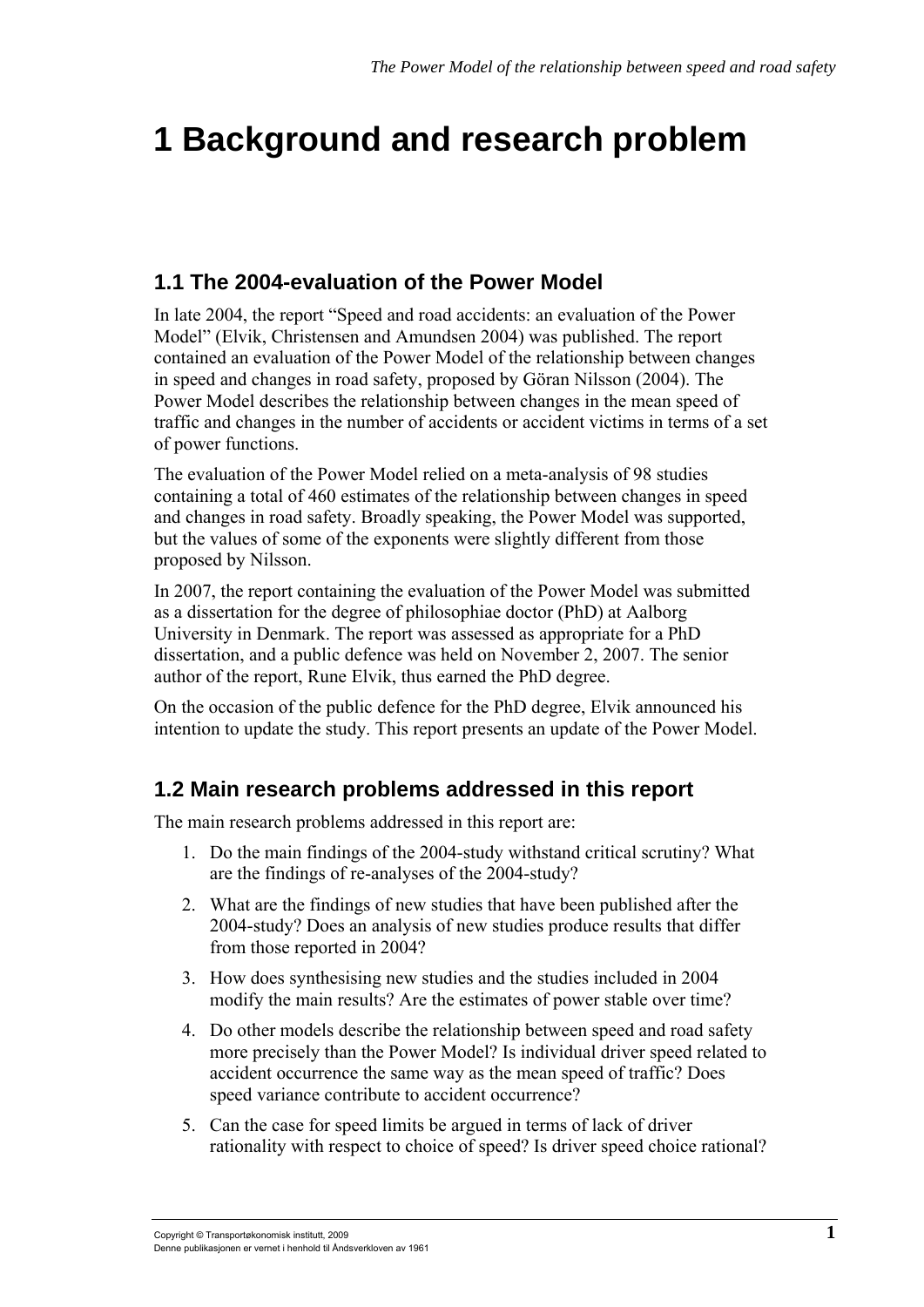Which are the factors that influence driver speed choice? Do all driver have the same preferences with respect to the choice of speed?

A chapter has been devoted to each of the main research problems.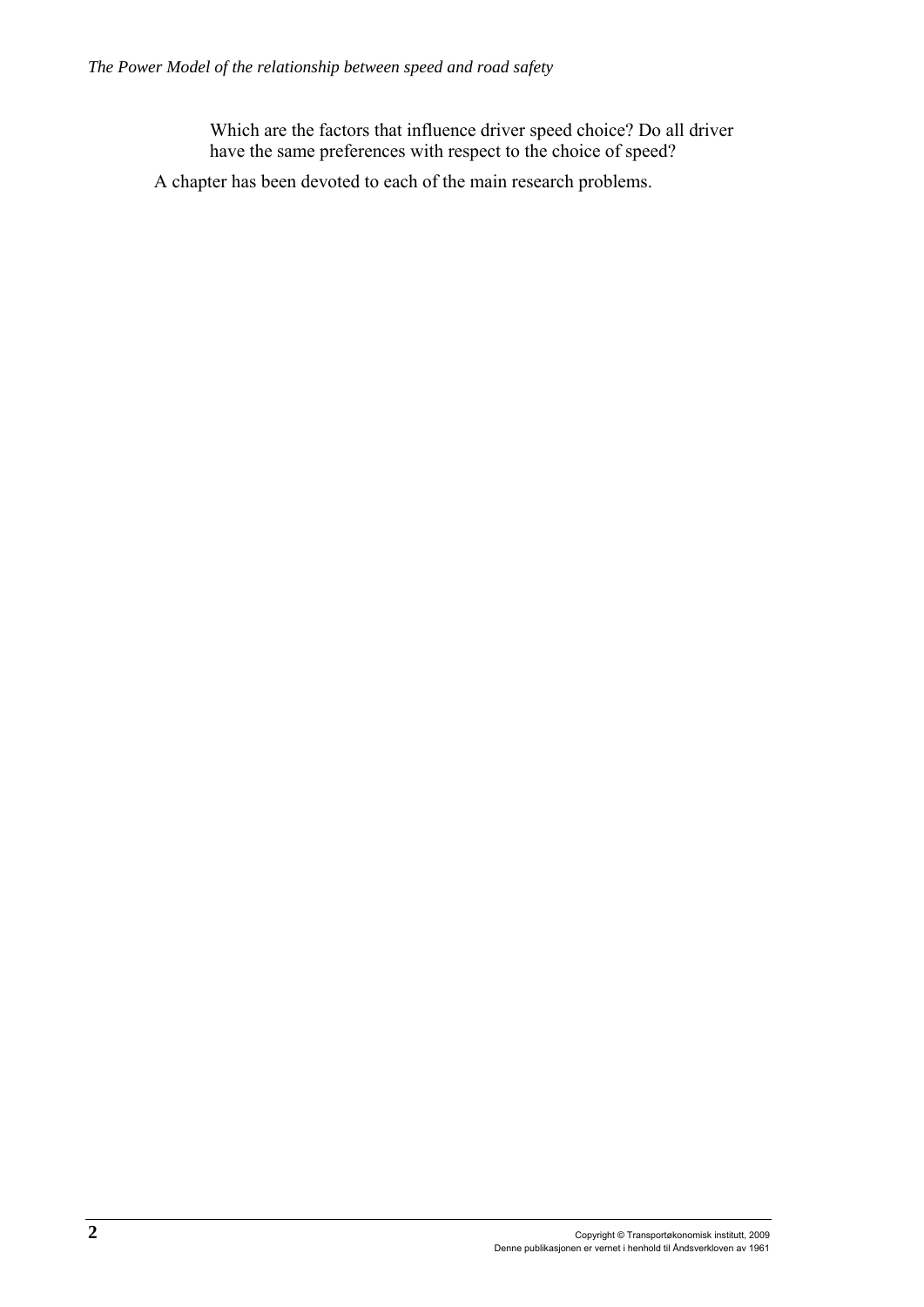## <span id="page-18-1"></span><span id="page-18-0"></span>**2 Re-analyses of the 2004-data**

There have been three re-analyses of the data used in the evaluation of the Power Model in 2004. Two of these was reported by Hauer and Bonneson (2006), the third by Cameron and Elvik (2008).

#### <span id="page-18-2"></span>**2.1 The re-analyses by Hauer and Bonneson**

Hauer and Bonneson (2006) reported re-analyses of the data that served as the basis for the 2004-evaluation of the Power Model. They conducted the analyses separately, but both analyses were presented in the same report.

Hauer concluded that the effect on accidents of changes in speed depend on the initial level of speed and on the type of traffic environment. He developed an exponential model to account for these variations. The main findings of his analysis are reproduced in Table 1, which compares his estimates of the effects of changes in speed to those reported by Elvik, Christensen and Amundsen (2004). A ten percent reduction in speed is used as an example in the Table.

The Power Model predicts a constant effect of a ten percent reduction in speed; the effect is independent both of initial speed and type of traffic environment. According to the Power Model, the effects of a given percentage change in speed vary only according to accident or injury severity. The effect is slightly larger for accident victims than for accidents.

Hauer proposed the following model for the effect of changes in speed:

$$
Ln(AMF) = (b_1I_i + b_2I_f)ln(v_{after}/v_{before}) - b_3(1/v_{after} - 1/v_{before})
$$
 (1)

AMF is an accident modification factor. A value of, for example, 0.8 corresponds to an accident reduction of 20%. Ln is the natural logarithm,  $b_1$  and  $b_2$  are coefficients for indicator variables for injury accident  $(I_i)$  or fatal accidents  $(I_f)$ ,  $b_3$ is a coefficient representing critical manoeuvre speed, which is the speed at which a critical manoeuvre to avoid an accident is assumed to take place. This is equal to 70.9 miles per hour for freeways and rural highways and to 19.7 miles per hour for urban arterial roads.

Residential streets were not included in the re-analysis. Furthermore, freeways and rural highways were merged to one group. 323 of the original 460 estimates of the relationship between speed and road safety were included in the re-analysis.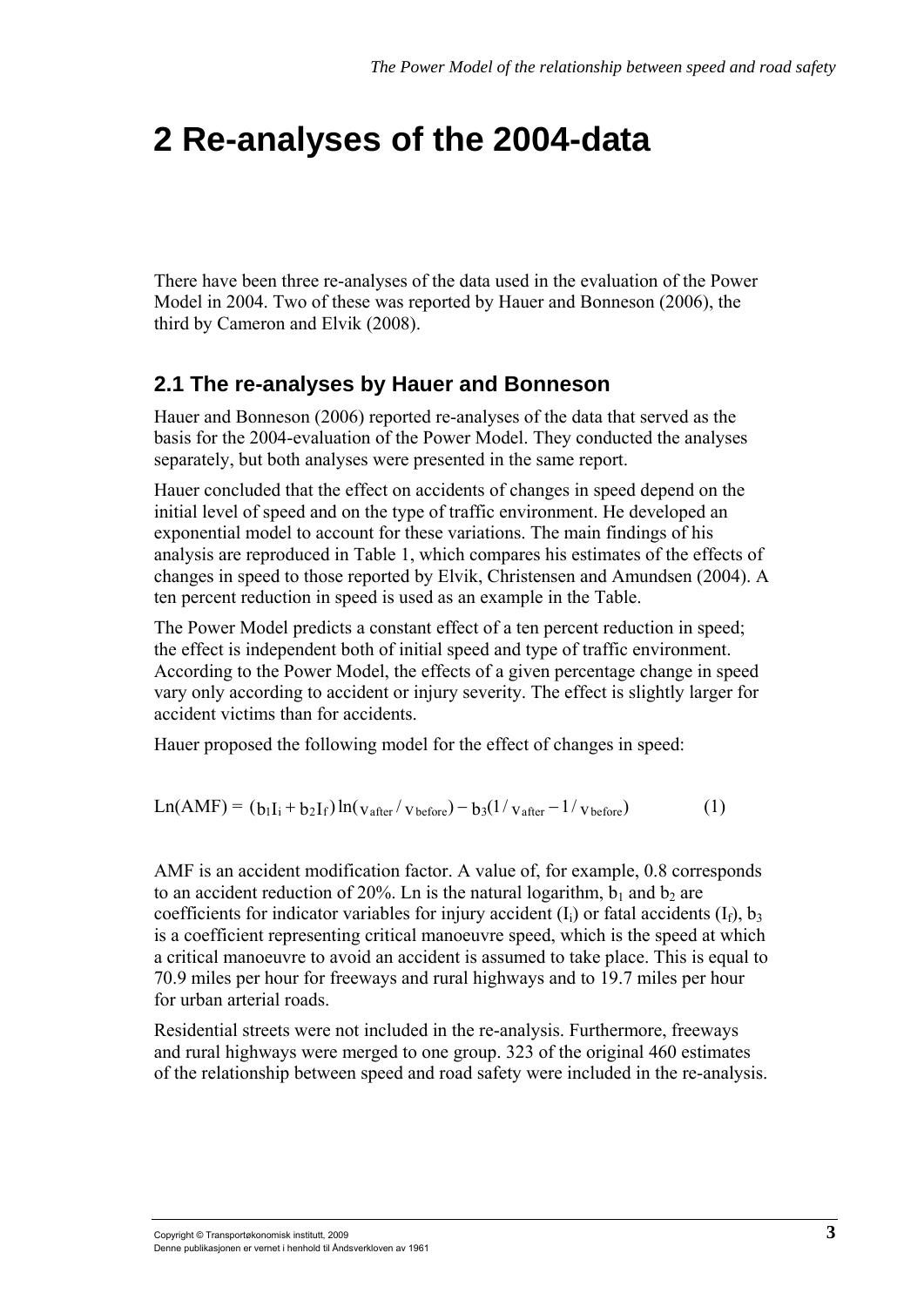|                               |                    | Original 2004-analysis         |                             | 2006-re-analysis                             |                             |  |
|-------------------------------|--------------------|--------------------------------|-----------------------------|----------------------------------------------|-----------------------------|--|
| <b>Initial speed</b><br>(mph) | New speed<br>(mph) | <b>Urban arterials</b>         | Freeway or<br>rural highway | <b>Urban arterials</b>                       | Freeway or<br>rural highway |  |
|                               |                    |                                |                             | Estimates for fatal accidents                |                             |  |
| 30                            | 27                 | $-32%$                         | $-32%$                      | $-30%$                                       | $-42%$                      |  |
| 40                            | 36                 | $-32%$                         | $-32%$                      | $-29%$                                       | $-38%$                      |  |
| 50                            | 45                 | $-32%$                         | $-32%$                      | $-28%$                                       | $-36%$                      |  |
| 60                            | 54                 | $-32%$                         | $-32%$                      | $-28%$                                       | $-34%$                      |  |
| 70                            | 63                 | $-32%$                         | $-32%$                      | $-27%$                                       | $-33%$                      |  |
|                               |                    | Estimates for injury accidents |                             |                                              |                             |  |
| 30                            | 27                 | $-19%$                         | $-19%$                      | $-19%$                                       | $-33%$                      |  |
| 40                            | 36                 | $-19%$                         | $-19%$                      | $-18%$                                       | $-29%$                      |  |
| 50                            | 45                 | $-19%$                         | $-19%$                      | $-17%$                                       | $-26%$                      |  |
| 60                            | 54                 | $-19%$                         | $-19%$                      | $-16%$                                       | $-24%$                      |  |
| 70                            | 63                 | $-19%$                         | $-19%$                      | $-16%$                                       | $-23%$                      |  |
|                               |                    |                                |                             | Estimates for property-damage-only accidents |                             |  |
| 30                            | 27                 | $-10%$                         | $-10%$                      | $-16%$                                       | $-31%$                      |  |
| 40                            | 36                 | $-10%$                         | $-10%$                      | $-15%$                                       | $-26%$                      |  |
| 50                            | 45                 | $-10%$                         | $-10%$                      | $-14%$                                       | $-23%$                      |  |
| 60                            | 54                 | $-10%$                         | $-10%$                      | $-13%$                                       | $-21%$                      |  |
| 70                            | 63                 | $-10%$                         | $-10%$                      | $-13%$                                       | $-20%$                      |  |

*Table 1: Comparison of best estimates of expected changes in the number of accidents as estimated by Hauer (2006) and by Elvik, Christensen and Amundsen (2004).* 

As can be seen from Table 1, the re-analysis produced results that differ from the original analysis. The main differences are:

- 1. The effects of changes in speed were found to vary according to initial speed, accident severity and type of traffic environment.
- 2. The effects of a given percentage change in speed is larger at low speeds than at high speeds.
- 3. The effects of changes in speed are larger than predicted by the Power Model for freeways and rural highways.
- 4. The effects of changes in speed tend to be slightly smaller than predicted by the Power Model for fatal accidents and injury accidents on urban arterial roads.
- 5. The effects of changes in speed are larger for property damage only accidents than predicted by the Power Model.

The revised model fit the data marginally better than the Power Model ( $R^2 = 0.55$ ) versus  $R^2 = 0.54$ ).

A second re-analysis was reported by James Bonneson. Bonneson derived a function predicting the accident modification factor attributable to a change in speed by solving a set of differential equations. The following function was derived: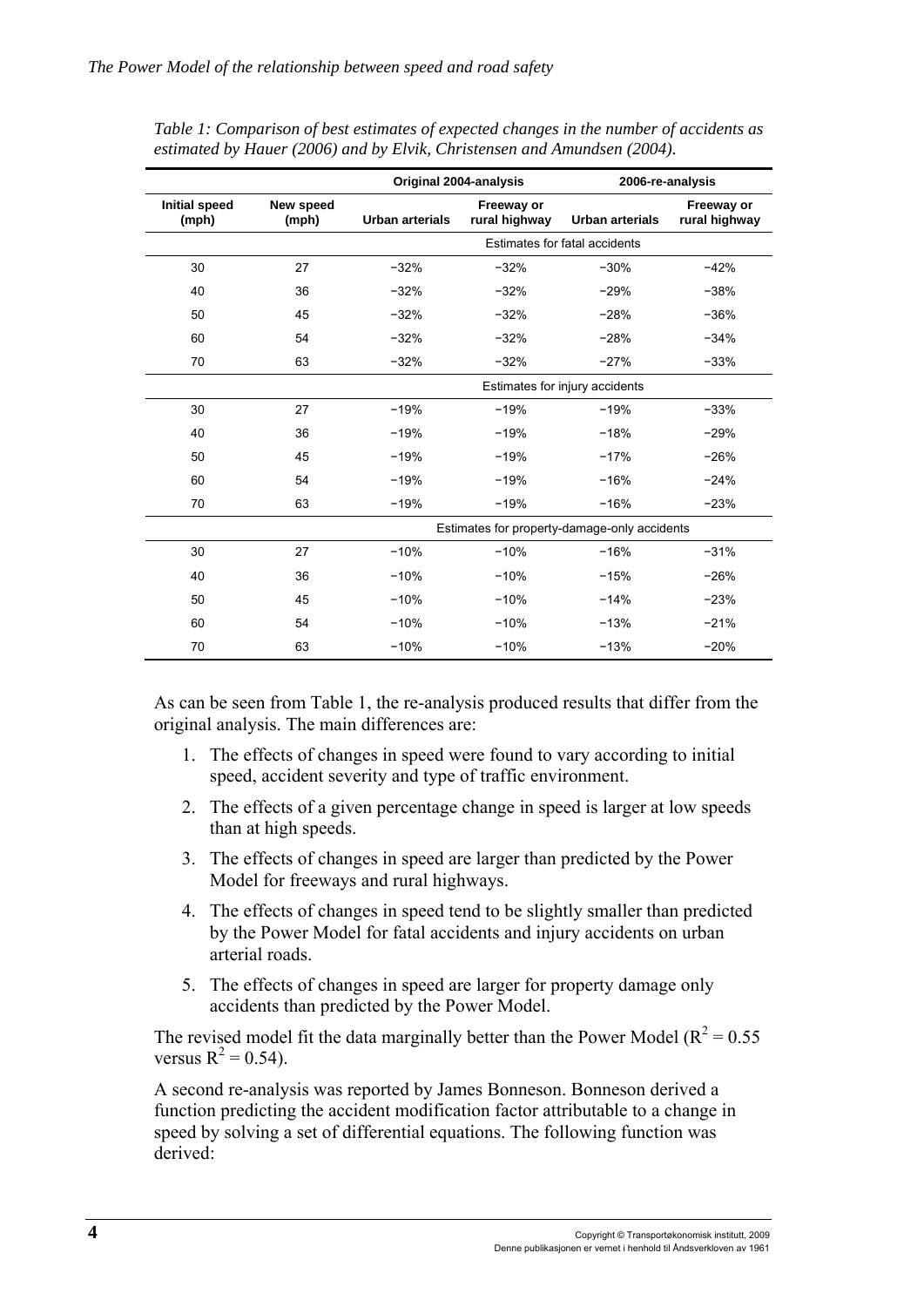<span id="page-20-0"></span>
$$
AMF = e^{\alpha \left[ v - v^* + \frac{\beta}{2} (v^2 - v^{*2}) \right]}
$$
 (2)

The function is exponential (e raised to the power of the expression in brackets),  $\alpha$ and  $\beta$  are parameters to be estimated, v is initial speed and  $v^*$  is speed after a change. For fatal accidents,  $\alpha$  was estimated to 0.2666 and β to -0.0098.

The predicted changes in the number of fatal accidents for the speed changes used as examples in Table 1 are:

- Changing speed from 70 to 63 miles per hour reduces fatal accidents by 48 percent.
- Changing speed from 60 to 54 miles per hour reduces fatal accidents by 51 percent.
- Changing speed from 50 to 45 miles per hour reduces fatal accidents by 51 percent.
- Changing speed from 40 to 36 miles per hour reduces fatal accidents by 49 percent.
- Changing speed from 30 to 27 miles per hour reduces fatal accidents by 44 percent.

Applying equation 2 to changes from 20 to 18 miles per hour and from 80 to 72 miles per hour (both of which are 10 percent reductions) shows that the effect on fatal accidents is estimated to be a 35 % reduction for a speed reduction from 20 to 18 miles per hour, and a 42 % reduction for a speed reduction from 80 to 72 miles per hour. In other words, smaller effects are predicted for given percentage changes in low and high speeds than for identical percentage changes in intermediate speeds. This is consistent with a logistic model of the relationship between speed and road safety. In general, the effects for fatal accidents predicted by Bonneson's model are considerable larger than those predicted by the Power Model. Bonneson did not make any distinction between different types of traffic environment.

For injury accidents, a model of the same form was developed, but the parameter α was estimated to the value of 0.0838 and the parameter β to the value of −0.0051. The predicted effects of a ten percent reduction in speed on the number of injury accidents decline monotonically as initial speed declines. For initial speeds between 70 miles per hour and 30 miles per hour, the predicted reductions of injury accidents range from 32 % (70 miles) to 19 % (30 miles). All these estimates predict greater effects than the Power Model. No distinction was made between different types of traffic environment.

For property damage only accidents, Bonneson was not able to develop a model.

#### <span id="page-20-1"></span>**2.2 The re-analysis by Cameron and Elvik**

Max Cameron and Rune Elvik re-analysed the original data by stratifying weighted mean estimates of the exponent in the Power Model according to type of traffic environment. The results of his re-analysis appear in Table 2.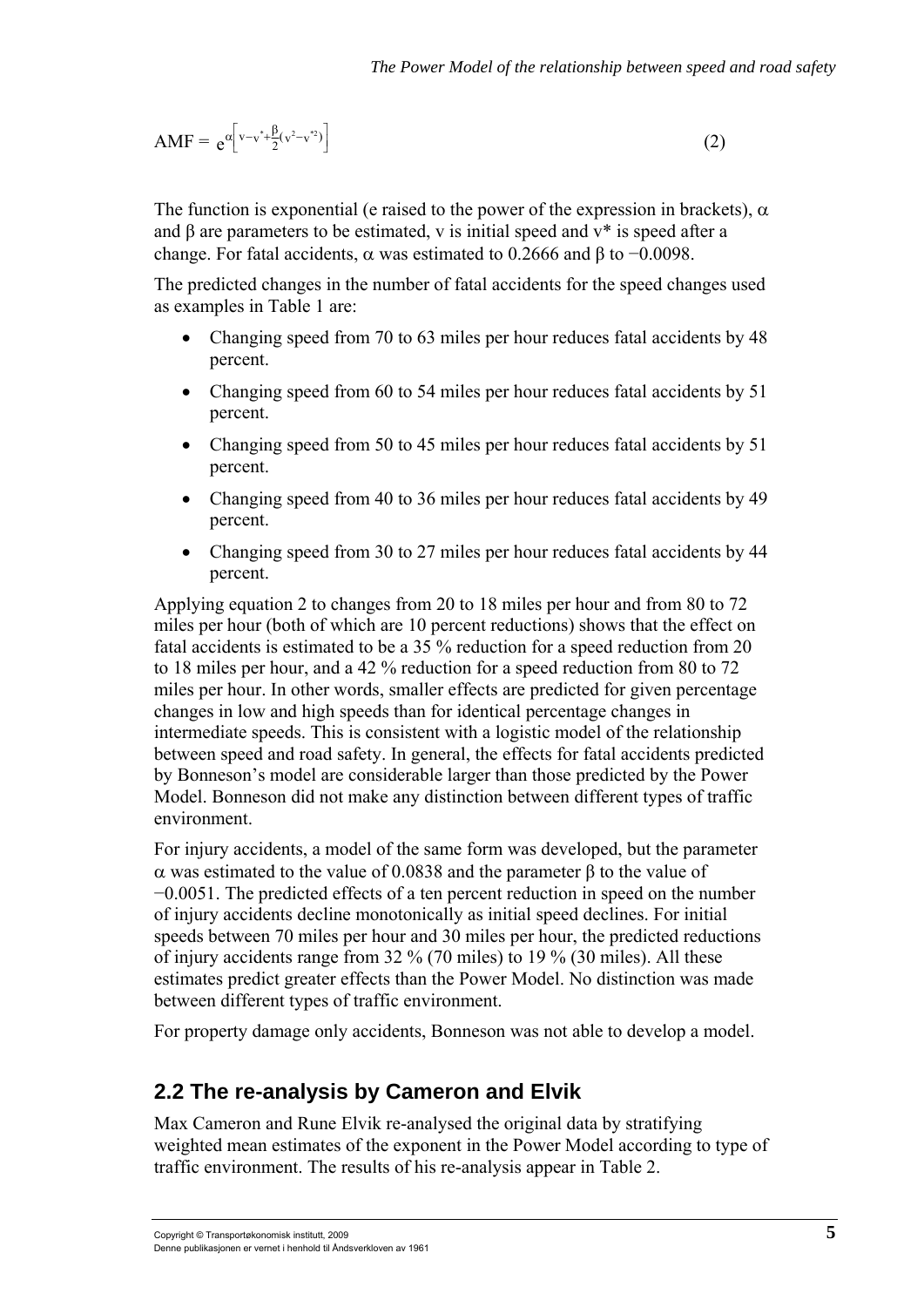|                                           | Traffic environment of study  |              |                  |         |                |  |  |
|-------------------------------------------|-------------------------------|--------------|------------------|---------|----------------|--|--|
| Power estimates (standard error SE)       | Urban                         | <b>Rural</b> | Resi-<br>dential | Freeway | All<br>studies |  |  |
|                                           | Mutually exclusive categories |              |                  |         |                |  |  |
| <b>Fatalities</b>                         | 4.251                         | 4.711        | <b>NA</b>        | 4.931   | 4.902          |  |  |
| <b>SE</b>                                 | 0.92                          | 0.49         |                  | 0.15    | 0.14           |  |  |
| Seriously injured                         | 1.390                         | 1.805        | 3.767            | 3.859   | 1.593          |  |  |
| <b>SE</b>                                 | 0.24                          | 0.30         |                  |         | 0.18           |  |  |
| Slightly injured                          | 1.928                         | 1.554        | 1.522            | 3.604   | 1.742          |  |  |
| <b>SE</b>                                 | 0.25                          | 0.24         |                  |         | 0.17           |  |  |
| Injured (unspecified)                     | 6.108                         | 5.480        | <b>NA</b>        | 2.770   | 2.780          |  |  |
| <b>SE</b>                                 |                               | 0.44         |                  | 0.03    | 0.03           |  |  |
|                                           | Cumulative categories         |              |                  |         |                |  |  |
| <b>Fatalities</b>                         | 4.251                         | 4.711        | <b>NA</b>        | 4.931   | 4.902          |  |  |
| <b>SE</b>                                 | 0.92                          | 0.49         |                  | 0.15    | 0.14           |  |  |
| Fatal and serious injury (cumulated)      | 1.569                         | 2.592        |                  | 4.925   | 3.721          |  |  |
| <b>SE</b>                                 | 0.23                          | 0.26         |                  | 0.14    | 0.11           |  |  |
| All levels of injury severity (cumulated) | 1.746                         | 2.495        |                  | 2.839   | 2.806          |  |  |
| <b>SE</b>                                 | 0.17                          | 0.16         |                  | 0.03    | 0.03           |  |  |
| Specific injured (non-fatal)              |                               |              | 2.829            |         |                |  |  |
| <b>SE</b>                                 |                               |              | 1.45             |         |                |  |  |

| Table 2: Re-analysis of the Power Model by Cameron. Best estimates of power by type of |  |
|----------------------------------------------------------------------------------------|--|
| traffic environment                                                                    |  |

Source: TØI-report 1034/2009

*Power estimates in italics were each based only on one study of effect of speed change* 

Among the reliable estimates, it can be seen that substantially higher powers were estimated for freeways and rural highways than urban roads. The high-speed freeway environment is associated with particularly high power estimates across all levels of injury. Rural highways are reasonably consistent with Nilsson's power model, with the cumulative estimates (i.e. estimates in which fatal and serious injuries are combined, and fatal, serious and slight injuries are combined) decreasing monotonically from 4.71 for fatalities to 2.59 for serious casualties and 2.50 for all casualties. The power estimates for the mutually exclusive injury categories are also consistent with the monotonic decrease found by Elvik et al. (2004), ignoring the relatively high, but potentially unreliable estimate for injured (unspecified) road users.

It is on urban roads that the expected monotonic relationship of the power estimates breaks down. The power estimate for the seriously injured victims was only 1.39, compared with 1.93 for the slightly injured. The power estimate for fatalities was also substantially less than that on rural highways and freeways, but it was associated with a relatively high standard error. Based on 95% confidence limits of about twice the standard error in each case, none of the power estimates for the mutually-exclusive injury categories on urban roads was statistically different from the corresponding estimate across all studies and road environments.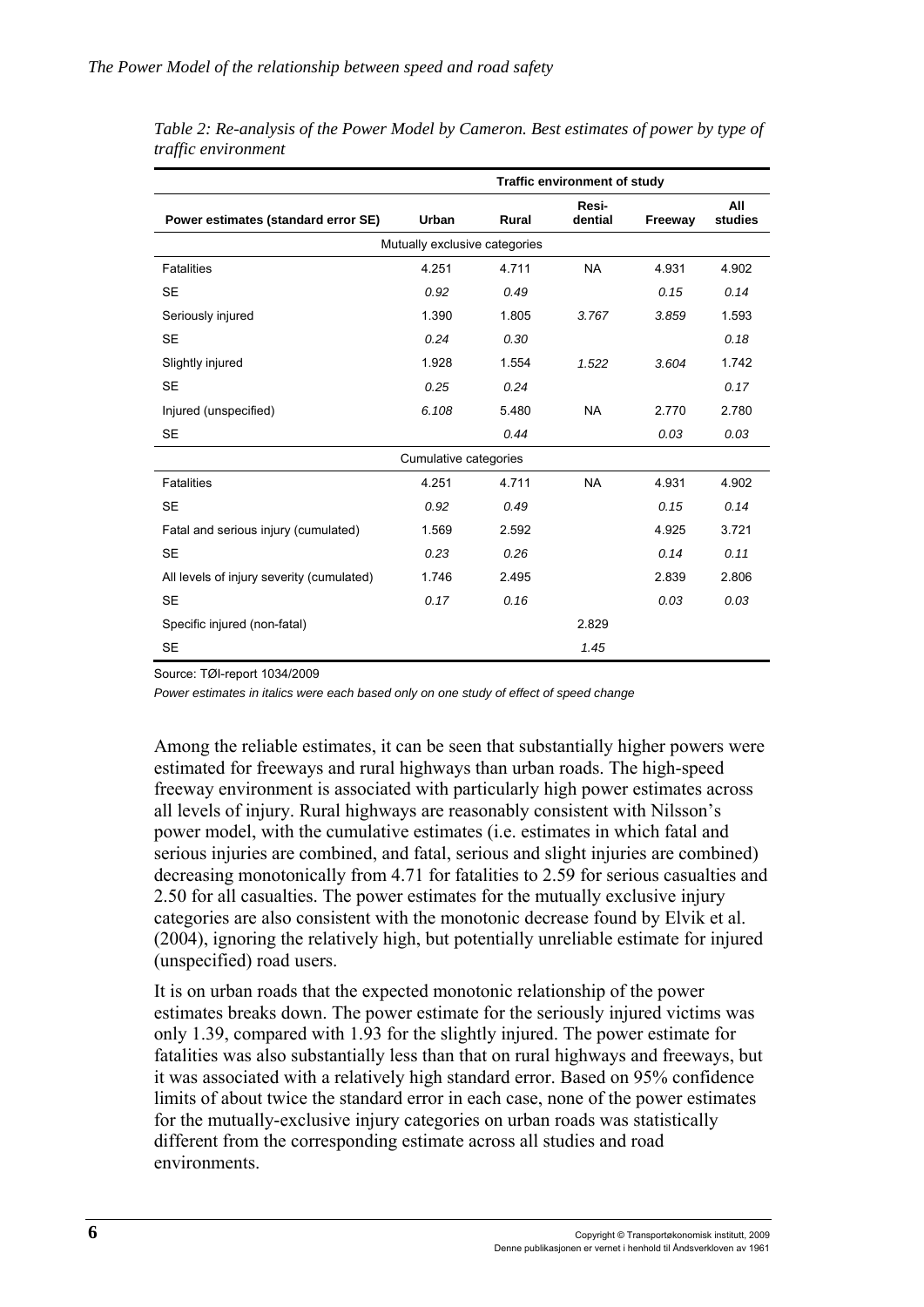The power estimates based on the cumulative injury categories have the advantage that each of the non-fatal estimates is contributed to by a substantial number of studies and improves the precision of estimation lost due to sub-dividing the studies by the road environment. In this analysis there is stronger evidence of smaller power estimates associated with the studies on urban roads. The power estimate of 1.57 for serious casualties on urban roads is statistically significantly less than that on rural highways (2.59), and that is statistically significantly less than the power estimate on freeways (4.93), as indicated by non-overlapping confidence limits for each comparison. There is evidence of similar differences in the power estimates for the all casualties category across these three road environments.

As a further test on the validity of these estimates of power, Elvik contributed to the re-analysis by presenting a set of estimates based on meta-regression analysis performed in Elvik et al. (2004). These estimates appear in Table 3.

*Table 3: Power estimates for accidents and accident victims based on meta-regression analysis* 

|                           | Type of traffic environment |       |                    |         |           |  |  |  |
|---------------------------|-----------------------------|-------|--------------------|---------|-----------|--|--|--|
| <b>Estimates of power</b> | Urban                       | Rural | <b>Residential</b> | Freeway | All areas |  |  |  |
| <b>Fatalities</b>         | 3.60                        | 5.90  | 4.84               | 5.33    | 4.26      |  |  |  |
| Seriously injured         | 2.67                        | 4.96  | 3.90               | 4.40    | 3.32      |  |  |  |
| Slightly injured          | 0.90                        | 3.19  | 2.13               | 2.63    | 1.55      |  |  |  |
| Injured (unspecified)     | 0.54                        | 2.83  | 1.77               | 2.26    | 1.19      |  |  |  |
| <b>Fatal accidents</b>    | 2.06                        | 4.36  | 3.30               | 3.79    | 2.72      |  |  |  |
| Serious accidents         | 0.49                        | 2.78  | 1.72               | 2.22    | 1.14      |  |  |  |
| Slight accidents          | $-0.07$                     | 2.22  | 1.16               | 1.66    | 0.58      |  |  |  |
| Injury accidents          | 1.25                        | 3.54  | 2.48               | 2.98    | 1.90      |  |  |  |

Source: TØI-report 1034/2009

The meta-regression model was very comprehensive and included, in addition to estimates of power applying to all categories of accident- or injury severity (treated as mutually exclusive categories), coefficients capturing the effects of road environment, study design, publication type, decade in which study was reported, and use of other measures to influence speed in addition to speed limits. The estimates in Table 3 were derived by combining the constant term, the coefficients for the various levels of accident- or injury severity and the coefficients for type of traffic environment. The coefficients for the other variables included in the model were not used.

Broadly speaking, the results are consistent with the Power Model, but they confirm clearly lower values for the exponent in urban areas.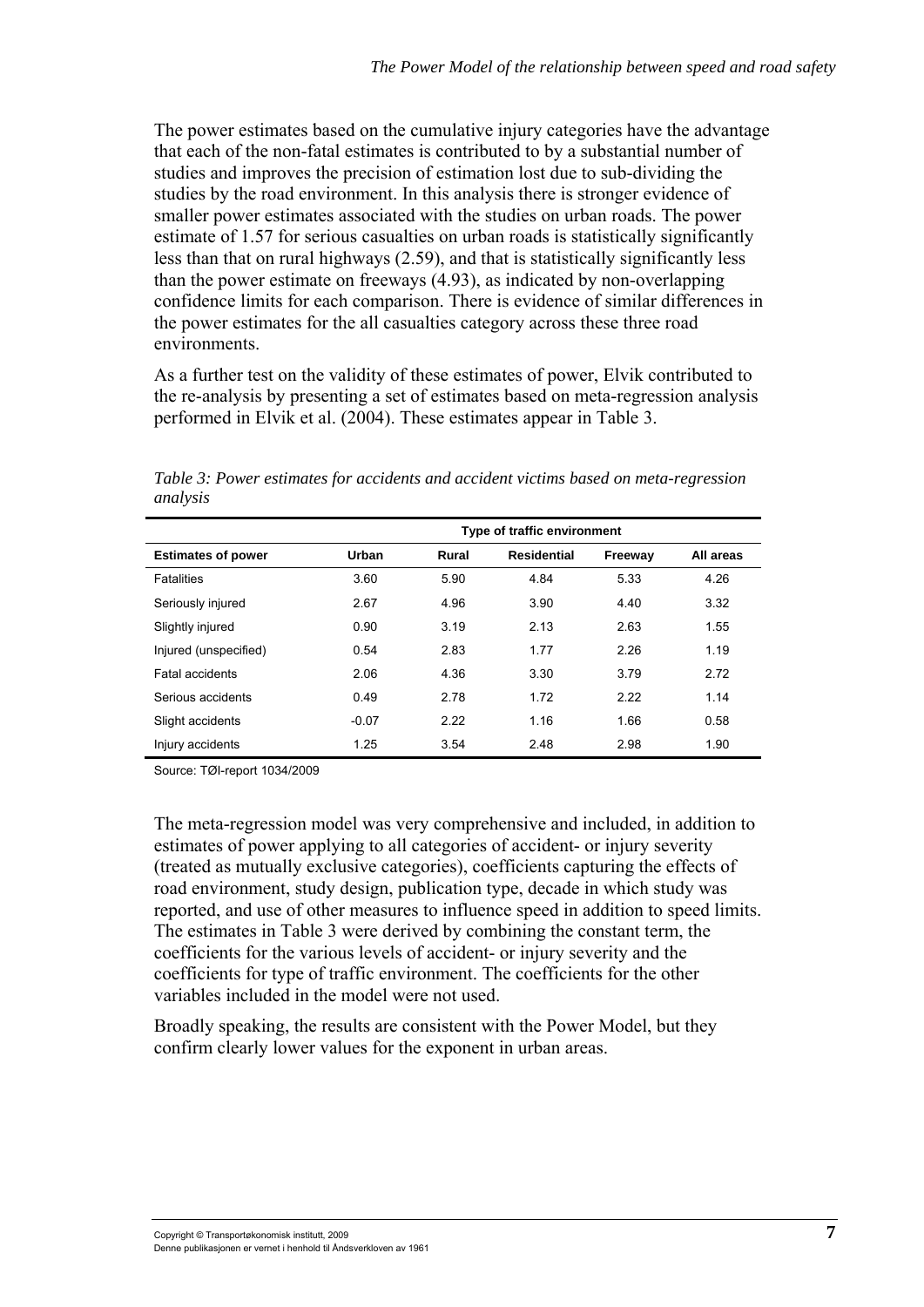#### <span id="page-23-1"></span><span id="page-23-0"></span>**2.3 Main findings of the re-analyses and issues for further research**

The main findings of the re-analyses presented above can be summarised as follows:

- 1. The effects of a given percentage change in speed depend on initial speed. This was found both by Hauer and by Bonneson. This finding is inconsistent with the Power Model.
- 2. The effects of a given percentage change in speed vary according to the type of traffic environment. Effects tend to be lower in urban areas than in rural areas and on freeways. This was found by Hauer and Cameron. This finding is not necessarily inconsistent with the Power Model, but it does suggest that a single set of exponents may not apply to all types of traffic environment.
- 3. The effects of a given percentage change in speed appear to be greater for fatal accidents than predicted by the estimates of power developed in the original analysis.
- 4. The effects of a given percentage change in speed appear to be greater for injury accidents, at least in rural areas and on freeways, than predicted by the exponents fitted for the Power Model in 2004.
- 5. In urban areas, the effects of a given percentage change in speed do not appear to be larger for serious injuries than for slight injuries.

These findings suggest that further research should focus on the following questions regarding the relationship between speed and road safety:

- 1. Does the effect of changes in speed vary depending on initial speed? More particularly: is there evidence that the effects of changes in speed are smaller at very high and very low levels of speed than at intermediate levels of speed?
- 2. Does the effect of changes in speed vary according to type of traffic environment?
- 3. Is the effect of changes in speed uniformly larger for serious injuries than for slight injuries, or does this gradient only apply in rural areas and on freeways?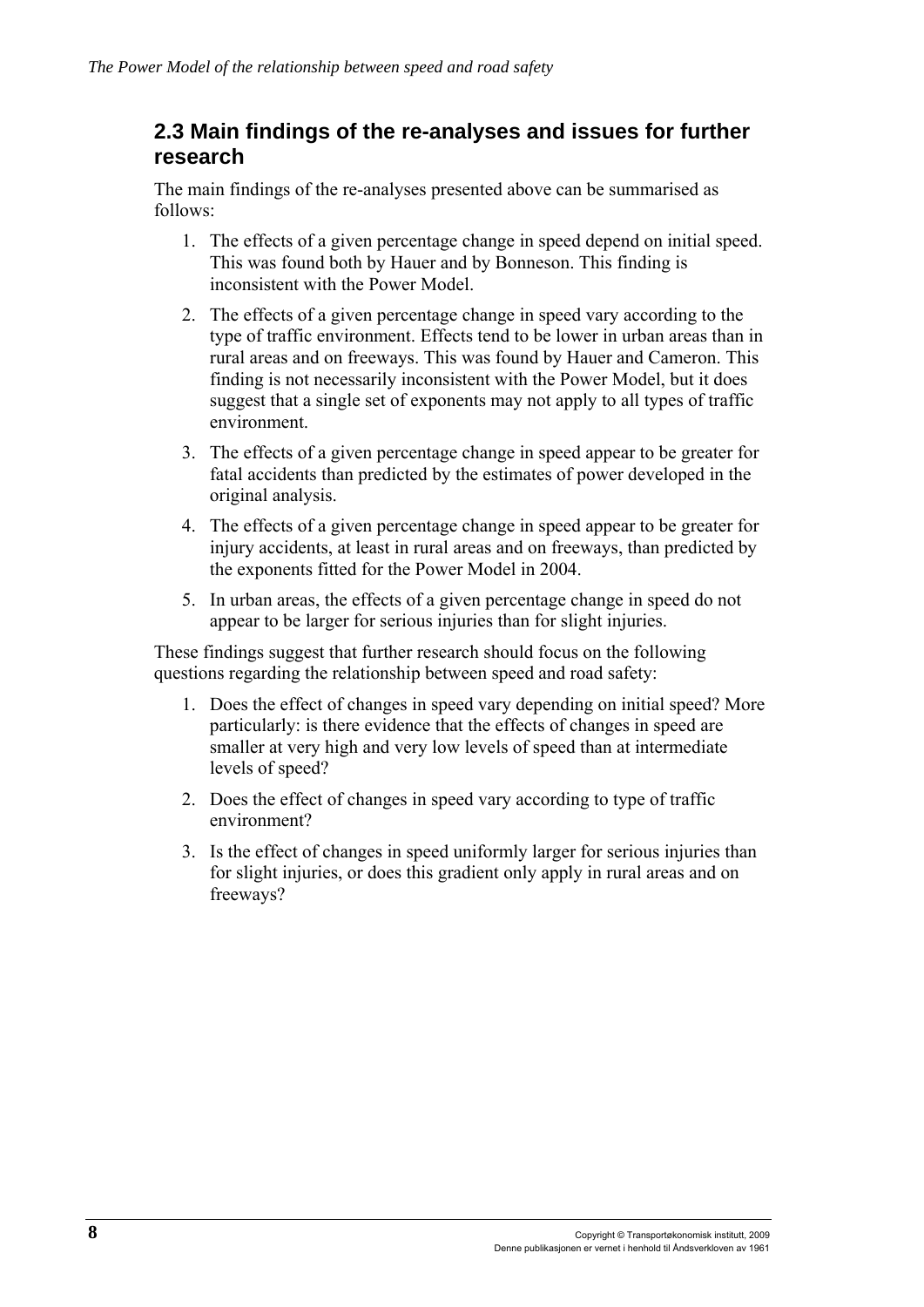## <span id="page-24-1"></span><span id="page-24-0"></span>**3 New studies of speed and road safety**

#### **3.1 Sources of information about new studies**

<span id="page-24-2"></span>New studies dealing with the relationship between speed and road safety have been identified by scanning the following sources of information:

- The SafetyLit weekly newsletter. This newsletter lists recently published papers in scientific journals dealing with safety-related topics.
- The Transportation Research Board weekly newsletter. This newsletter is particularly useful in covering the "grey" literature in the United States.
- Manuscripts submitted to and published in Accident Analysis and Prevention.

In addition to using these sources of information systematically, reference lists in relevant studies have been examined. No new search of any literature database has been performed. Several new studies have been identified, in addition to a few studies that were missed in the original study.

#### <span id="page-24-3"></span>**3.2 New studies included in meta-analysis**

Table 4 lists new studies that were retrieved and provided sufficient information be included in a meta-analysis. A total of 17 studies were found, containing a total of 66 estimates of the relationship between speed and road accidents. The number of estimates extracted from each study varies between 1 and 12. One of the studies (Reiff et al 2008) was entered in re-analysed form (Elvik 2008). Six countries are represented among the studies: Australia, Denmark, Great Britain, Norway, Switzerland and the United States. Several studies have evaluated the effects of speed cameras, which have become more widely used in recent years. The studies were coded according to the same codebook as the original study.

The quality of the studies appears to be slightly better than in the original analysis. Four potential sources of bias were considered: (1) Regression-to-the-mean, (2) Long-term trends, (3) Changes in traffic volume, and (4) Confounding by other risk factors. For each study, an assessment was made as to whether the source of bias was likely to be present in the study or not. 26 of the 66 estimates were judged not to be influenced by any of the sources of error, which corresponds to 39.4 %. In the 2004-analysis, 34.1 % of estimates were judged to be free of bias.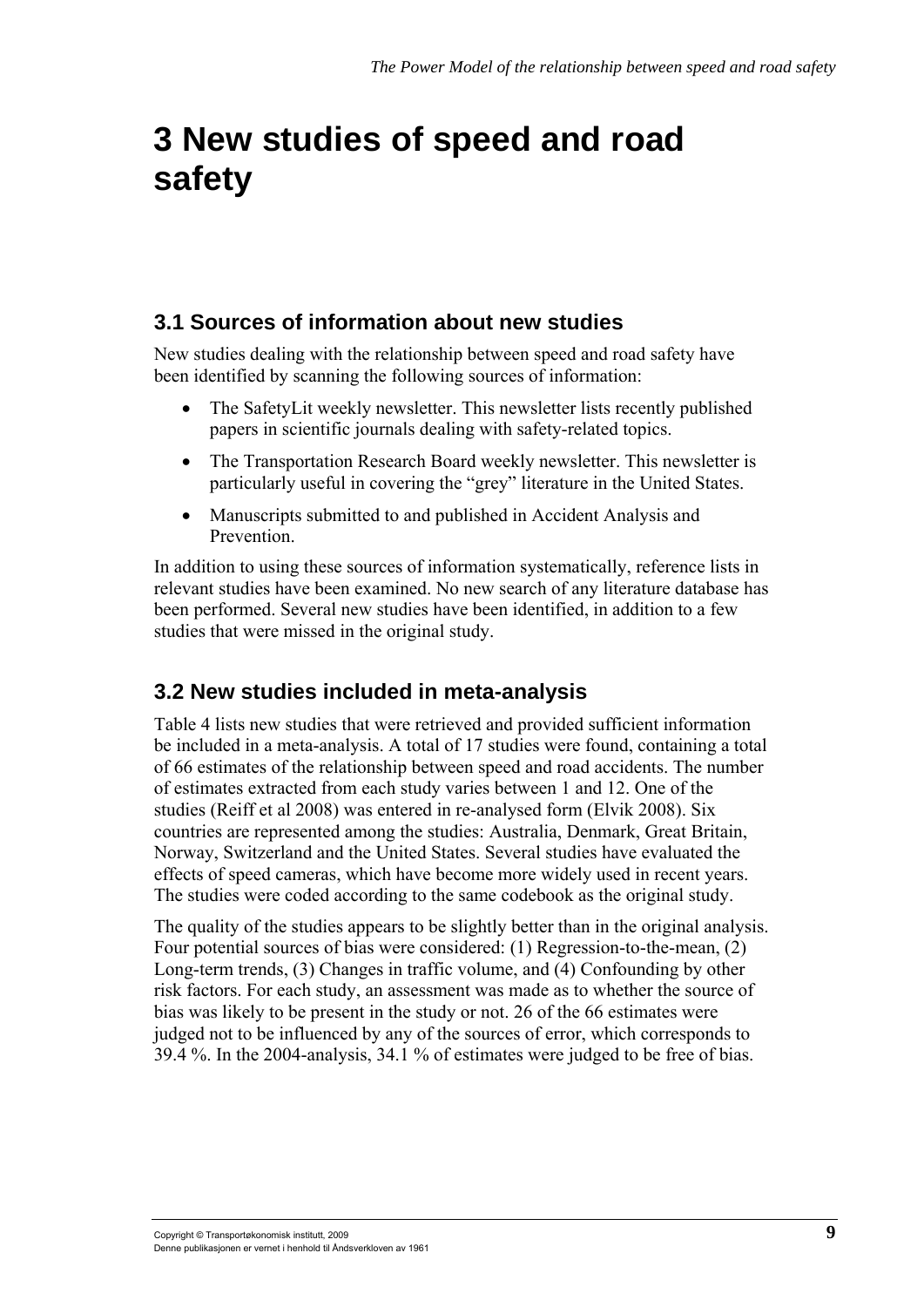|                             |      |                      |                          | Number of<br>estimates of |
|-----------------------------|------|----------------------|--------------------------|---------------------------|
| <b>Authors</b>              | Year | Country              | <b>Measure evaluated</b> | effect                    |
| Dart                        | 1977 | <b>United States</b> | Speed limit              | 3                         |
| Ewing                       | 1999 | <b>United States</b> | Traffic calming (humps)  | 4                         |
| Povey, Frith and Keall      | 2003 | New Zealand          | Police enforcement       | $\overline{2}$            |
| Webster and Layfield        | 2003 | <b>Great Britain</b> | Traffic calming (humps)  | 6                         |
| Mountain, Hirst and Maher   | 2004 | <b>Great Britain</b> | Speed cameras            | 1                         |
| Cunningham, Hummer, Moon    | 2005 | <b>United States</b> | Speed cameras            | 6                         |
| Gains et al.                | 2005 | <b>Great Britain</b> | Speed cameras            | 1                         |
| Lindemann                   | 2005 | Switzerland          | 30 kmh zones             | $\overline{2}$            |
| Mountain, Hirst and Maher   | 2005 | <b>Great Britain</b> | Speed cameras, etc.      | 3                         |
| Kockelman                   | 2006 | <b>United States</b> | Speed limits             | 3                         |
| Long et al.                 | 2006 | Australia            | Speed limits             | 6                         |
| Bobevski et al.             | 2007 | Australia            | Police enforcement       | $\overline{2}$            |
| Christensen and Ragnøy      | 2007 | Norway               | Speed limits             | 3                         |
| D'Elia, Newstead, Cameron   | 2007 | Australia            | Police enforcement       | 2                         |
| Kloeden, Woolley, McLean    | 2007 | Australia            | Speed limit              | 12                        |
| Reiff et al. (Elvik)        | 2008 | Denmark              | Speed limit              | 8                         |
| Shin, Washington, Schalkwyk | 2009 | <b>United States</b> | Speed cameras            | $\overline{2}$            |

<span id="page-25-0"></span>*Table 4: Studies of the relationship between changes in speed and changes in road safety included in update of the Power Model* 

Source: TØI-report 1034/2009

#### <span id="page-25-1"></span>**3.3 New studies not included in meta-analysis**

In addition to the new studies included in the meta-analysis, a number of studies were retrieved that could, for various reasons, not be included in the metaanalysis. Table 5 lists these studies and the reason for not including them in the meta-analysis.

Studies were omitted because they did not include all data needed to include them in meta-analysis. No study was omitted because it was methodologically weak. In total, 13 studies were omitted. This is only slightly less than the number of studies that was included (17). This shows that the reporting of study findings is still not always sufficiently detailed or precise to allow studies to be included in metaanalysis. There is, however, no reason to believe that the omission of the studies listed in Table 5 has introduced any bias in the study.

#### <span id="page-25-2"></span>**3.4 Results of meta-analysis**

Meta-analysis was performed, based on the 17 studies listed in Table 4. The analysis treated the various levels of accident- or injury severity as mutually exclusive categories, not as cumulative levels, as proposed by Nilsson (2004).

The results turned out to be very heterogeneous and a random effects model was applied to obtain summary estimates of power in all categories. Table 6 lists the main findings.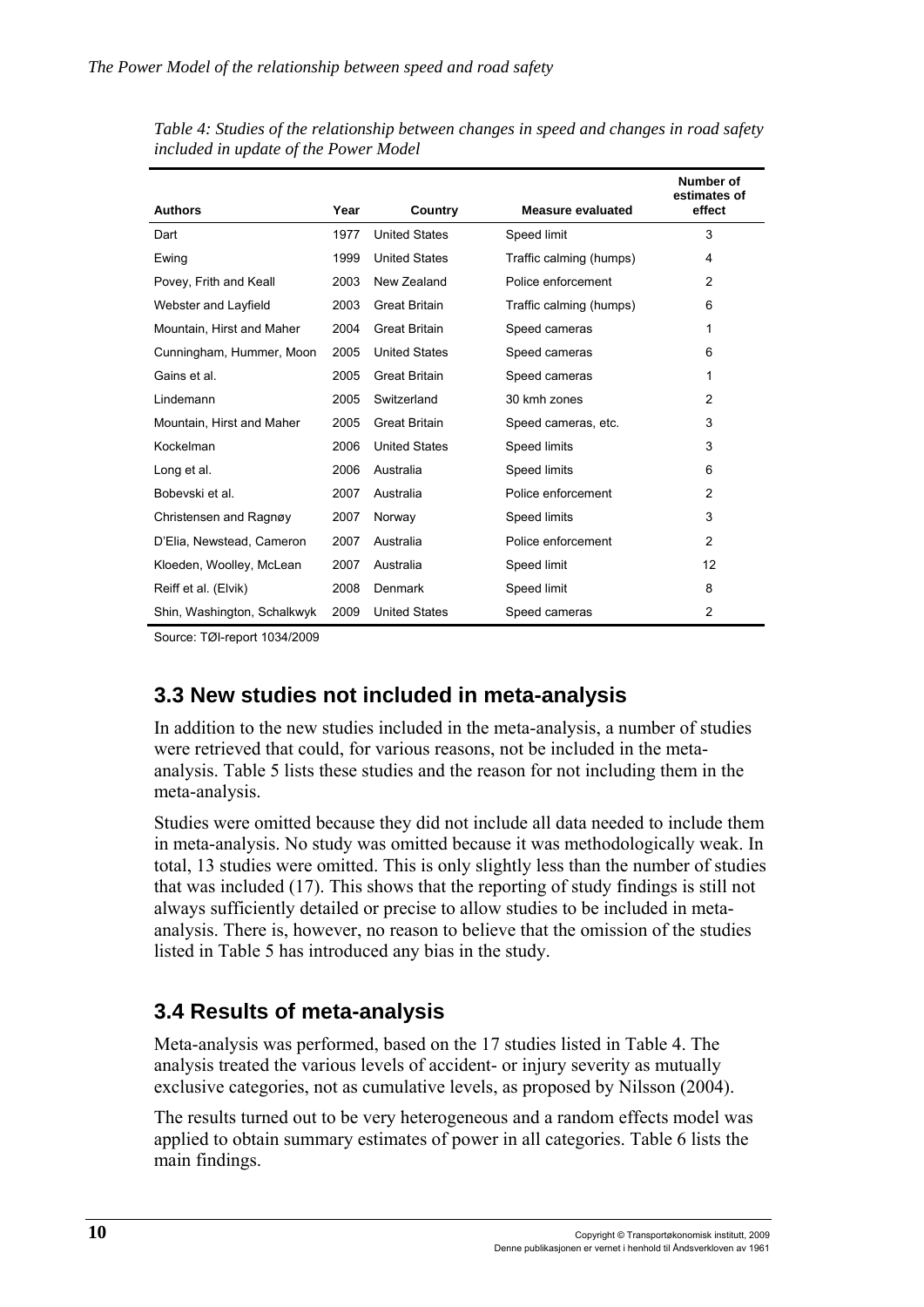| Author                | Year | Country              | <b>Reason for exclusion</b>                        |
|-----------------------|------|----------------------|----------------------------------------------------|
| Fieldwick, Brown      | 1987 | Several              | No data on speed; standard errors not stated       |
| Nolf et al.           | 1998 | <b>United States</b> | Accident severity not stated                       |
| Hess                  | 2004 | Great Britain        | No speed data; highly unconventional analysis      |
| Federal Highway Adm.  | 2004 | <b>United States</b> | Number of accidents not stated                     |
| Chen                  | 2005 | <b>United States</b> | Too imprecise data                                 |
| Engeln et al.         | 2005 | Germany              | No accident data                                   |
| Pilkington, Kinra     | 2005 | Several              | Too imprecise data                                 |
| Wong et al.           | 2005 | Hong Kong            | No speed data                                      |
| Davis et al.          | 2006 | Two countries        | Relates to individual accidents, not traffic speed |
| Lindkvist             | 2006 | Sweden               | No accident data                                   |
| Friedman et al.       | 2007 | Israel               | Too imprecise speed data                           |
| Grabowki, Morrisey    | 2007 | <b>United States</b> | No speed data                                      |
| Malyshkina, Mannering | 2008 | <b>United States</b> | No speed data; no accident data                    |

*Table 5: Studies not included in the meta-analysis and reason for exclusion* 

Source: TØI-report 1034/2009

Table 6 presents summary estimates of power obtained in four ways:

- 1. By means of a fixed-effects model of meta-analysis
- 2. By means of a random-effects model of meta-analysis
- 3. As a simple mean (not weighted)
- 4. As the simple median (not weighted)

|                                |                        | Summary estimates of power |                             |                                         |                          |  |
|--------------------------------|------------------------|----------------------------|-----------------------------|-----------------------------------------|--------------------------|--|
| Category                       | Number of<br>estimates | Fixed-<br>effects<br>model | Random-<br>effects<br>model | <b>Simple</b><br>mean (not<br>weighted) | Median (not<br>weighted) |  |
| <b>Fatal accidents</b>         | 6                      | 1.65                       | 2.87                        | 5.08                                    | 3.95                     |  |
| Serious injury accidents       | 6                      | 1.89                       | 3.61                        | 20.42                                   | 4.64                     |  |
| Slight injury accidents        | 6                      | 1.50                       | 3.47                        | 6.41                                    | 5.23                     |  |
| Injury accidents (unspecified) | 16                     | 1.22                       | 2.55                        | 5.77                                    | 2.47                     |  |
| <b>Fatalities</b>              | 11                     | 3.43                       | 3.58                        | 10.88                                   | 5.50                     |  |
| Seriously injured road users   | 7                      | 1.29                       | 3.72                        | 14.18                                   | 7.02                     |  |
| Slightly injured road users    | 7                      | 1.41                       | 2.92                        | 8.82                                    | 4.32                     |  |
| Injured road users             | 3                      | 3.44                       | 3.62                        | 6.78                                    | 3.69                     |  |
| Property-damage-only           | 4                      | 2.79                       | 4.25                        | 2.49                                    | 4.21                     |  |

*Table 6: Summary estimates of power based on 17 studies providing 66 estimates of the relationship between changes in speed and changes in road safety* 

Source: TØI-report 1034/2009

As can be seen from Table 6, the summary estimates of power vary considerably depending on how they were obtained. From a methodological point of view, the random-effects summary estimates are best. These estimates do not display the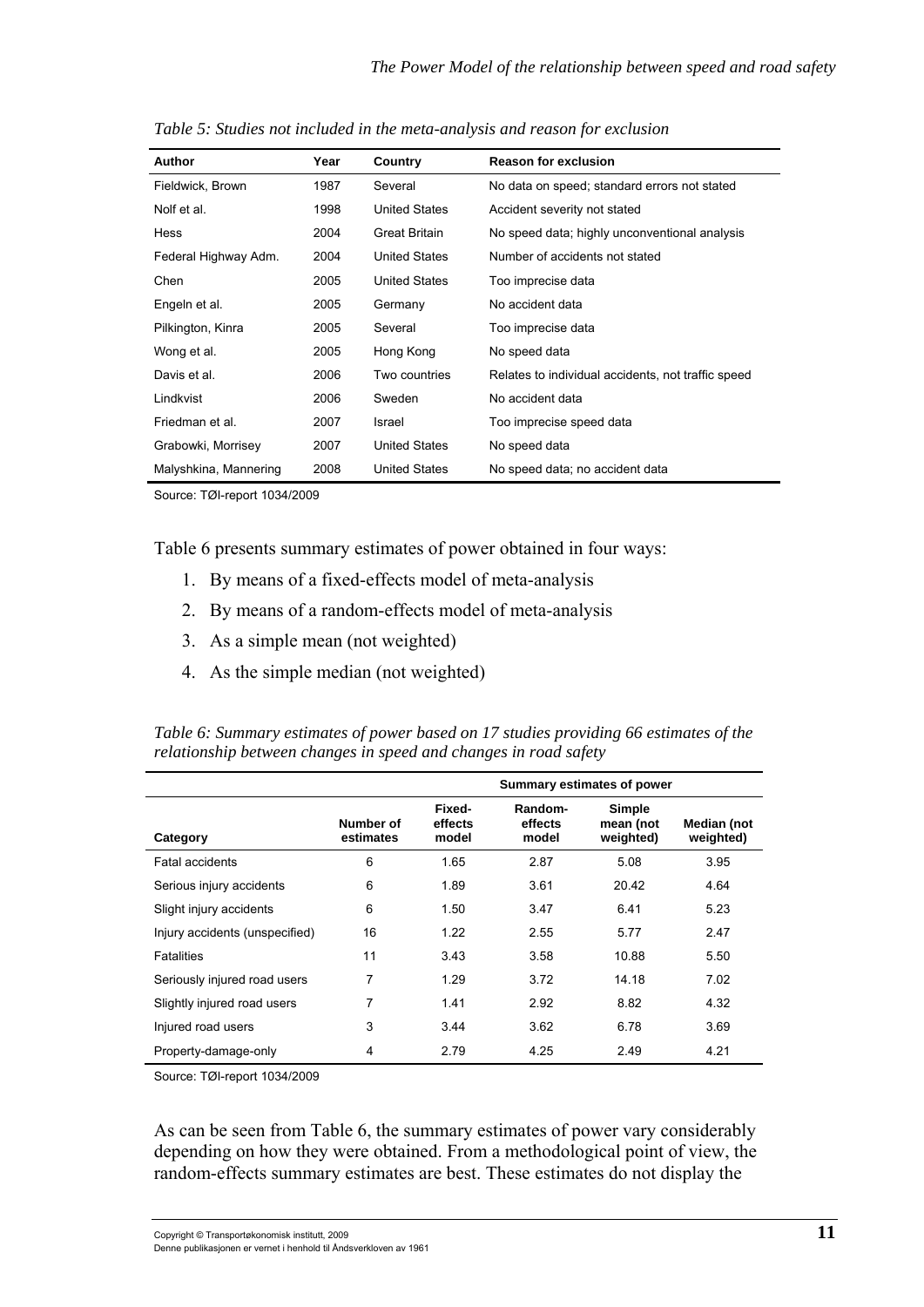<span id="page-27-0"></span>accident- or injury severity gradient predicted by the Power Model. In most categories, however, the number of estimates is quite low and the large heterogeneity observed makes all summary estimates uncertain.

### <span id="page-27-1"></span>**3.5 Conclusions**

It is concluded that the evidence provided by the update is too limited by itself to justify a revision of the Power Model. It was decided to pool evidence from the original study and the update into a consolidated data base for analysis. The analyses based on the pooled data base are presented in the next chapter.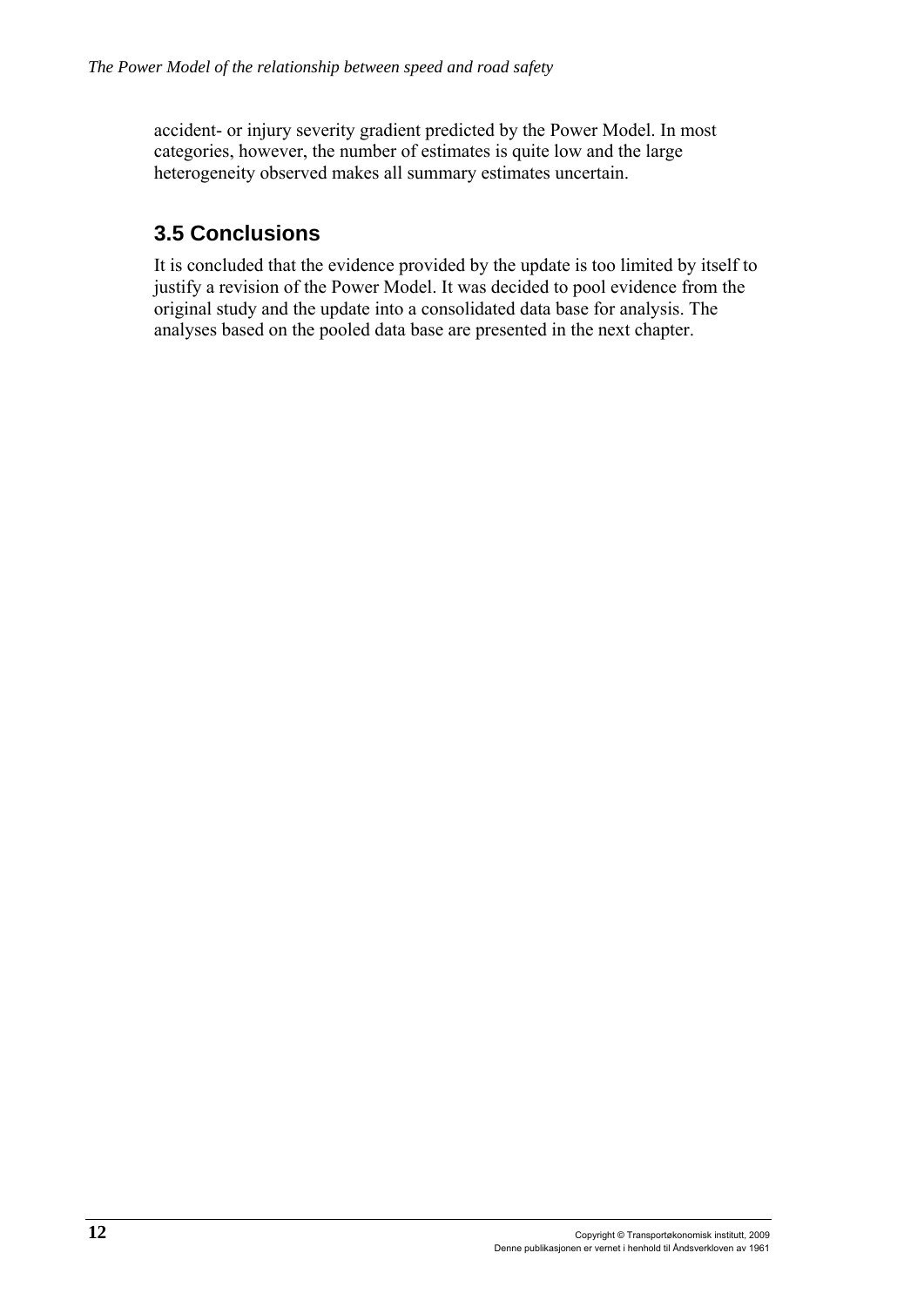## <span id="page-28-1"></span><span id="page-28-0"></span>**4 Synthesis of new studies and 2004 studies**

### **4.1 A consolidated data base**

<span id="page-28-2"></span>In order to gain a better foundation for analysis, the data used in 2004-study were merged with the new studies, forming a consolidated data base. This data base consists of 115 studies that present 526 estimates of the relationship between speed and road safety. In this chapter, results of analyses using the consolidated data base will be presented. First, main results based on a conventional metaanalysis are presented and compared to the results of the 2004 study. Then, more detailed results based on conventional meta-analysis are presented. Finally, the results of a meta-regression analysis are presented.

The consolidated data base does not contain all variables that were coded in the original study. Analyses indicated that many of these variables were not significant. Hence, the consolidated data base is limited to the following variables (in addition to study identification):

- 1. Publication year
- 2. Country of origin
- 3. Traffic environment (all, freeways, rural, urban, residential)
- 4. Accident or injury severity (fatal, serious, slight, unspecified injury)
- 5. Speed before (km/h)
- 6. Speed after (km/h)
- 7. Possible presence of regression-to-the-mean bias in study (yes or no)
- 8. Possible presence of long term trend bias in study (yes or no)
- 9. Possible presence of traffic volume bias in study (yes or no)
- 10. Possible presence of other risk factor bias in study (yes or no)

As in the original study, study quality is indicated by number of potential biases present in a study. Studies in which all the four potential sources of bias can be ruled out have the highest quality.

#### <span id="page-28-3"></span>**4.2 Main results**

Table 7 presents the main results of the analysis of the consolidated database.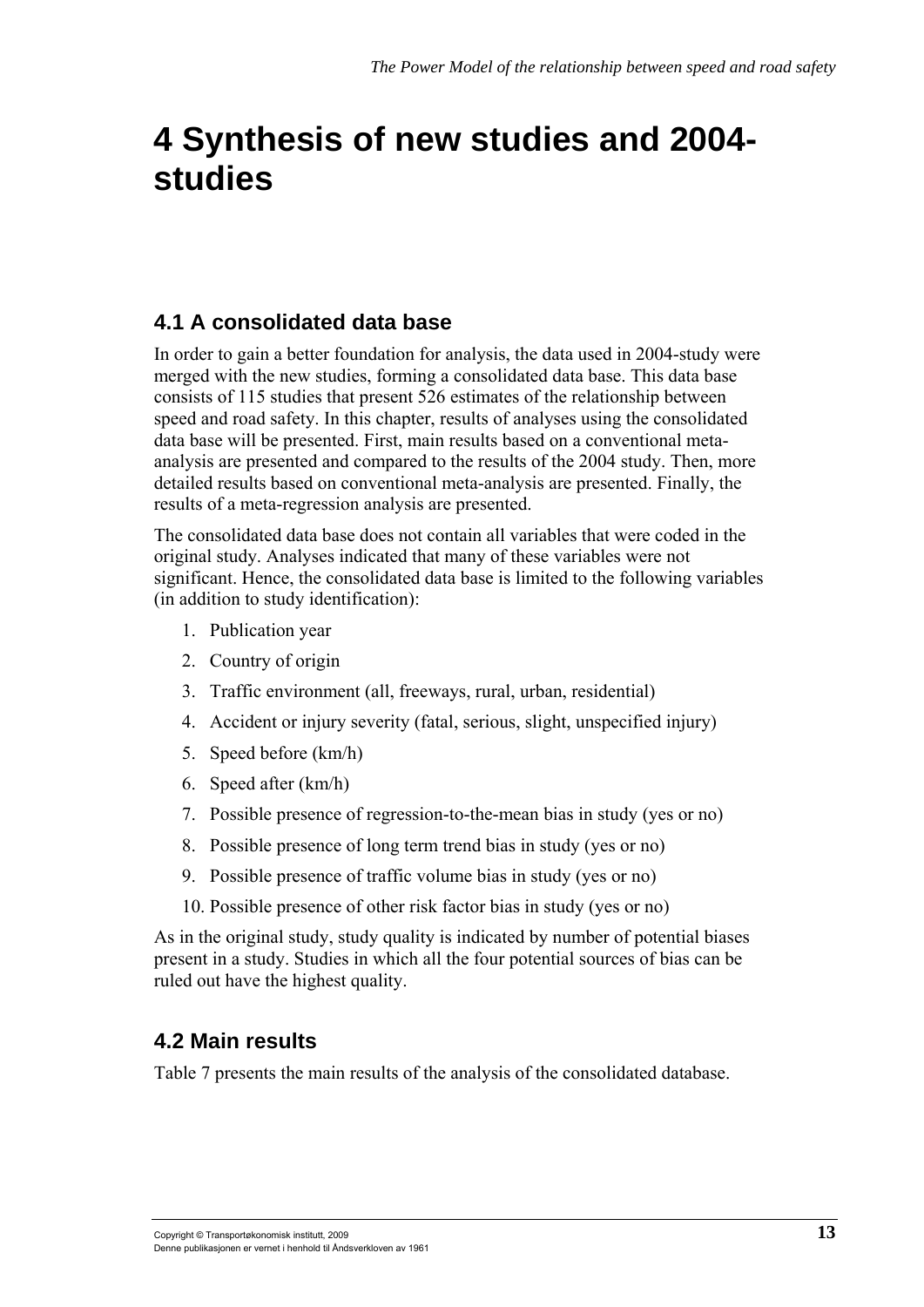|                                |                        | Summary estimates of power |                          |                             |                          |
|--------------------------------|------------------------|----------------------------|--------------------------|-----------------------------|--------------------------|
| Category                       | Number of<br>estimates | Fixed-<br>effects<br>model | <b>Standard</b><br>error | Random-<br>effects<br>model | <b>Standard</b><br>error |
| <b>Fatal accidents</b>         | 53                     | 3.89                       | 0.30                     | 3.84                        | 0.56                     |
| Serious injury accidents       | 23                     | 1.52                       | 0.17                     | 1.50                        | 0.31                     |
| Slight injury accidents        | 23                     | 1.17                       | 0.07                     | 1.08                        | 0.17                     |
| Injury accidents (unspecified) | 238                    | 2.23                       | 0.06                     | 2.16                        | 0.17                     |
| <b>Fatalities</b>              | 41                     | 4.45                       | 0.12                     | 4.37                        | 0.28                     |
| Seriously injured road users   | 21                     | 1.45                       | 0.13                     | 2.64                        | 0.51                     |
| Slightly injured road users    | 19                     | 1.49                       | 0.08                     | 1.09                        | 0.11                     |
| Injured road users             | 18                     | 2.78                       | 0.03                     | 2.67                        | 0.19                     |
| Property-damage-only           | 90                     | 0.79                       | 0.05                     | 1.92                        | 0.24                     |

*Table 7: Relationship between changes in speed and changes in road safety. Summary estimates of power based on 115 studies providing 526 estimates of the relationship* 

Source: TØI-report 1034/2009

With few exceptions, the results based on the random-effects model are close to those based on the fixed-effects model. The exceptions are the estimates of power for seriously injured road users and for property-damage-only accidents, both of which are considerably higher in the random-effects model than in the fixedeffects model.

The results are only partly consistent with the Power Model. Summary estimates of power are, as predicted by the Power Model, higher for fatalities and injured road users than for fatal accidents or injury accidents at all levels of severity. Moreover, estimates of power decline monotonically as accident- or injury severity is reduced from fatal to serious to slight. However, one would expect the estimate of power for serious accidents or injuries to be higher than that for all injury accidents, which is not the case. One would also expect the estimate of power for slight injury accidents or slight injuries to be lower than that for all injury accidents (severity not stated). This is the case, but the difference is surprisingly large in view of the fact that most injury accidents, or most injuries, are slight. One would therefore expect the estimate of power for slight injury accidents or slight injuries to be only slightly lower than the estimates for all injury accidents or all injured road users (severity not stated).

There are therefore certain anomalies in the results, as pointed out by Cameron and Elvik (2008). The results presented in Table 7 are not very different from the results of the original study. Table 8 compares the original results to those based on the consolidated database. All summary estimates of power presented in Table 8 are based on a random-effects model. All studies have been included.

The overall pattern in the findings is very similar. All summary estimates of power that apply to accidents are more precise in the consolidated data base than in the original study, as indicated by the smaller standard errors. Most of the summary estimates that refer to road users are also more precise in the consolidated database, but there are two exceptions: standard errors have increased for fatalities and seriously injured road users.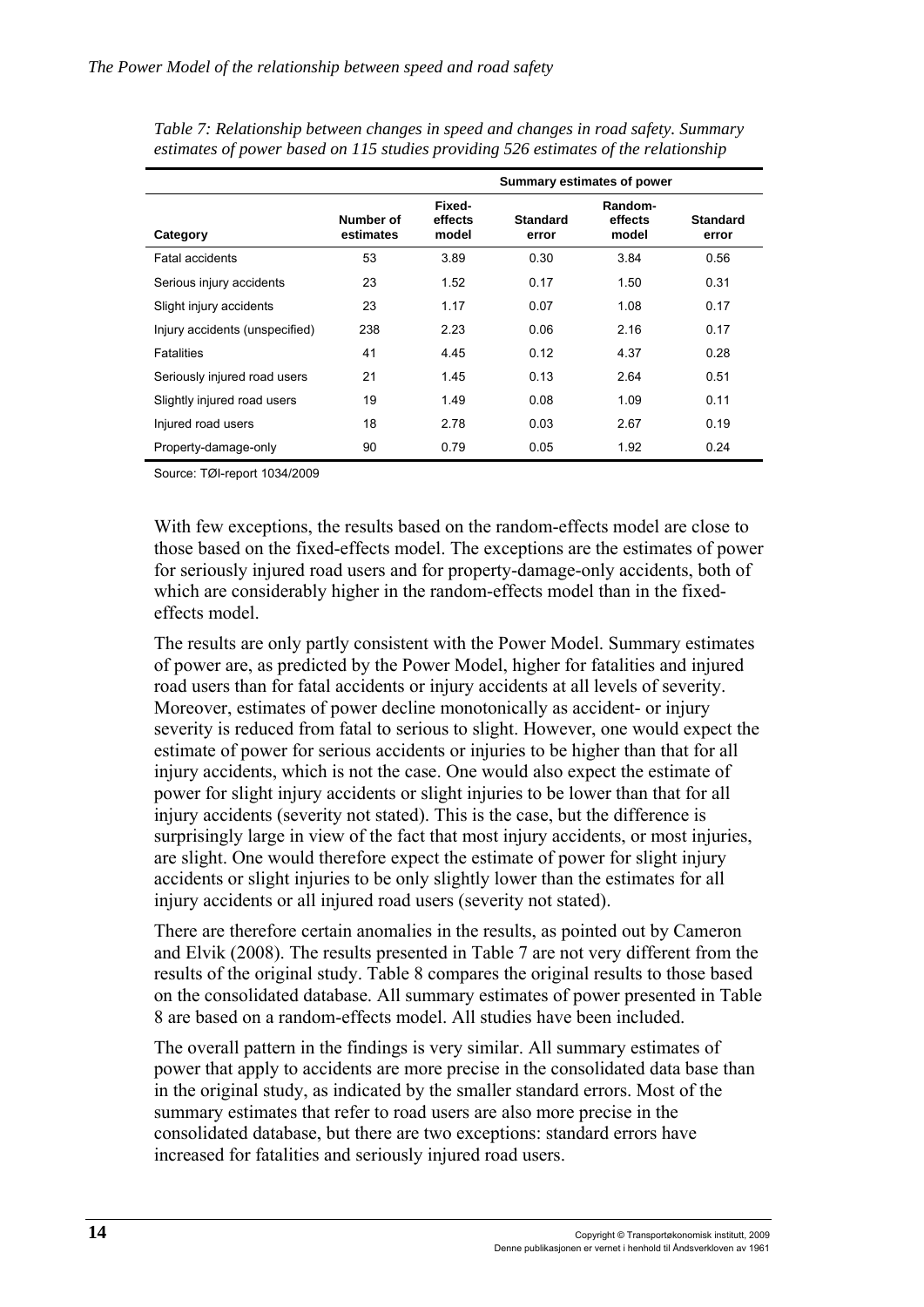|                              | Summary estimates of power |                         |                          |                              |                         |                          |  |
|------------------------------|----------------------------|-------------------------|--------------------------|------------------------------|-------------------------|--------------------------|--|
|                              | Original study             |                         |                          | <b>Consolidated database</b> |                         |                          |  |
| Category                     | Number of<br>estimates     | <b>Best</b><br>estimate | <b>Standard</b><br>error | Number of<br>estimates       | <b>Best</b><br>estimate | <b>Standard</b><br>error |  |
| <b>Fatal accidents</b>       | 47                         | 4.21                    | 0.68                     | 53                           | 3.84                    | 0.56                     |  |
| Serious injury accidents     | 17                         | 1.35                    | 0.34                     | 23                           | 1.50                    | 0.31                     |  |
| Slight injury accidents      | 17                         | 0.90                    | 0.31                     | 23                           | 1.08                    | 0.17                     |  |
| Injury accidents (all)       | 222                        | 2.76                    | 0.30                     | 238                          | 2.16                    | 0.17                     |  |
| <b>Fatalities</b>            | 30                         | 4.90                    | 0.16                     | 41                           | 4.37                    | 0.28                     |  |
| Seriously injured road users | 14                         | 1.59                    | 0.27                     | 21                           | 2.64                    | 0.51                     |  |
| Slightly injured road users  | 12                         | 1.64                    | 0.30                     | 19                           | 1.09                    | 0.11                     |  |
| Injured road users (all)     | 15                         | 1.78                    | 1.60                     | 18                           | 2.67                    | 0.19                     |  |
| Property damage only         | 86                         | 1.70                    | 0.54                     | 90                           | 1.92                    | 0.24                     |  |

<span id="page-30-0"></span>*Table 8:The relationship between speed and road safety. Comparison of results of original study to results based on consolidated data base* 

Source: TØI-report 1034/2009

There are no consistent changes in the summary estimates of power. Some of these estimates are larger in the consolidated database than in the original study, some are smaller. The range appears to have narrowed. In the original study, the estimates of power ranged from 0.90 to 4.90. In the consolidated database, the range is from 1.08 to 4.37.

As noted before, the pattern seen in Table 8 is only partly consistent with the Power Model. A more detailed analysis will therefore be made to explore the consistency of the estimates of power. This chapter will consider variation in summary estimates of power with respect to traffic environment. Chapter 5 deals with issues related to study quality, initial speed, and speed variance.

#### <span id="page-30-1"></span>**4.3 Traffic environment as a moderator variable**

All the re-analyses discussed in Chapter 2 suggested that the relationship between speed and road safety is moderated by the traffic environment. In order to test this, summary estimates of power have been developed for different traffic environments. Table 9 presents the estimates based on conventional metaanalysis. All summary estimates presented in Table 9 are based on at least two results. If only a single estimate of power is available, it is not presented.

Table 9 clearly shows the problems encountered when breaking down the data set into so many categories. In most cells of the table, only a few results form the basis of the summary estimate of power. For five cells of the table, there was only one, or no, estimate. There is clearly a lot of noise in the summary estimates presented in Table 9. Despite this, a pattern can be seen. There is a clear tendency for all estimates of power to be lower for residential areas than for the other types of traffic environment. A somewhat less consistent tendency can be seen for estimates of power for urban areas to be lower than those for freeways (motorways) and rural areas. On the whole, therefore, Table 9 gives some support to the hypothesis that the type of traffic environment moderates the effect of speed on road safety.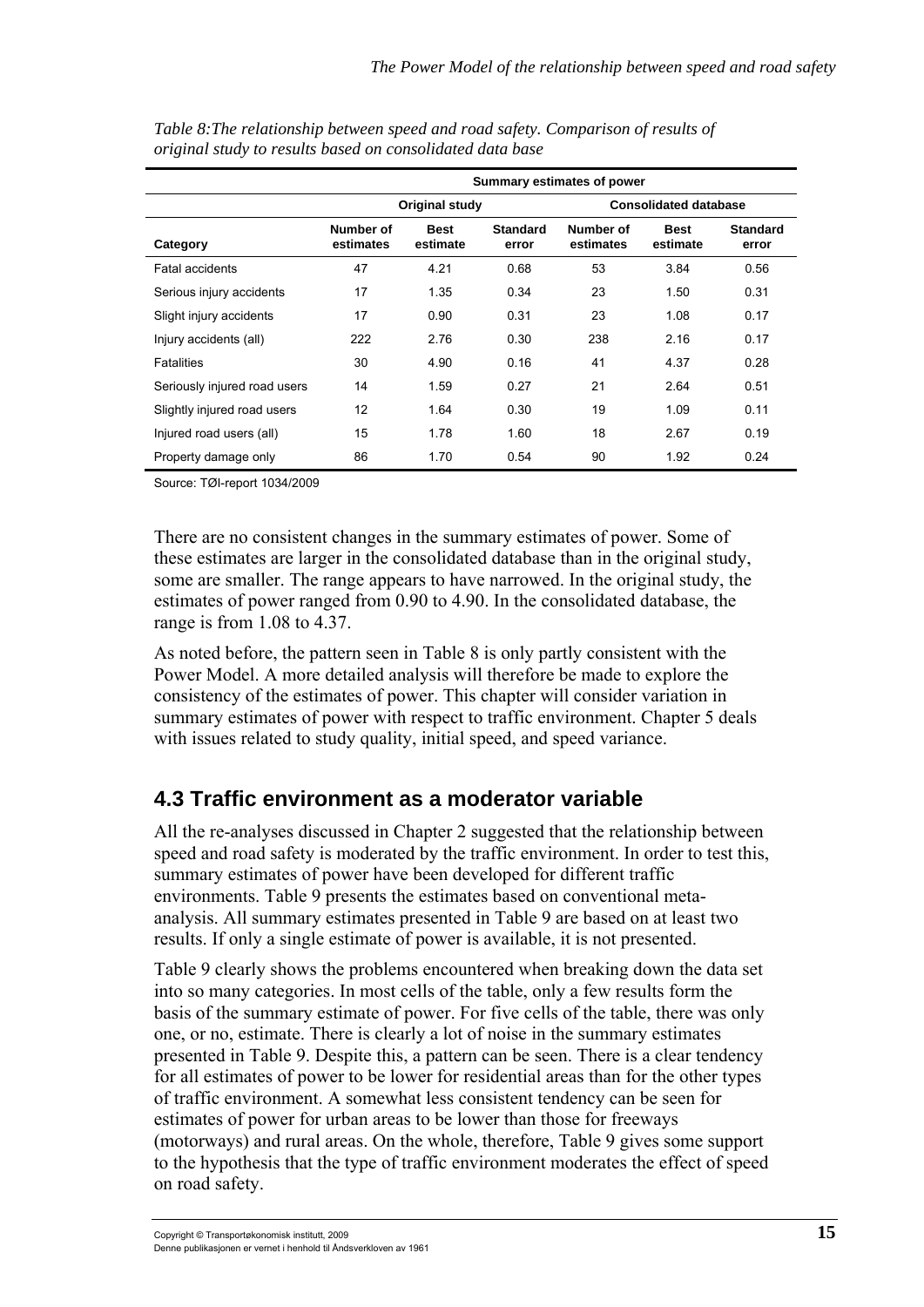|                                  | Summary estimates of power (standard error) [N] |                    |                 |                  |  |
|----------------------------------|-------------------------------------------------|--------------------|-----------------|------------------|--|
| Category                         | <b>Freeways</b>                                 | <b>Rural roads</b> | Urban roads     | Residential      |  |
| <b>Fatal accidents</b>           | 4.44 (1.22) [12]                                | 4.01 (0.74) [30]   | 4.68 (2.15) [5] | 1.76(1.41)[5]    |  |
| Fatalities                       | 4.50 (0.36) [15]                                | 4.67 (0.49) [20]   | 3.87(1.81)[4]   | No estimate      |  |
| Serious injury accidents         | No estimate                                     | 2.62(2.72)[3]      | 4.62 (1.40) [9] | 1.31(0.32)[7]    |  |
| Seriously injured road users     | 4.94 (2.94) [4]                                 | $3.60(1.09)$ [9]   | 3.08(1.01)[5]   | 1.87(0.73)[2]    |  |
| Slight injury accidents          | No estimate                                     | 1.06(0.55)[4]      | 4.37 (0.74) [9] | 0.87(0.19)[7]    |  |
| Slightly injured road users      | 3.45(2.72)[4]                                   | 1.33(0.47)[8]      | 3.41(0.87)[4]   | 1.04(0.11)[2]    |  |
| Injury accidents (unspecified)   | 2.96 (0.76) [17]                                | 3.40 (0.43) [107]  | 1.51(0.27)[92]  | 1.82 (0.42) [20] |  |
| Injured road users (unspecified) | 2.66(0.19)[8]                                   | 3.18(1.90)[8]      | No estimate     | No estimate      |  |
| Property damage only             | 2.27 (1.20) [13]                                | 2.79 (0.90) [26]   | 0.41(0.67)[42]  | 0.97(0.40)[6]    |  |
|                                  |                                                 |                    |                 |                  |  |

|  |  |  | Table 9: Summary estimates of power by traffic environment, random effects model |  |
|--|--|--|----------------------------------------------------------------------------------|--|
|--|--|--|----------------------------------------------------------------------------------|--|

Source: TØI-report 1034/2009

In order to gain a clearer picture, the analysis was simplified by merging freeways and rural roads and by merging urban roads and residential areas. There are then only two categories for traffic environment, which will be referred to as rural and urban. Table 10 shows the results of the analysis.

|                                  | Summary estimates of power (standard error) |                       |  |  |
|----------------------------------|---------------------------------------------|-----------------------|--|--|
| Category                         | <b>Rural and freeway</b>                    | Urban and residential |  |  |
| Fatal accidents                  | 4.13(0.63)                                  | 2.64(1.18)            |  |  |
| <b>Fatalities</b>                | 4.56 (0.29)                                 | 3.87(1.81)            |  |  |
| Serious injury accidents         | 2.62(2.72)                                  | 1.48(0.32)            |  |  |
| Seriously injured road users     | 3.76(1.02)                                  | 2.29(0.59)            |  |  |
| Slight injury accidents          | 1.06(0.55)                                  | 1.08(0.18)            |  |  |
| Slightly injured road users      | 1.39(0.46)                                  | 1.08(0.11)            |  |  |
| Injury accidents (unspecified)   | 3.30(0.37)                                  | 1.60(0.23)            |  |  |
| Injured road users (unspecified) | 2.66(0.19)                                  | No estimate           |  |  |
| Property damage only             | 2.60(0.72)                                  | 0.82(0.35)            |  |  |

*Table 10: Summary estimates of power by simplified coding of traffic environment* 

Source: TØI-report 1034/2009

The pattern in Table 10 is more systematic than in Table 9. There is a clear tendency for estimates of power to be higher for rural traffic environments than for urban traffic environments. The type of traffic environment is therefore a moderator for the effect of speed on accidents.

The estimates presented in Table 10 do not, however, control for the other independent variables represented in the data. In order to control for these variables, a meta-regression analysis was run.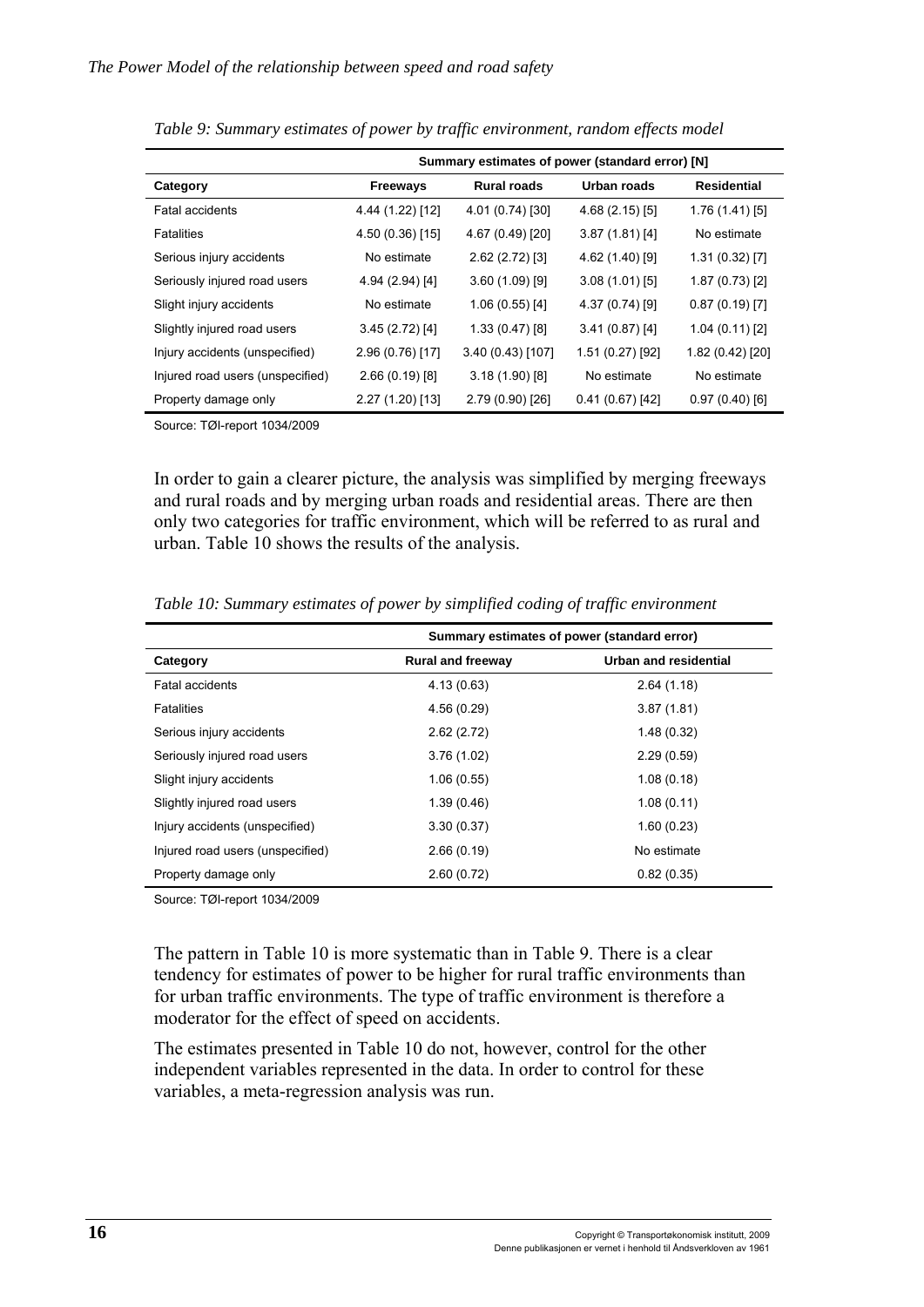### <span id="page-32-1"></span><span id="page-32-0"></span>**4.4 The stability of exponents over time**

Figure 1 shows mean estimates of the exponents in the Power Model for fatal accidents, injury accidents and property-damage-only accidents according to the decade in which studies were published. There were too few studies to estimate exponents for the decade 1960-1969.



Source: TØI-report 1034/2009

*Figure 1: Mean estimates of exponents in Power Model according decade when studies were published* 

In Figure 1, no distinction is made between different traffic environments; the estimated exponents apply to all traffic environments. A tendency is seen for the exponents to decline over time. The results for injury accidents and, in particular, property-damage-only accidents are somewhat erratic, but the long-term trend is nevertheless clear.

A decline in the value of the exponents means that the effects on accidents of given changes in speed have become smaller (i.e. a 10 % reduction in speed had a greater effect on fatal accidents in the 1970's than it does now). As far as fatal accidents are concerned, it is perhaps not surprising that the effects of speed have diminished over time. New safety devices like seat belts, air bags, collapsible steering columns, crash helmets, improved guard rails, etc. imply that accidents that were fatal 30-40 years ago are often survivable today. Some of these safety devices have also reduced the probability of getting injured in an accident of a given severity, and have thus also weakened the effect of changes in speed on injury accidents.

The results for property-damage-only accidents are very erratic, and it is difficult to think of reasons why speed should matter less for property-damage-only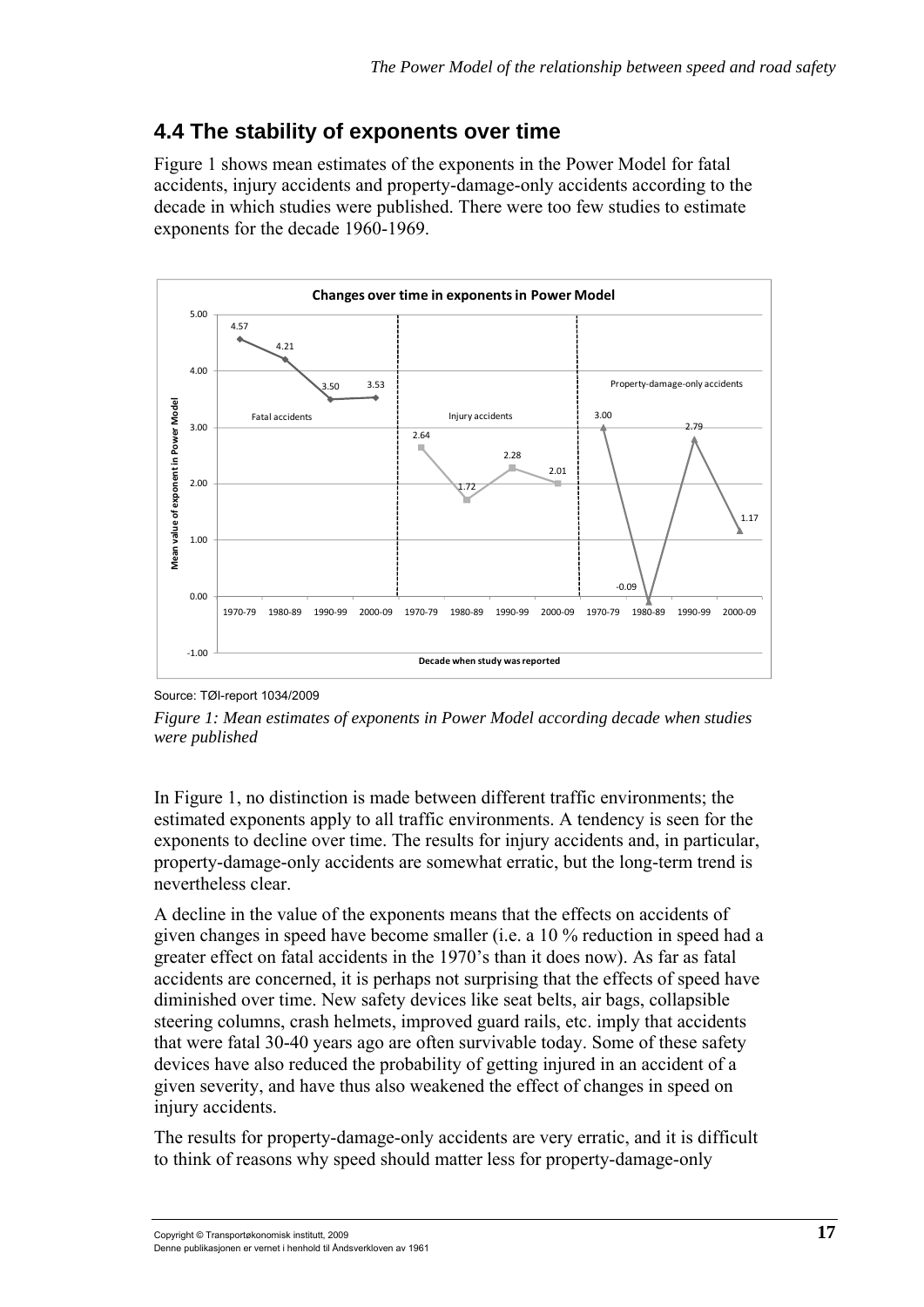<span id="page-33-0"></span>accidents today than it did 30-40 years ago. It is more likely that the results are influenced by poor data and poor control of potentially confounding factors.

#### <span id="page-33-1"></span>**4.5 Meta-regression analysis**

#### <span id="page-33-2"></span>**4.5.1 Models developed**

A total of six models were developed in the meta-regression analysis. The six models were:

- 1. The country model
- 2. The accident- or injury severity model
- 3. The study quality model
- 4. The traffic environment model
- 5. The year of publication model
- 6. The initial level of speed model

The models were developed stepwise, meaning that model 2 contains all variables included in model 1, model 3 contains all variables included in model 2, etc. Model 6 is the most extensive model and includes all variables included in models 1 through 5 in addition to a variable representing initial speed.

The country model (model 1) consisted of a constant term and 11 dummy variables representing countries in which the studies were made. Norway was used as reference country. This model was developed for exploratory purposes only. The chief purpose of developing this model was to test whether the results varied between countries. Significant coefficients for the country variables indicates that the effects of speed varies between countries, which does not seem very plausible. Only one of the country variables was statistically significant at the 5 % level; the other ten were far from statistically significant. Since, by chance alone, it would not be surprising if one out of eleven variables happened to be significant, it was concluded that the results of the main analyses can be generalised across countries.

The accident- or injury severity model (model 2) was also mainly intended for exploratory purposes. The model included a constant term, 11 dummy variables representing countries and 8 variables representing different levels of accident- or injury severity. The constant term in this model represented property-damage-only accidents. The chief purpose of this model was to test whether the coefficients for accident- or injury severity were of roughly the same magnitude and displayed roughly the same pattern as in the conventional meta-analysis. This test was intended as a check that no grave errors had been made in developing and running the meta-regression model. The coefficients were found to display a meaningful pattern.

The study quality model (model 3) included four variables representing the potential presence of regression-to-the-mean, lack of control for long-term trend, lack of control for traffic volume, and lack of control for other confounding risk factors in a study. These four variables were coded as 1 if a source of error was judged to be present in a study, 0 if the source of error was judged not to be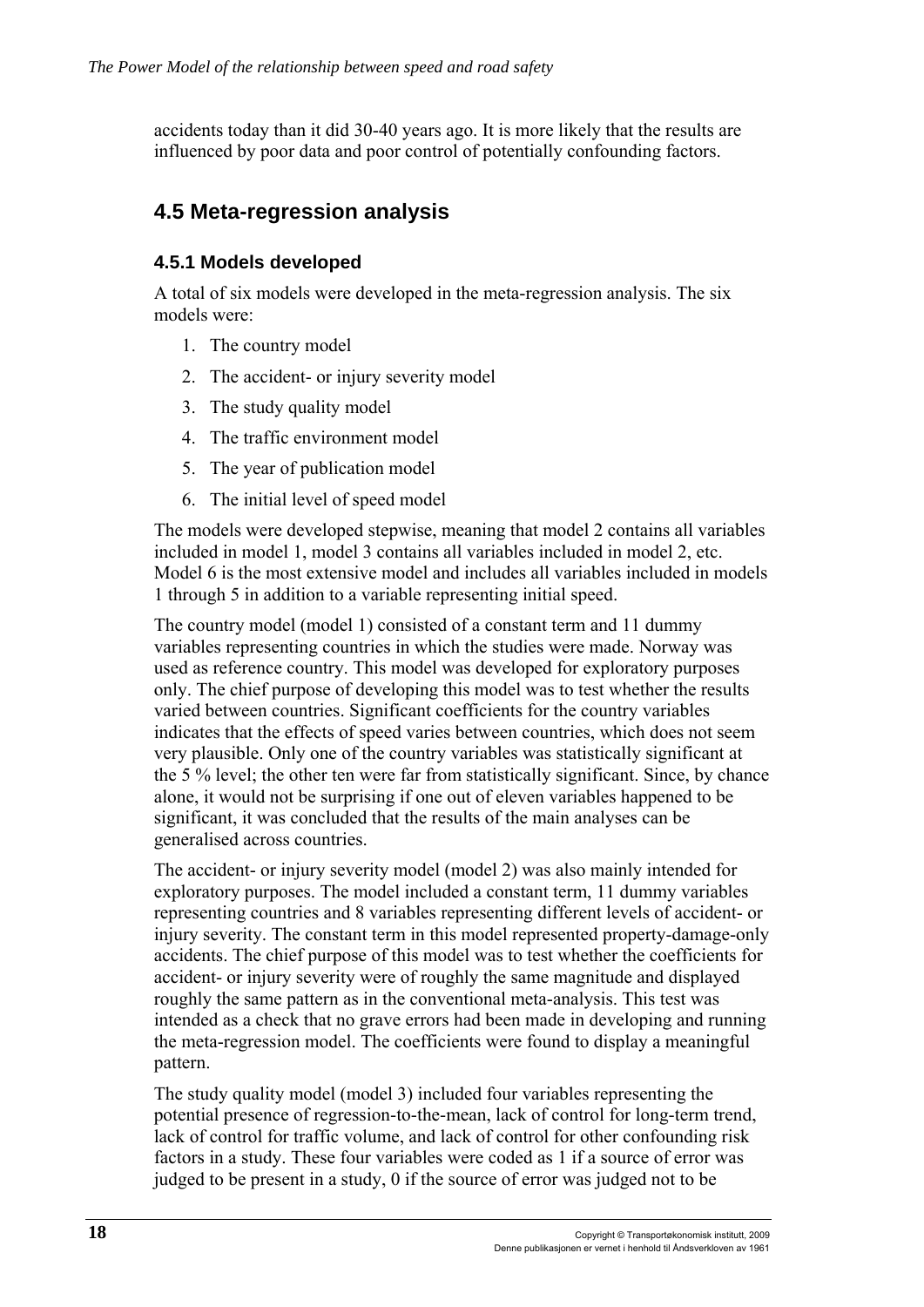<span id="page-34-0"></span>present in a study. In addition, the model included all variables that were included in model 2 (the accident- or injury severity model). The results of the study quality model are presented in section 5.1.

The traffic environment model (model 4) included, in addition to all variables included in model 3, four variables representing traffic environment. Urban roads were used as reference category and dummy variables represented the other traffic environments. Results based on this model are presented in section 4.5.2.

The publication year model (model 5) included year of publication in addition to all variables included in model 4 (the traffic environment model). When developing estimates of power based on this model, year of publication was set to 2009. Results based on this model are presented in section 4.5.2.

Finally, the initial level of speed model (model 6) included initial speed in kilometres per hour in addition to all variables included in model 5. This model was the most comprehensive of all models and a total of 30 coefficients were estimated in this model. Results are presented in section 4.5.2.

#### <span id="page-34-1"></span>**4.5.2 Results of meta-regression analyses**

As noted in Chapter 2, two main topics were focused in the re-analyses of the 2004-study: the moderating effect of traffic environment and the importance of initial speed. The results presented here will focus on the moderating effects of traffic environment, whereas initial speed will be discussed in section 5.2.

The two topics are, however, closely related and difficult to separate, since initial speed depends on the traffic environment and varies systematically between different types of traffic environment. There is, in other words, a risk both that the variables will be co-linear in a meta-regression model, and that model estimates derived by applying coefficients both for traffic environment and initial speed will involve a double counting of effects. Hence, estimates of power have been developed both by applying the traffic environment variables only, by applying the initial speed variable only, and by applying both sets of variables.

Table 11 shows estimates of power based on five different models that include variables denoting traffic environment. These models are:

- 1. The traffic environment model (model 4). This model includes variables for type of traffic environment, but not year of publication and not initial speed.
- 2. The publication year model (model 5). This model includes year of publication in addition to the traffic environment variables. By comparing estimates based on this model to those based on the traffic environment model (model 4), it is possible to assess whether the effects of speed have changed over time, since year of publication was set to 2009 in the publication year model, whereas the estimates in model 4 represent the mean year of publication for all studies, which was 1991.
- 3. The initial level of speed model (model 6), version A. This model includes all variables included in model 5 and a variable representing the mean speed of traffic before a change took place. Estimates of power were developed by applying the coefficients both for type of traffic environment and for initial mean speed.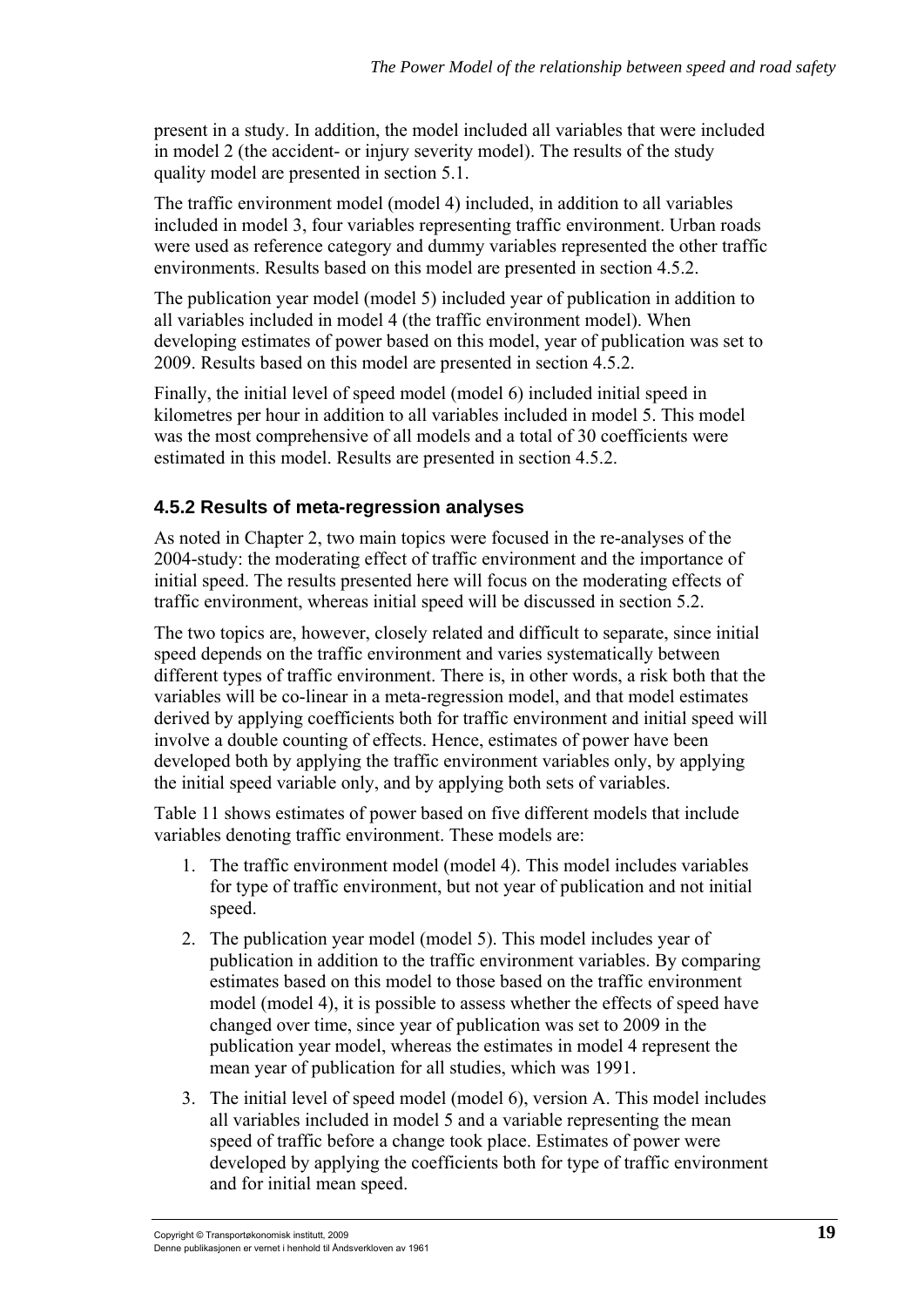- 4. The initial level of speed model (model 6), version B. In this version, the coefficient for initial speed was disregarded and only the coefficients applying to different types of traffic environment were used. The reason, as stated above, is that initial speed and type of traffic environment are highly correlated.
- 5. The initial level of speed model (model 6), version C. In this version, the traffic environment variables were disregarded and only the initial level of speed variable used. The reason was the same as stated above: the mean speed of traffic varies greatly between different types of traffic environment.

Before presenting and discussing the results of analysis, an important difference between the meta-regression analysis and the conventional meta-analysis should be noted. In the meta-regression analysis, traffic environment has been entered as a coded variable, with the following values: all roads, freeway, rural road, urban road, residential road. The first of these categories, all roads, has been coded for those studies that did not state which traffic environment results applied to, or stated that they applied to all types of traffic environment.

In the conventional meta-analysis, on the other hand, the category "all types of traffic environment" is the sum of all estimates applying to the different types of traffic environment, i.e. it comprises the entire data set. In the meta-regression analysis, there were 14 observations for all types of traffic environment, 74 for freeways, 207 for rural roads, 171 for urban roads and 51 for residential roads.

The results presented in Table 11 shows that the best estimates of power vary both between the five different models and between the five different types of traffic environment included. In general, powers are higher for all roads, freeways, and rural roads than for urban roads and residential roads. This confirms the results of the conventional meta-analysis, as reported in Tables 9 and 10.

The main tendencies are the same for all types of traffic environment. The highest estimates of power are found for fatal accidents and fatalities. The estimated exponents are smaller for serious injury accidents and seriously injured road users and still smaller for slight injury accidents and slightly injured road users. This pattern is consistent with the Power Model. The estimates for injury accidents of unspecified severity are close to those for serious injury accidents, whereas the estimates for injured road users (injury severity not specified) are closer to those for slightly injured road users.

There are no glaring anomalies in the results based on models 4, 5 and 6A for all roads, freeways and rural roads. The powers estimated by means of model 6B are implausibly high, whereas the powers estimated by means of model 6C are much lower and in some cases even negative. Negative powers must be regarded as very implausible. A negative power suggests that the number of accidents goes down when speed increases. This is inconsistent with the data and with the results of the conventional meta-analysis.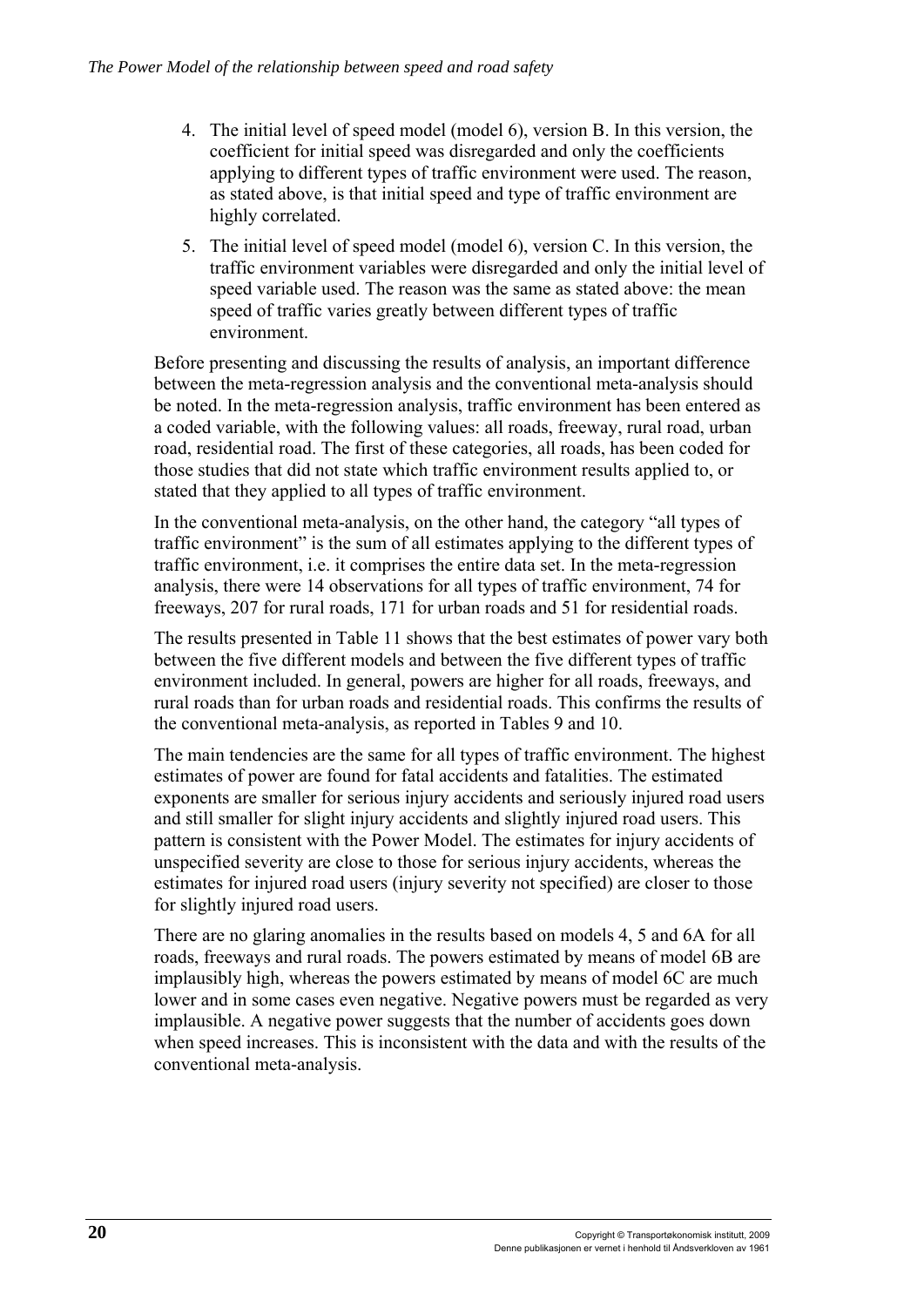|                                  | Summary estimates of power     |         |                                     |                           |         |         |
|----------------------------------|--------------------------------|---------|-------------------------------------|---------------------------|---------|---------|
|                                  |                                |         | <b>Model</b>                        | Model                     | Model   |         |
| Accident- or injury severity     | Model 4                        | Model 5 | 6A                                  | 6B                        | 6C      | Mean    |
|                                  |                                |         | All traffic environments $(N = 14)$ |                           |         |         |
| <b>Fatal accidents</b>           | 2.42                           | 2.79    | 2.43                                | 4.74                      | 0.40    | 2.56    |
| <b>Fatalities</b>                | 2.97                           | 3.46    | 3.05                                | 5.36                      | 1.02    | 3.17    |
| Serious injury accidents         | 1.38                           | 1.64    | 1.28                                | 3.58                      | $-0.76$ | 1.42    |
| Seriously injured road users     | 2.23                           | 2.54    | 2.14                                | 4.44                      | 0.10    | 2.29    |
| Slight injury accidents          | 0.87                           | 1.14    | 0.81                                | 3.11                      | $-1.23$ | 0.94    |
| Slightly injured road users      | 0.85                           | 1.06    | 0.68                                | 2.99                      | $-1.35$ | 0.85    |
| Injury accidents (unspecified)   | 1.43                           | 1.85    | 1.49                                | 3.79                      | $-0.55$ | 1.60    |
| Injured road users (unspecified) | 1.12                           | 1.52    | 1.15                                | 3.45                      | $-0.89$ | 1.27    |
| Property damage only             | 0.52                           | 0.88    | 0.54                                | 2.84                      | $-1.50$ | 0.66    |
|                                  |                                |         |                                     | Freeways $(N = 74)$       |         |         |
| <b>Fatal accidents</b>           | 2.85                           | 3.66    | 3.58                                | 6.81                      | $-0.53$ | 3.28    |
| <b>Fatalities</b>                | 3.40                           | 4.34    | 4.20                                | 7.43                      | 0.09    | 3.89    |
| Serious injury accidents         | 1.81                           | 2.52    | 2.42                                | 5.65                      | $-1.69$ | 2.14    |
| Seriously injured road users     | 2.66                           | 3.42    | 3.28                                | 6.51                      | $-0.82$ | 3.01    |
| Slight injury accidents          | 1.30                           | 2.02    | 1.95                                | 5.18                      | $-2.15$ | 1.66    |
| Slightly injured road users      | 1.28                           | 1.94    | 1.83                                | 5.06                      | $-2.28$ | 1.57    |
| Injury accidents (unspecified)   | 1.86                           | 2.73    | 2.64                                | 5.87                      | $-1.47$ | 2.32    |
| Injured road users (unspecified) | 1.55                           | 2.40    | 2.30                                | 5.53                      | $-1.81$ | 1.99    |
| Property damage only             | 0.95                           | 1.76    | 1.68                                | 4.91                      | $-2.42$ | 1.38    |
|                                  | Rural roads ( $N = 207$ )      |         |                                     |                           |         |         |
| <b>Fatal accidents</b>           | 3.39                           | 4.20    | 4.29                                | 6.97                      | 0.02    | 3.77    |
| <b>Fatalities</b>                | 3.94                           | 4.87    | 4.91                                | 7.59                      | 0.65    | 4.39    |
| Serious injury accidents         | 2.34                           | 3.05    | 3.13                                | 5.81                      | $-1.13$ | 2.64    |
| Seriously injured road users     | 3.20                           | 3.95    | 3.99                                | 6.67                      | $-0.27$ | 3.51    |
| Slight injury accidents          | 1.83                           | 2.55    | 2.66                                | 5.34                      | $-1.60$ | 2.16    |
| Slightly injured road users      | 1.82                           | 2.47    | 2.54                                | 5.22                      | $-1.72$ | 2.07    |
| Injury accidents (unspecified)   | 2.40                           | 3.26    | 3.35                                | 6.03                      | $-0.92$ | 2.82    |
| Injured road users (unspecified) | 2.09                           | 2.93    | 3.01                                | 5.69                      | $-1.26$ | 2.49    |
| Property damage only             | 1.49                           | 2.29    | 2.54                                | 5.07                      | $-1.87$ | 1.88    |
|                                  |                                |         |                                     | Urban roads ( $N = 171$ ) |         |         |
| <b>Fatal accidents</b>           | 0.53                           | 0.96    | 0.91                                | 2.70                      | 0.91    | 1.28    |
| <b>Fatalities</b>                | 1.08                           | 1.64    | 1.53                                | 3.32                      | 1.53    | 1.89    |
| Serious injury accidents         | $-0.51$                        | $-0.18$ | $-0.25$                             | 1.54                      | $-0.25$ | 0.15    |
| Seriously injured road users     | 0.35                           | 0.72    | 0.62                                | 2.41                      | 0.62    | 1.02    |
| Slight injury accidents          | $-1.02$                        | $-0.69$ | $-0.71$                             | 1.08                      | $-0.71$ | $-0.33$ |
| Slightly injured road users      | $-1.04$                        | $-0.77$ | $-0.84$                             | $0.95\,$                  | $-0.84$ | $-0.42$ |
| Injury accidents (unspecified)   | $-0.45$                        | 0.03    | $-0.03$                             | 1.76                      | $-0.03$ | 0.32    |
| Injured road users (unspecified) | $-0.77$                        | $-0.30$ | $-0.37$                             | 1.42                      | $-0.37$ | $-0.01$ |
| Property damage only             | $-1.37$                        | $-0.95$ | $-0.98$                             | 0.81                      | $-0.98$ | $-0.62$ |
|                                  | Residential roads ( $N = 51$ ) |         |                                     |                           |         |         |
| <b>Fatal accidents</b>           | 0.80                           | 1.08    | 1.26                                | 2.58                      | 1.38    | 1.42    |
| <b>Fatalities</b>                | 1.35                           | 1.76    | 1.88                                | 3.21                      | 2.00    | 2.04    |
| Serious injury accidents         | $-0.24$                        | $-0.06$ | 0.10                                | 1.43                      | 0.22    | 0.29    |
| Seriously injured road users     | 0.61                           | 0.84    | 0.97                                | 2.29                      | 1.08    | 1.16    |
| Slight injury accidents          | $-0.75$                        | $-0.56$ | $-0.36$                             | 0.96                      | $-0.25$ | $-0.19$ |
| Slightly injured road users      | $-0.77$                        | $-0.65$ | $-0.49$                             | 0.84                      | $-0.37$ | $-0.29$ |
| Injury accidents (unspecified)   | $-0.19$                        | 0.15    | 0.32                                | 1.64                      | 0.44    | 0.47    |
| Injured road users (unspecified) | $-0.50$                        | $-0.18$ | $-0.02$                             | 1.30                      | 0.10    | 0.14    |
| Property damage only             | $-1.10$                        | $-0.82$ | $-0.63$                             | 0.69                      | $-0.52$ | $-0.48$ |

*Table 11: Results of meta-regression analysis. Summary estimates of power according to model and type of traffic environment. Models explained below table* 

Source: TØI-report 1034/2009

Model 4 = type of traffic environment; Model 5 = type of traffic environment + year of publication; Model 6A = type of traffic environment + year of publication + initial speed; Model 6B = like 6A, but without initial speed; Model 6C = like 6A, but without type of traffic environment (replaced by mean initial speed per environment)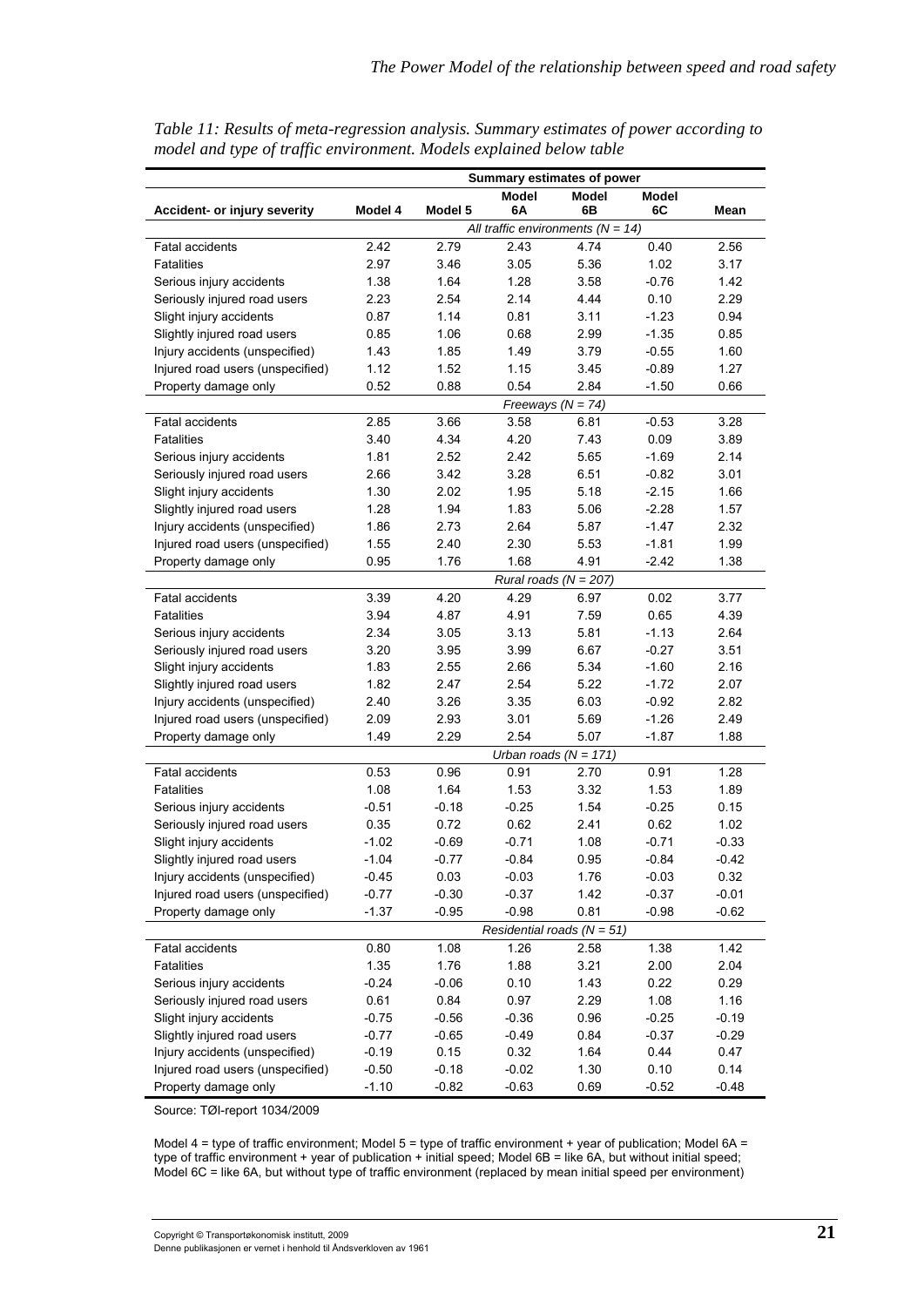Mean estimates based on all five models have been developed. These estimates are by and large plausible for all roads, freeways and rural roads. The estimates of power are highest for rural roads, slightly lower for freeways. This is plausible, since freeways have been designed for travel at high speeds and very many of the hazards that can be found on all-purpose rural roads have been removed from freeways. Sharp and surprising curves, steep hills, at-grade junctions, slowmoving agricultural vehicles and the occasional pedestrian or cyclist are traffic hazards that are found on rural roads, but not on freeways.

The data confirm that the mean speed of traffic varies between traffic environments. Initial mean speed was 104.3 km/h on freeways, 86.5 km/h on rural roads, 74.4 km/h on all roads, 57.8 km/h on urban roads and 42.7 km/h on residential roads. The estimates of power for urban roads and residential roads seem less plausible than those for all roads, freeways and rural roads. Except for the estimates based on model 6B, negative powers are quite common. The high frequency of negative estimates of power is unlikely to be correct. Only 125 of the 526 (23.8 %) estimates of power that serve as the basis for analysis are negative; these estimates contribute only 5.7 % of the fixed-effects statistical weights (i.e. they originate to a large extent from small studies, the results of which are highly uncertain). Yet, out the 90 estimates of power for urban roads and residential roads based on the five models presented in Table 11, 41 (45.6 %) are negative. This suggests that there must be a methodological explanation for the large number of negative estimates of power.

There are three versions of model 6. The most comprehensive is model 6A; it includes all explanatory variables. Model 6B omits the initial speed variable, but retains the dummy variables for types of traffic environment. Model 6B produces higher estimates of power than the other models. Model 6C omits the dummies for type of traffic environment, but retains the speed variable. The coefficient for initial speed is negative. This means that inclusion of this variable in a model will lower the estimates of power – the more so the higher the initial level of speed. The coefficients for type of traffic environment are, with a single exception, positive and will therefore influence estimates of power in the opposite direction of the speed variable. The variables are highly correlated; hence estimates of power vary greatly depending on which of these variables are included in the model.

Unfortunately, there is no satisfactory solution to this problem. Omitting one of the highly correlated variables will not solve the problem; the omitted variable lurks in the background and influences estimates all the same, creating omitted variable bias. As far as the estimates of power for urban and residential roads are concerned, meta-regression analysis was not very successful and greater trust should be placed in the estimates based on the conventional meta-analysis.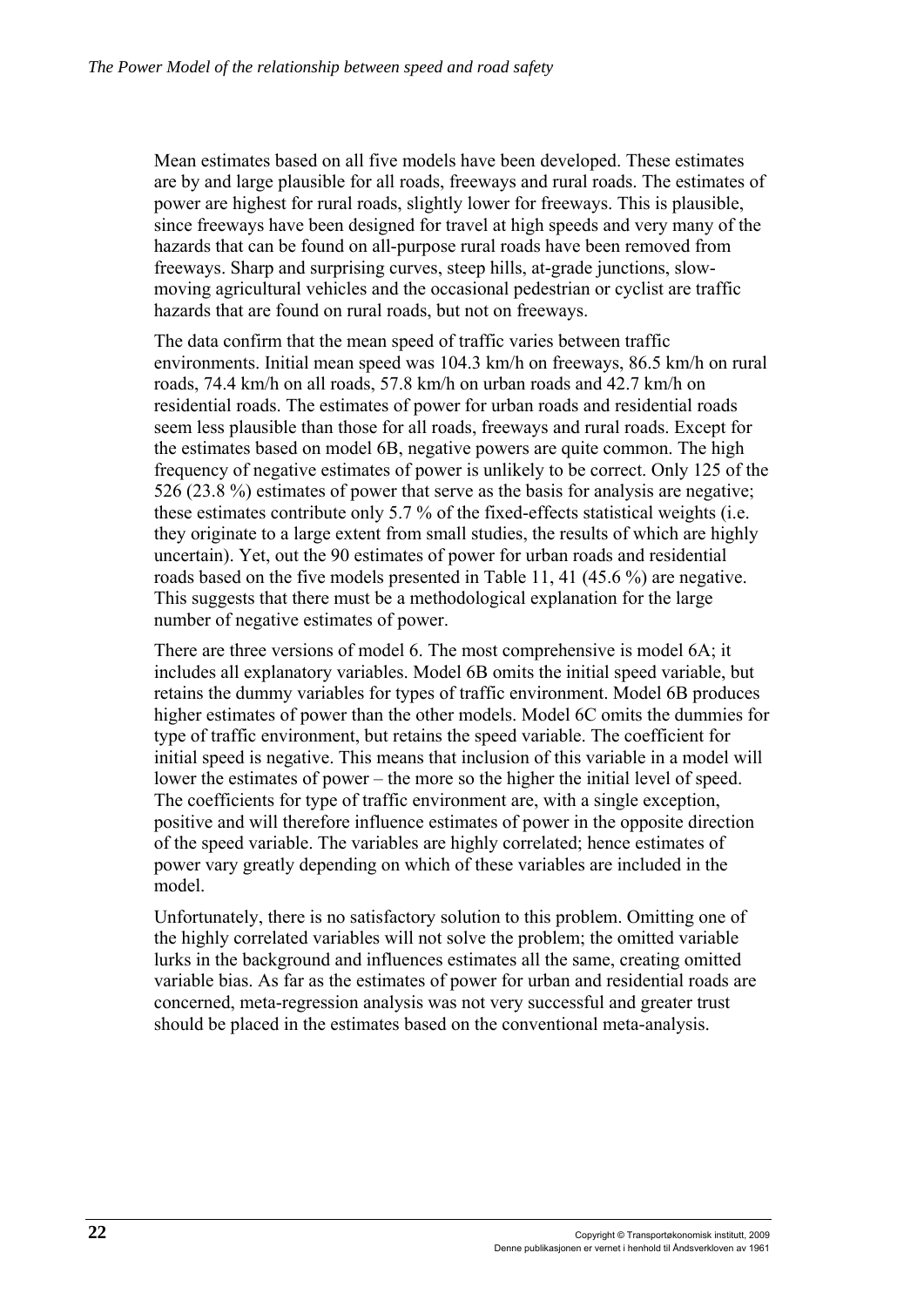# **4.6 Conclusions**

The main findings of the analyses presented in this chapter can be summarised as follows:

- 1. The Power Model of the relationship between changes in the mean speed of traffic and changes in road safety is broadly speaking supported. Traffic environment is, however, an important moderating variable and separate estimates of power should be developed for freeways and rural roads on the one hand, and urban and residential roads on the other hand.
- 2. The exponents representing the effects of speed appear to have been slightly reduced over time. Speed nevertheless remains a very powerful risk factor for accidents and injuries.
- 3. Meta-regression analysis shows that the Power Model can be applied in all countries. There is no support for the idea of developing separate versions of the model for each country. This shows that the effects of speed on road safety are likely to be universal and not strongly influenced by conditions that are specific to a certain country.
- 4. Meta-regression analysis was only partly successful in refining the estimates of power for various traffic environments. The findings for all roads, freeways and rural roads make sense and are not very different from the findings of the conventional meta-analysis. The findings for urban and residential roads are less convincing and show an unexpectedly large number of negative values for the exponents. While negative exponents are found in the data, they are not common and contribute to only 5.7 % of the statistical weights assigned to the estimates.
- 5. Examination of the coefficients in the meta-regression analysis suggests that the anomalous findings for urban and residential roads are likely to be attributable to a high correlation between initial speed and variables representing different types of traffic environment. There is, unfortunately, no very good solution to this problem of co-linearity among the explanatory variables.
- 6. The possible dependence of estimates of power on initial speed is discussed in Chapter 5.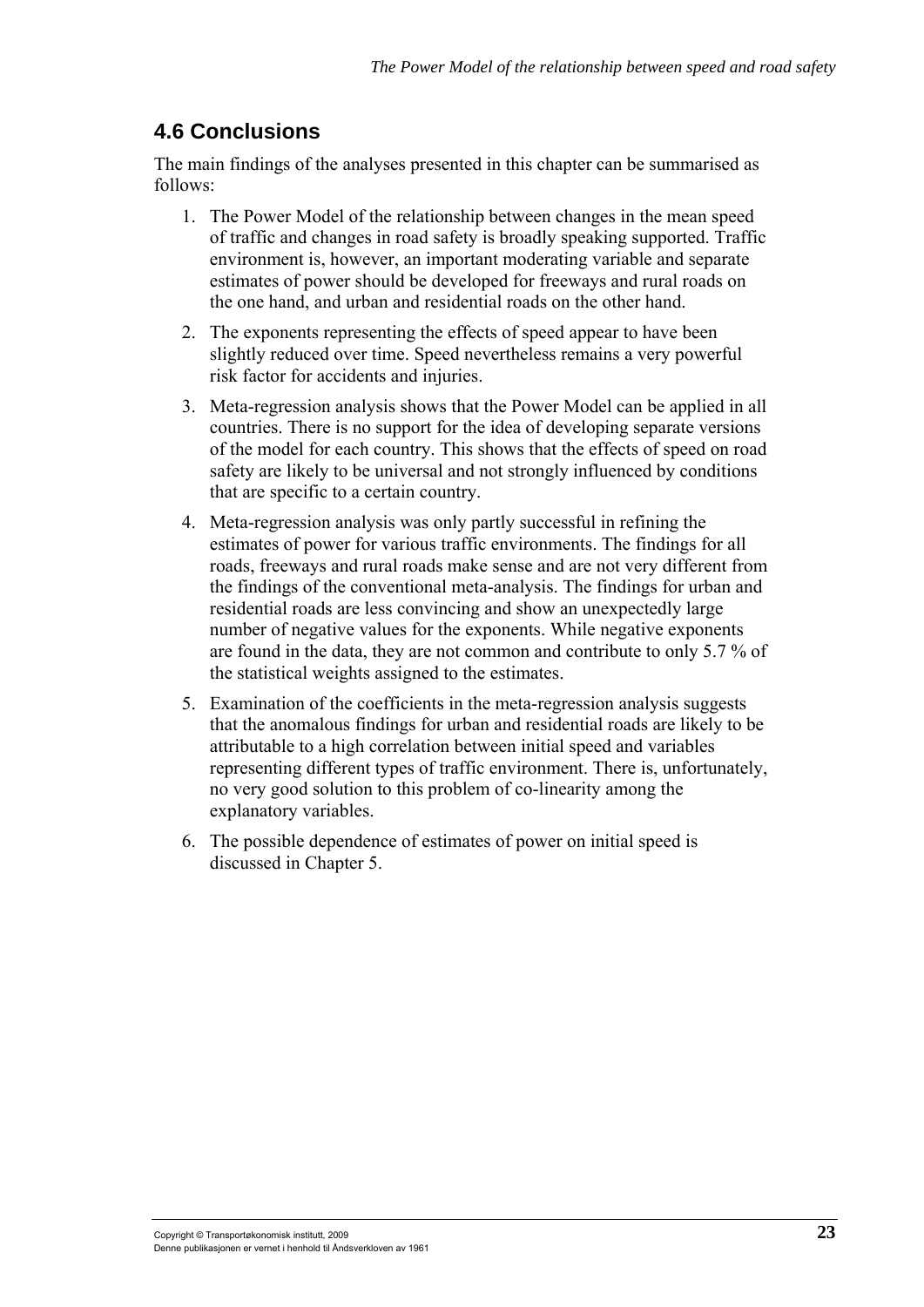# **5 Analysis of selected topics**

In this chapter, some topics that have been discussed in recent studies of the relationship between speed and road safety will be discussed in greater detail. The topics covered include: Study quality; the importance of initial speed for the impact of changes in speed; the relationship between individual driver speed choice and accident involvement rate and the relationship between speed variance and road safety.

# **5.1 Study quality**

Study quality is indicated by the possible presence of up to four sources of confounding:

- 1. Regression-to-the-mean
- 2. Long-term trends
- 3. Changes in traffic volume
- 4. Risk factors associated with speed

If none of these factors are present in a study, it gets the highest score for quality. Studies that have up to three potential sources of confounding have been included. Studies that were judged to be afflicted by all four potential sources of confounding were not included. Table 12 shows mean estimates of power, depending on the number of sources of error present in a study. To avoid cluttering the table, standard errors are not shown. It should be noted, however, that many estimates are highly uncertain.

As far as the results of the conventional meta-analysis are concerned, the pattern is untidy. In some cases, notably for injury accidents, a tendency is seen for estimates based on poor studies to be higher than estimates based on good studies. However, such a pattern is not seen for injured road users, nor for other levels of accident- or injury severity.

Estimates of power based on meta-regression were developed on the basis of model 3 (see chapter 4 for a description of this model). This model was preferred because it gives the most conservative estimates of the effects of lack of control for the potentially confounding variables and is therefore not likely to overstate the influence of poor study quality on study findings. Estimates of power were developed by defining all logically possible combinations of 1, 2 or 3 sources of error and weighting the estimates in proportion to the inverse value of the square of the standard errors of the coefficients (i.e. weight =  $1/SE^2$ ).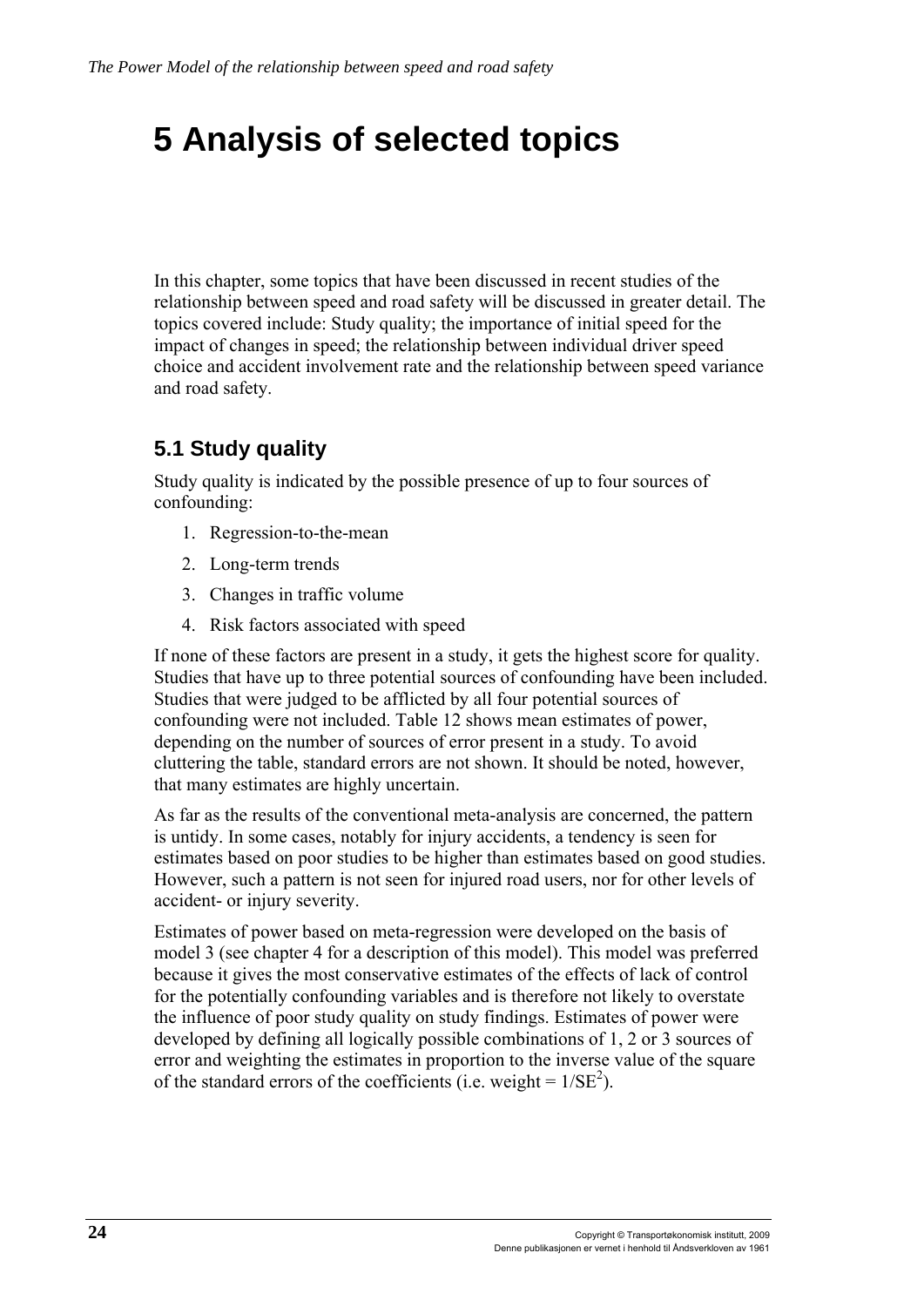|                                            | Mean estimates of power by number of sources of<br>potential confounding - random effects model |      |              |      |
|--------------------------------------------|-------------------------------------------------------------------------------------------------|------|--------------|------|
| <b>Accident or injury severity</b>         | $\bf{0}$                                                                                        | 1    | $\mathbf{2}$ | 3    |
|                                            | Estimates based on conventional meta-analysis                                                   |      |              |      |
| Fatal accidents                            | 3.47                                                                                            | 3.64 | 7.82         | 3.33 |
| <b>Fatalities</b>                          | 4.66                                                                                            | 1.73 | 4.10         |      |
| Serious injury accidents                   | 1.18                                                                                            | 1.96 | 2.11         | 1.03 |
| Seriously injured road users               | 3.04                                                                                            | 2.37 | 2.83         |      |
| Slight injury accidents                    | 1.05                                                                                            | 1.65 | 1.23         | 0.73 |
| Slightly injured road users                | 1.35                                                                                            | 1.08 | 0.31         |      |
| Injury accidents - not further specified   | 1.97                                                                                            | 2.02 | 2.18         | 3.33 |
| Injured road users - not further specified | 2.75                                                                                            | 1.40 | 2.22         | 2.59 |
| Property-damage-only accidents             | 0.41                                                                                            | 3.87 | 2.53         | 1.06 |
|                                            | Estimates based on meta-regression                                                              |      |              |      |
| Fatal accidents                            | 2.79                                                                                            | 2.92 | 3.66         | 4.39 |
| <b>Fatalities</b>                          | 3.13                                                                                            | 3.26 | 3.99         | 4.73 |
| Serious injury accidents                   | 1.27                                                                                            | 1.39 | 2.13         | 287  |
| Seriously injured road users               | 2.20                                                                                            | 2.32 | 3.06         | 3.79 |
| Slight injury accidents                    | 0.77                                                                                            | 0.90 | 1.63         | 2.37 |
| Slightly injured road users                | 0.93                                                                                            | 1.05 | 1.79         | 2.53 |
| Injury accidents – not further specified   | 1.71                                                                                            | 1.83 | 2.57         | 3.31 |
| Injured road users - not further specified | 1.33                                                                                            | 1.46 | 2.20         | 2.93 |
| Property-damage-only accidents             | 0.71                                                                                            | 0.84 | 1.58         | 2.32 |

*Table 12: Mean estimates of power as a function of the number of potential sources of confounding in a study. Estimates based on conventional meta-analysis and on metaregression* 

Source: TØI-report 1034/2009

The results of the meta-regression analysis are more consistent than the results of the conventional meta-analysis. Meta-regression shows that mean estimates of power increase considerably when studies fail to control for potentially confounding variables. This tendency is consistent with other studies (Elvik 1997, Erke 2009) which show that poorly controlled studies tend to give inflated estimates of the effects of road safety measures.

## **5.2 The importance of initial speed**

The re-analyses of Hauer and Bonneson indicated that the effects on accidents or injuries of changes in speed depend on initial speed. To test whether the data support this, mean estimates of power were developed for the following levels of initial speed: > 110 km/h; 100-109.9 km/h; 90-99.9 km/h; 80-89.9 km/h; 70-79.9 km/h; 60-69.9 km/h; 50-59.9 km/h; 40-49.9 km/h; 30-39.9 km/h and < 30 km/h. A sufficient number of data points to stratify results this way exists only for fatal accidents and injury accidents (and for property damage only accidents, but these data are regarded as too noisy and less interesting).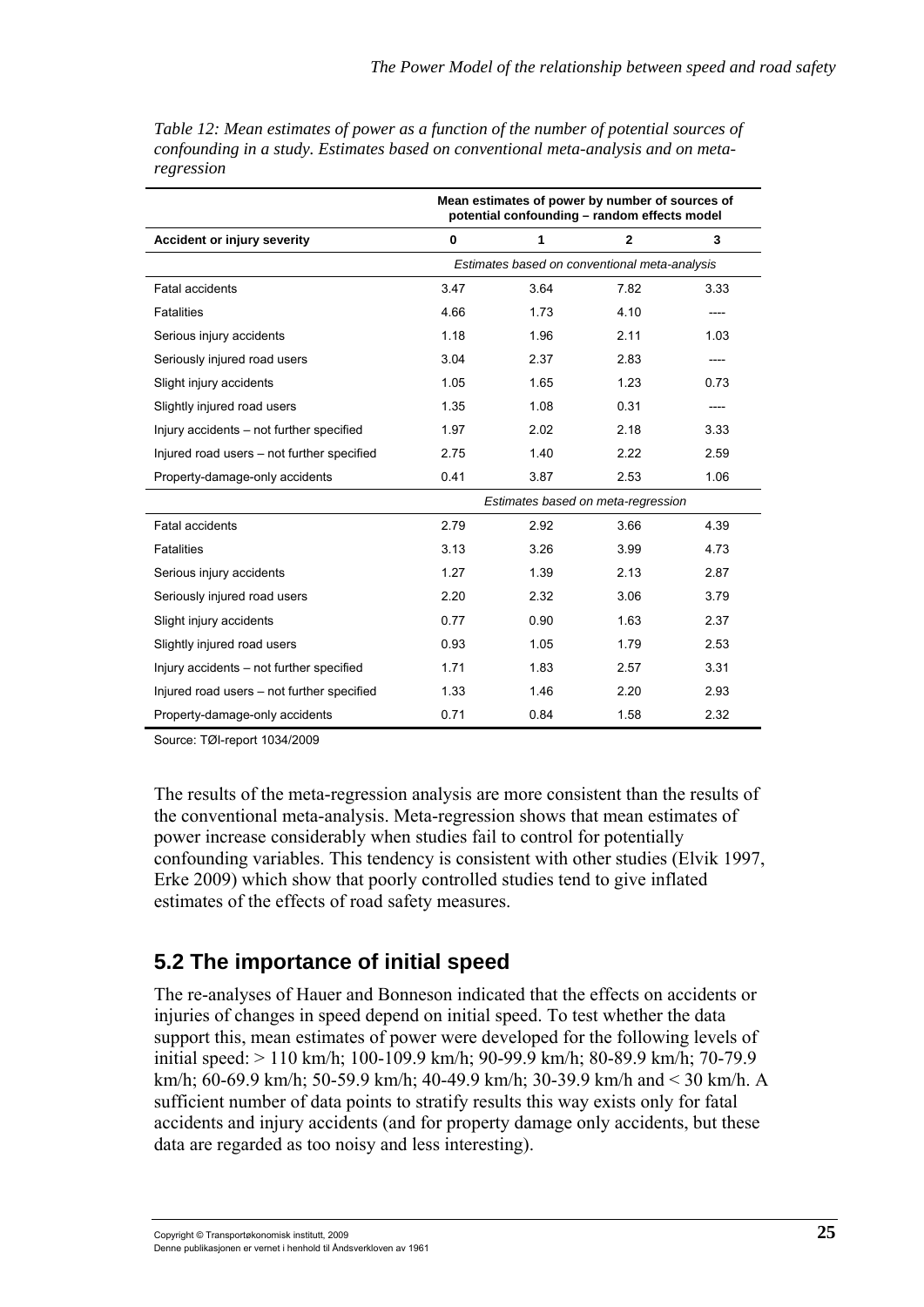Figure 2 shows results for fatal accidents. Changes in speed have been stated as changes of 10 km/h (from 115 to 105 km/h; 105 to 95 km/h, etc). Mean estimates of power have been used at each interval to create the data points shown in the figure. The data point to the upper right has been given the value of 100, so that changes can be interpreted as percentage changes in the number of accidents.

The data points have been created as follows: For initial speeds above 110 km/h, the mean estimate of power, applying a random effects model was found to be 1.843. Initial speed was set to 115 km/h, final speed to 105 km/h. The estimated reduction of the number of fatal accidents associated with this speed reduction is:

$$
Estimated reduction of fatalities = \left(\frac{105}{115}\right)^{1.843} = 0.8456\tag{3}
$$

The number of fatal accidents is expected to be reduced to 0.8456 times the initial value. The number of fatalities at an initial speed of 115 km/h is set to 100 (upper right data point in Figure 2); once speed is reduced to 105 km/h, the new data point is (105, 84.56; the second data point in Figure 2 at the bottom of the arrow starting at the first data point). The process is repeated for a speed changes from 105 to 95 km/h; the estimate of power is 3.107; applying this estimate, it can be worked out that the number of fatal accidents is expected to be reduced from 84.56 to 61.96. Continuing this way down to an initial speed of 35 km/h, the curve in Figure 2 was derived.



Source: TØI-report 1034/2009

*Figure 2: The dependence of the effects on fatal accidents of changes in speed from different initial levels*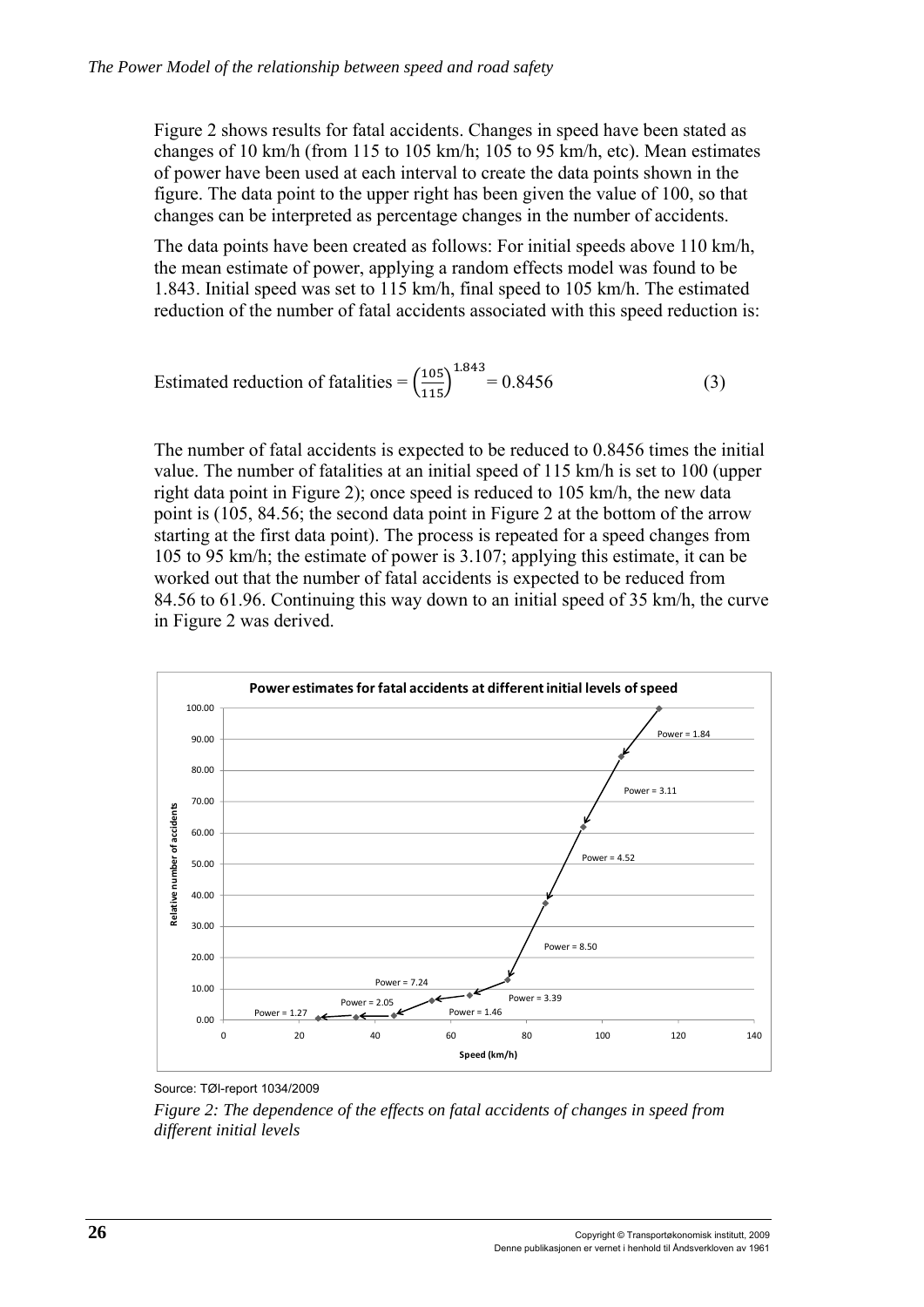As can be seen, the estimates of power differ according to initial speed. The value of the exponent is lower at both ends of the distribution than in the middle. This is consistent with a logistic function.

The results for injury accidents did not indicate that summary estimates of power varied systematically according to initial speed. The overall conclusion is that the data give limited support to the hypothesis that the effects on road safety of changes in speed depend on the initial level of speed. It is, however, reasonable to assume that the relationship between impact speed – as opposed to the speed of traffic – and accident severity is best described by a logistic function (see e.g. U.S. Department of Transportation 2005).

The meta-regression analysis, whose main findings were reported in chapter 4, found a negative coefficient for initial speed. This means that the higher the initial speed, the lower the estimate of power, all else equal. This finding is implausible and is probably attributable to confounding caused by co-linearity between initial speed and type of traffic environment.

# **5.3 Individual speed choice and accident involvement**

The relationships examined by means of the Power Model and revisions of that model all apply to the effects of changes in the mean speed of traffic on the total number of accidents or injured road users. These model say nothing about the relationship between the speed chosen by an individual driver and the accident rate of that driver. In a review of studies of the relationship between driving speed and road safety, Aarts and van Schagen (2006) summarise the results of studies that have estimated functions describing the relationship between individual speed and individual accident rate.

Their review present results of five studies; however a function describing the relationship between speed and accident rate is presented only for four of these studies. All these functions model individual accident rate as a function of the deviation between the speed of each vehicle and the mean speed of traffic. Unfortunately, this way of representing the relationship between speed and accident involvement can give rise to spurious findings, as will be discussed more in detail in the next section. The four functions presented by Aarts and van Schagen give very different results, suggesting that they are influenced by confounding factors.

It must therefore be concluded that the relationship between individual speed and individual accident rate is not well known at the present. An interesting study of speed as a measure of driver risk was made by Wasielewski (1984). Figure 3 presents the relationship found between individual speed (measured at least twice for each driver) and the number of accidents recorded for a driver.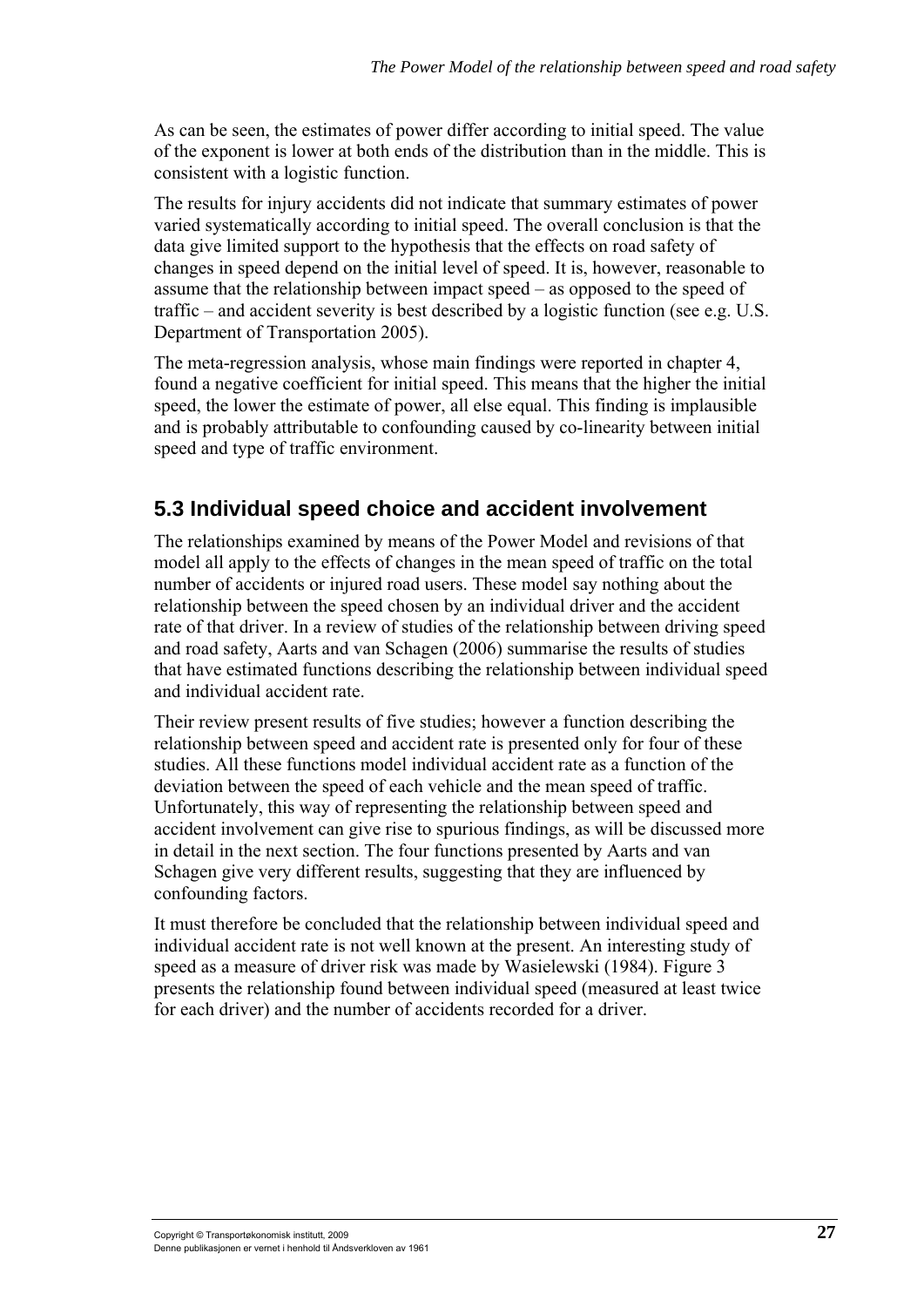

*Figure 3: Relationship between individual mean speed and number of accidents per driver. Based on Wasielewski 1984 (figure 6 in original paper)* 

In the case-control studies reviewed by Aarts and van Schagen (2006), the sample of drivers was different for the case- and control groups. A group of drivers involved in accidents was compared to a different group of drivers observed in traffic. Wasielewski, on the other hand, made sure that speed data and accident data referred to the same drivers. This approach eliminates a major source of confounding. Moreover, Wasielewski indirectly controlled for differences in driving distance by observing cars in traffic, since the probability of observing a car in traffic is higher the more often the car is driven.

A study that indirectly sheds light on the relationship between speed and accident involvement is a study by Cooper (1997) on the relationship between convictions for speeding and the number of crashes recorded per driver in official driver records. He found the following relationship:

| Number of convictions for speeding | Number of crashes per driver |
|------------------------------------|------------------------------|
|                                    | 0.198                        |
|                                    | 0.179                        |
| 2                                  | 0.325                        |
| $\mathbf{3}$                       | 0.432                        |
|                                    | 0.599                        |

As is seen, the mean number of accidents per driver increases as the number of convictions for speeding increases. However, the study did not control for annual driving distance. It is reasonable to assume that a high annual driving distance is associated both with an increased probability of detection for speeding and an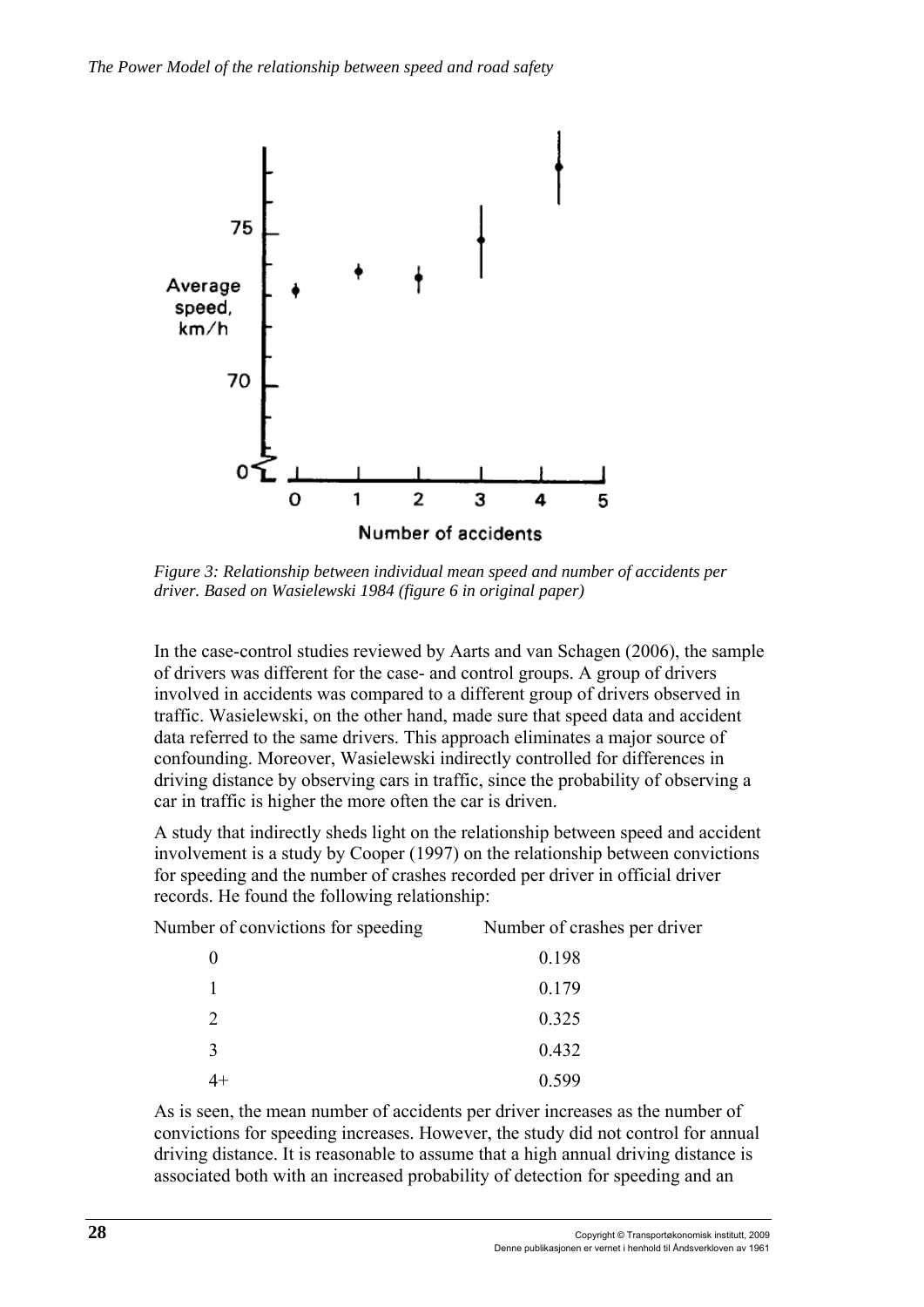increased chance of becoming involved in an accident. Thus, if driving distance had been known, different results might have been obtained.

### **5.4 The importance of speed variance**

The importance of speed variance for the number of accidents has been discussed at great length. This discussion was started by studies reported by Solomon (1964), Munden (1967) and Cirillo (1968), suggesting that drivers who drove slower or faster than the mean speed of traffic were more often involved in accidents than drivers who deviated less from the mean speed of traffic. Hauer (1971) provided a theoretical explanation of the U-shaped relationship between speed and accident involvement in terms of the frequency of overtaking. Applying traffic flow theory, he showed that slower vehicles are overtaken more often than faster vehicles, and that the fastest vehicles overtake other vehicles more often than slower vehicles. Overtaking another vehicle is likely to increase the risk of accident.

West and Dunn (1971) subsequently replicated the U-shaped relationship between speed and accident involvement, but their study found a considerably flatter relationship than previous studies. The study of West and Dunn was arguably more rigorous than previous studies, suggesting that the very marked U-curve found these studies could partly be an artefact.

White and Nelson (1970) proposed a methodological explanation of the U-shaped relationship between speed and accident involvement as early as 1970. Errors in speed measurements can generate a spurious U-shaped curve for the relationship between deviation from mean speed and relative rate of accident involvement. More specifically, reconstructing the speed of vehicles involved in accidents is likely to be associated with more uncertainty than measuring the speed of vehicles in traffic. This is shown in figure 4.

The speed of vehicles in traffic is assumed to be measured quite precisely and display an approximately normal distribution. The pre-crash speed of vehicles involved in accidents is likely to be estimated less precisely, showing a distribution with greater dispersion. Even if the risk of becoming involved in an accident was entirely independent of speed (which is, of course, highly implausible), a spurious U-shaped curve could arise if accident involvement rate is estimated by dividing the speed of vehicles involved in accidents by the speed of vehicles in traffic.

Another potential source of error is the precise definition of the accident involvement variable. If this variable is defined in terms of the number of cars involved in accidents, all accidents that involve two cars will be counted twice. Moreover, the study of Solomon (1964) included vehicles that had slowed down in order to make turns in junctions. Clearly, these vehicles were not travelling at their normal speed when they became involved in an accident.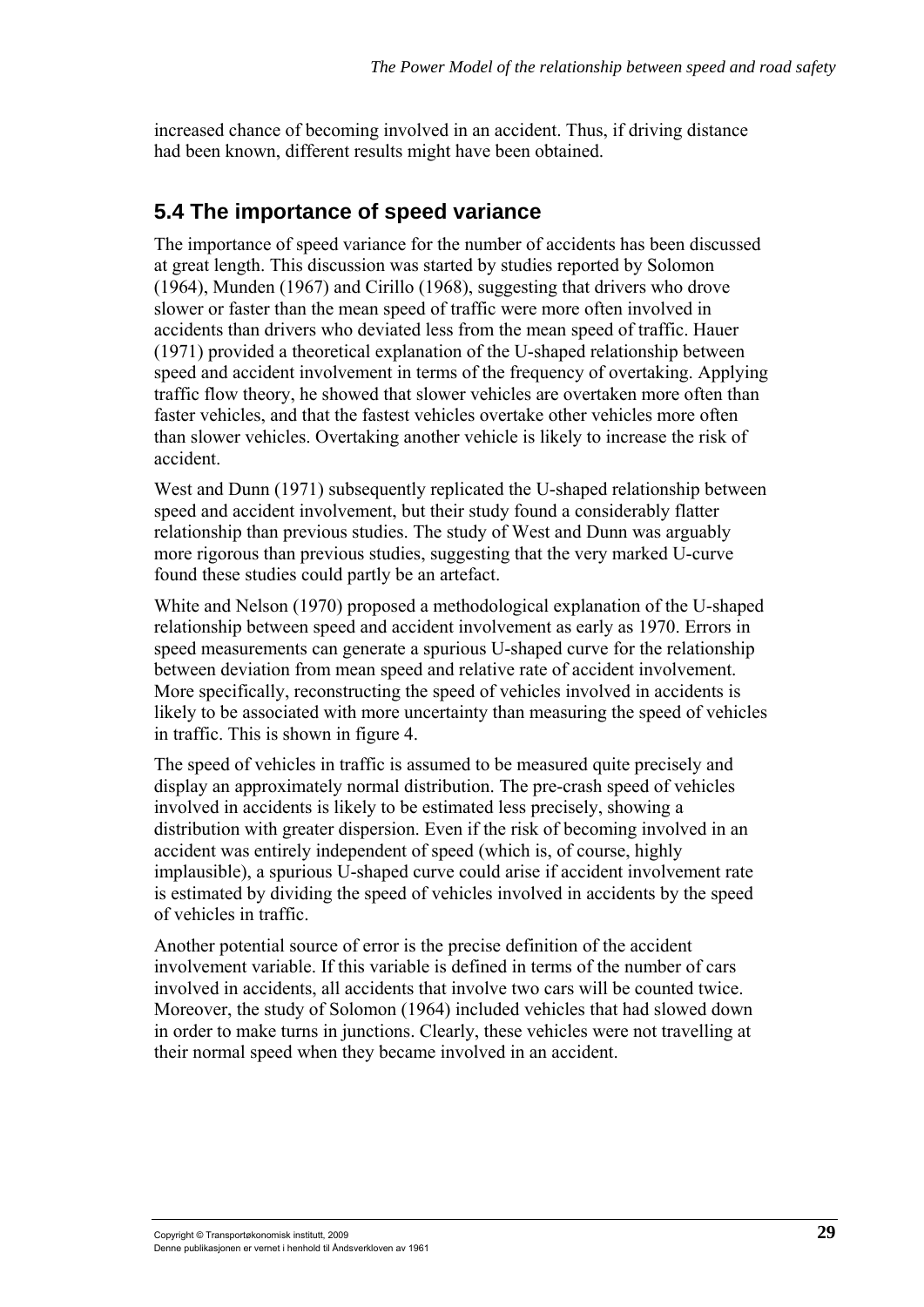

Source: TØI-report 1034/2009

*Figure 4: Imprecise reconstruction of speed of vehicles involved in accidents as source of a spurious relationship between speed and accident involvement* 

The analysis of White and Nelson went unnoticed for many years, until new studies of the relationship between individual speed and individual accident involvement were made in Australia (Kloeden et al. 1997, 2001). The studies of Kloeden et al. did not replicate the U-shaped relationship between speed and accident involvement found in previous studies. Accident involvement was found to increases monotonically as a function of speed. The relationship was best described by means of an exponential function, meaning that accident involvement increased at a faster rate the higher the speed of travel.

The studies of Kloeden et al. were, however, case-control studies just like the first studies that were made to assess the relationship between individual speed and accident involvement, and were therefore subject to the same methodological weaknesses. Commenting on these studies, Hauer (2004) remarked:

*"An important weakness of the case-control approach is the possibility of confounding. The most commonly used defence against confounding is the matching of controls and cases; that is the selection of controls so that they match cases on potential confounding characteristics (such as age, gender, car mass and number of occupants). In [the reports by Kloeden et al.] there was no matching on the potential confounders of age, gender, car mass and number of occupants. Therefore the results … are vulnerable to plausible confounding."* 

The controversy regarding the role of speed variance in contributing to accidents was given a major impetus by a paper published by Lave (1985) in American Economic Review in 1985. Based on an analysis of a cross-section data set for states in the United States, Lave concluded that fatality rates were associated with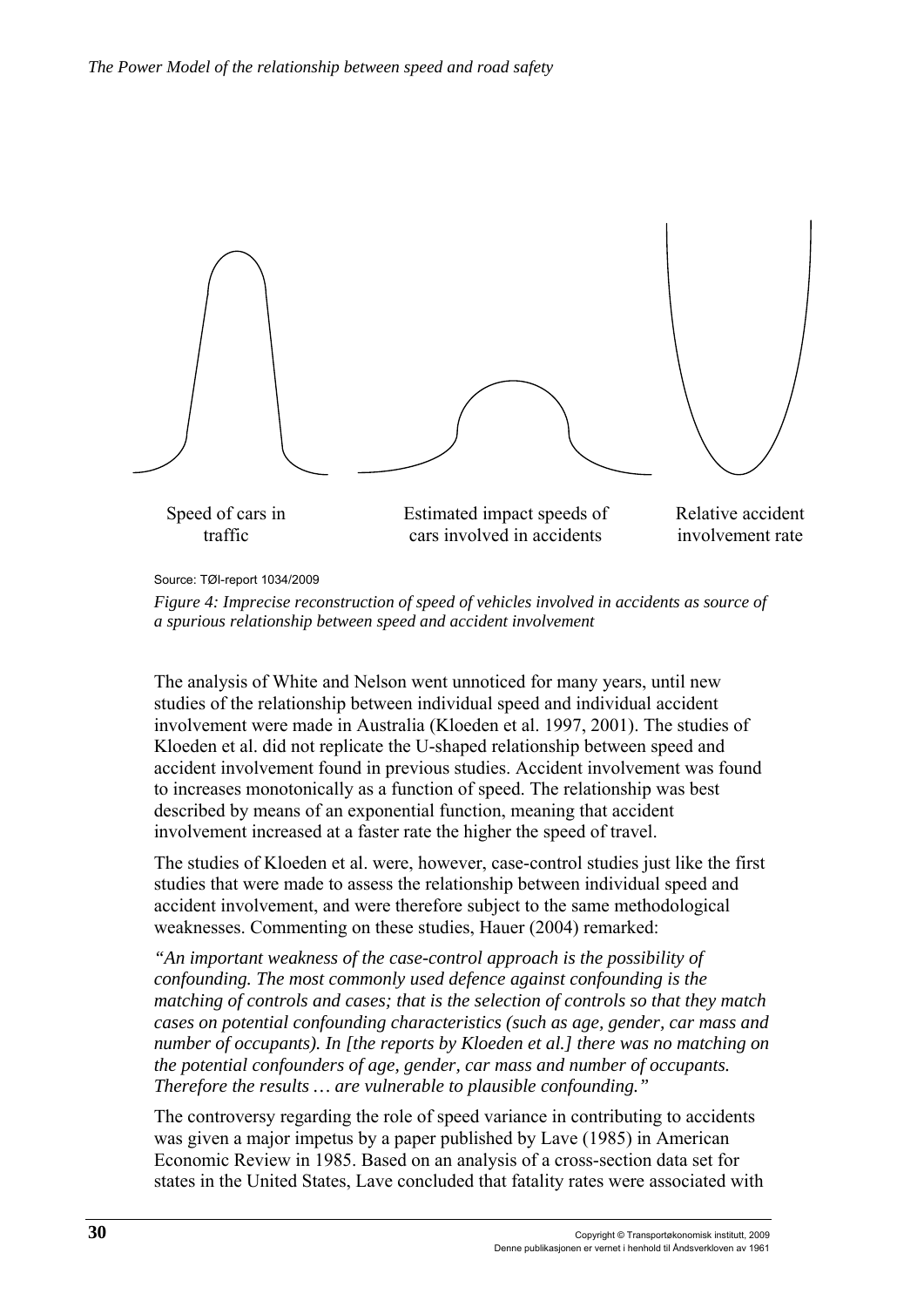speed variance, not the mean speed of traffic. The ensuing debate is described in vivid terms by Hauer (2005). His conclusion is that the interpretation given by Lave is most probably erroneous.

To see why, consider the fictitious data presented in Table 13. The data are intended to represent five states in which the mean speed of traffic is the same, but speed variance differs. In each state, half the drivers are slow, the other half are fast. The larger the difference between the slow drivers and the fast drivers, the greater is speed variance.

| Slow drivers (50%) Fast drivers (50%) |    | Mean speed | Variance | <b>Fatality rate</b> |
|---------------------------------------|----|------------|----------|----------------------|
| 58                                    | 62 | 60         | 8        | 13.05                |
| 56                                    | 64 | 60         | 32       | 13.31                |
| 54                                    | 66 | 60         | 72       | 13.74                |
| 52                                    | 68 | 60         | 128      | 14.35                |
| 50                                    | 70 | 60         | 200      | 15.13                |

*Table 13: Apparent effect of speed variance on fatality rate. Fictitious data* 

Source: TØI-report 1034/2009

As can be seen, variance increases considerably as the difference in speed between the slow drivers and the fast drivers increases. Fatality rate was estimated as follows:

$$
\text{Fatality rate} = \frac{\left[\left(\overline{V}_s^4\right) \cdot 0.5\right] + \left[\left(\overline{V}_f^4\right) \cdot 0.5\right]}{1,000,000} \tag{4}
$$

 $\overline{V}_s$  and  $\overline{V}_f$  are the mean speeds of the slow and fast drivers. Since the rate of fatal accidents is roughly proportional to the fourth power of speed, these mean speeds are raised to a power of 4 in order to estimate the fatality rate. Slow drivers and fast drivers both make up half the drivers; hence the estimate for each group is weighted by 0.5, and their fatality rates added to obtain the mean fatality rate for traffic. As can be seen, fatality rate increases as variance increases, but this is only because the fatality rate for the fast drivers increases more rapidly than for the slow drivers, because the exponent is more than 1. Thus the impression is created that fatality rate is related to speed variance, when in fact it is related to mean speed only, and both the slow drivers and the fast drivers are located on the same function relating speed to fatality rate, albeit at different points along this function.

There is, in other words, a distinct possibility that the apparent relationship between speed variance and safety is entirely spurious. Much along the same lines as the argument above, Davis (2002) shows that a positive correlation between accident rate and speed variance can be expected when individual accident rate is either an increasing, a decreasing or a U-shaped function of speed. Thus a correlation observed at an aggregate level between speed variance and accident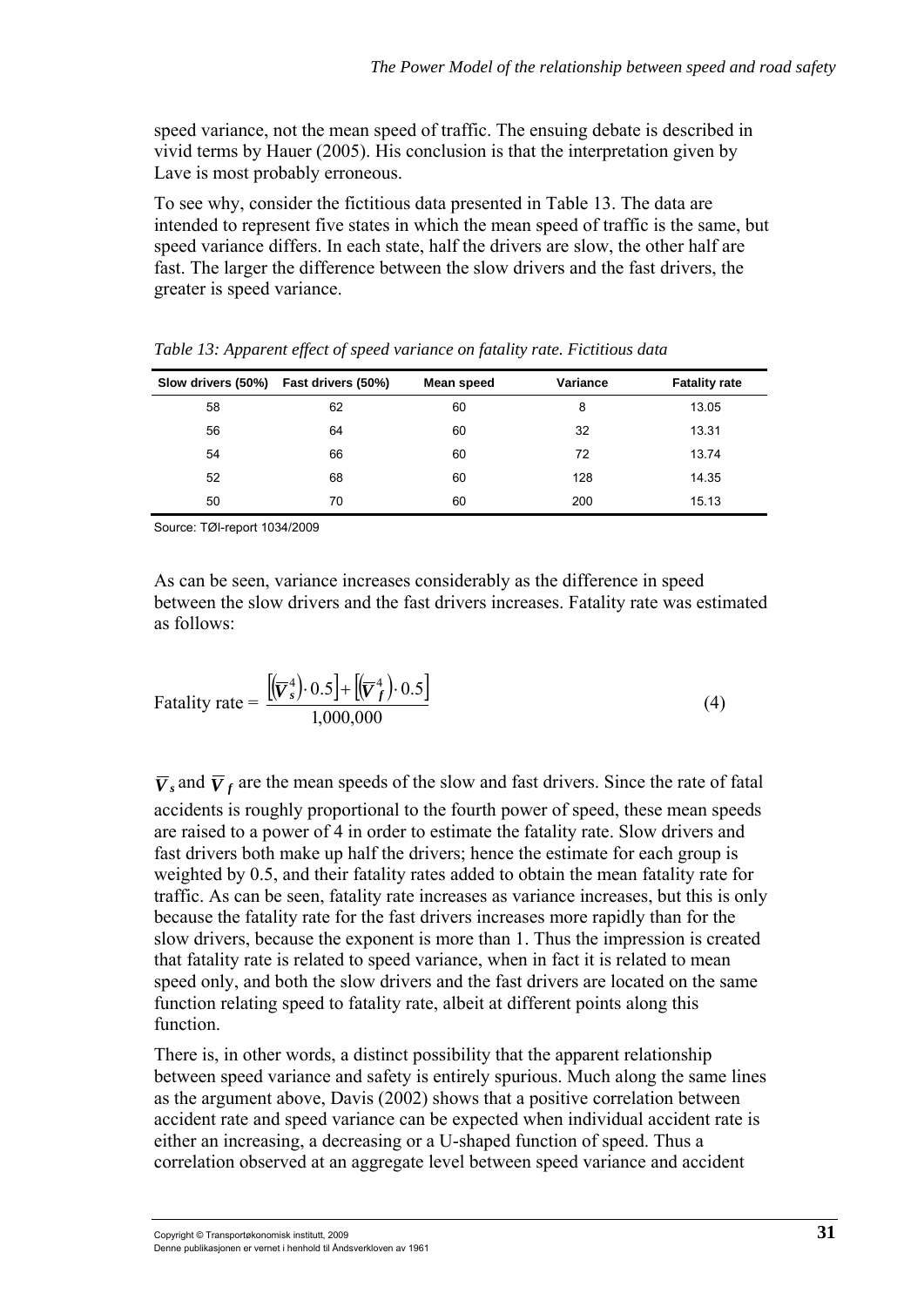rate provides no evidence about the relationship between speed and accident rate at an individual level.

## **5.5 Conclusions**

The main findings of the analyses presented in this chapter can be summarised as follows:

- 1. There is a tendency for studies that do not control for a number of important potentially confounding factors to report higher estimates of power than studies that control for these factors. This tendency is not consistent in all subsets of the data, but is most clearly evident for injury accidents, which represent 238 of the 526 estimates included in this study.
- 2. A tendency is found for estimates of power referring to fatal accidents to depend on initial speed, suggesting that a logistic model may describe the relationship between speed and fatal accidents better than the power model. For injury accidents, estimates of power did not show any consistent relationship with initial speed.
- 3. The relationship between individual speed and individual accident involvement is not well known. Most studies that have investigated this relationship have relied on inappropriate study designs and potentially misleading functions to describe the relationship between speed and accident involvement. Despite this, it is reasonable to assume that those who drive fast are more often involved in accidents than those who drive more slowly.
- 4. The relationship between speed variance and accident rate has been discussed extensively. There is a very distinct possibility that almost all studies claiming that there is such a relationship have reported findings that are to a large extent spurious.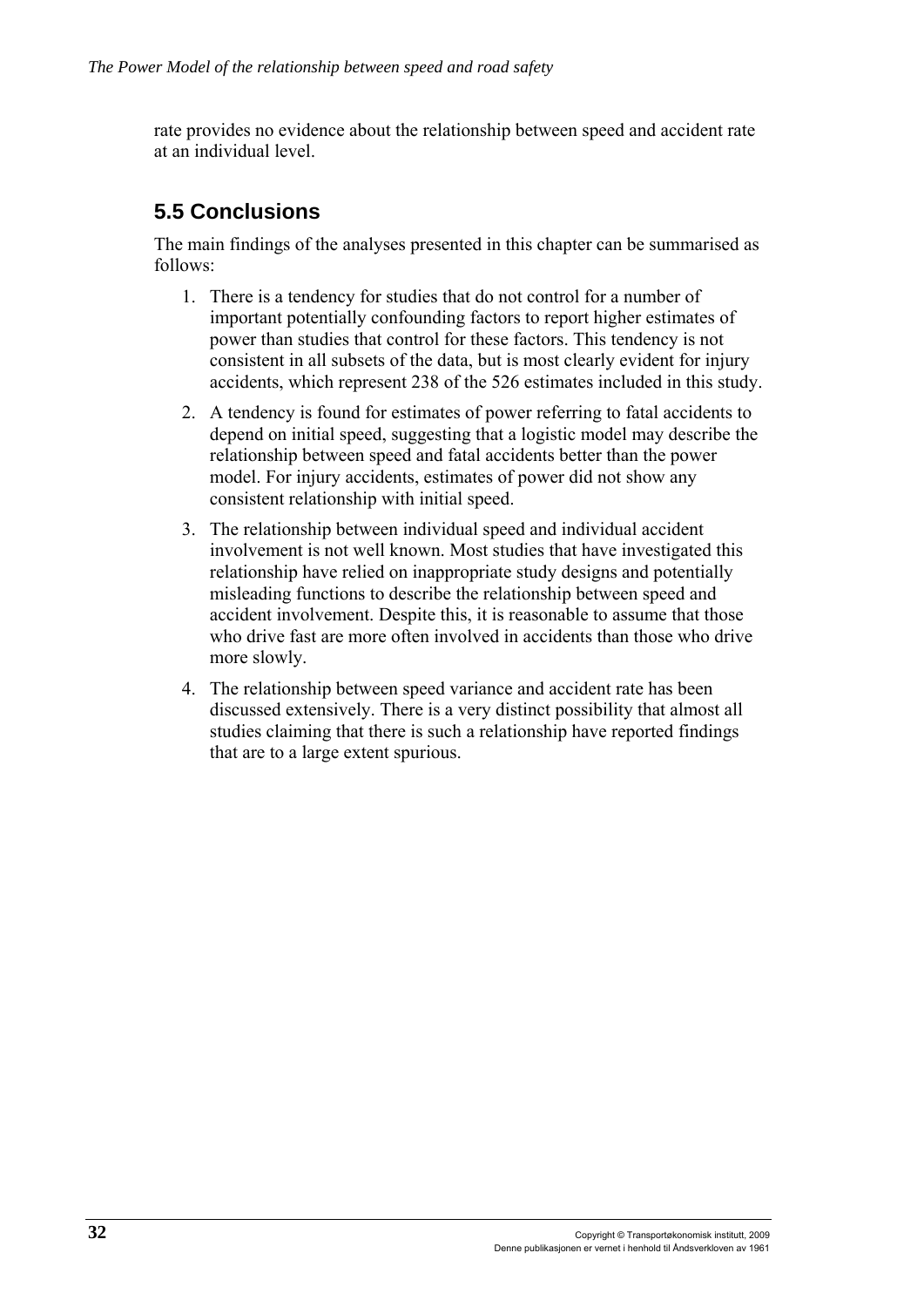# **6 A restatement of the case for speed limits**

Today, speed limits are almost universal. Although there are still sections on German Autobahns that do not have speed limits, speed limits are spreading even on these last remnants of a road system with no speed limits. It is taken for granted that there should be speed limits. It would therefore seem to be an anachronism to raise the question of why there should be speed limits and what the principal arguments for them are. This chapter gives a restatement of the case for speed limits. The case is based on a critical examination of driver rationality in speed choice. The argument is made that speed limits are needed to efficiently coordinate driver speed choice based on normative criteria of rationality, as there are reasons to believe that a "free" choice of speed would not produce outcomes that are optimal from a societal point of view.

# **6.1 Perspective and research problem**

Despite the fact that speed limits have been introduced almost everywhere, they remain a bone of contention. Although most drivers appear to accept the need for speed limits, discussion continues about their level. Denmark recently raised the speed limit on some motorways from 110 to 130 km/h (Reiff et al. 2008). Are speed limits really needed? Why not leave the choice of speed to drivers? What are the principal arguments for regulating the choice of speed?

The choice of speed can be studied from several different perspectives. For the purpose of the analysis presented in this chapter, the perspective of normative economic welfare theory has been chosen. One reason for this choice is that normative welfare economics is based on a respect for citizen sovereignty (often referred to as consumer sovereignty in economic theory) and a principle of methodological individualism (i.e. the point of view that all social phenomena originate in individual behaviour and choices) (Adler and Posner 2001, 2006; Mishan and Quah 2007). In other words, the analysis is based on actual individual behaviour, e.g. the actual choices of speed that road users make. A second reason for adopting an economic perspective, is that this perspective represents a clear normative ideal for individual behaviour, in terms of social efficiency. Normative economic welfare theory proposes social efficiency as an ideal solution to any problem that involves interaction between individuals. A solution is regarded as socially efficient if it is impossible to improve the welfare of one person without reducing the welfare of another person. Such an outcome is often referred to as Pareto-optimal. It is in everybody's interest, since nobody can be made better off without making somebody else worse off.

As far as speed is concerned, a Pareto-optimal solution will be defined as the level of speed which is optimal from a societal perspective. Optimal speed is the speed that minimises the total costs of travel. Any speed that deviates from the optimal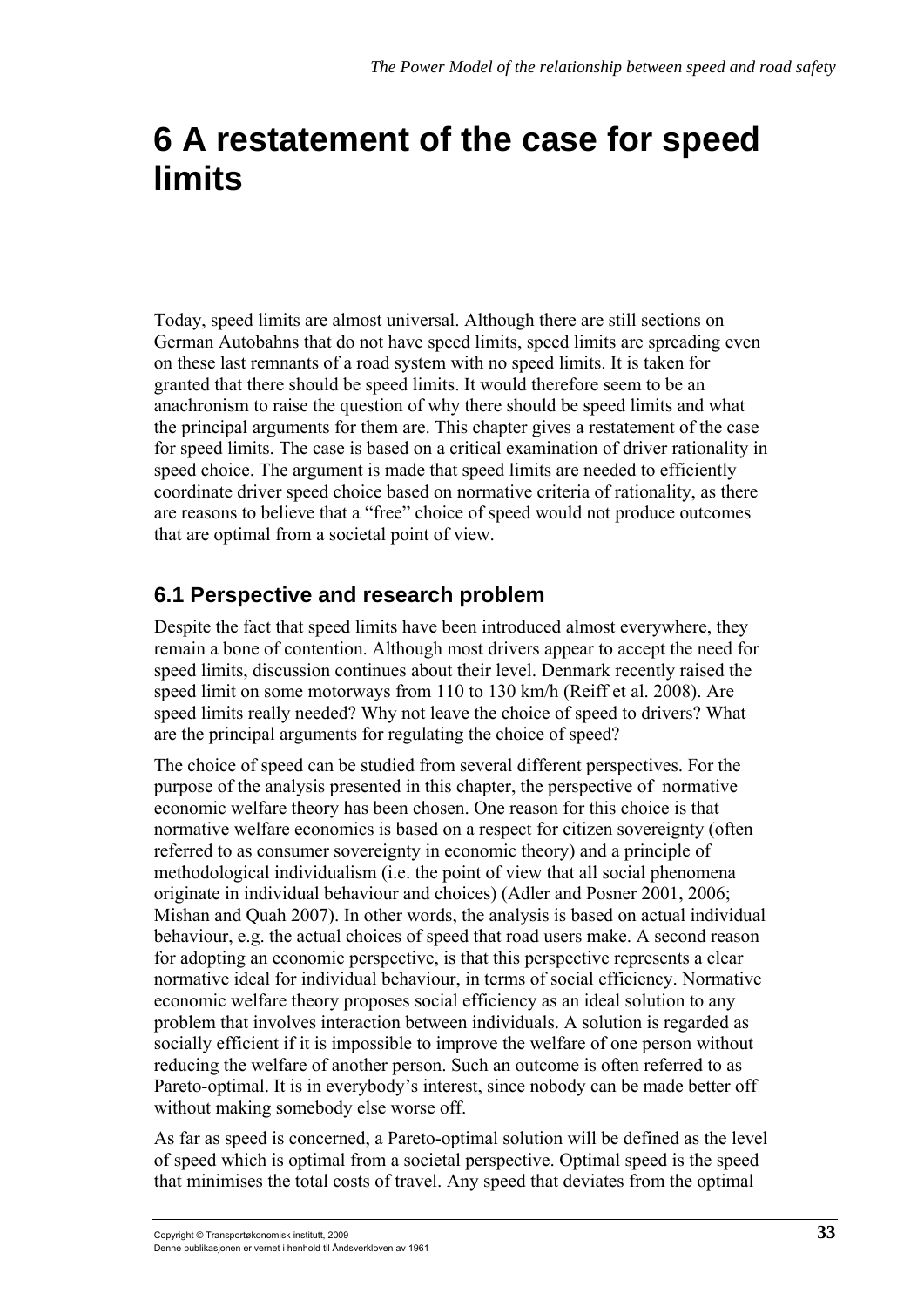level will reduce welfare by increasing costs, irrespective of who pays these additional costs. The main question to be asked is therefore whether a free choice of speed is likely to result in speeds that are optimal from a societal perspective or not. If the answer to this question is negative, regulation of speed choice is necessary in order to bring actual choices closer to the optimal level. More specifically, speed limits are needed if:

- 1. Driver speed choice gives rise to external effects, i.e. effects that influence the well-being of others, but are not taken into consideration by drivers.
- 2. Drivers base their choices of speed on an incorrect perception of the impacts of speed, e.g. an underestimation of the effects on accident risk.
- 3. Drivers have heterogeneous preferences with respect to speed, making the coordination of speed choice between drivers difficult.

An analysis relying on normative welfare economics requires a formalisation of driver speed choice. These choices and the perceptions underlying them will therefore be modelled formally in terms of continuous functions. An obvious objection to this approach, is that it does not reflect the way speed choice is perceived and experienced by each driver. This criticism is correct, but any formal model should be interpreted in "as if" terms, i.e. driver behaviour can be modelled as if it obeyed the functions proposed here. A model which is much closer to what driver mentally experience has been proposed by Vaa (2003, 2007). His model is intended as an explanatory model, and has a different analytical purpose from the models employed here.

## **6.2 The concept of rationality as applied to speed choice**

Speed is a continuous variable. The choice of speed can therefore be modelled as an optimisation problem akin to consumer choice of the bundle of commodities that maximises preference satisfaction. Glad et al. (2002) present a model of speed choice as an optimisation problem. Figure 5 shows the model. Speed is shown on the horizontal axis, benefits (positive numbers) or costs (negative numbers) on the vertical axis.

The assumption that drivers try to choose their most preferred (i.e. optimal) speed will be made in the analyses that follow. The qualification "try to choose" is used because, as will be discussed below, drivers are not always in the position to choose their most preferred speed, but choose to adapt to the speed of traffic, rather than maintaining a speed that deviates greatly from the mean speed of traffic.

Furthermore, it will be assumed that drivers base the choice of speed on their perceptions of the costs and benefits of different speeds. These perceptions need not be correct. On the contrary, one of the main points made in the analyses presented in this chapter is that to the extent that driver speed choice is based on incorrect perceptions of the impacts of speed, the choices are not necessarily optimal from a societal point of view even they are optimal from the driver's point of view.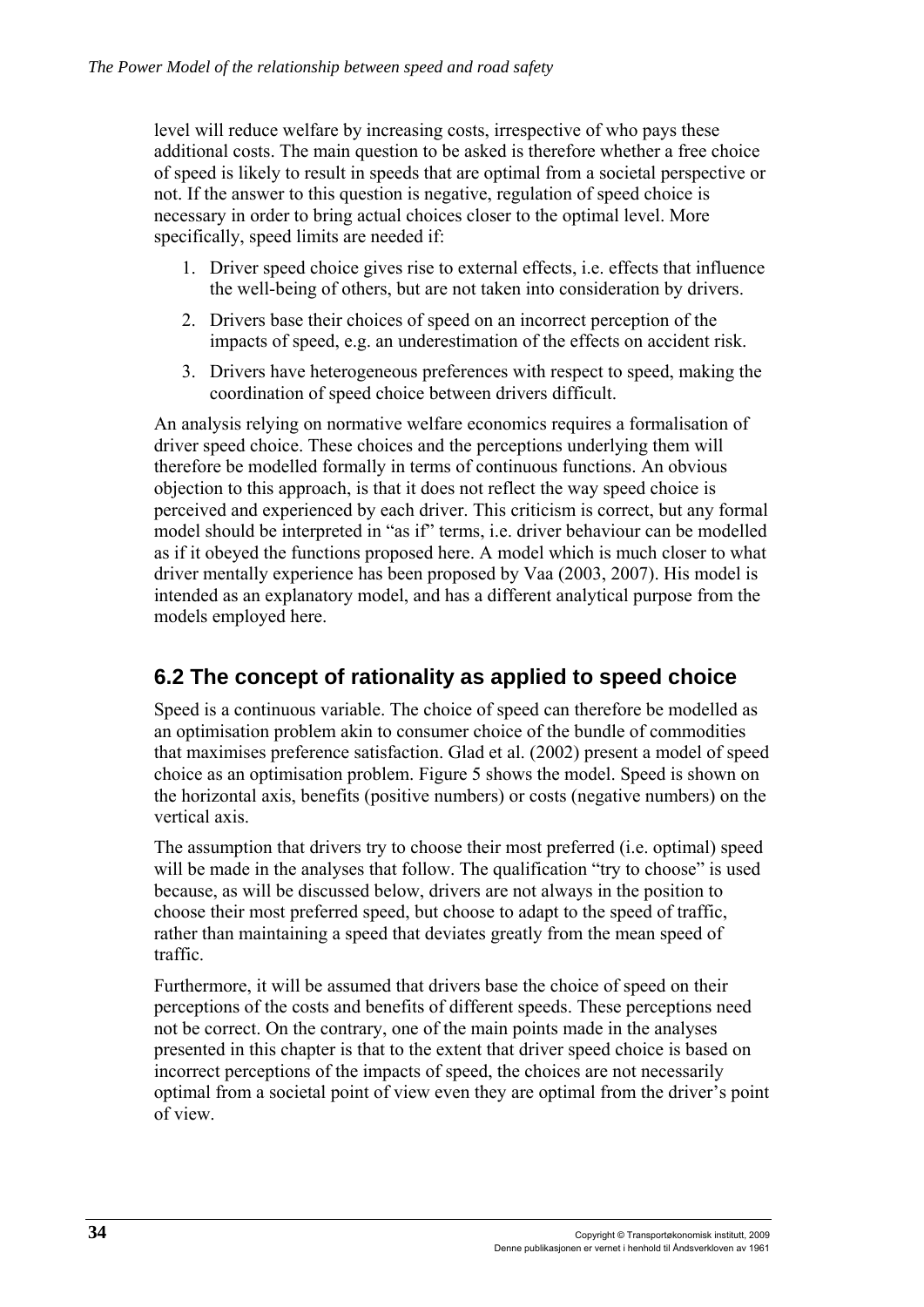

Source: TØI-report 1034/2009 *Figure 5: Speed choice as an optimisation problem* 

Modern theory of rational choice defines rationality in terms of the beliefs and preferences of the individual. It is, as Jon Elster states (2007, page 209) "subjective through and through", i.e. it refers only to what individuals believe and prefer and not to some external standard. Elster adds that: "One might, to be sure, take the word "rational" in an objective sense, implying that a rational agent is one who makes decisions that make his life go better as judged by objective criteria such as health, longevity, or income. Used in this way, however, the idea would not have any explanatory power." This point of view is obviously correct as far as explaining choices by showing that they were (subjectively) rational is concerned. But this does not mean that any subjectively rational choice carries any normative status as far as guiding public policy is concerned.

Herbert Simon (1976, page 76) makes the following distinction between subjective and objective rationality: "A decision may be called "objectively" rational if in fact it is the correct behaviour for maximizing given values in a given situation. It is "subjectively" rational if it maximizes attainment relative to the actual knowledge of the subject."

The distinction made by Simon is used as the starting point for the analysis. It is an objective fact that speed choice has impacts on travel time, fuel consumption, accident risk, accident severity, traffic noise, air pollution and road wear. If a driver fails to consider all these impacts and assign due weight to them in choosing speed, speed choice is not objectively rational and may generate external effects that would have been less severe if all impacts had been fully considered. It is an objective fact that the risk of an injury accident increases by about the second power of speed. If a driver thinks otherwise, speed choice is based on an incorrect belief and is therefore not objectively rational. If a driver believes that he can stop before hitting an obstacle, when in fact the minimum conceivable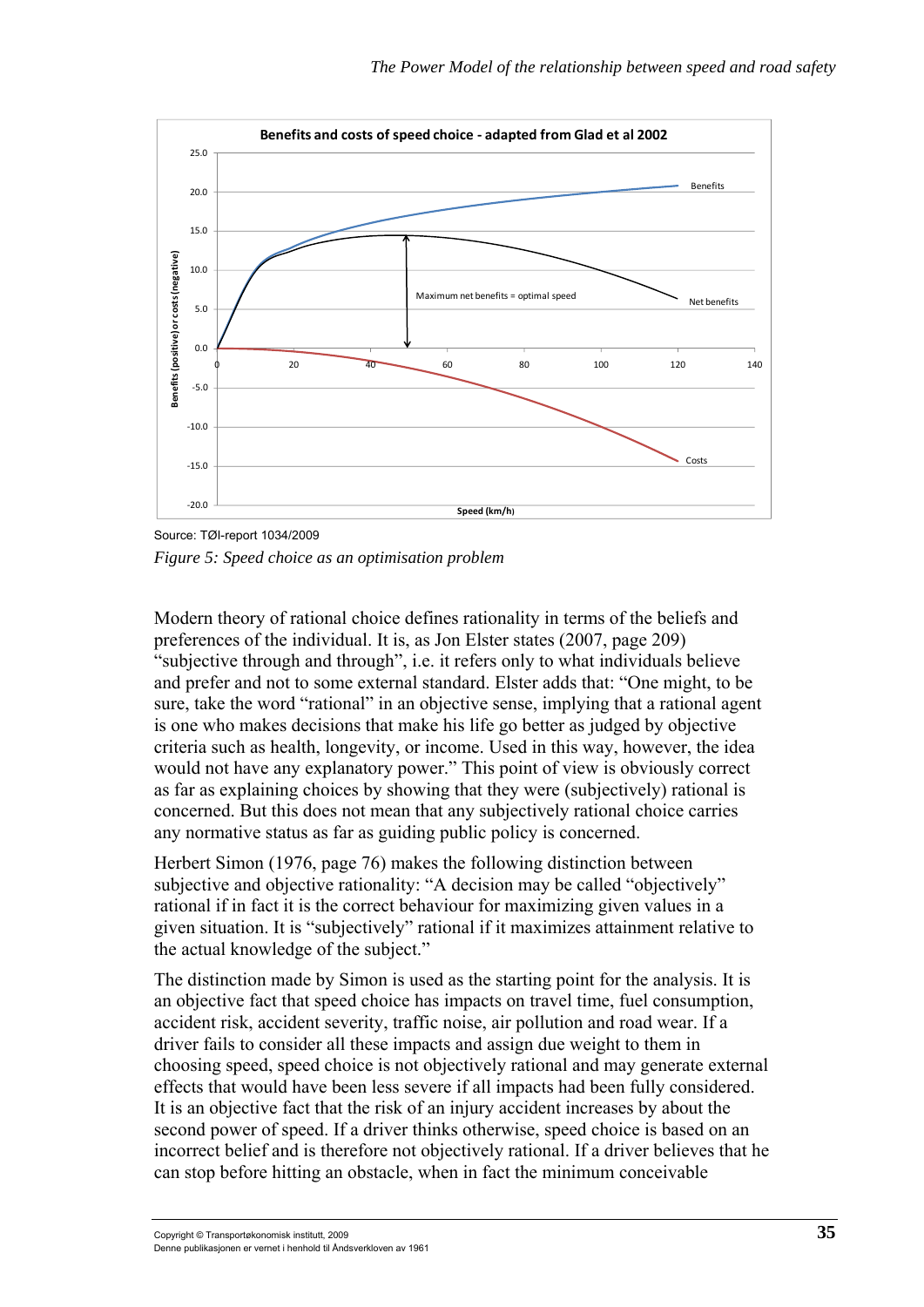reaction time, road surface friction and the braking power of the car makes this physically impossible, the driver is wrong and is not acting in an objectively rational manner. In short: if driver speed choice is not objectively rational, it will not produce outcomes that are socially desirable.

## **6.3 The first condition: impacts that are considered**

Several studies have examined factors that influence speed choice (Nilsson 1991; Rajalin and Summala 1996; Åberg, Larsen, Glad and Beilinson 1997; Haglund and Åberg 2000; Letirand and Delhomme 2005; Stradling 2007; Wallén Warner and Åberg 2008; Schmid Mast et al. 2008; Tarko 2009). Of particular interest are studies that identified multiple impacts of speed and tried to determine the importance of these impacts for driver speed choice.

Nilsson (1991) asked a sample of drivers why they were not driving faster. A total of twelve reasons were given and drivers rated the importance of these reasons. Among drivers who complied with the speed limit, acceptance of the speed limit was the most important reason for not driving faster. Increase in emission was rated at place eight (out of twelve) and increased noise was rated at place eleven. Among drivers who exceeded the speed limit by less than 10 km/h, increase of emissions was rated at place eight and increased noise at place eleven out of the twelve reasons stated. Among drivers who exceeded the speed limit by more than 10 km/h, increase of emissions and noise were the two least important reasons they gave for not driving faster. In other words, consideration of impacts on noise and emissions does not prevent a driver from driving fast and are, even among those who comply with speed limits, rated as the least important factors influencing speed choice. Nilsson also asked drivers why they were not driving slower. The most important reason given was that driving slower would impede traffic. Among the fastest drivers, dullness was also given as an important reason for not driving slower.

Rajalin and Summala (1996) obtained slightly different results. They asked a sample of slow drivers why they were driving slowly. Fifteen reasons were listed. The most important reason given for driving slowly was that the driver had plenty of time. Consideration for car, fuel and environment was rated at sixth place among the fifteen reasons, suggesting that it does carry some weight among slow drivers. It was, however, clearly not the most important reason for driving slowly.

Stradling (2007) found that large majorities of drivers stated that they would drive slower in fog, in heavy rain, in darkness or on unfamiliar roads. Interestingly, 69 % of drivers also stated that they would drive slower if traffic was slower than their normal speed. 55 % stated that they would speed up if late for a meeting or an appointment; 30 % stated that they would speed up if traffic was faster than their normal speed. Impacts of speed choice on noise or pollution were not considered in this study.

Wallén Warner and Åberg (2008) found that drivers regarded it as likely that exceeding speed limits in urban areas would increase pollution and rated this impact as very bad. This knowledge and evaluation did not, however, correlate very strongly with driver intention to exceed speed limits. Among ten factors, it was rated at place seven in terms of the strength of the correlation with the intention to exceed speed limits in urban areas. With respect to the intention to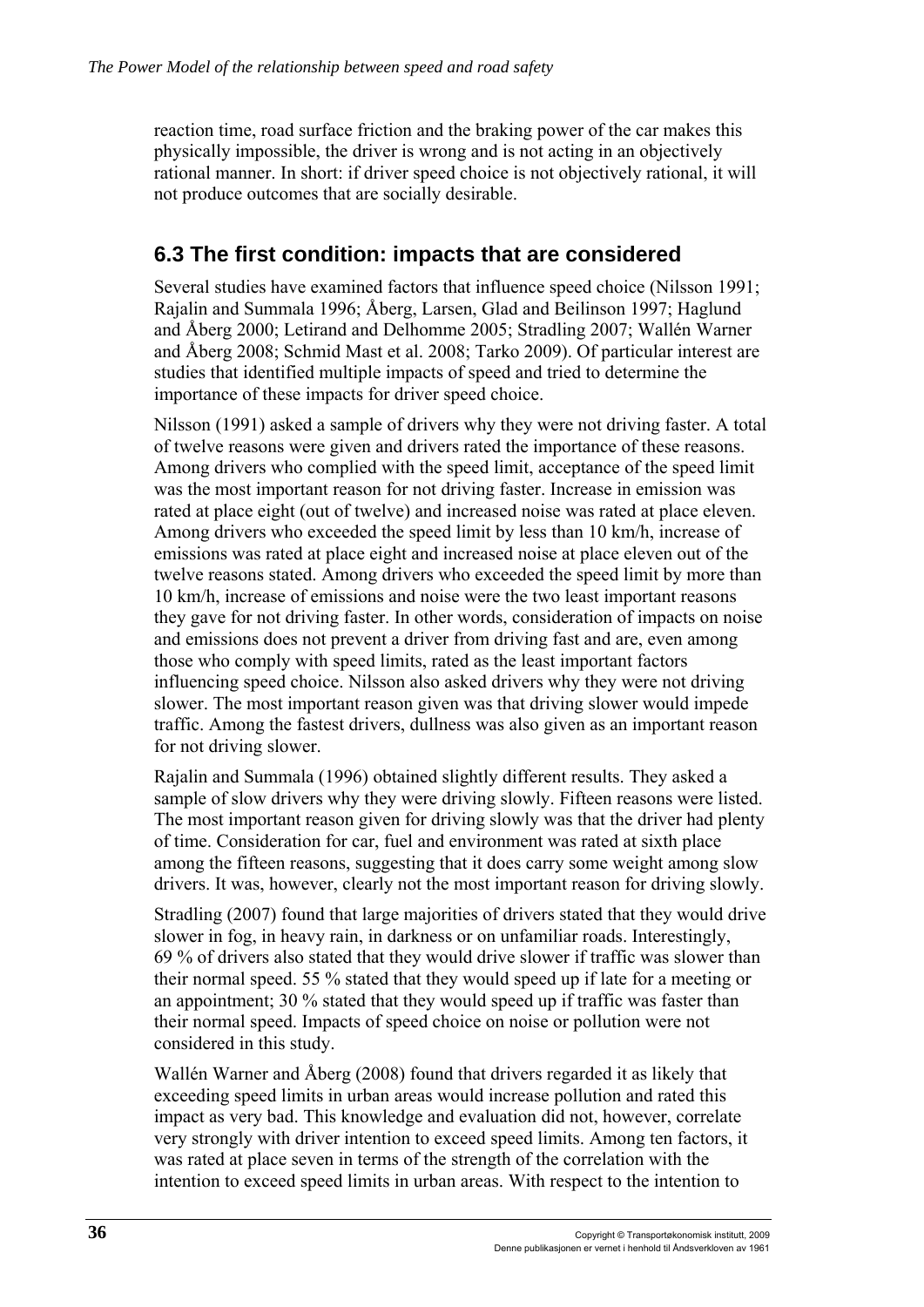exceed speed limits in rural areas, it was once more found that drivers believed that this would increase pollution and regarded this impact as very undesirable. This belief and evaluation had only minor influence on their intention to speed. The correlation between the assessment of impacts on pollution and intention to speed was only a non-significant .07, the eleventh weakest correlation of fourteen factors that were included.

The study of Stradling (2007) found that driver speed choice was influenced by the speed of traffic: a large proportion of drivers stated that they would adapt to the speed of traffic even if it differed from their own most preferred speed. Results along the same lines were found by Åberg et al. (1997) and Haglund and Åberg (2000). The latter study, in particular, found evidence of what has been termed "false consensus": Drivers who drove faster than the average erroneously believed that other drivers also did so.

Taken together, these studies suggest that while drivers know that speed influences noise and pollution, and regard an increase in noise and pollution as undesirable, consideration of these impacts carry little weight in determining the choice of speed. It is reasonable to assume that impacts of speed choice on noise and pollution are to a large extent external from the driver's point of view.

Neglecting impacts on noise and pollution may have significant implications for speed choice. In an analysis of optimal speed limits, Elvik (2002) found that impacts on noise and pollution represent about 16 percent of the total societal costs of travel at a speed of 50 km/h in urban areas and about 4 percent of the total societal costs of travel at a speed of 80 km/h in rural areas. Official Norwegian monetary valuations of travel time, accidents, noise and air pollution were applied (Eriksen et al. 1999). In urban areas, the costs of noise and air pollution reach their minimum at a speed of 40 km/h.

# **6.4 The second condition: assessing the impacts correctly**

The fact that drivers do not include all societal impacts of speed when choosing their speed implies that there will be external effects of these choices. But do drivers correctly assess the impacts they do include when choosing speed? These impacts include at least travel time and the risk of accidents, possibly also vehicle operating costs. The question is whether drivers correctly assess the impacts of speed choice on travel time and accident risk.

### **6.4.1 Speed and travel time**

The relationship between mean speed and travel time for a given distance is very simple. It is given by:

Travel time  $=$   $\frac{\text{Distance in km}}{\text{Area of km}}$ Mean speed in km per hour

One would believe that the simplicity of this relationship would make it easy to estimate the change in speed required to save a certain amount of time. Svenson (2008, 2009) conducted a series of experiments that show that people do not assess correctly the change in speed required to save a certain amount of travel time. Svenson gave a sample of students at the Royal Institute of Technology in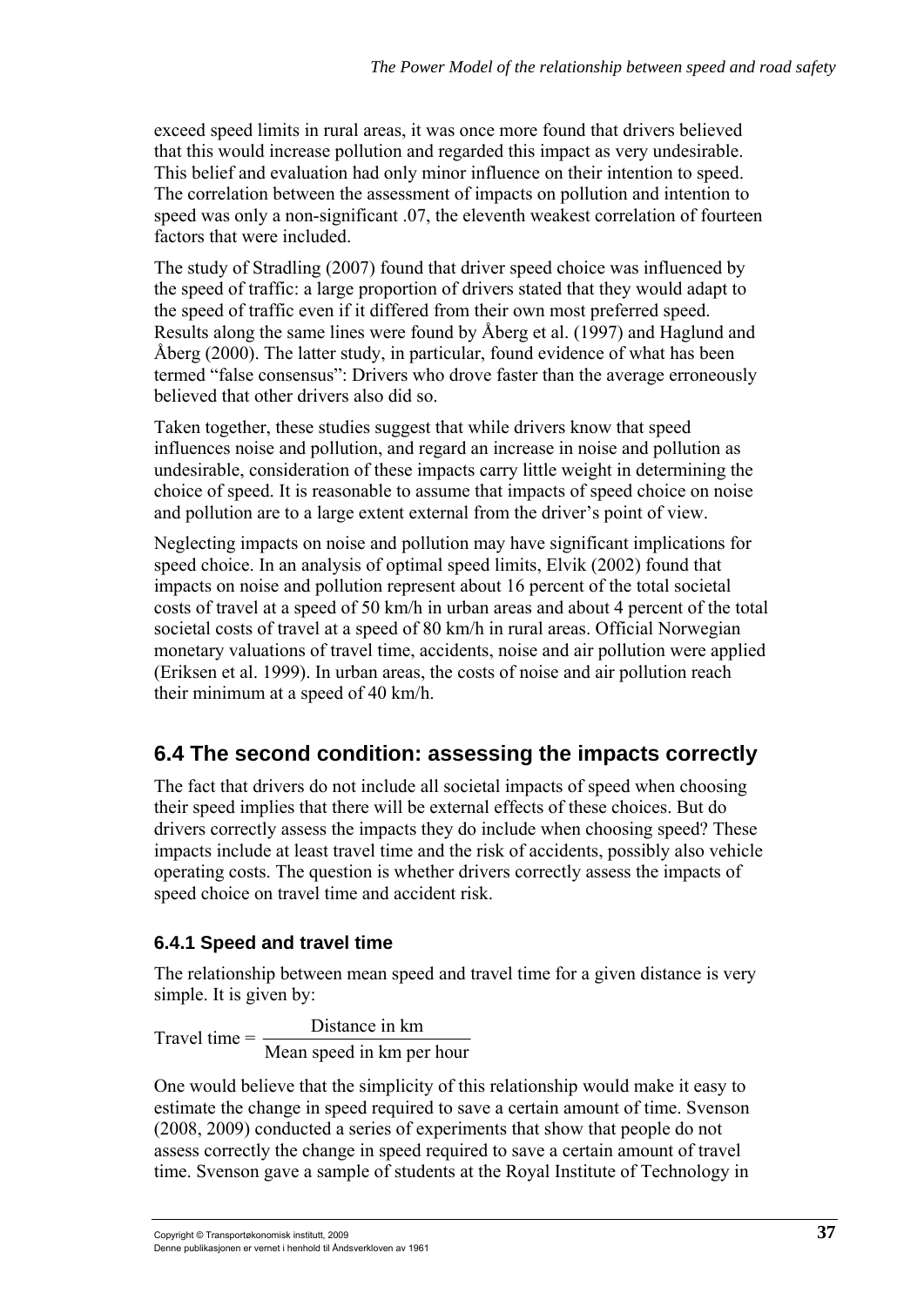Stockholm a series of tasks that were all framed as follows: "If you are to drive 100 km, increasing your speed from 30 to 40 km/h will save you 50 minutes of travel time. Suppose your speed is 60 km/h. What speed would you then have to adopt in order to save 50 minutes?" The correct answer is 120 km/h. If you drive 100 km at 60 km/h, the trip will take 1 hour and 40 minutes; at 120 km/h it will take 50 minutes, resulting in a saving of 50 minutes. Surprisingly, students were not able to correctly estimate the changes in speed required to save a certain amount of travel time. Table 14 gives a sample of the results.

In general, when the speed stated in the reference situation was low, and students were asked to estimate the required increase from a high baseline speed, they underestimated how much speed needed to be increased. Conversely, when the speed stated in the reference situation was high, and students were asked to estimate the required increase from a low baseline speed, they overestimated how much speed needed to be increased. In other words, the saving in travel time by small increases of a high speed is overestimated, while the saving in travel time by a small increase in a low speed is underestimated. The relationship between speed and travel time is thus perceived to be more linear than it actually is. Similar results were reproduced in a study by Fuller et al. (2009).

| Reference situation (A) |            | Situation where new speed is to be stated (B) |                         |                             |  |
|-------------------------|------------|-----------------------------------------------|-------------------------|-----------------------------|--|
| Initial speed           | New speed  | Initial speed                                 | <b>Stated new speed</b> | <b>Correct new</b><br>speed |  |
| $30 \text{ km/h}$       | $40$ km/h  | $60$ km/h                                     | $73 \text{ km/h}$       | $120$ km/h                  |  |
| $40$ km/h               | $50$ km/h  | $80 \text{ km/h}$                             | $95 \; \text{km/h}$     | $130$ km/h                  |  |
| $60$ km/h               | $120$ km/h | $40$ km/h                                     | 75 km/h                 | $60$ km/h                   |  |
| $60$ km/h               | $120$ km/h | $30 \text{ km/h}$                             | 66 km/h                 | $40$ km/h                   |  |
| $30 \text{ km/h}$       | $50$ km/h  | $60$ km/h                                     | 88 km/h                 | 300 km/h                    |  |
| 60 km/h                 | 130 km/h   | 30 km/h                                       | 77 km/h                 | 40 km/h                     |  |

*Table 14: Sample of results from study of Svenson (2008, 2009)* 

Source: TØI-report 1034/2009

Figure 6 shows the actual and perceived relationship between speed and travel time. The actual relationship is described by the function:  $100/v$ , in which v is speed in kilometres per hour. The perceived relationship has been described in terms of the function:

Perceived relationship between speed and travel time =  $12.9 \cdot e^{(-0.025 \cdot v)}$  (5)

The perceived relationship has a flatter slope than the true relationship for speeds below about 30 km/h. For higher speeds, the slope of the perceived relationship is steeper than for the true relationship. The function for the perceived relationship between speed and travel time is consistent with the findings of Svenson and Fuller et al., but is a smoothing of their findings to permit a more formal analysis.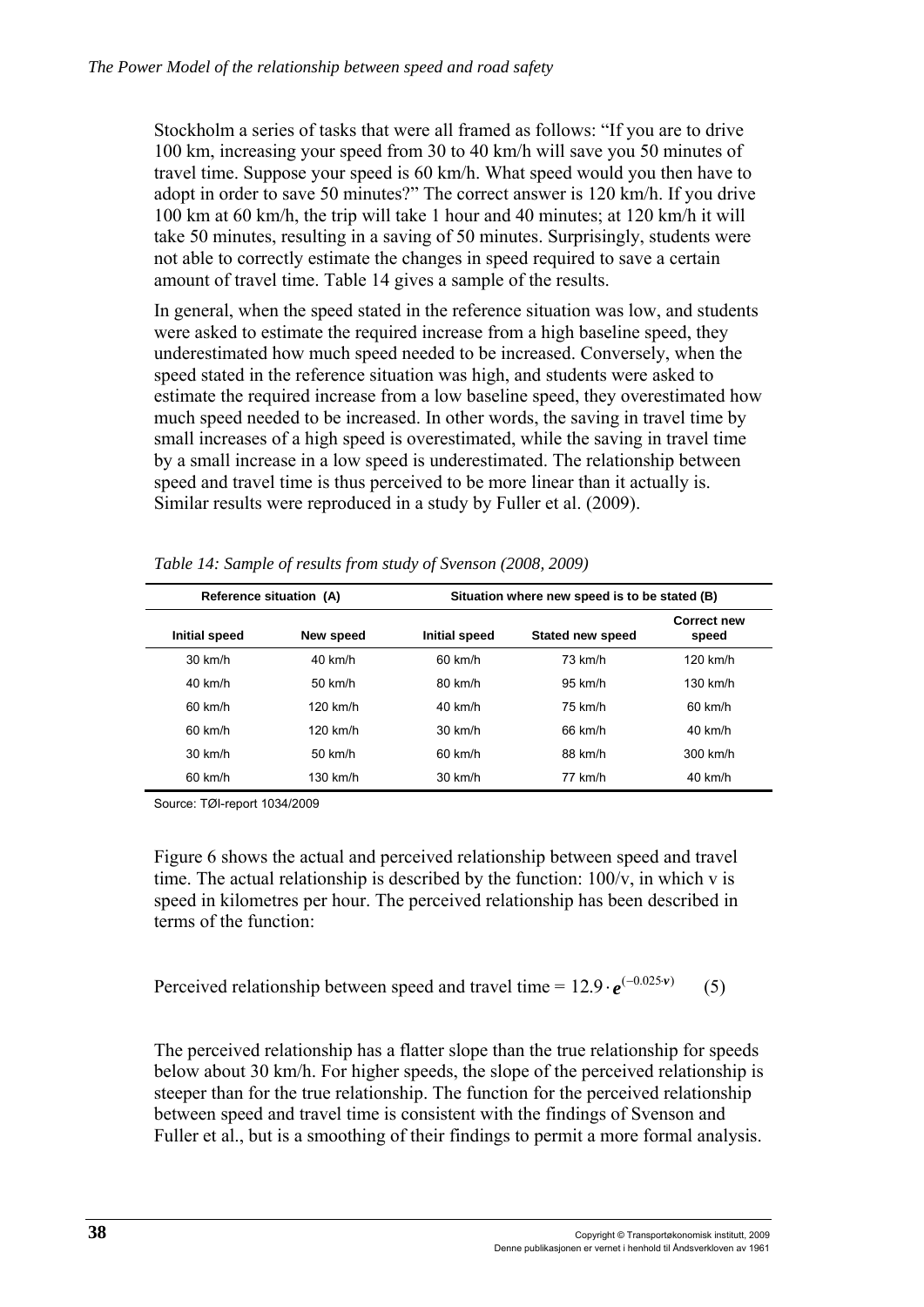

Source: TØI-report 1034/2009 *Figure 6: Actual and perceived relationship between speed and travel time* 

The erroneous perception of the relationship between speed and travel time implies that gains in travel time of a given increase in speed from a low initial speed are underestimated, meaning that drivers believe they must increase speed more than they actually have to in order to save a certain amount of time. Conversely, gains in travel time by increasing a comparatively high speed are overestimated.

#### **6.4.2 Speed and accident risk**

Svenson (2008, 2009) also asked students to state the increase in the risk of an injury accident associated with specific increases in speed. According to the Power Model of the relationship between speed and road accidents (Elvik, Christensen and Amundsen 2004), the risk of an injury accident increases in proportion to the second power of the relative change in speed:

Number of accidents after  $\left($  Mean speed of traffic after  $\right)^2$ Number of accidents after<br>Number of accidents before  $=$   $\left(\frac{\text{Mean speed of traffic after}}{\text{Mean speed of traffic before}}\right)$ 

Students, however, think that the increase in the risk of an injury accident is much smaller. Figure 7 shows the relationship between increases in speed and increases in the cost of accidents according to the students and according to the Power Model. The reference here is to the Power Model as published in 2004, since the update presented in this report had not been published when Svenson reported his study.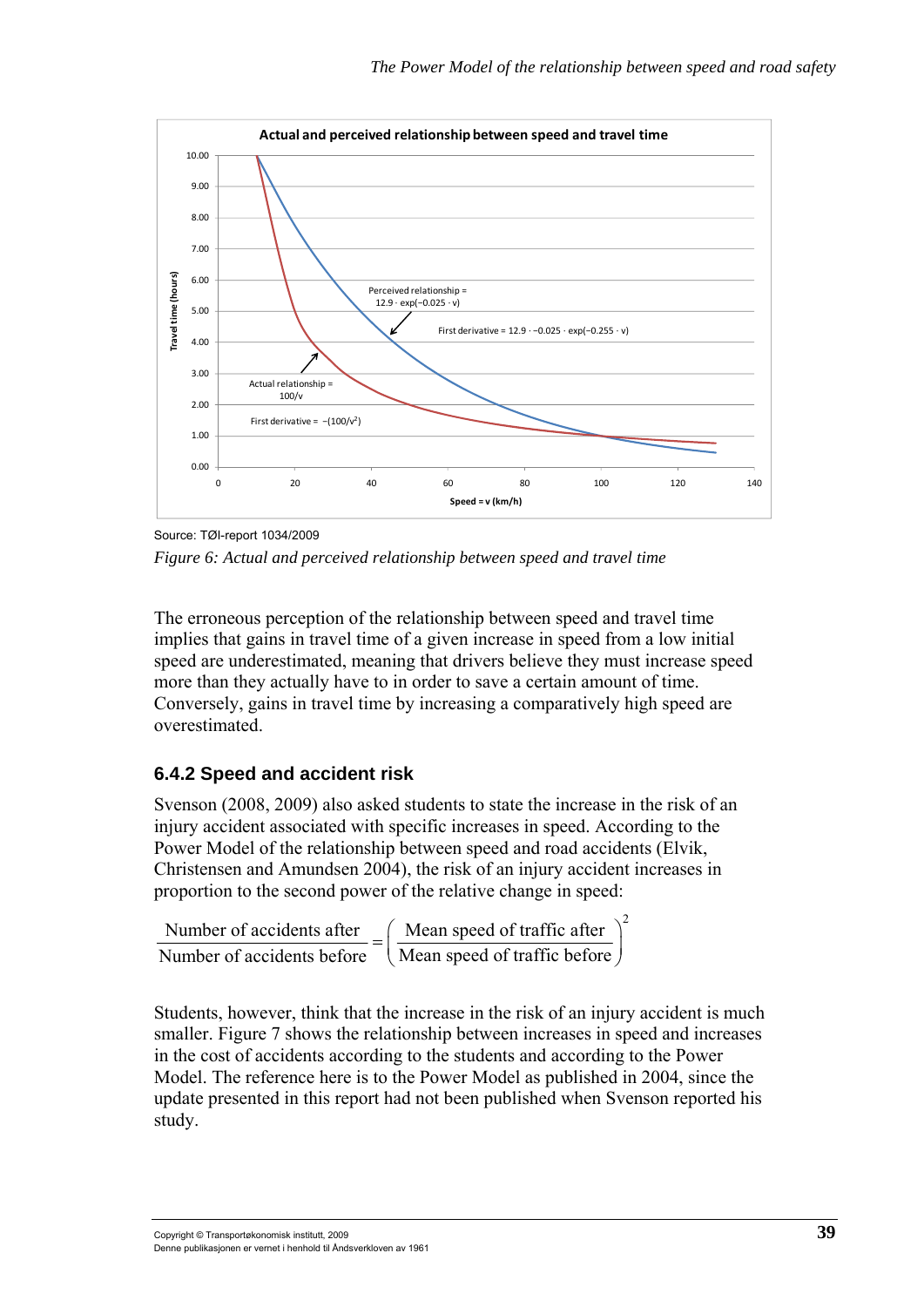

Source: TØI-report 1034/2009 *Figure 7: Actual and perceived relationship between speed and the cost of an accident* 

It was even more remarkable that students did not think that the risk of a fatal accident increased more than the risk of an injury accident. The Power Model, which is firmly supported by empirical research, suggests that the risk of a fatal accident increases by about the fourth power of the relative change in speed. Thus, students grossly underestimate both the risk of an accident and accident severity. Svenson asked a sample of traffic engineering students the same questions, but these students were not more well-informed than the sample of psychology students that Svenson mainly relied on.

Speed influences both the risk of becoming involved in an accident and the severity of injuries. Both effects can be captured in a single function by means of the Power Model by using exponents that apply to the number of fatalities, the number of seriously injured road users and the number of slightly injured road users. The actual relationship between the changes in speed and the number of killed or injured road users was estimated by means of the following function, using a speed of 100 km/h as reference:

Actual effects of changes in speed = 
$$
\left(\frac{v_i}{100}\right)^{4.5} + \left(\frac{v_i}{100}\right)^{3.0} + \left(\frac{v_i}{100}\right)^{1.5}
$$
 (6)

100 is the reference speed (km/h);  $v_i$  is any other speed (varying between 10 km/h and 130 km/h); 4.5 is the exponent for fatalities; 3.0 is the exponent for seriously injured road users; 1.5 is the exponent for slightly injured road users. Equation 2 gives relative changes in the number of fatalities, seriously injured road users and slightly injured road users as a result of relative changes in speed. To summarise these changes in terms of a single function, the relative changes were converted to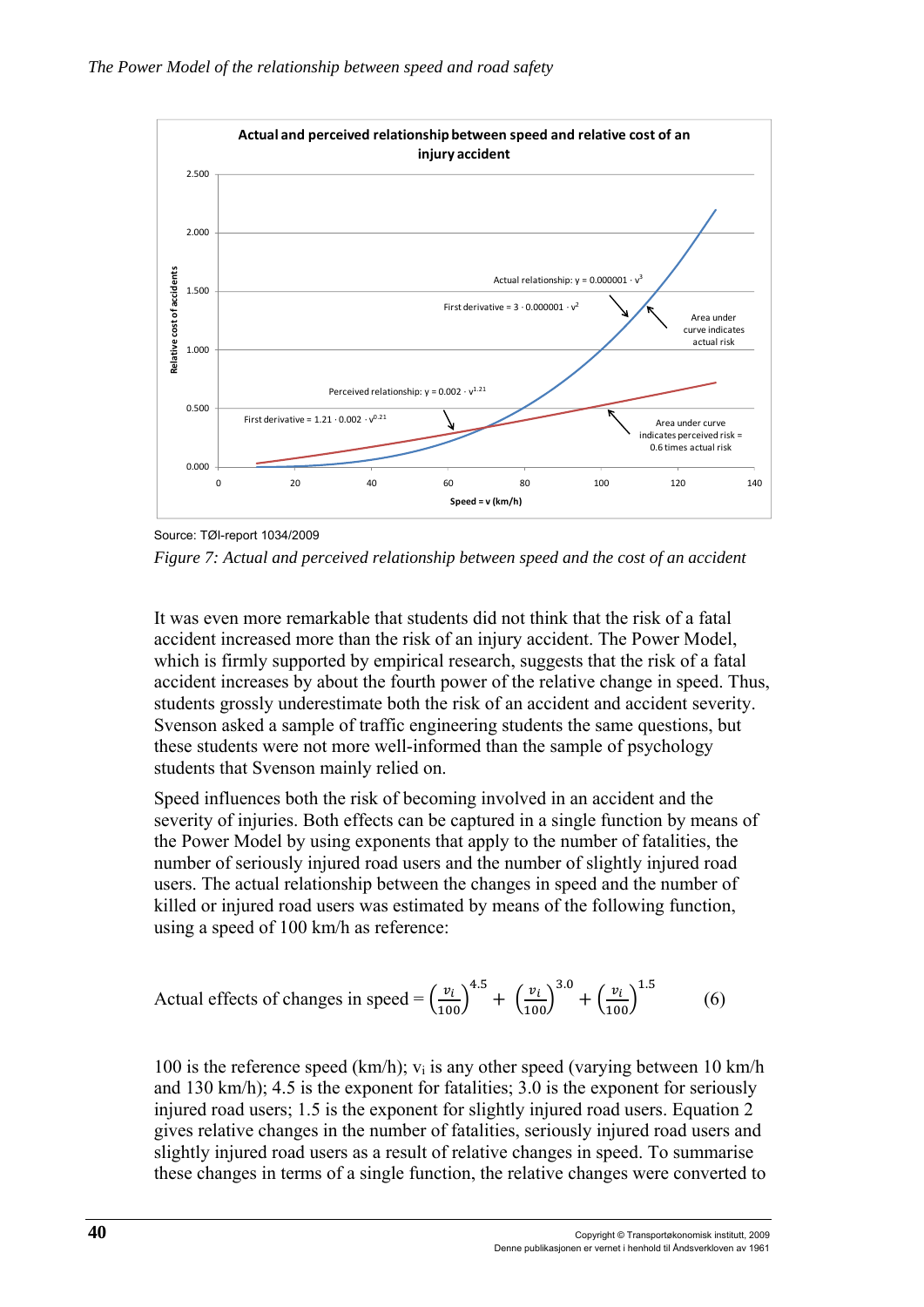accident costs by applying official monetary valuations for Norway (Statens vegvesen 2006) and assuming that, as an average for all public roads, 2.25 % of injuries are fatal, 8.40 % are serious and 89.35 % are slight (based on official accident statistics for Norway 2000-2008). The official valuations as of 2005 were 26.5 million NOK for a fatality (1 NOK =  $0.11$  Euro as of July 2009), 7.8 million NOK for a serious injury and 0.8 million NOK for a slight injury. The resulting function, calibrated to equal 1.00 at a speed of 100 km/h was:

Actual accident costs as a function of speed =  $0.000001 \cdot v^3$ (7)

The perceived relationship between speed and the expected costs of accidents was estimated as:

Perceived accident costs as a function of speed =  $0.002 \cdot v^{1.21}$  (8)

The constant term was set so that the area under the curve representing the perceived relationship between speed and relative accident cost was equal to 0.6 times the area under the curve representing the actual relationship between speed and relative accident costs. This is based on a study by Andersson (2007), showing that the median perceived risk of being killed in a road accident is about 60 % of the actual risk of being killed (i.e. people underestimate the risk). Figure 7 shows the two functions.

#### **6.4.3 Impact speed – the illusion of control**

The third type of task Svenson (2008, 2009) gave students was as follows: "A driver who drives at 25 km/h will just be able to stop before hitting an obstacle that suddenly appears on the road. Your speed is 40 km/h. At what speed do you think you will strike the obstacle?" The most likely actual impact speed was estimated by assuming a reaction time of 1 second (which is short for a surprising situation; Shinar 2007) and a retardation of 0.8 g. Actual impact speed was compared to the impact speed estimated by students. Table 15 gives a sample of results.

| Initial speed for cars<br>that stops (km/h) | Your speed (km/h) | <b>Subjectively stated</b><br>impact speed (km/h) | <b>Actual impact speed</b><br>(km/h) |
|---------------------------------------------|-------------------|---------------------------------------------------|--------------------------------------|
| 25                                          | 40                | 20.17                                             | 40.00                                |
| 80                                          | 90                | 38.60                                             | 44.46                                |
| 60                                          | 130               | 71.77                                             | 130.00                               |
| 50                                          | 70                | 33.43                                             | 57.89                                |
| 80                                          | 120               | 59.33                                             | 99.86                                |
| 25                                          | 50                | 21.33                                             | 50.00                                |
| 110                                         | 130               | 58.10                                             | 74.38                                |
| 70                                          | 110               | 57.83                                             | 95.96                                |

*Table 15: Perceived and actual impact speed in given accident scenarios* 

Source: TØI-report 1034/2009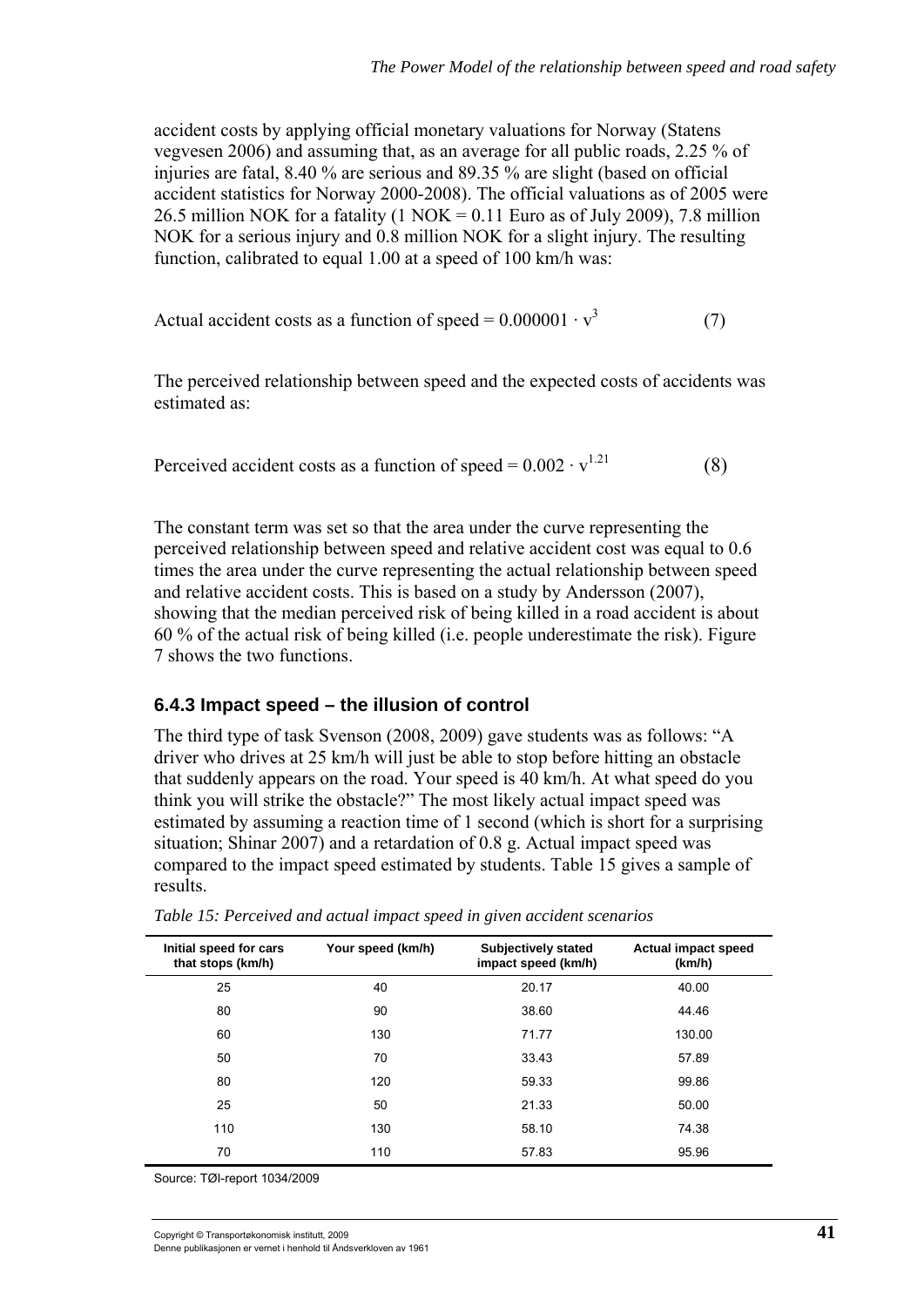As can be seen, students underestimated impact speed considerably. If a similar underestimate is prevalent in actual driving, drivers will adopt too small safety margins. Driving speeds in darkness are, in general, too high to enable drivers to stop and perform evasive manoeuvres to avoid an accident when only dipped headlights are used and an obstacle suddenly appears (Shinar 2007).

# **6.5 The third condition: coordinating speed choice**

The speed of traffic is the result of the coordination among drivers of their individual speed choices. This coordination would be easy if all drivers prefer to drive at the same speed. Evidence suggests, however, that this is not the case. There is considerable variation between drivers with respect to preferred speed.

Goldenbeld and van Schagen (2007) assessed the credibility of speed limits by asking a sample of drivers to state: (1) what they regarded as an appropriate speed limit for a sample of 27 road sections, and (2) what they regarded as a safe speed when driving on each of the road sections. All road sections had a speed limit of 80 km/h, but drivers were not informed about this. Safe speed, as stated by drivers, varied between 71 and 92 km/h. The study shows that different groups of drivers differ with respect to their views regarding safe speed. In order to explore how preferences regarding safe speed were distributed in the sample of drivers, Goldenbeld and Van Schagen were asked to provide the data for the study, which they kindly did. Figure 8 is based on driver answers to the question regarding safe speed.

As can be seen, there are two distinct groups among drivers. One large group regarded 80 km/h as a safe speed. Another large group regarded 100 km/h as a safe speed. Preferences regarding safe speed are clearly bimodal, suggesting that the coordination between the two main groups of drivers will be difficult: if traffic speed is 80 km/h, many drivers will feel that this is too slow; if traffic speed is 100 km/h, many drivers will feel that this is too fast.

Based on the distribution of preferences shown in Figure 8, speed choice can be modelled as a coordination game between two groups of drivers: the fast movers and the slow movers. Table 16 shows this game. The ordinal preferences of drivers are indicated by numbers; 4 is the most preferred outcome, 1 is the least preferred outcome. The fast movers choose between columns; their payoffs are shown in the upper right corner of each cell of the Table. The slow movers choose between rows; their payoffs are shown in the bottom left corner of each cell of the table. Both groups of drivers are assumed to prefer driving at the same speed as the other group to driving at a speed that differs from the other group.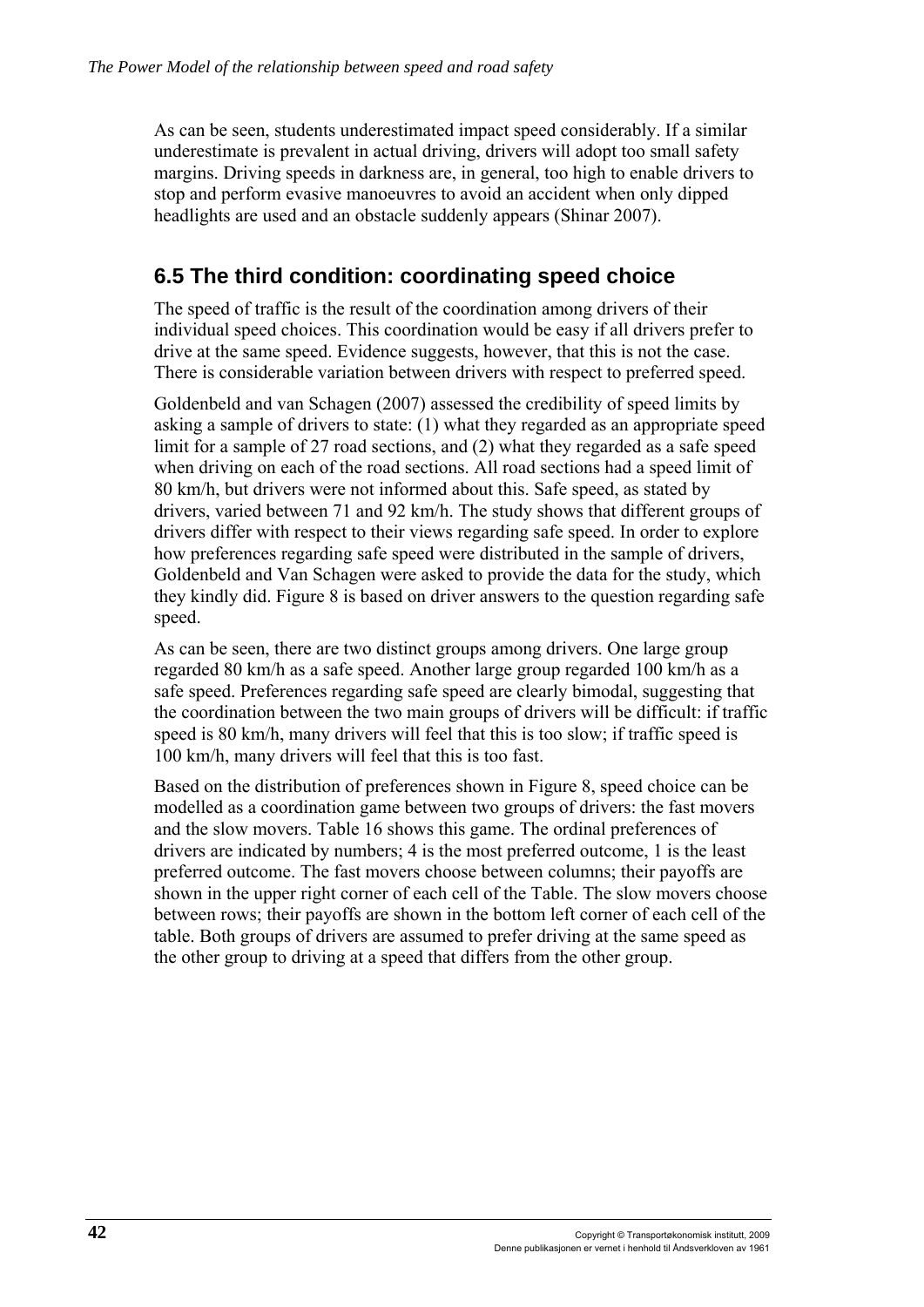

*Figure 8: Driver preferences regarding safe speed on roads with a speed limit of 80 km/h. Based on Goldenbeld and van Schagen 2007* 

For the fast movers, the best outcome is that everybody drives at a 100 km/h. The slow movers will prefer this outcome to driving at 80 km/h, given that the fast movers continue to drive at 100 km/h. However, the most preferred outcome for the slow movers is that everybody drives at 80 km/h. Both this outcome, and the outcome in which everybody drives at 100 km/h, are Nash equilibria, in the sense that no group can get a more preferred outcome by unilaterally changing its choice. The two solutions are also Pareto-optimal, since going from one solution to the other will reduce the payoff for one group while increasing it for the other group. From a societal point of view, however, the choice between the two solutions is not indifferent. The low speed equilibrium will be associated with less accidents and smaller environmental impacts than the high speed equilibrium.

*Table 16: Speed choice as a coordination game* 

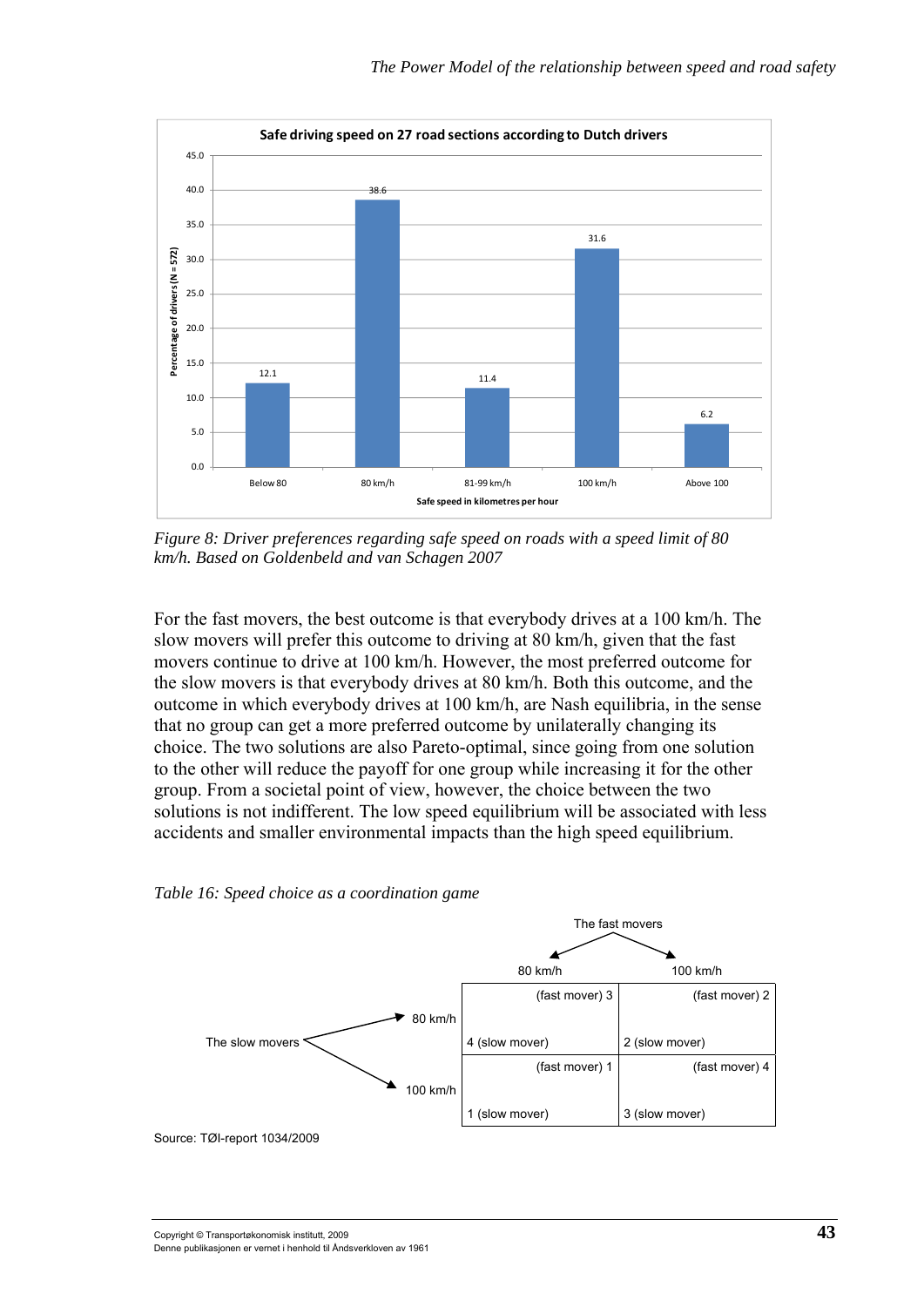The equilibria are not likely to be stable. Connolly and Åberg (1993) explore a contagion model of speeding, in which speed choice is influenced by other drivers. Depending on how sensitive drivers are to the choices made by other drivers, the mean speed of traffic may be determined by the choices made by even a small minority of drivers. Suppose, for example, that a slow driver maintains a speed of 80 km/h. A fast driver may regard this as too slow, but overtaking is a hassle and it may, on balance, be more pleasant to put up with the slow driver and stay in line. If everybody thinks like that, the speed of traffic will be 80 km/h. A driver who is less sensitive to the speeds chosen by other drivers may decide to overtake the slow driver and may thereby induce other drivers to follow suit. Suddenly, everybody will be overtaking the slow driver and the speed of traffic will increase.

## **6.6 The calculus of misperceptions**

As noted above, it will be assumed that drivers choose an optimal speed, i.e. the speed that minimises the subjective costs of driving. As a (admitted gross) simplification, the choice of speed can be modelled as a trade-off between travel time and travel safety. Although there are other impacts of speed, travel time and safety are two of the most important impacts from a driver's point of view.

Following Tarko (2009), it will be assumed that drivers seek to minimise the total costs of travel. These costs are:

Total costs of travel = Costs of travel time  $+$  Costs of accidents

The speed that minimises the sum of the costs of travel time (which, all else equal, are proportional to travel time) and accidents can be found by setting the sum of the first derivatives with respect to travel time and accident costs equal to zero. For the actual relationships, this comes to:

Optimal speed (actual relationships) =  $-\frac{100}{v^2}$  + 3 · 0.000001 ·  $v^2$  = 0 (9)

Optimal speed is estimated as 76 km/h, as shown in Figure 9. If, on the other hand, the perceived relationships, as modelled above, are used, optimal speed becomes:

Optimal speed (perceived relationships) =

$$
[12.9 \cdot -0.0255 \cdot exp^{(-0.0255 \cdot v)}] + [1.2 \cdot 0.002 \cdot v^{0.2}] = 0
$$
 (10)

Optimal speed is estimated to be above 130 km/h. This result lacks credibility and is clearly a product of the way the perceived relationships between speed and travel time and speed and relative accident cost have been parameterised. It can be argued that the misperception of the relationship between speed and accident risk is more severe than the misperception of the relationship between speed and travel time. The latter misperception can be corrected by providing drivers with feedback on mean speed and travel time when driving. Speed and travel time can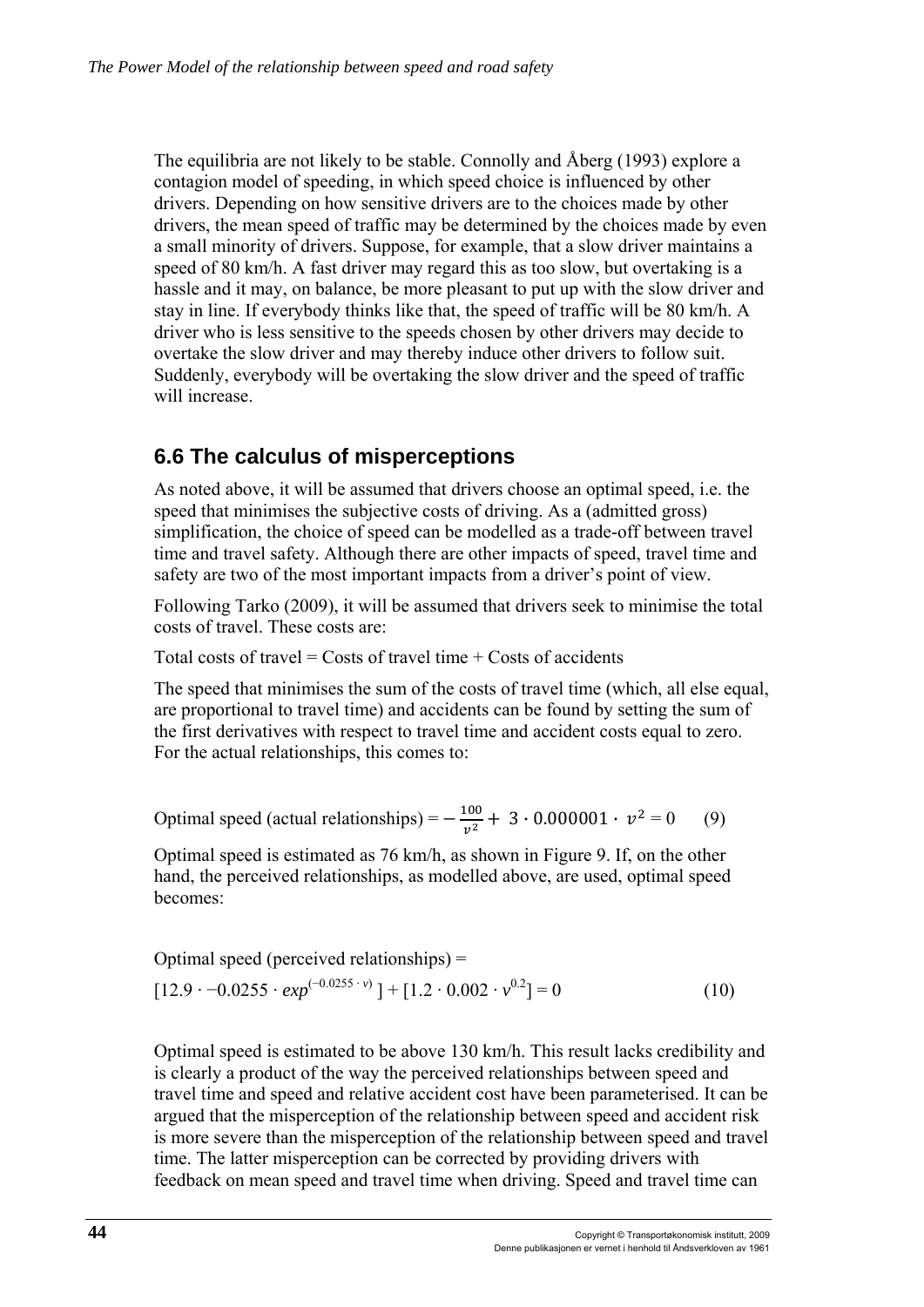be measured objectively. It is a lot more difficult to measure the level of accident risk in a direct way and give drivers credible feedback to inform them of the impacts of their choice of speed. The fact that the perceived relationship between speed and safety is considerably flatter than the actual relationship implies that the costs of increased speed will almost always be underestimated, in particular at high speeds.



Source: TØI-report 1034/2009

*Figure 9: Determination of optimal speed based on actual relationships between speed and travel time and speed and accident cost* 

# **6.7 Self-interested preferences for speed limits**

Driver misperceptions of the impacts of speed are likely to induce drivers to adopt a higher speed than the speed that would be optimal if the impacts of speed choice were correctly perceived. The choice of speed is, however, the result not just of the perceptions of the impacts, but also of driver preferences regarding speed and speed limits. A number of studies have been made about driver preferences regarding speed limits. These studies show that majority preferences are: (a) in favour of higher speed limits, and (b) self-regarding. The term self-regarding denotes preferences that are based on self-interest only, with little regard to the interests of other road users. Examples are preferences for high speed among owners of fast cars, those who have high income, those who think they are better than average drivers, etc.

According to a Dutch survey (Rienstra and Rietveld 1996) a majority of respondents stated that exceeding the speed limit on freeways (120 km/h) by 20 km/h was acceptable. Almost 80 % were opposed to reducing the speed limit on freeways to 100 km/h.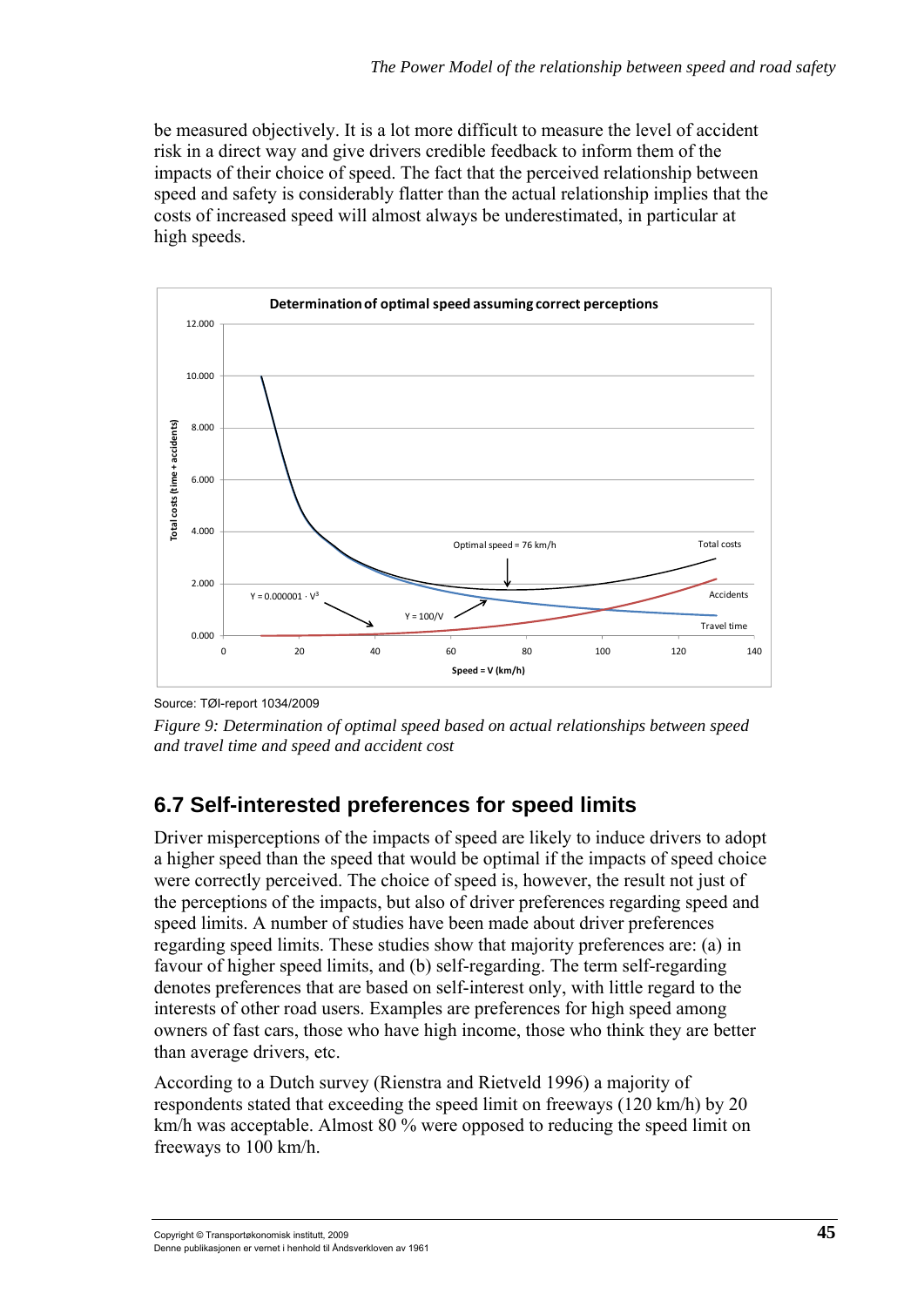In a similar survey in Norway (Phillips and Fyhri 2008), 73 % stated that the speed limit on motorways ought to be at least 110 km/h. The current speed limit is 100 km/h on the best sections of motorways, 90 km/h otherwise.

Perhaps the most revealing study of all, is a Swedish study (Johansson-Stenman and Martinsson 2005). According to this study, 54 % wanted to raise the speed limit on motorways in Sweden, either to 120 km/h (25 %) or 130 km/h (29 %). 41 % wanted to keep the current speed limit of 110 km/h. Only 5 % wanted to reduce the speed limit. Johansson-Stenman and Martinsson investigated factors that influenced speed limit preferences. A large number of factors were included and their effect on speed limit preferences estimated by means of multiple regression.

The mean preferred speed limit for the full sample was 118.55 km/h (current speed  $\lim_{h \to 0}$  if your car was of the most recent vintage (same model year as the year of the survey); you owned a BMW, Mercedes or Porsche; the car was big; you rated yourself as a better than average driver; you earned 50 % more than average; you were male and less than 57, and your political sympathies were right wing, your preferred speed limit was 130.47 km/h. If, on the other hand, your car was 15 years old; the car was not a BMW, Mercedes or Porsche; the car was small; you did not rate yourself as a better than average driver; you earned 50 % less than the average; you were female and above 57, and you had left-wing political sympathies, your preferred speed limit was 109.65 km/h.

In other words, driver preferences about speed limits are influenced by a host of factors, few of which are relevant for determining the optimal speed limits from a societal point of view.

## **6.8 Discussion**

Based on the research reviewed above, it seems clear that driver speed choice is not objectively rational. It is not even subjectively rational in all cases, since interaction with other drivers may prevent a driver from choosing his or her most preferred speed, forcing the driver to put up with driving at a speed that does not maximise his or her utility.

The lack of objective rationality in speed choice is attributable to the following cognitive limitations of driver speed choice:

- 1. Drivers tend to ignore, or assign minor importance to, impacts of speed that they do not immediately notice or that do not directly affect their personal utility. More specifically, environmental impacts of speed choice are largely ignored by drivers.
- 2. Drivers do not correctly perceive the relationship between speed and travel time. Gains in travel time attributable to small increases in high speed are overestimated, while corresponding gains attributable to small increases in low speed are underestimated. These misconceptions may lead drivers to commit more serious violations of low speed limits than of high speed limits.
- 3. Drivers underestimate the increase in the risk of accident associated with increased speed.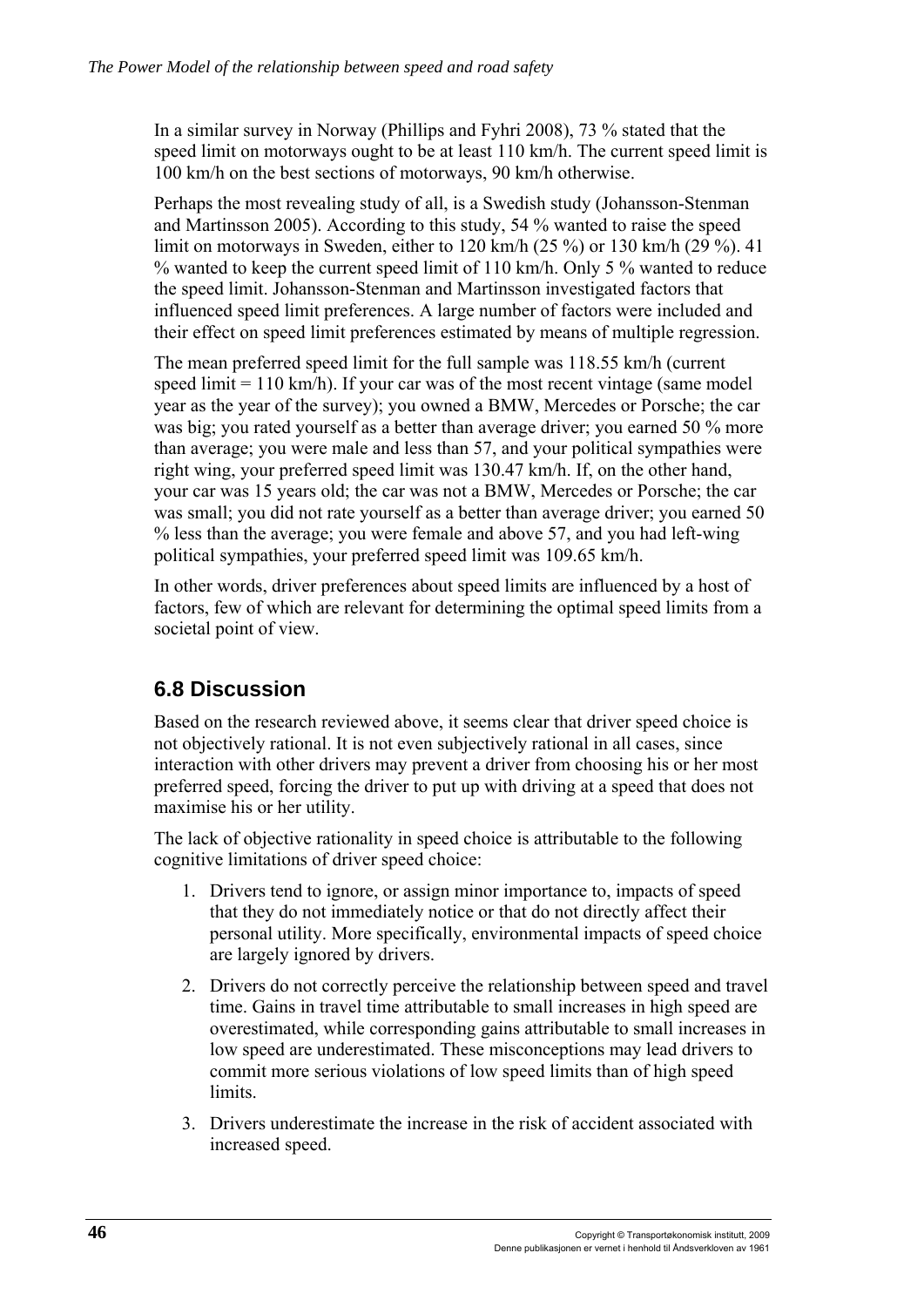- 4. Drivers underestimate impact speed in situations in which it is clear that an accident is unavoidable, but its severity can be reduced by braking.
- 5. Driver preferences with regard to safe speed are very heterogeneous, making the coordination of speed choices difficult.

Ignoring environmental impacts of speed may impose significant external impacts in urban areas in terms of noise and air pollution. While these impacts cannot be entirely avoided, they can be minimised by setting speed limits at the speed that minimises the costs of noise and air pollution. In general, these speed limits are lower than the current mean speed of traffic in both urban and rural areas.

Low speed limits have been introduced in residential areas and other areas where there is a high risk of accidents, both in order to reduce risk and to permit residents to stay outdoors and allow children to play without having to worry about traffic all the time. It should therefore be regarded as a serious problem that drivers tend to believe that speed must be increased substantially to save time when initial speed is low.

The fact that the risk of accidents, and injury severity, increases as speed increases has traditionally been an important argument for introducing speed limits. It is, however, by itself not a convincing argument. If it is correct to assume that drivers choose the speed that is optimal, "all things" considered, the resulting number of accidents or injuries should also be regarded as optimal. This assumption is, however, not correct. Drivers tend to ignore some impacts of speed and they do not correctly estimate the impacts of speed choice on safety. Misperception of the impacts of speed is reinforced by the fact that part of the cost of accidents is external from the driver's point of view (Elvik 1994). The net result is that an "optimism bias" among drivers leads them to choose speeds that are higher than optimal from a societal point of view.

Thus, the lack of rationality characterising driver speed choice would appear to be a strong argument for introducing speed limits. Any speed limits will, however, be a compromise between multiple objectives that are partly conflicting. While safety is best served by low speed limits, reducing travel time is best served by high speed limits. On top of this, driver opinions with respect to speed limits are very heterogeneous. Thus, any speed limit is likely to be unpopular and regarded as either too high or too low by a considerable proportion of drivers.

# **6.9 Conclusions**

Speed is regulated by means of speed limits in all highly motorised countries. Speed limits would not be needed if drivers were able to choose speeds that are optimal from a societal point of view without the guidance given by speed limits. Thus, the rationality of driver speed choice is an important criterion for assessing whether speed limits are justified in terms of normative welfare economics or not. Speed limits would not be justified if driver speed choice was perfectly rational and resulted in outcomes that are optimal from a societal point of view. This chapter has reviewed research that has evaluated various aspects of the rationality of driver speed choice. A fairly strong case can be made that driver speed choice is not objectively rational and that the unaided coordination of speeds among drivers is difficult, because preferences regarding optimal speeds differ greatly.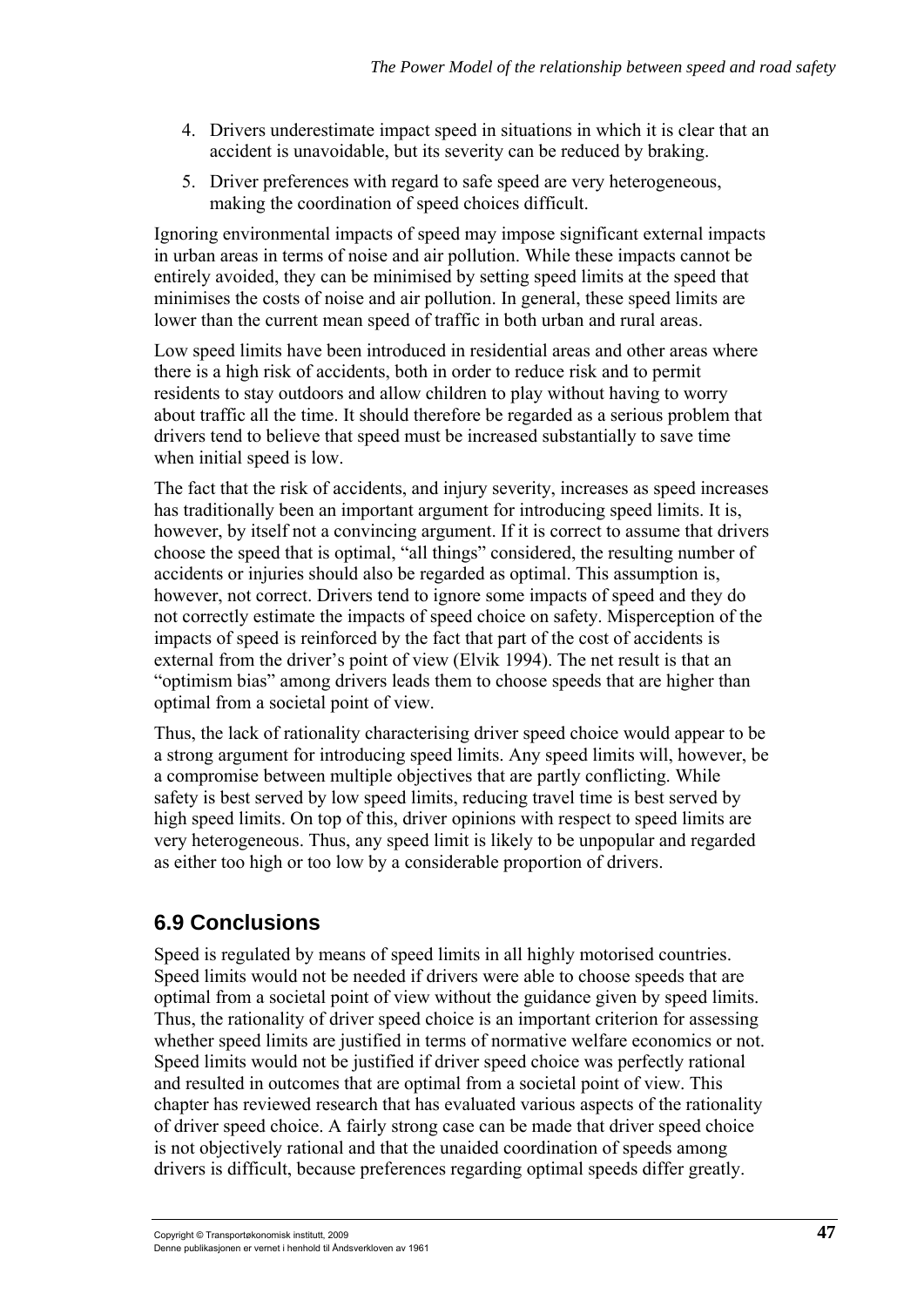Moreover, these preferences are shaped by a host of factors that are completely irrelevant when determining speed limits that are optimal from a societal point of view. The lack of rationality in driver speed choice is a strong argument for the need for guiding and constraining this choice by means of speed limits.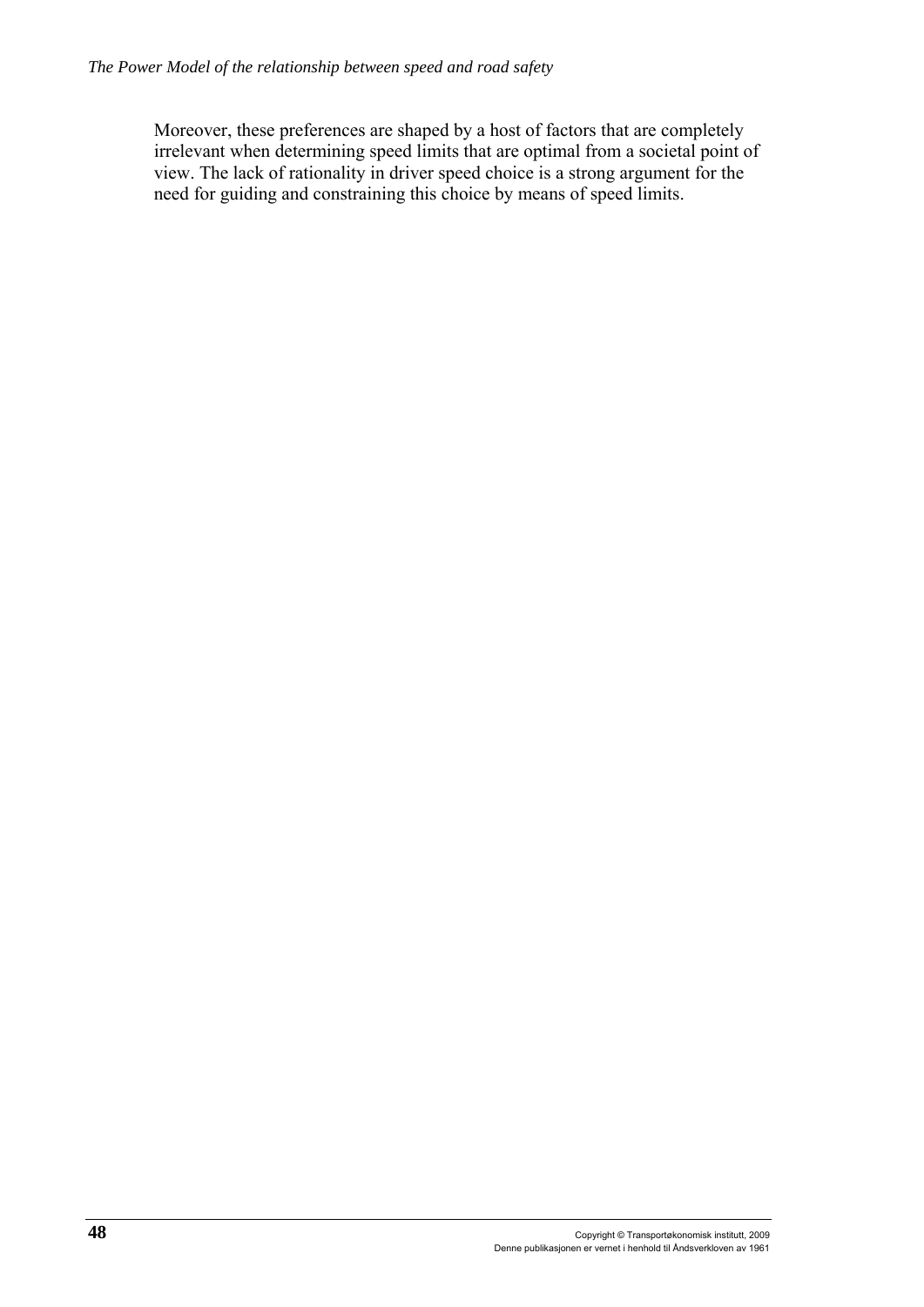# **7 Discussion and conclusions**

# **7.1 Discussion**

There are always two main interpretations of the results of research: methodological and substantive. A methodological interpretation would normally argue that the results of a study cannot be trusted, but are attributable to weaknesses in data and methods. A substantive interpretation would normally argue that the results of a study reflect causal relationships and should therefore be taken seriously.

Both these interpretations were discussed at length in the original report (Elvik, Christensen and Amundsen 2004). It was concluded that the findings most probably reflect causal relationships and are unlikely to be strongly influenced by weaknesses in data or methods. As noted in chapter 2, the new studies that have been added in this update are of better quality than the studies that were originally included. It therefore remains unlikely that the main results of the study can be dismissed on methodological grounds.

Nevertheless, the original study did leave some loose ends. More specifically:

- 1. The study did not assess the relationship between speed and road safety for specific types of accident; it only dealt with the total number of accidents.
- 2. The study did not systematically test whether other models of the relationship between speed and road safety fitted the data better than the Power Model.
- 3. The effects of moderator variables, like type of traffic environment and vehicle age, were not studied in detail.

One of the objectives of this update was to follow up on these loose ends. Another objective was to test whether the effects of speed remain stable as new studies are added to the database.

#### **7.1.1 Impact speed and risk of fatal injury for pedestrian and vehicle accidents**

With respect to the first of these points, recently published studies (U.S. Department of Transportation 2005; Rosén and Sander 2009) shed new light on the relationship between impact speed and the probability of sustaining a fatal injury. Both these studies indicate that a logistic function is the best model of the relationship between impact speed and the probability of sustaining a fatal injury.

The study reported by the U. S. Department of Transportation, National Highway Traffic Safety Administration (2005) summarised the relationship between impact speed and the probability of sustaining an injury of a specific level of severity (in terms of the Abbreviated Injury Scale (AIS)) by means of a set of logistic functions. The best fitting function for fatal injury was: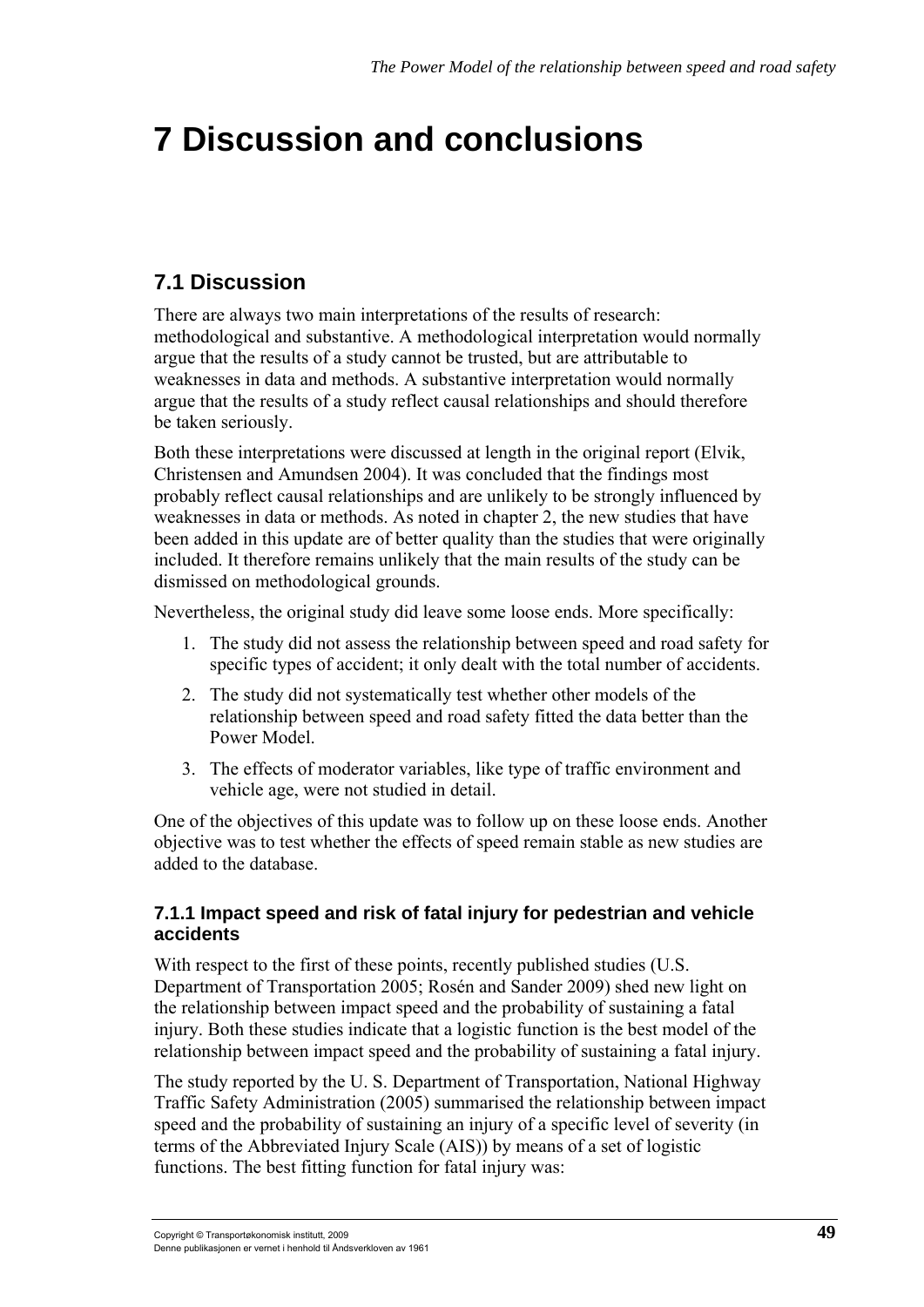Probability of fatal injury (percent) = 
$$
100 \cdot \frac{e^{0.1524 \cdot i - 8.2629}}{1 + e^{1.1524 \cdot i - 8.2629}}
$$
 (11)

In equation 11, e denotes the exponential function and i denotes impact speed (in miles per hour). Accident data referred to all accidents involving passenger vehicles, in which at least one of the vehicles used the brakes before the accident.

Rosén and Sander (2009) found the following relationship between impact speed and the probability of a pedestrian fatality:

Probability of a fatal injury (percent) = 
$$
\frac{1}{1 + e^{(6.9 - 0.090V)}}
$$
(12)

In equation 12,  $e$  is the exponential function and  $v$  is impact speed. Figure 10 shows these functions.



*Figure 10: Probability of sustaining a fatal injury as a function of impact speed. Derived from U.S. Department of Transportation (2005) and Rosén and Sander (2009)* 

The curves are surprisingly close. In particular, the curve for pedestrians shows a considerably higher probability of survival than other studies have indicated (e.g. Anderson et al. 1997). Previous studies have suggested that the risk of a pedestrian fatality is around 80-90 % when impact speed is about 60 km/h. The study by Rosén and Sander (2009) estimated the risk of a pedestrian fatality at an impact speed of 60 km/h to about 20 %. Davis (2001) also estimated the risk of a pedestrian fatality to about 20 % at an impact speed of 60 km/h.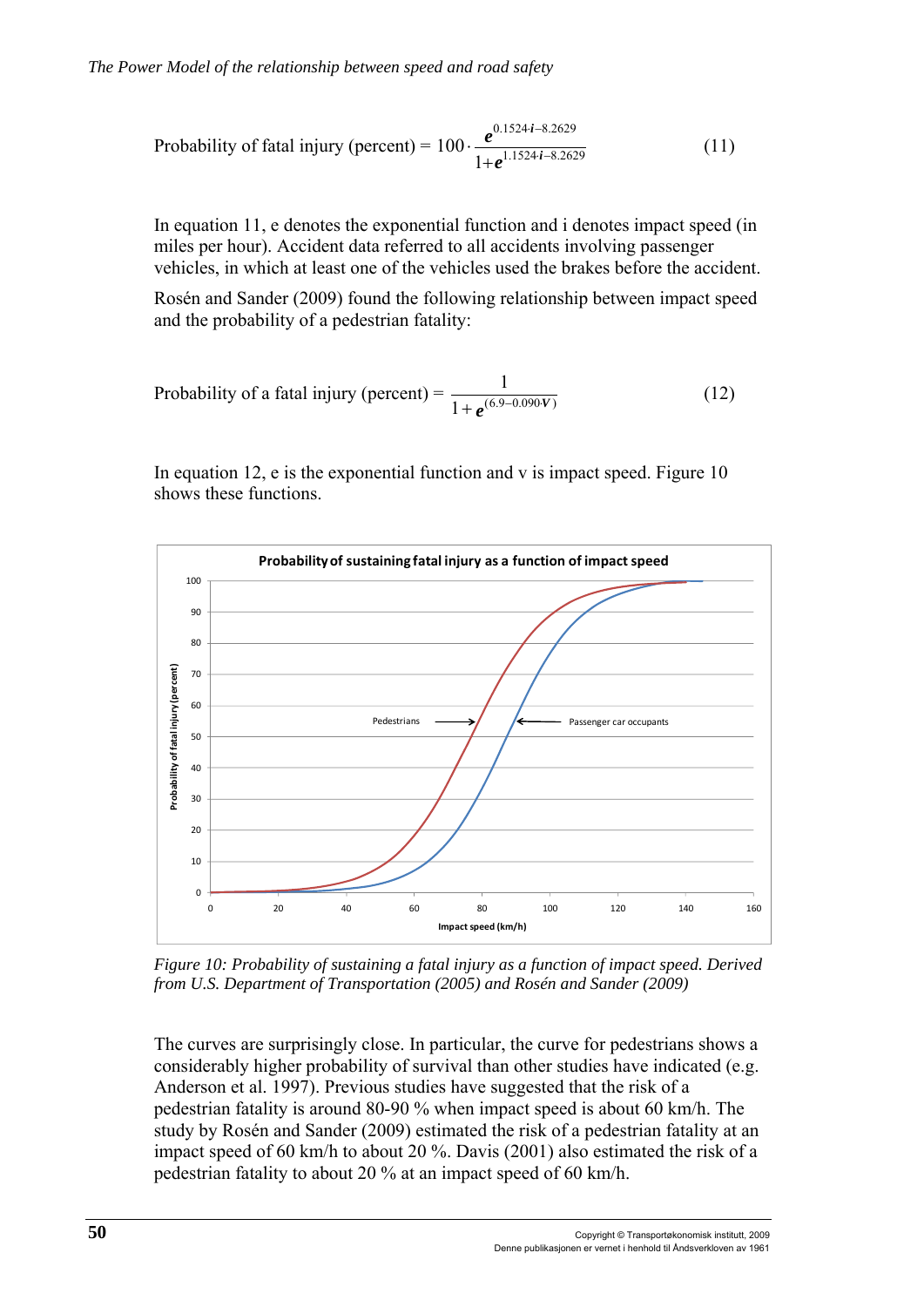In general, curves will be shifted to the right the larger the vehicle is and the better it protects occupants from injury when an accident occurs.

#### **7.1.2 Alternative models of the relationship between speed and road safety**

The curves shown in figure 10, relating the probability of fatal injury to impact speed are both logistic. This functional form is a reasonable model of how the probability of sustaining an injury of a specific severity depends on impact speed. At very low speeds, any impact will be within the limits of biomechanical tolerance; at very high speeds, any impact will expose the body to biomechanical forces that cannot be survived.

Impact speed is, however, very different from the speed of traffic. In most accidents, road users are able to brake or initiate evasive manoeuvres before impact. Mean impact speeds are therefore substantially lower than the mean speed of traffic. While a logistic function is probably the best model of the relationship between impact speed and injury severity, it is not necessarily the best model of the relationship between the mean speed of traffic and the probability of accident occurrence.

The re-analyses of Hauer and Bonneson both suggested that the effects on accidents of changes in speed depend on initial speed. However, the findings of the re-analyses are inconsistent. The inconsistency is shown in Table 17, which also shows the results of analyses based on the consolidated data base, presented in Figure 2 in chapter 5.

|                      | Estimated percentage change in number of fatal accidents when speed is<br>reduced by 10 percent from initial speed |                 |             |  |
|----------------------|--------------------------------------------------------------------------------------------------------------------|-----------------|-------------|--|
| Initial speed (km/h) | Hauer (#)                                                                                                          | <b>Bonneson</b> | This report |  |
| 35                   | $-32%$                                                                                                             | $-37%$          | $-13%$      |  |
| 45                   | $-31%$                                                                                                             | $-42%$          | $-19%$      |  |
| 55                   | $-30%$                                                                                                             | $-46%$          | $-53%$      |  |
| 65                   | $-38%$                                                                                                             | $-49%$          | $-14%$      |  |
| 75                   | $-37%$                                                                                                             | $-51%$          | $-30%$      |  |
| 85                   | $-35%$                                                                                                             | $-51%$          | $-59%$      |  |
| 95                   | $-34%$                                                                                                             | $-51%$          | $-38%$      |  |
| 105                  | $-34%$                                                                                                             | $-49%$          | $-28%$      |  |
| 115                  | $-33%$                                                                                                             | $-47%$          | $-18%$      |  |

*Table 17: Estimated percentage change in the number of fatal accidents as a function of initial speed. Results from Hauer, Bonneson and this report* 

Source: TØI-report 1034/2009

# Estimates for freeways and rural roads were used for initial speeds in the range 65-115 km/h; estimates for urban arterials were used for initial speeds in the range 35-55 km/h

Hauer estimated different functions for urban arterials on the one hand and freeways and rural roads on the other hand. Bonneson made no distinction between urban and rural roads. The estimates in this report are also based on all results, irrespective of the type of traffic environment. In practice, however, most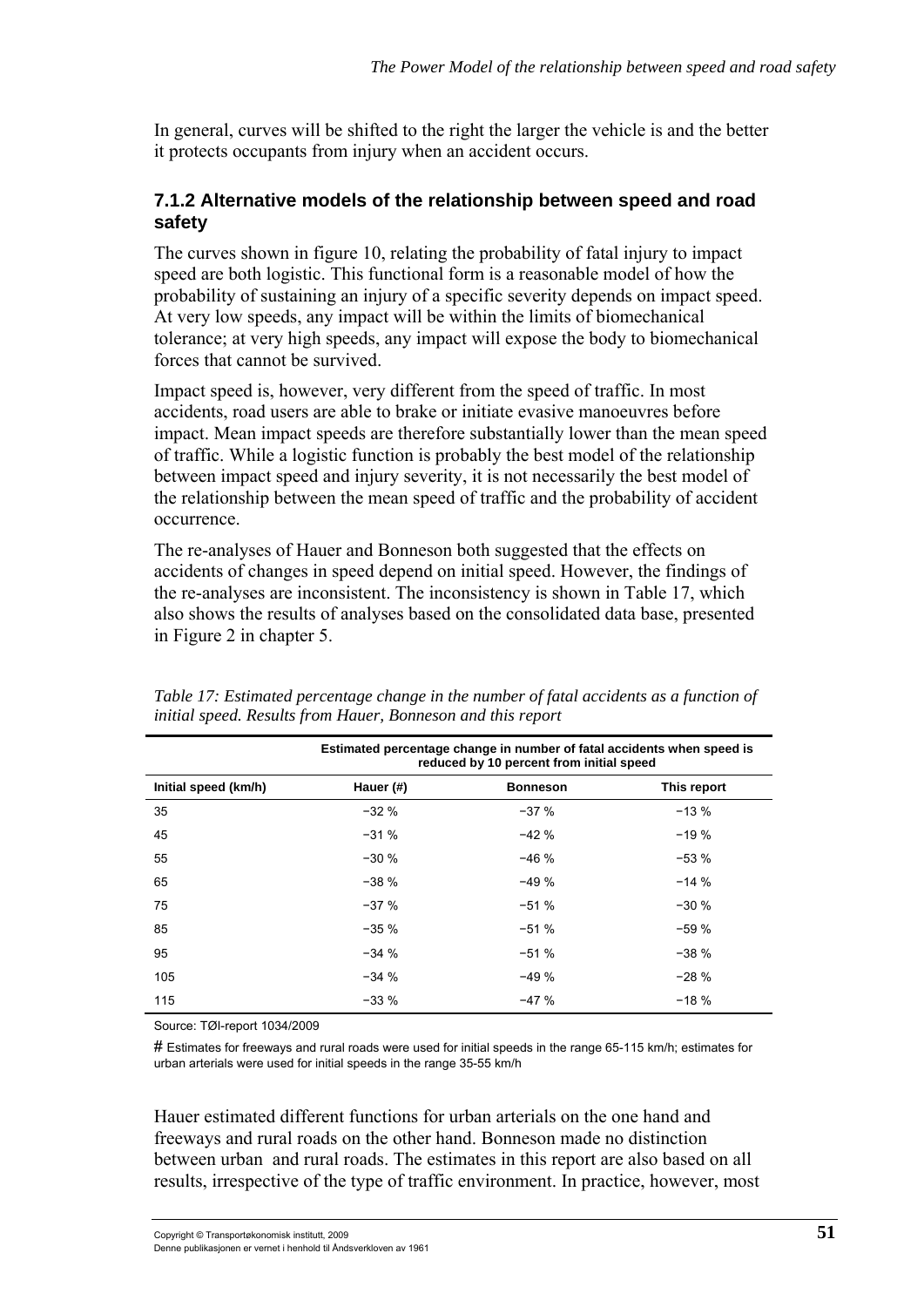estimates based on initial speeds in the range 35-55 km/h will be based on urban or residential streets, whereas most estimates based on an initial speed of 65 km/h or higher will be based on freeways or rural roads.

No smoothing function has been fitted to the estimates in this report. These estimates are therefore somewhat more irregular than the estimates of Hauer and Bonneson. The inconsistency between the estimates is related to the fact that the model fitted by Hauer predicts that the effect of a given reduction in speed will increase the lower initial speed is. This does not seem plausible and is subject to the same criticism as the Power Model. Thus, all else equal, Hauer would predict a larger reduction of fatalities when speed is reduced from 35 to 25 km/h than when it is reduced from 105 to 75 km/h (both these reductions are by 28.6 %).

Bonneson's model, on the other hand, predicts smaller reductions in fatalities for low initial speeds than for high initial speeds. His model also predicts slightly smaller reductions in fatal accidents at the highest initial speeds than at intermediate initial speeds. Both these findings are consistent with the findings in this report.

It is not plausible to assume that the effects on fatal accidents of a given reduction in speed increase as initial speed gets lower. When initial speed is low, say, around 30 km/h or less, most impacts will not result in a fatality even if the driver fails to brake before the accident. On the other hand, braking from 80 km/h to 40 km/h can make the difference between a fatal accident and a non-fatal accident.

The findings of Bonneson and this report showing that the effects of changes in very high initial speeds are smaller than the effects of changes in intermediate initial speeds are also somewhat implausible. It seems more plausible to assume that the risk of accident occurrence increases monotonically as speed increases. Surely, one would not expect the risk of accident to reach a plateau at a certain speed and not increase beyond that speed. The Power Model is therefore a plausible model as far as the number of accidents is concerned. It may, however, be less plausible with respect to injury severity. Once the speed of travel is very high, impact speed is also likely to be high with a correspondingly high probability of a fatal injury. The probability of a fatal injury, given an accident, has a ceiling: it cannot exceed the value of 1. The probability of accident occurrence does, however, not have a ceiling in the same sense. It is likely to increase as speed increases, but will never become a certainty. Even trips made at a speed of 200 km/h will not always lead to an accident.

A case can therefore be made for applying two different models to describe the relationship between speed and road safety:

- 1. One model to describe the relationship between the speed of traffic and the number of accidents of a given severity. The Power Model remains a plausible model of this relationship.
- 2. One model to describe the relationship between impact speed and the number of accident victims at a given level of injury severity. A logistic model is plausible for this relationship.

Figure 2 in Chapter 5 indicated that the number of fatal accidents increased monotonically as the speed of traffic increased. Although the estimates of the exponent were somewhat lower at higher speeds that at intermediate speeds, there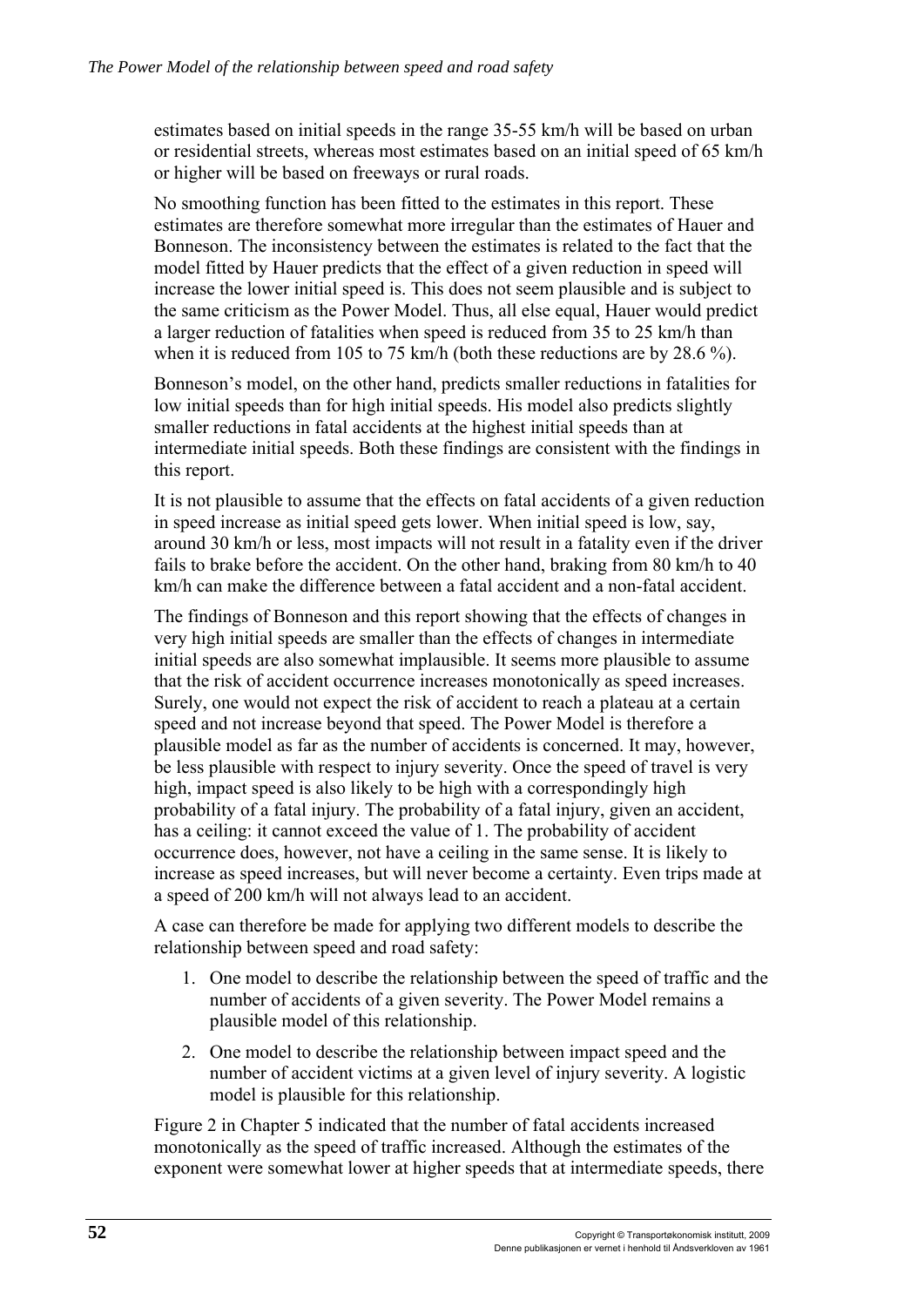was no clear tendency indicating a turning point or a plateau. Consider, by contrast, Figure 11 below, which shows the relative number of fatalities as a function of the mean speed of traffic.



Source: TØI-report 1034/2009 *Figure 11: Relative number of fatalities as a function of the mean speed of traffic* 

It is seen that the number of fatalities is almost constant at speeds below 45 km/h and above 100 km/h. This is consistent with a logistic model accommodating both a floor effect and a ceiling effect.

#### **7.1.3 Traffic environment as a moderator variable**

The re-analyses of Hauer and of Cameron and Elvik indicate that traffic environment is a moderator variable for the effects of speed on accidents and injuries. The analyses in this report confirm the findings of these re-analyses. The exponents of the Power Model are lower in urban areas than in rural areas and on freeways. This finding is very consistent. One may therefore obtain more precise estimates of the effects of changes in speed by applying different exponents for urban and rural areas in the Power Model.

It may perhaps seem counterintuitive that the effects of changes in speed are smaller in urban areas than in rural areas and on freeways (motorways). On closer reflection, however, the finding is reasonable. Urban areas are characterised by a more complex traffic environment than rural areas. There are more junctions, denser traffic, and more mixed traffic. Pedestrians and cyclists are usually more numerous than in rural areas, and in particular on freeways, where pedestrians and cyclists are not allowed to travel. Traffic control is usually more advanced in urban areas than in rural areas, featuring elements such as roundabouts, traffic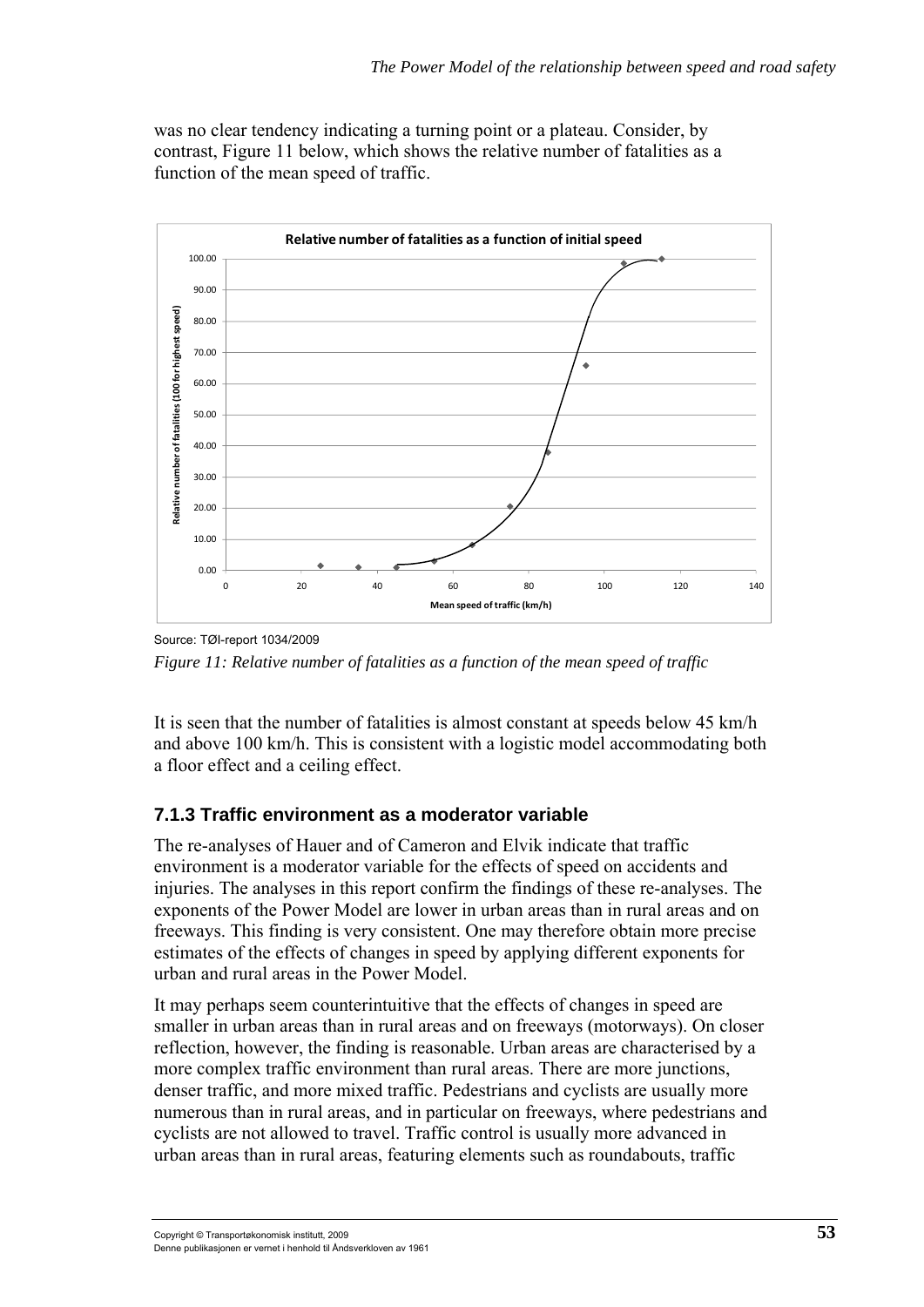signals, one-way streets, environmental streets and pedestrian crossings. Some of these traffic control devices are intended to keep speed low.

In general, therefore, safety in urban areas is influenced by a large number of risk factors interacting with each other. A study which clearly illustrates this is the study of urban safety by Greibe (2003). He estimated the effects of several variables on the number of accidents on urban roads. Figure 12 gives a summary of the main findings.



*Figure 12: Contribution by various factors to explaining systematic variation in accident counts on urban roads. Based on Greibe 2003* 

As can be seen, many factors contributed to explaining systematic variation in the number of accidents; speed limit, which is closely related to the mean speed of traffic, contributed less than a number of other factors. This pattern is typical of complex traffic environments. A multitude of risk factors contribute to accidents, but no single factor makes a dominant contribution.

On freeways, the situation is very different. Many of the risk factors that contribute to accidents on urban roads or lower standard rural roads have been eliminated. There are no pedestrians or cyclists. Slow moving motor vehicles are not allowed. Road alignment is gentle with no surprising curves. Sight distances are always longer than stopping distances at legal speeds. There are no at-grade junctions. There are no access points to abutting properties. The road is wide and the road surface is kept in good condition. A median separates traffic in opposite directions. Roadside hazards are always protected by guard rails. In short: the road has been built as safe as it can be. One of the few risk factors that remains is speed.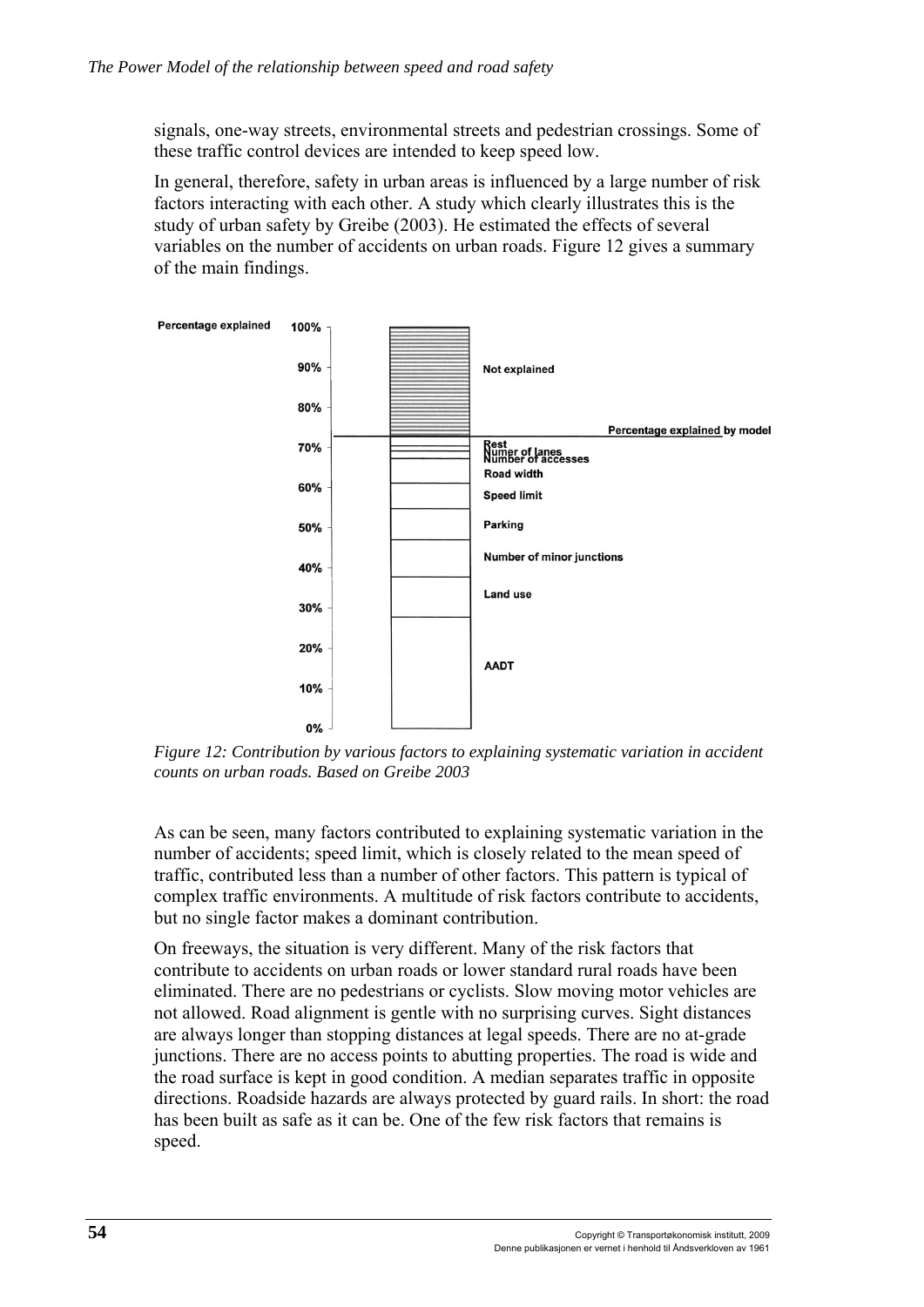It is not correct that speed does not matter on freeways, because these roads have been built according to the highest design standards. On the contrary, speed is an important risk factor because so many other risk factors have been eliminated.

# **7.2 Conclusions**

#### **7.2.1 The frame of reference**

There are a number of choices to be made when deciding what to conclude from the present study. More specifically, conclusions should ideally be:

- 1. Based on the methodologically best studies
- 2. Based on the most recent studies
- 3. Based on the best-fitting model of the relationship between changes in speed and changes in road safety
- 4. Structured so as to capture the effects of important moderator variables
- 5. Framed so as to satisfy minimal requirements of logical consistency.

Unfortunately, it is not easy to formulate the conclusions of the study in a way that fully satisfies all these requirements.

The results of studies that differ with respect to control for potentially confounding factors have been compared in Table 12 in Chapter 5. The results of studies published in different decades have been compared in Figure 1. For both fatal accidents and injury accidents, the mean estimates of power agree well for the best-controlled studies and the most recent studies. For property-damage-only accidents, the best-controlled studies suggest a lower exponent than the most recent studies. For fatalities, the best-controlled studies suggest a higher exponent than the most recent studies.

As far as different models of the relationship between changes in speed and changes in the number of accidents or injured road users is concerned, the choice is between the Power Model and a model permitting the effect of changes in speed to depend on initial speed, like an exponential model or a logistic model.

The re-analyses made of the 2004-study all conclude that the effects of changes in speed vary according to initial speed. In the models developed by Hauer and Bonneson, this variation is captured in terms of non-linear models with parameters allowing the effects of a given relative change in speed to vary depending on the level of speed before the change. However, none of these models are entirely plausible. The model developed by Hauer fits the data only marginally better than the Power Model and predicts that the effect on accidents of a given relative change in speed are greater the lower the initial speed. Besides, the model discarded 137 of the original 460 estimates of the relationship between changes in speed and changes in road safety. By contrast, the model developed by Bonneson predicts that the effects, at least on fatal accidents, of changes in speed are greatest at speeds between 50 and 100 km/h and smaller for higher or lower speeds.

The re-analysis of Cameron and Elvik also supports the conclusion that the effects of speed on road safety depend on initial speed. This is evident from the fact that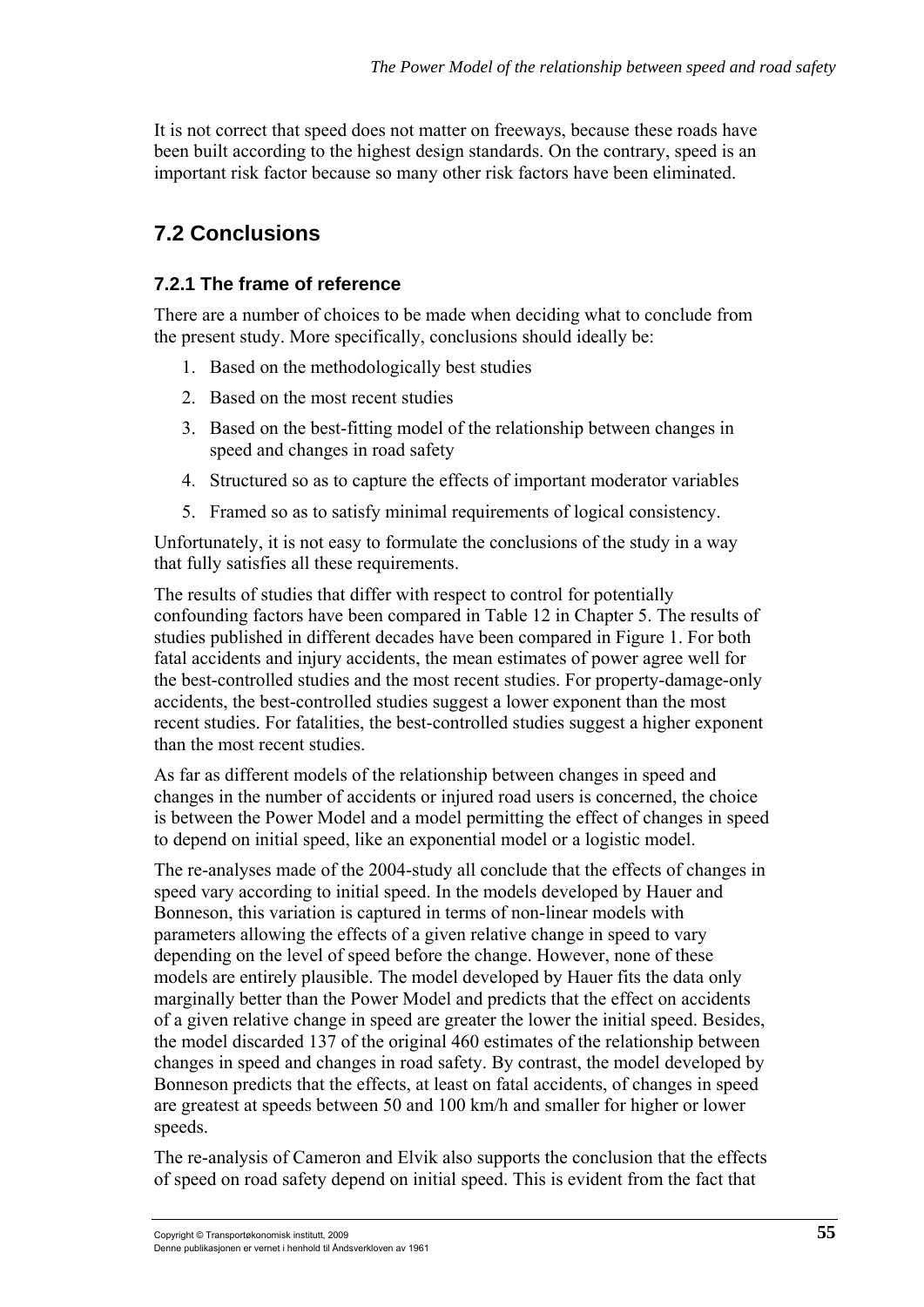the values of the exponents in the Power Model are lower for urban and residential roads, where the speed of traffic is lower, than for rural roads and freeways.

It is plausible that the effects on accidents of a given relative change in speed are lower at low initial speeds than at high initial speeds. This follows directly from the fact that, ceteris paribus, less kinetic energy is involved in low-speed impacts than in high-speed impacts. The smaller the kinetic energy involved, the less likely it is to exceed human tolerance of biomechanical impacts and the structural integrity of vehicles.

There are two ways of representing the fact that the effects of a given relative change in speed vary depending on initial speed. One way is by means of the more complex models developed by Hauer and Bonneson. The other is by keeping the Power Model, but developing one set of exponents for "low-speed conditions" and another set of exponents for "high-speed conditions". In this report, the latter option has been chosen, mainly on account of parsimony and simplicity. The Power Model is simpler and more parsimonious *(i.e. requires*) fewer parameters to be estimated) than exponential or logistic models. On the other hand, adopting the Power Model involves accepting a more crude approximation to the non-linearity of the effects of speed than a more complex model would allow for.

The issue of whether another model fits the data better than the Power Model is perhaps more salient with respect to injury severity than with respect to the number of accidents. It is unlikely that the relationship between speed and the number of accidents flattens out at high speeds. It seems more likely that the risk of an accident increases monotonically as speed increases, which is consistent with the Power Model. Injury severity, on the other hand, is likely to show a logistic relationship to impact speed. The probability of sustaining an injury of a given severity, or higher, is low at low speeds, then rises sharply and becomes a certainty at high speeds.

However, the relationship between impact speed and injury severity should not be mixed up with the relationship between the mean speed of traffic and the number of accident victims. The Power Model refers both to the number of accidents and the number of accident victims. The only reason why a separate set of exponents has been proposed for accident victims is the fact that, on average, there is more than one victim per accident. Changes in speed may influence not just the number of accidents but also the number of victims per accident. Again, it seems reasonable to assume that the relationship between speed and the number of victims sustaining an injury of a given severity is monotonic.

The exponents applying to the number of accident victims should not be inconsistent with the exponents applying to the number of accidents. A numerical example shows how an inconsistency can arise. Suppose there are 100 fatal accidents in which 115 road users are killed. Speed is reduced by 10 %. Using an exponent of 3.5 for fatal accidents, it can be estimated that the number of fatal accidents will be reduced to about 69. If the exponent for fatalities is 4.8, the number of fatalities will be reduced to 68, which is logically inconsistent, as there cannot be less than 1 fatality per fatal accident.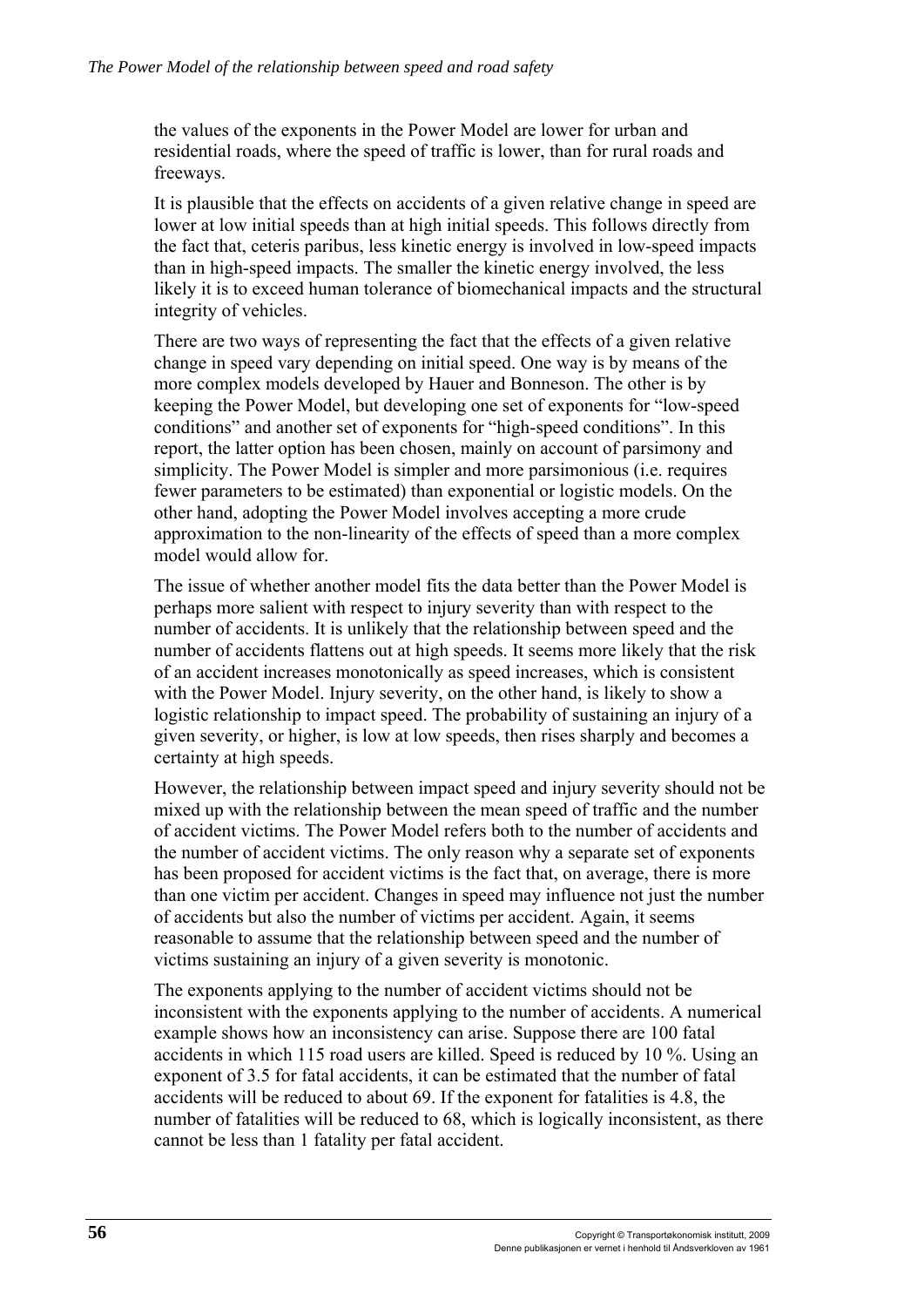In general, the number of fatalities per fatal accident is around 1.10-1.15; the number of seriously injured road users per serious injury accident is around 1.20- 1.25; the number of slightly injured road users per slight injury accident is around 1.35-1.45, and the number of injured road users per injury accident (all levels of severity) is around 1.40-1.50. As a rule of thumb, to avoid the type of inconsistency shown above, the exponents applying to the number of accident victims should not be greater than the exponents applying to the number of accidents by more than the squared value of the mean number of victims per accident. Thus, if the exponent for fatal accidents is 3.5, the exponent for fatalities should not be greater than:  $3.5 \cdot 1.15^2 = 4.6$ .

The main elements of the frame of reference serving as the basis for the conclusions drawn in this report can be summarised as follows:

- 1. The Power Model is adopted as an adequate model of the relationship between changes in speed and changes in road safety.
- 2. The exponents in the Power Model should be stratified according to: (a) Traffic environment (urban/residential versus rural/freeway); (b) Accident or injury severity; (c) Whether they refer to the number of accidents or the number of accident victims.
- 3. The exponents will be as close as possible to those estimated in recent high-quality studies.
- 4. The exponents applying to accident victims should be harmonised with the exponents applying to the number of accidents to avoid inconsistency, i.e. estimates implying that changes in speed can change the number of victims to less than 1 per accident.
- 5. The exponents applying to all injury accidents and all injured road users should have values that are lower than the exponents for fatal and serious accidents and victims, but higher than the exponents for slight injury accidents and victims.

Summary estimates of the exponents conforming to this frame of reference are given below.

## **7.2.2 Summary estimates of exponents for the Power Model**

Table 18 gives summary estimates of the exponents for the Power Model. With few exceptions, these estimates are close to the summary estimates presented in Tables 8 and 10 in Chapter 4. Confidence intervals are based on the standard errors given in Tables 8 and 10. These standard errors are based on conventional meta-analysis, not meta-regression.

The estimates refer to the stated level of accident or injury severity. Levels of accident- or injury severity are treated as mutually exclusive categories. The summary estimates of the exponents for all injury accidents and all injured road users have been adjusted downward. The estimates emerging from the analysis are too high to satisfy the consistency condition listed in point 5 above.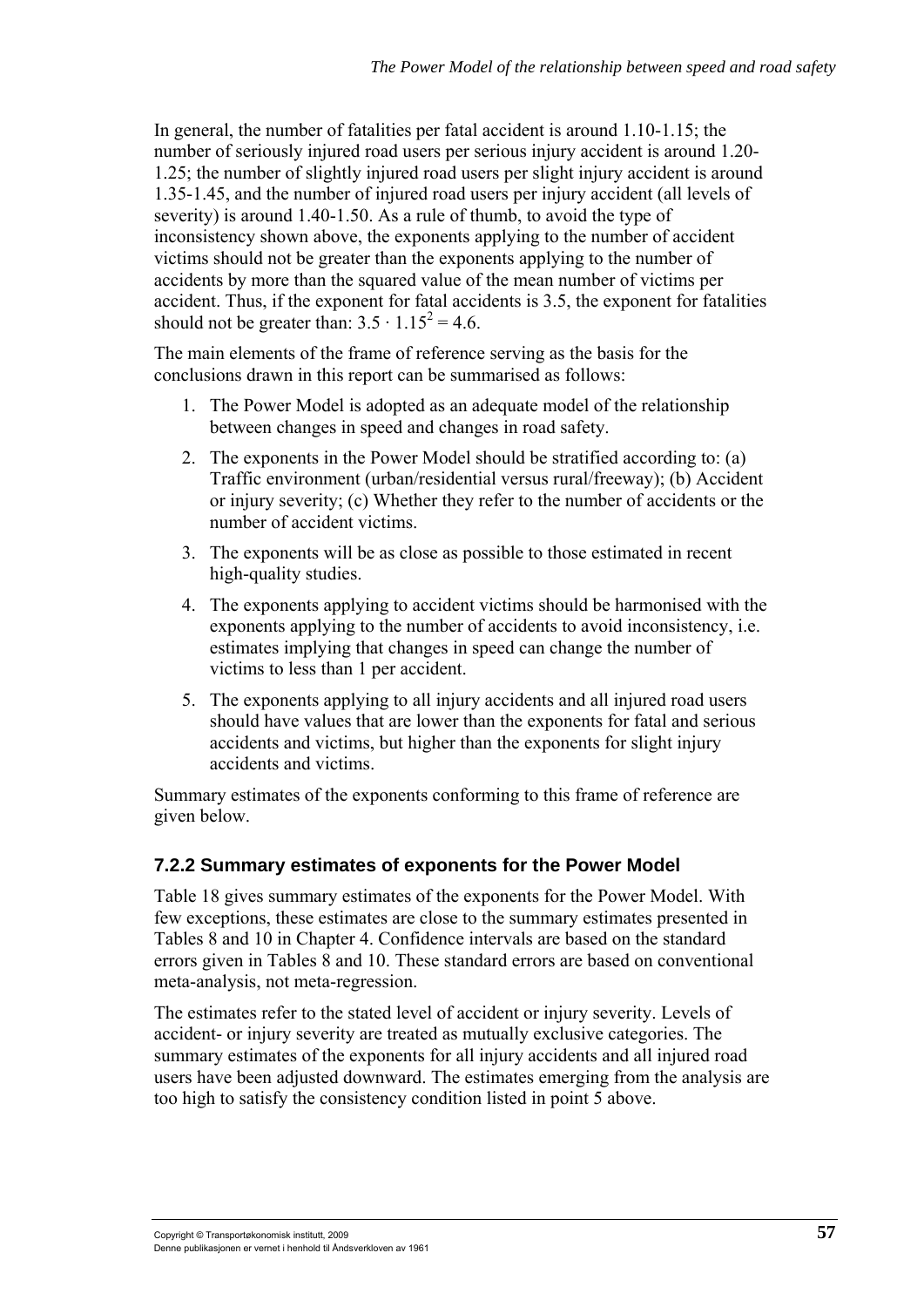|                                    | Summary estimates of exponents by traffic environment |                               |                         |                                |                         |                               |
|------------------------------------|-------------------------------------------------------|-------------------------------|-------------------------|--------------------------------|-------------------------|-------------------------------|
|                                    | <b>Rural roads/freeways</b>                           |                               | Urban/residential roads |                                | All roads               |                               |
| <b>Accident or injury severity</b> | <b>Best</b><br>estimate                               | 95%<br>confidence<br>interval | <b>Best</b><br>estimate | 95 %<br>confidence<br>interval | <b>Best</b><br>estimate | 95%<br>confidence<br>interval |
| Fatal accidents                    | 4.1                                                   | (2.9, 5.3)                    | 2.6                     | (0.3, 4.9)                     | 3.5                     | (2.4, 4.6)                    |
| <b>Fatalities</b>                  | 4.6                                                   | (4.0, 5.2)                    | 3.0                     | $(-0.5, 6.5)$                  | 4.3                     | (3.7, 4.9)                    |
| Serious injury accidents           | 2.6                                                   | $(-2.7, 7.9)$                 | 1.5                     | (0.9, 2.1)                     | 2.0                     | (1.4, 2.6)                    |
| Seriously injured road users       | 3.5                                                   | (0.5, 5.5)                    | 2.0                     | (0.8, 3.2)                     | 3.0                     | (2.0, 4.0)                    |
| Slight injury accidents            | 1.1                                                   | (0.0, 2.2)                    | 1.0                     | (0.6, 1.4)                     | 1.0                     | (0.7, 1.3)                    |
| Slightly injured road users        | 1.4                                                   | (0.5, 2.3)                    | 1.1                     | (0.9, 1.3)                     | 1.3                     | (1.1, 1.5)                    |
| Injury accidents - all             | 1.6                                                   | (0.9, 2.3)                    | 1.2                     | (0.7, 1.7)                     | 1.5                     | (1.2, 1.8)                    |
| Injured road users - all           | 2.2                                                   | (1.8, 2.6)                    | 1.4                     | $(0.4, 2.4)$ #                 | 2.0                     | (1.6, 2.4)                    |
| PDO- accidents                     | 1.5                                                   | (0.1, 2.9)                    | 0.8                     | (0.1, 1.5)                     | 1.0                     | (0.5, 1.5)                    |

*Table 18: Summary estimates of exponents for the Power Model of the relationship between changes in speed and changes in road safety* 

Source: TØI-report 1034/2009

# Confidence interval specified informally

The consistency of the exponents for rural and urban roads to those applying to all roads has been tested by means of Norwegian accident data. The results indicated a high degree of consistency. In Norway, most police reported accidents occur on rural roads.

The uncertainty of the exponents varies a great deal. A couple of the exponents are not statistically significant at the 5 % level, as can be seen from the confidence intervals given in the table. In general, the exponents are somewhat lower than those found in the original study. This is particularly true for injury accidents (all) and injured road users (all).

Despite this, speed remains a very important risk factor. It has a greater effect on the number of accidents and injury severity than almost all other known risk factors.

The case for having speed limits has been re-examined in this report. It is concluded that speed limits are needed because driver speed choice is characterised by a neglect of important impacts of speed, an erroneous perception of the impacts that are included and heterogeneous preferences among drivers regarding safe speeds.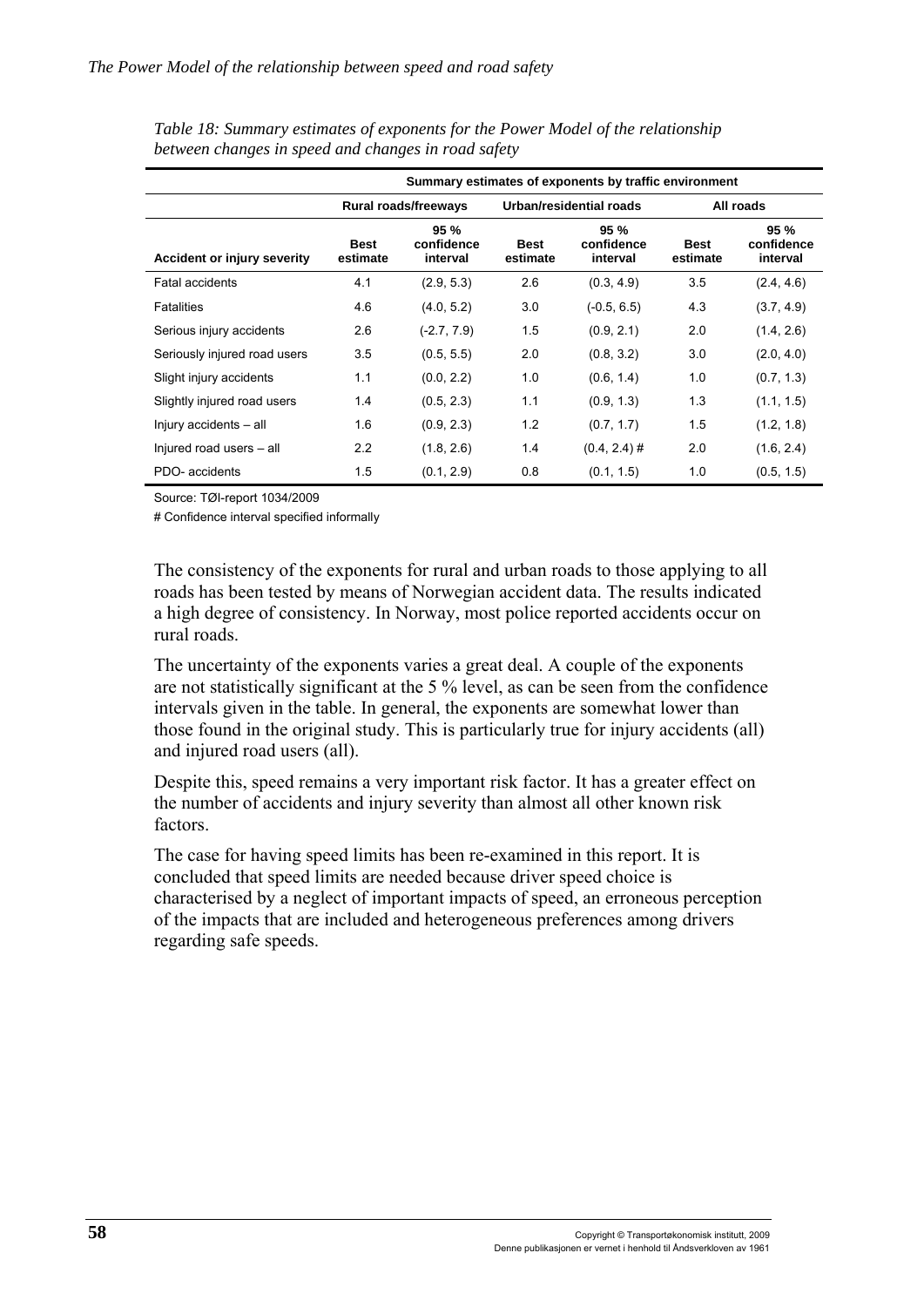## **8 References**

- Aarts, L.; Schagen, I. van (2006). Driving speed and the risk of road crashes: a review. *Accident Analysis and Prevention*, **38**, 215-224.
- Adler, M. D.; Posner, E. A. (Eds) (2001). *Cost-benefit analysis. Legal, economic, and philosophical perspectives*. The University of Chicago Press, Chicago.
- Adler, M. D.; Posner, E. A. (2006). *New foundations of cost-benefit analysis*. Harvard University Press, Cambridge, Mass.
- Anderson, R. W. G.; McLean, A. J.; Farmer, M. J. B.; Lee, B. H.; Brooks, C. G. (1997). Vehicle travel speeds and the incidence of fatal pedestrian crashes. *Accident Analysis and Prevention*, **29**, 667-674.
- Andersson, H. (2007). Willingness to pay for road safety and estimates of the risk of death: Evidence from a Swedish contingent valuation study. *Accident Analysis and Prevention*, **39**, 853-865.
- Bobevski, I.; Hosking, S.; Oxley, P.; Cameron, M. (2007). *Generalised linear modelling of crashes and injury severity in the context of the speed-related initiatives in Victoria during 2000-2002.* Report 268. Monash University Accident Research Centre, Melbourne, Australia.
- Cameron, M.; Elvik, R. (2008). *Nilsson's Power Model connecting speed and road trauma: Does it apply to urban roads?* Paper presented at 2008 Australasian Road Safety Research, Policing and Education Conference, November 2008, Adelaide, Australia.
- Chen, G. (2005). Commentary. Safety and economic impacts of photo radar program. *Traffic Injury Prevention*, **6**, 299-307.
- Christensen, P.; Ragnøy, A. (2007). *Endring av fartsgrense fra 90 km/t til 80 km/t. Effekt på ulykker.* Arbeidsdokument SM/1866/2007. Transportøkonomisk institutt, Oslo.
- Cirillo, J. A. (1968). Interstate System Accident Research Study II, Interim Report II. *Public Roads*, **35**, 71-75.
- Connolly, T.; Åberg, L. (1993). Some contagion models of speeding. *Accident Analysis and Prevention*, **25**, 57-66.
- Cooper, P. J. (1997). The relationship between speeding behaviour (as measured by violation convictions) and crash involvement. *Journal of Safety Research*, **28**, 83-95.
- Cunningham, C. M.; Hummer, J. E., Moon, J-P. (2005). *An evaluation of the safety effects of speed enforcement cameras in Charlotte, North Carolina.* Final Report. Institute for Transportation Research and Education, North Carolina State University, Raleigh, North Carolina.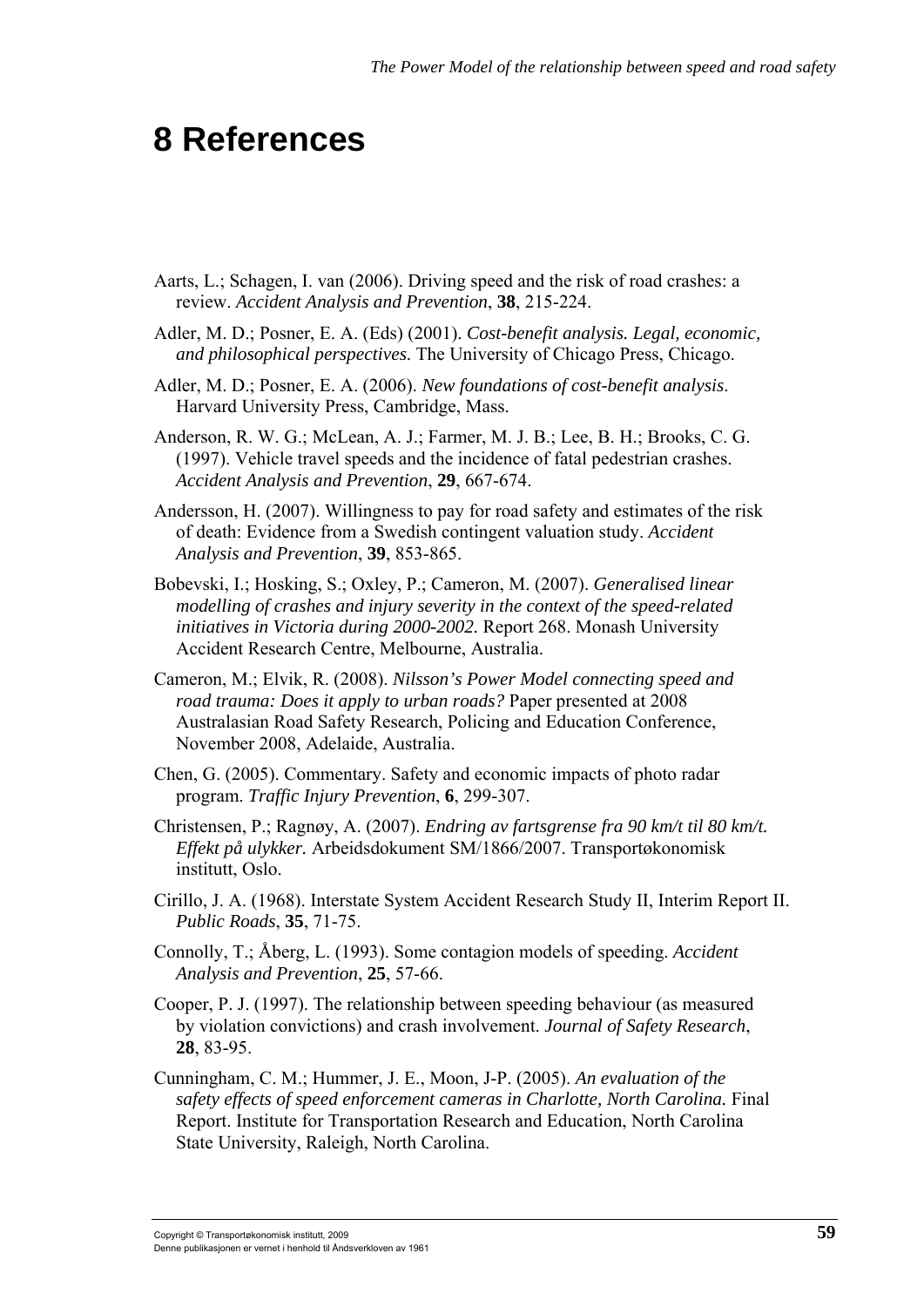- Dart, O. K. (1977). Effects of the 88.5 km/h (55-mph) speed limit and its enforcement on traffic speeds and accidents. *Transportation Research Record*, **643**, 23-32.
- Davis, G. A. (2001). Relating severity of pedestrian injury to impact speed in vehicle-pedestrian crashes. Simple threshold model. *Transportation Research Record*, **1773**, 108-113.
- Davis, G. A. (2002). Is the claim that 'variance kills' an ecological fallacy? *Accident Analysis and Prevention*, **34**, 343-346.
- Davis, G. A.; Davuluri, S.; Pei, J. (2006). Speed as a risk factor in serious run-offroad crashes: Bayesian case-control analysis with case speed uncertainty. *Journal of Transportation and Statistics*, **9**, 17-28.
- D'Elia, A.; Newstead, S.; Cameron, M. (2007). *Overall impact during 2001-2004 of Victorian speed-related package.* Report 267. Monash University Accident Research Centre, Melbourne, Australia.
- Elster, J. (2007). *Explaining social behaviour. More nuts and bolts for the social sciences*. Cambridge University Press, Cambridge.
- Elvik, R. (1994). The external costs of traffic injury: definition, estimation and possibilities for internalization. *Accident Analysis and Prevention*, **26**, 719-732.
- Elvik, R. (1997). Evaluations of road accident black spot treatment: a case of the Iron Law of evaluation studies? *Accident Analysis and Prevention*, **29**, 191- 199.
- Elvik, R. (2002). Optimal speed limits: the limits of optimality models. *Transportation Research Record*, **1818**, 32-38.
- Elvik, R. (2008). *130 km/t på motorveger i Danmark. Kommentarer til evalueringen.* Arbeidsdokument SM/1974/2008. Transportøkonomisk institutt, Oslo.
- Elvik, R.; Christensen, P.; Amundsen, A. H. (2004). *Speed and road accidents. An evaluation of the Power Model.* Report 740. Institute of Transport Economics, Oslo.
- Engeln, A.; Limbourg, M.; Packmohr, W. (2005). Polizeiliche Maβnahmen zur Erhöhung der Verkehrssicherheit von Kindern. *Zeitschrift für Verkehrssicherheit*, **51**, 14-19.
- Eriksen, K. S.; Markussen, T. E.; Pütz, K. (1999). *Marginale kostnader ved transportvirksomhet*. TØI rapport 464. Transportøkonomisk institutt, Oslo.
- Erke, A. (2009). Red light for red-light cameras? A meta-analysis of the effects of red-light cameras on crashes. *Accident Analysis and Prevention*, **41**, 897-905.
- Ewing, R. (1999). *Traffic calming. State of the practice*. Institute of Transportation Engineers, Washington, D. C.
- Federal Highway Administration. (2004). *The safety impacts of differential speed limits on rural interstate highways.* TechBrief. U. S. Department of Transportation, Federal Highway Administration, Turner-Fairbank Highway Research Center, Georgetown Pike, Virginia.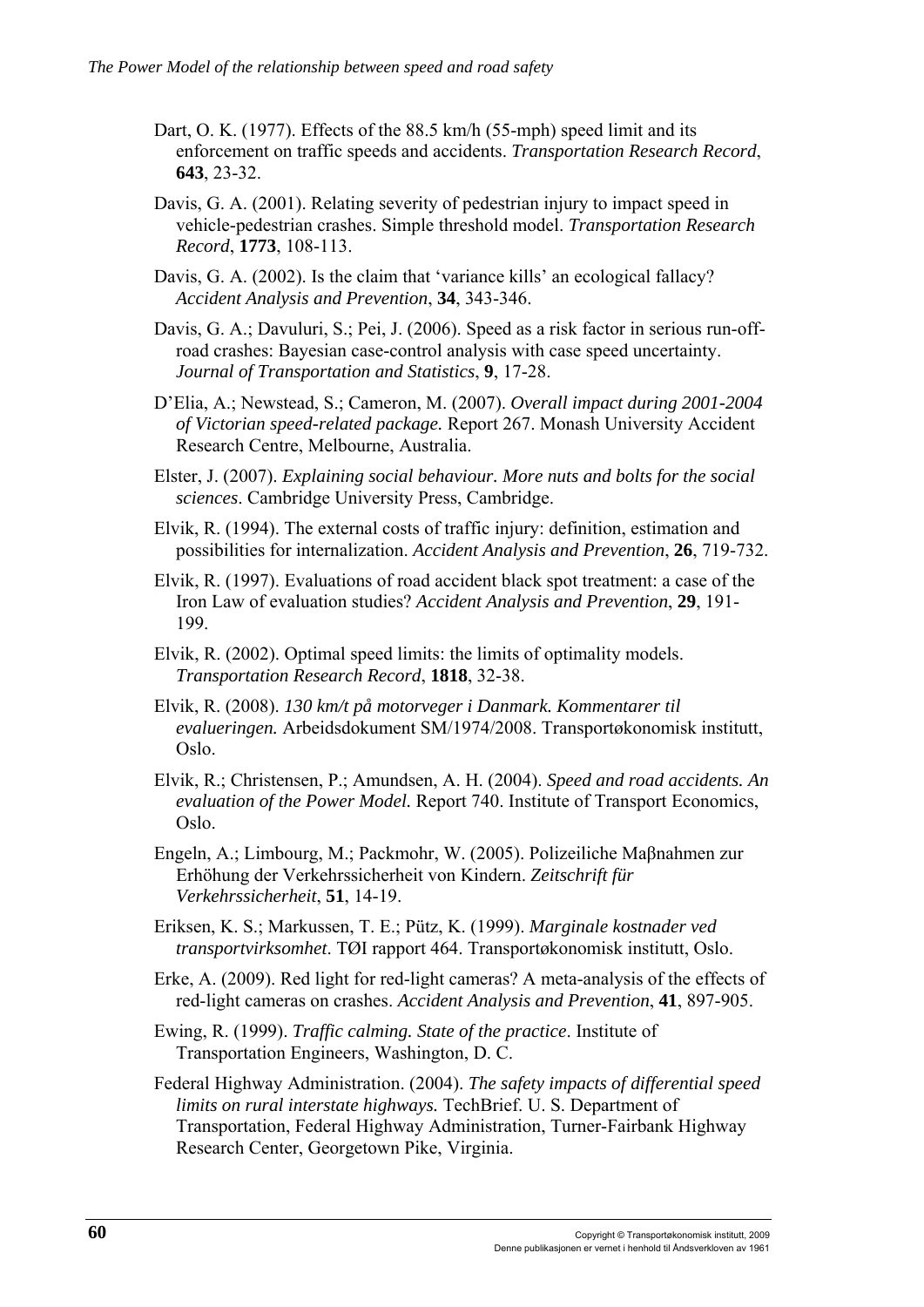- Fieldwick, R.; Brown, R. J. (1987). The effect of speed limits on road casualties. *Traffic Engineering and Control*, **28**, 635-640.
- Friedman, L. S.; Barach, P.; Richter, E. D. (2007). Raised speed limits, case fatality and road deaths: a six year follow-up using ARIMA models. *Injury Prevention*, **13**, 156-161.
- Fuller, R.; Gormley, M., Stradling, S.; Broughton, P.; Kinnear, N.; O'Dolan, C.; Hannigan, B. (2009). Impact of speed change on estimated journey time: failure of drivers to appreciate relevance of initial speed. *Accident Analysis and Prevention*, **41**, 10-14.
- Gains, A.; Nordstrom, M.; Heydecker, B.; Shrewsbury, J.; Mountain, L.; Maher, M. (2005). *The national safety camera programme. Four-year evaluation report.* December 2005. University College London and PA Consulting Group, London.
- Glad, A.; Sagberg, F.; Bjørnskau, T.; Vaa, T.; Berge, G. (2002). *Faktorer som påvirker kjørefart. Litteraturstudier og hypoteser*. SIP Føreratferdsmodeller: Rapport 2. Rapport 601. Transportøkonomisk institutt, Oslo.
- Golbenbeld, C.; Schagen, I. van (2007). The credibility of speed limits on 80 km/h rural roads: The effect of road and person(ality) characteristics. *Accident Analysis and Prevention*, **39**, 1121-1130.
- Grabowski, D. C.; Morrisey, M. A. (2007). Systemwide implications of the repeal of the national maximum speed limit. *Accident Analysis and Prevention*, **39**, 180-189.
- Greibe, P. (2003). Accident prediction models for urban roads. *Accident Analysis and Prevention*, **35**, 273-285.
- Haglund, M.; Åberg, L. (2000). Speed choice in relation to speed limit and influences from other drivers. *Transportation Research - Part F*, **3**, 39-51.
- Hauer, E. (1971). Accidents, overtaking and speed control. *Accident Analysis and Prevention*, **3**, 1-13.
- Hauer, E. (2004). *Speed and crash risk: an opinion*. Report 04/02. Public Policy Department, Royal Automobile Club of Victoria, Melbourne.
- Hauer, E. (2005). *Cause and effect in observational cross-section studies on road safety*. Draft report. Highway Safety Information System. U.S. Department of Transportation, Federal Highway Administration, Turner-Fairbank Highway Research Center, McLean.
- Hauer, E.; Bonneson, J. (2006). *An empirical examination of the relationship between speed and road accidents based on data by Elvik, Christensen and Amundsen.* Unpublished manuscript dated March 5, 2006. Prepared for the Highway Safety Manual Task Force.
- Hess, S. (2004). Analysis of the effects of speed limit enforcement cameras. Differentiation by road type and catchment area. *Transportation Research Record*, **1865**, 28-34.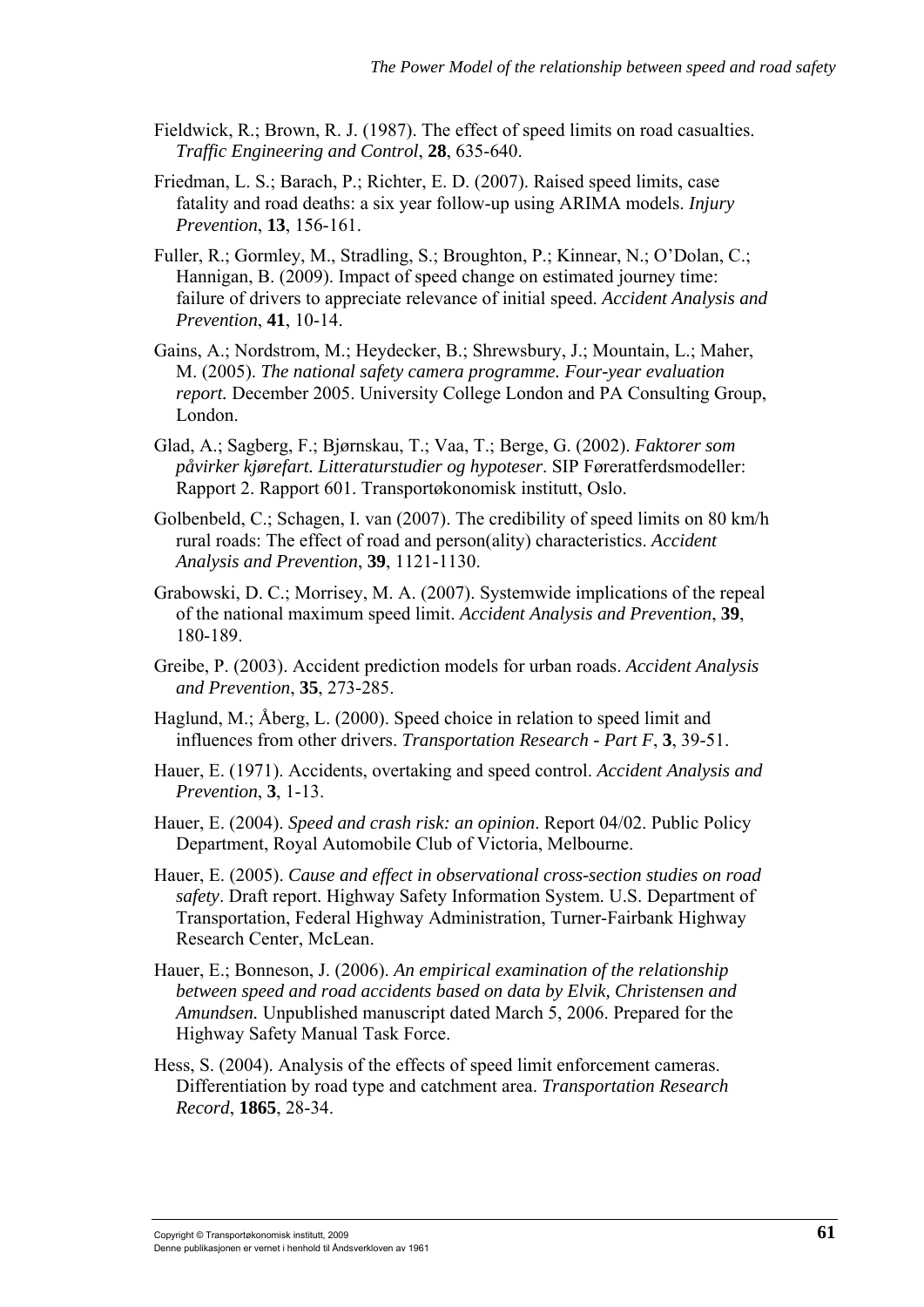- Hirst, W. M., Mountain, L. J.; Maher, M. J. (2005). Are speed enforcement cameras more effective than other speed management measures? An evaluation of the relationship between speed and accident reductions. *Accident Analysis and Prevention*, **37**, 731-741.
- Johansson-Stenman, O.; Martinsson, P. (2005). Anyone for higher speed limits? Self-interested and adaptive political preferences. *Public Choice*, **122**, 319-331.
- Kloeden, C. N.; McLean, A. J.; Moore, V. M.; Ponte, G. (1997). *Travelling speed and the risk of crash involvement. Volume 1 – findings*. NHMRC Road Accident Research Unit, University of Adelaide, Adelaide.
- Kloeden, C. N.; Ponte, G.; McLean, A. J. (2001). *Travelling speed and the risk of crash involvement on rural roads*. Report CR 204. Road Accident Research Unit, Adelaide University, Adelaide.
- Kloeden, C.; Wooley, J.; McLaen, J. (2007). *A follow-up evaluation of the 50 km/h default urban speed limit in South Australia*. Proceedings of Australasian road safety research, policing and education conference, Melbourne, 2007.
- Kockelman, K. M. (2006). *Safety impacts and other implications of raised speed limits on high-speed roads.* Final report. NCHRP Web-only Document 90 (Project 17-23): Contractor's Final Report. Transportation Research Board, Washington D. C.
- Lave, C. A. (1985). Speeding, coordination, and the 55 MPH limit. *American Economic Review*, **75**, 1159-1164.
- Letirand, F.; Delhomme, P. (2005). Speed behaviour as a choice between observing and exceeding the speed limit. *Transportation Research - Part F*, **8**, 481-492.
- Lindenmann, H. P. (2005). The effects on road safety of 30 kilometer-per-hour zone signposting in residential districts. *ITE-Journal*, **June 2005**, 50-54.
- Lindkvist, A. (2006). *Variabel hastighet i korsningar. Tillämpningsrapport*. Vägverket, publikation 2006:141. Vägverket, Borlänge.
- Long, A. D.; Kloeden, C. N.; Hutchinson, T. P.; McLean, A. J. (2006). *Reduction of speed limit from 110 km/h to 100 km/h on certain roads in South Australia: a preliminary evaluation.* CASR Report 024. Centre for Automotive Research, The University of Adelaide, Australia.
- Malyshkina, N. V.; Mannering, F. (2008). *Analysis of the effect of speed limit increases on accident injury severities*. Paper 08-0056. Transportation Research Board Annual Meeting, Washington D. C.
- Mishan, E. J.; Quah, E. (2007). *Cost-benefit analysis. Fifth edition*. Routledge, London.
- Mountain, L. J.; Hirst, W. M., Maher, M. J. (2004). Costing lives or saving lives? A detailed evaluation of the impact of speed cameras on safety. *Traffic Engineering and Control*, **45**, 280-287.
- Mountain, L. J.; Hirst, W. M.; Maher, M. J. (2005). Are speed enforcement cameras more effective than other speed management measures? The impact of speed management schemes on 30 mph roads. *Accident Analysis and Prevention*, **37**, 742-754.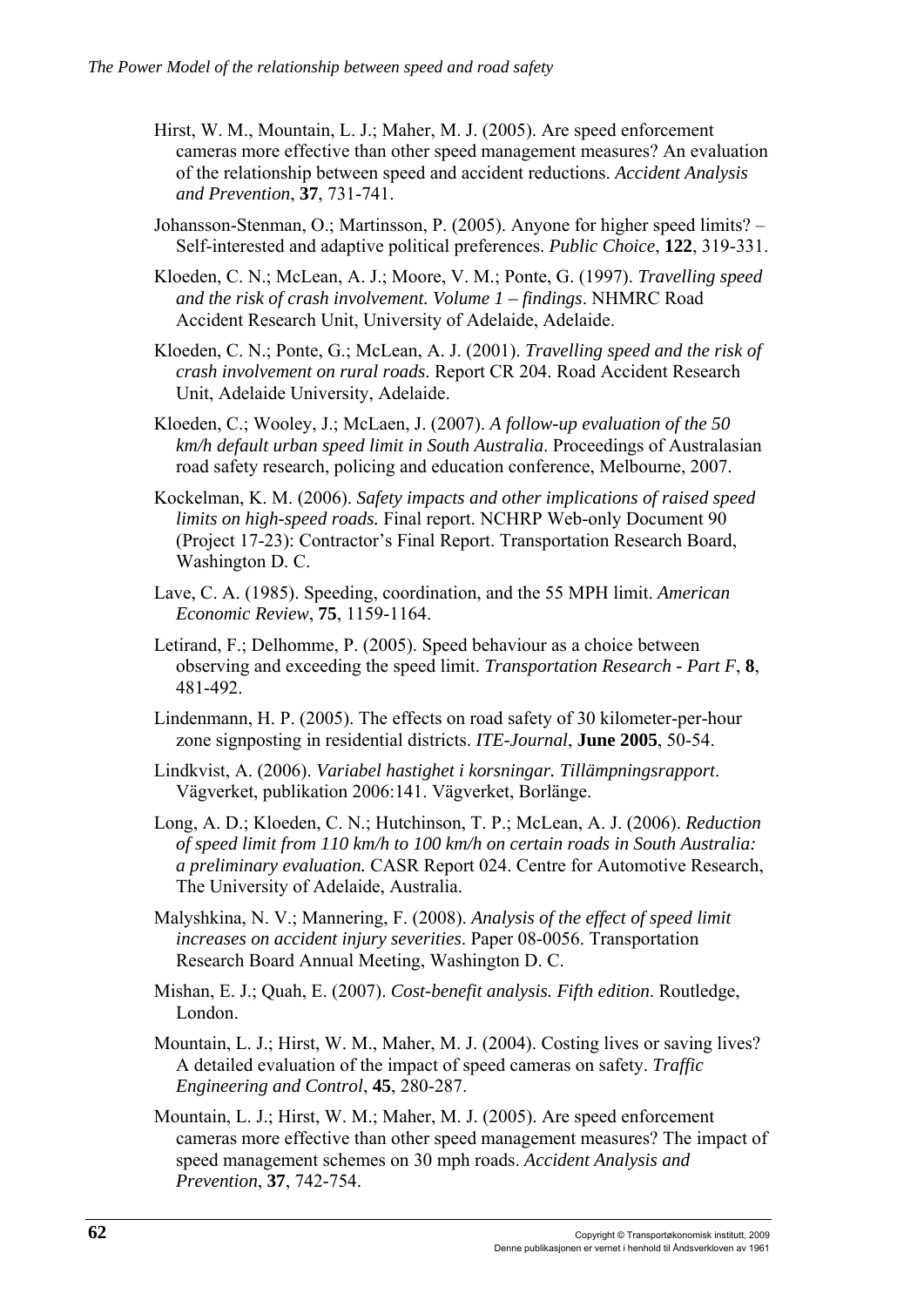- Munden, J. M. (1967). *The relation between a driver's speed and his accident rate*. RRL Report LR 88. Road Research Laboratory, Crowthorne, Berkshire.
- Nilsson, G. (1991). Speed limits, enforcement and other factors influencing speed. Chapter 10 in Koornstra, M. J.; Christensen, J. (Eds): *Enforcement and Rewarding: Strategies and Effects*. Proceedings of the International Road Safety Symposium in Copenhagen, Denmark, September 19-21, 1990. Leidschendam, SWOV Institute for Road Safety Research.
- Nilsson, G. (2004). *Traffic safety dimensions and the Power Model to describe the effect of speed on safety*. Bulletin 221. Lund Institute of Technology, Department of Technology and Society, Traffic Engineering, Lund.
- Nolf, S. E.; Maleck, T.; Taylor, W. C.; Czewski, T. (1998). *An evaluation of the Michigan 70 mph speed limit*. Paper 981049. Transportation Research Board, Annual Meeting, Washington D. C.
- Phillips, R.; Fyhri, A. (2008). *Trafikantenes kunnskaper om og holdninger til trafikksikkerhet – 2008*. Rapport TS 2009:3. Statens vegvesen, Vegdirektoratet, Veg- og trafikkavdelingen, Trafikksikkerhetsseksjonen, Oslo.
- Pilkington, P.; Kinra, S. (2005). Effectiveness of speed cameras in preventing road traffic collisions and related casualties: systematic review. *British Medical Journal*, **330**, 331-334.
- Povey, L. J.; Frith, W. J.; Keall, M. D. (2003). *An investigation of the relationship between speed enforcement, vehicle speeds and injury crashes in New Zealand*. Proceedings of the Road Safety Research, Policing and Education Conference, Sydney, Australia.
- Rajalin, S.; Summala, H. (1996). Why do slow drivers drive slowly? *Traffic Engineering and Control*, **37**, 460-462.
- Reiff, L. K.; Foldager, I; Hels, T.; Hemdorff, S.; Lund, H. (2008). *130 km/t på motorveje. Virkning på faktisk hastighed, uheld og miljøbelastning.* Rapport 337. Vejdirektoratet, København.
- Rienstra, S. A.; Rietveld, P. (1996). Speed behaviour of car drivers: a statistical analysis of acceptance of changes in speed policies in the Netherlands. *Transportation Research, Part D*, **1**, 97-110.
- Rosén. E.; Sander, U. (2009). Pedestrian fatality risk as a function of car impact speed. *Accident Analysis and Prevention*, **41**, 536-542.
- Schmid Mast, M.; Sieverding, M.; Esslen, M.; Graber, K.; Jäncke, L. (2008). Masculinity causes speeding in young men. *Accident Analysis and Prevention*, **40**, 840-842.
- Shin, K.; Washington, S.; Schalkwyk, I. van (2009). Evaluation of the Scottsdale Loop 101 automated speed enforcement demonstration program. *Accident Analysis and Prevention*, **41**, 393-403.
- Shinar, D. (2007). *Traffic safety and human behaviour*. Elsevier Science, Oxford.
- Simon, H. A. (1976). *Administrative behaviour. Third edition*. The Free Press, New York.

Copyright © Transportøkonomisk institutt, 2009 **63** Denne publikasjonen er vernet i henhold til Åndsverkloven av 1961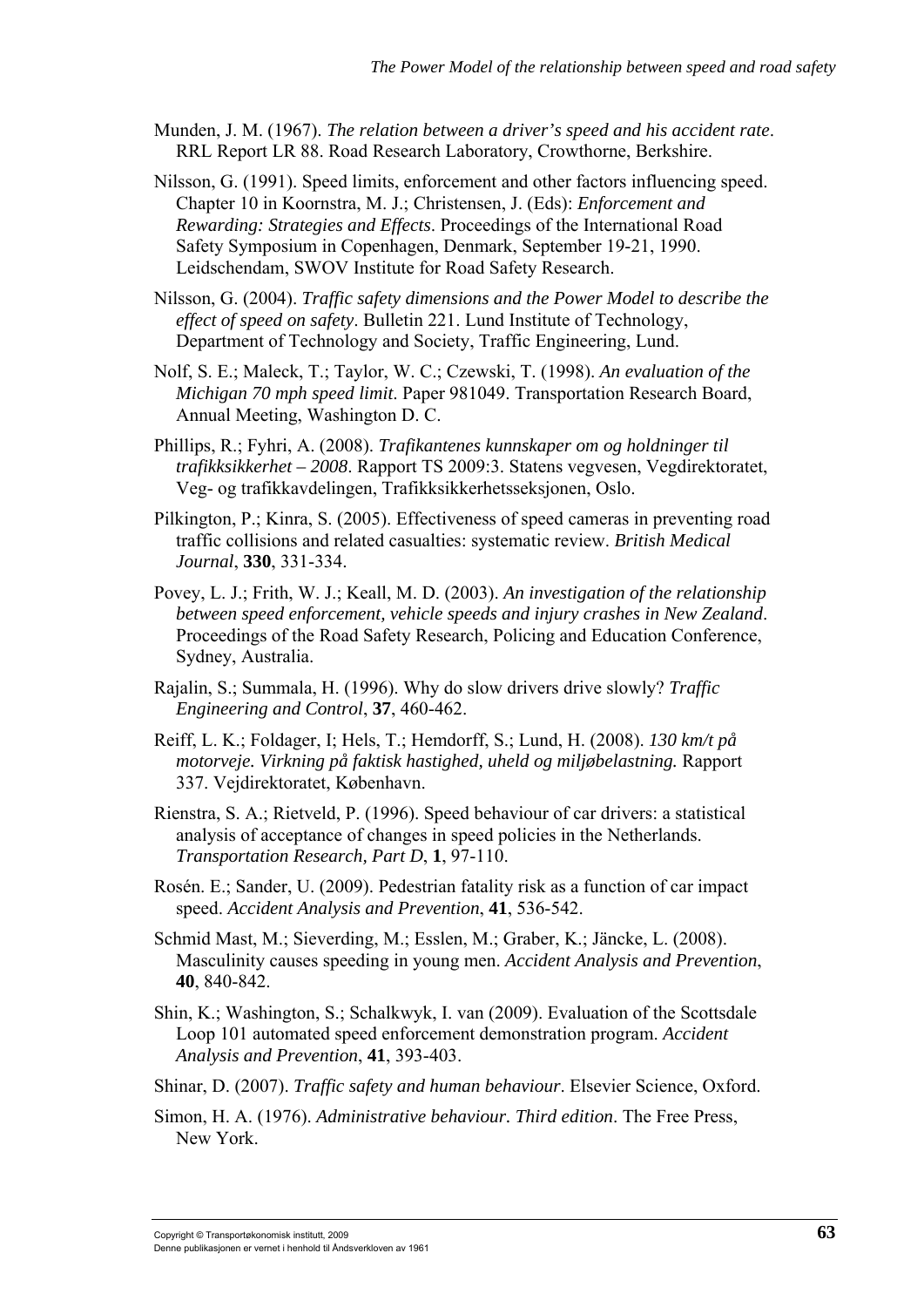- Solomon, D. R. (1964). *Accidents on main rural highways related to speed, driver and vehicle*. U.S. Department of Commerce, Federal Bureau of Highways, Washington D. C.
- Statens vegvesen. (2006). *Håndbok 140. Konsekvensanalyser*. Statens vegvesen, Vegdirektoratet, Oslo.
- Stradling, S. G. (2007). Car driver speed choice in Scotland. *Ergonomics*, **50**, 1196-1208.
- Svenson, O. (2008). Decisions among time saving options: When intuition is strong and wrong. *Acta Psychologica*, **127**, 501-509.
- Svenson, O. (2009). Driving speed changes and subjective estimates of time savings, accident risks and braking. *Applied Cognitive Psychology*, **23**, 543- 560.
- Tarko, A. P. (2009). Modeling drivers' speed selection as a trade-off behavior. *Accident Analysis and Prevention*, **41**, 608-616.
- U.S. Department of Transportation, National Highway Traffic Safety Administration (2005). *Tire pressure monitoring system. FMVSS No. 138. Final regulatory impact analysis*. U.S. Department of Transportation, Washington D. C.
- Vaa, T. (2003). *Overlevelse eller avvik? En modell for bilføreres atferd*. Rapport 666. Transportøkonomisk institutt, Oslo.
- Vaa, T. (2007). *Modelling driver behaviour on basis of emotions and feelings: Intelligent transport systems and behavioural adaptations*. Chapter 12 (208- 232) in Cacciabue, C. (Ed): Modelling Driver Behaviour in Automotive Environments. Springer, Berlin.
- Wallén Warner, H.; Åberg, L. (2008). Drivers' beliefs about exceeding speed limits. *Transportation Research - Part F*, **11**, 376-389.
- Wasielewski, P. (1984). Speed as a measure of driver risk: observed speeds versus driver and vehicle characteristics. *Accident Analysis and Prevention*, **16**, 89- 103.
- Webster, D. C.; Layfield, R. E. (2003). *Review of 20 mph zones in London boroughs.* Published project report PPR243. Transport Research Laboratory, **Crowthorne**
- West, L. B.; Dunn J. W. (1971). Accidents, speed deviation and speed limits. *Traffic Engineering*, **41**, (10), 52-55.
- White, S. B.; Nelson, A. C. (1970). Some effects of measurement errors in estimating involvement rate as a function of deviation from mean traffic speed. *Journal of Safety Research*, **2**, 67-72.
- Wong, S. C.; Sze, N. N.; Lo, H. K.; Loo, B. P. Y. (2005). Would relaxing speed limits aggravate safety? A case study of Hong Kong. *Accident Analysis and Prevention*, **37**, 377-388.
- Åberg, L.; Larsen, L.; Glad, A.; Beilinson, L. (1997). Observed vehicle speed and drivers' perceived speed of others. *Applied Psychology: An International Review*, **46**, 287-302.